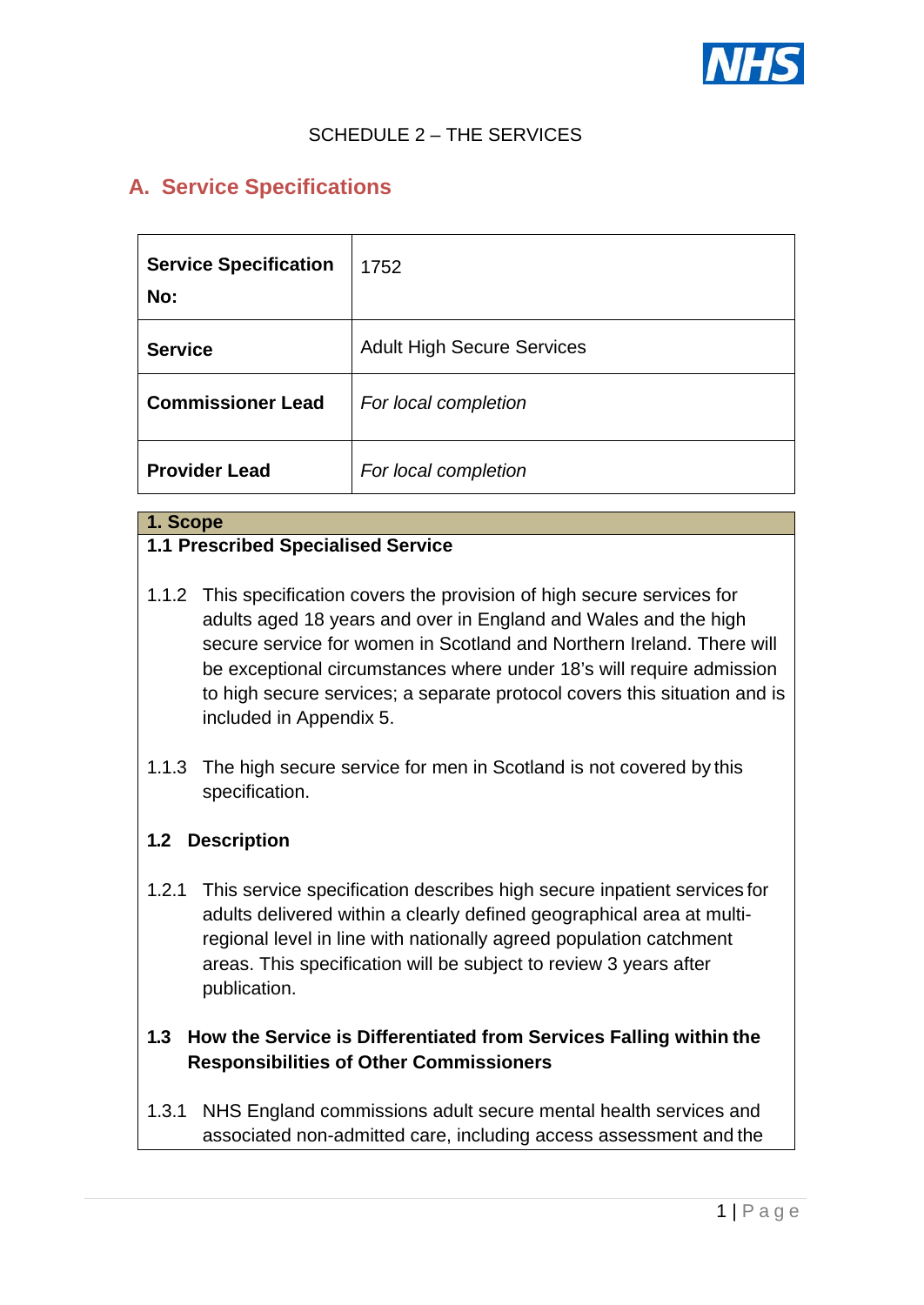

High Secure Women's Outreach service (see 4.1.4) for those detained under the Mental Health Act.

- 1.3.2 The Secretary of State for Health has a duty under Part One, Section 4 of the National Health Service Act 2006, to provide hospital accommodation and services for persons who:
	- are liable to be detained under the Mental Health Act 1983 (c20)

and

- in the opinion of the Secretary of State require treatment under conditions of high security on account of their dangerous, violent or criminal propensities.
- 1.3.3 Only NHS Trusts approved by the Secretary of State through a formal authorisation process can provide high secure services as detailed in Part One of the National Health Service Act 2006. Such approval must be for a specified period, may be subject to conditions and can be amended or revoked at any time.
- 1.3.4 There are three designated NHS Trusts authorised by the Secretary of State to provide high secure services: these are listed in Section 6.
- 1.3.5 The three hospitals provide the following high secure services:
	- Services for people who are Deaf (Rampton Hospital)
	- Male mental illness (Broadmoor, Rampton and Ashworth Hospitals)
	- Personality Disorder services (Broadmoor, Rampton and Ashworth Hospitals)
	- Learning Disability Services for men (Rampton Hospital only)
	- Women's Service (Rampton Hospital)
- 1.3.6 High secure services are provided in hospitals whose physical security arrangements are equivalent to a Category B prison; they can however, treat individuals who in a prison setting would be in a Category A environment.
- 1.3.7 High secure hospitals are subject to the High Security Psychiatric Services (Arrangements for Safety and Security) Directions 2019, which outline requirements concerning safety, security and the management of patients. The 2019 Directions can be accessed through the following link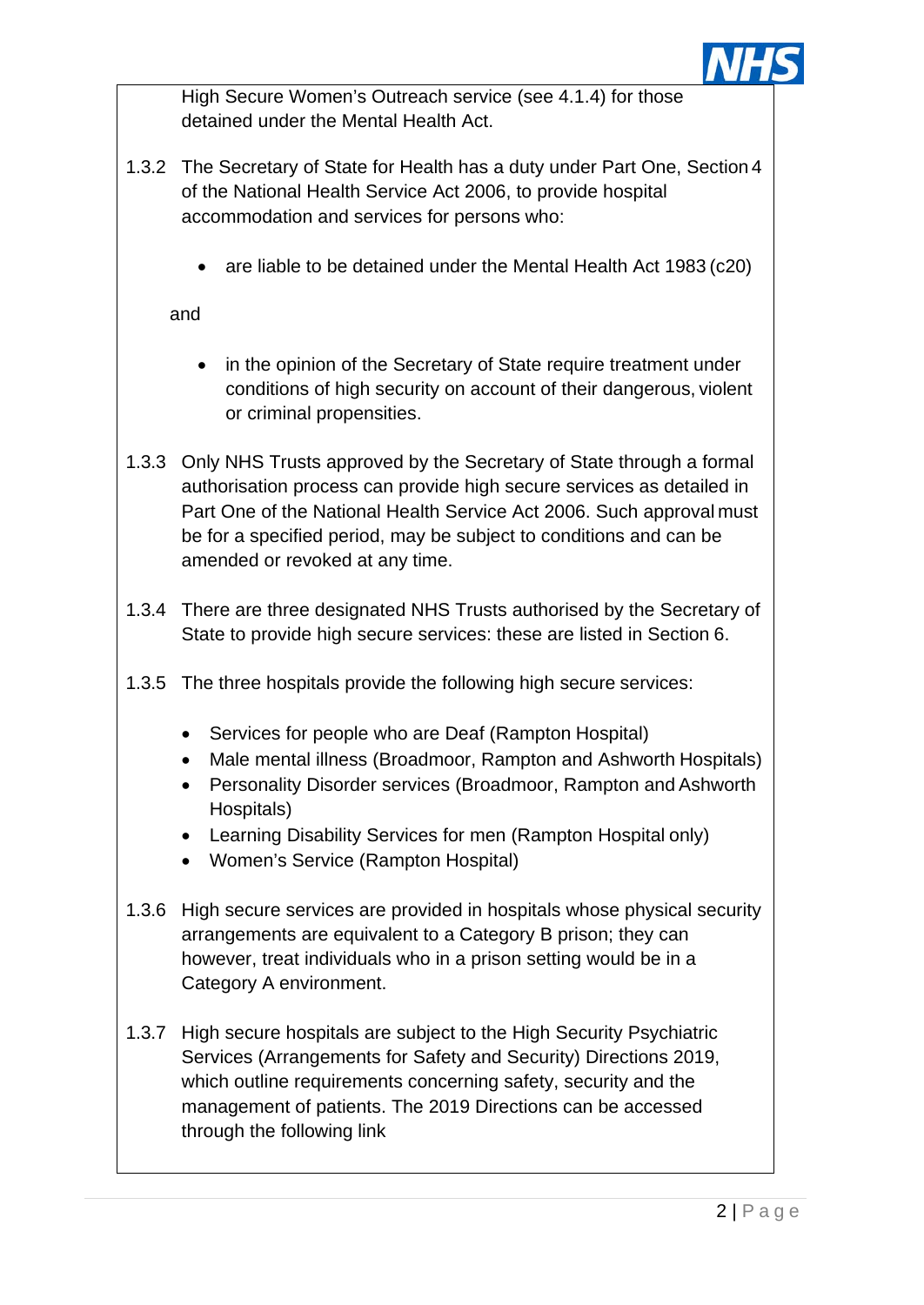

[https://www.gov.uk/government/publications/high-security-psychiatric](https://www.gov.uk/government/publications/high-security-psychiatric-services-directions-2019-arrangements-for-safety-and-security)[services-directions-2019-arrangements-for-safety-and-security](https://www.gov.uk/government/publications/high-security-psychiatric-services-directions-2019-arrangements-for-safety-and-security)

- 1.3.8 The high secure hospitals must adhere to the Clinical Security Framework and will engage with the Clinical Secure Practice Forum (CSPF) and the National Oversight Group (NOG), which provides line of sight for the Secretary of State for Health.
- 1.3.9 The high secure hospitals will work collaboratively to achieve consistency in application of policies and practice for high secure mental health services to ensure there are equitable services for patients regardless of which hospital the patient resides in.
- 1.3.10 Clinical Commissioning Groups (CCGs) commission services for adults on the secure pathway who do not or no longer require high, medium or low secure care or Forensic Outreach Liaison Services all of which are commissioned by NHS England.

#### **2 Care Pathway and Clinical Dependencies**

# **2.1 Care Pathway**

- 2.1.1 Secure services provide treatment for adults aged 18-years and over with mental disorders, these include mental illness (MI), personality disorder (PD) and neurodevelopmental disorders (NDD) including learning disabilities (LD) and autism. Further detail regarding the care pathway and service expectations is set out in Appendix 1.
- 2.1.2 Secure services also provide care and treatment for people who are
	- culturally deaf (D) and audiologically deaf (deaf)
	- have an acquired brain injury
- 2.1.3 Patients in secure services are liable to be detained under the Mental Health Act and their risk of harm to others and risk of escape from hospital cannot be managed safely within other mental health settings.
- 2.1.4 Patients in secure services typically have complex chronic mental disorders, which are linked to offending or seriously harmful behaviour. Some will be involved with the criminal justice system (CJS), courts and prison, and may have Ministry of Justice (MoJ) restrictions imposed.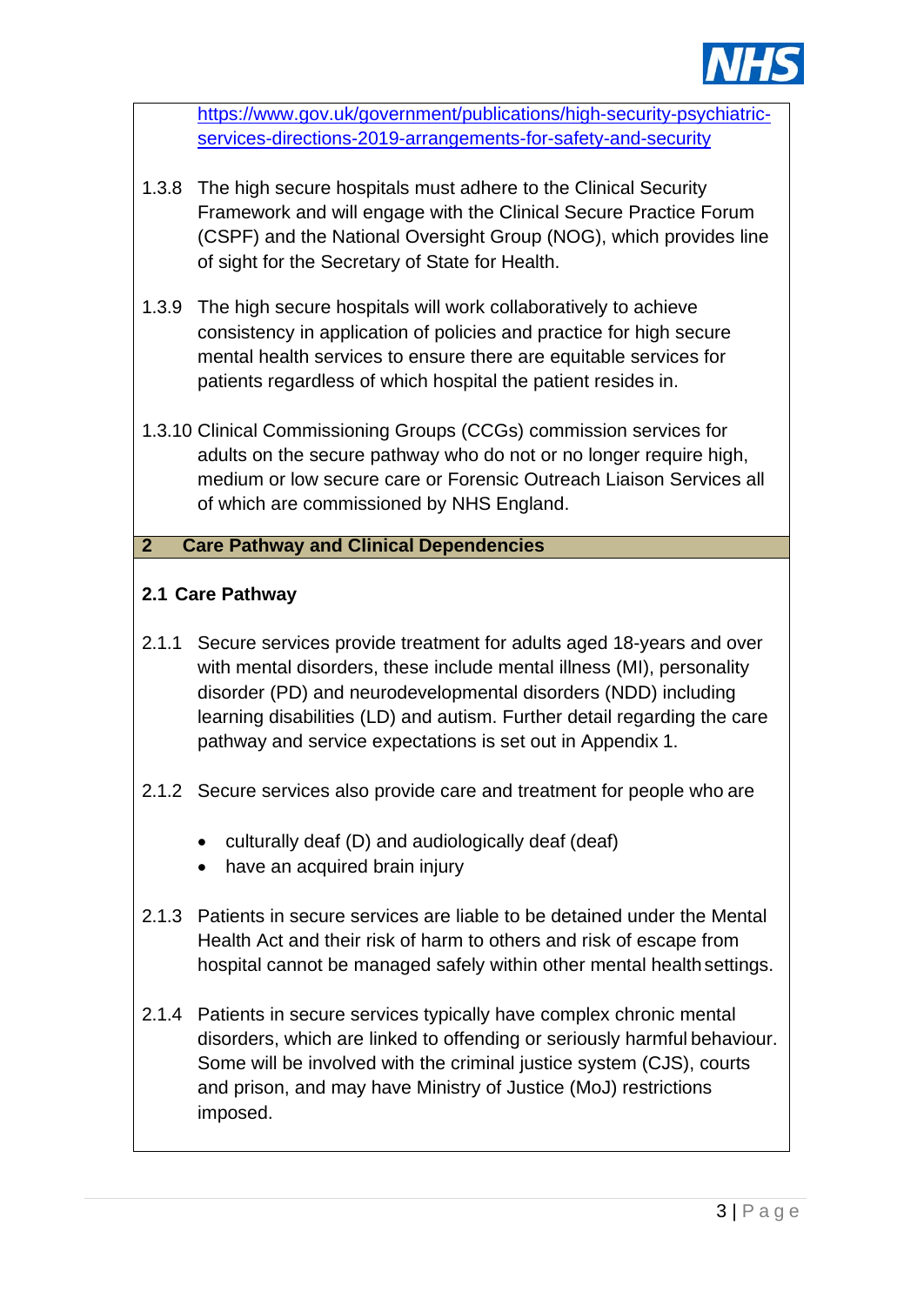

|       | 2.1.5 Three levels of security currently exist across secure adult inpatient<br>services each of which provides a range of physical, procedural and<br>relational security measures to ensure effective treatment and care<br>whilst providing for the safety of the patient and others including<br>patients, staff and the general public.                                                                                        |
|-------|-------------------------------------------------------------------------------------------------------------------------------------------------------------------------------------------------------------------------------------------------------------------------------------------------------------------------------------------------------------------------------------------------------------------------------------|
|       | High Secure services provide care and treatment to those adults<br>who present a grave risk of harm to others and who cannot be<br>managed in lower levels of security and who must not be able to<br>escape from hospital                                                                                                                                                                                                          |
|       | Medium secure services provide care and treatment to those adults<br>$\bullet$<br>who present a serious risk of harm to others and whose escape<br>from hospital must be prevented                                                                                                                                                                                                                                                  |
|       | Low secure services provide care and treatment who present a<br>$\bullet$<br>significant risk of harm to others and whose escape from hospital<br>must be impeded                                                                                                                                                                                                                                                                   |
| 2.1.6 | All high secure patients will be detained under the Mental Health Act<br>and the decision to admit will be based on a comprehensive<br>psychiatric assessment and assessment of risk. Many, but not all<br>patients admitted to high secure services will have been charged with<br>or convicted of a violent criminal offence.                                                                                                     |
| 2.1.7 | High secure services play a key role in assessing an individual's ability<br>to participate in court proceedings and in providing advice to courts<br>regarding disposal following sentencing.                                                                                                                                                                                                                                      |
| 2.1.8 | The recognised pathways into high secure care are as a step up from<br>medium secure care, admission directly from the criminal justice<br>system including transfers from prison or more rarely, a step up from<br>other services.                                                                                                                                                                                                 |
| 2.1.9 | The core objectives of high secure services are to assess and treat<br>mental disorder, reduce the risk of harm towards others and to support<br>recovery and rehabilitation. The aim is for patients to safely transition to<br>lower levels of security (e.g. medium or low secure services) or to be<br>returned to prison. It is rare that patients are discharged from high<br>secure services directly to community settings. |
|       | 2.1.10 The pathway through and out of secure care must be identified early in<br>admission though may be subject to change depending on changing<br>needs or circumstances. The care pathway must be planned in                                                                                                                                                                                                                     |

consultation with the patient. Lengths of stay are typically between five

and six years.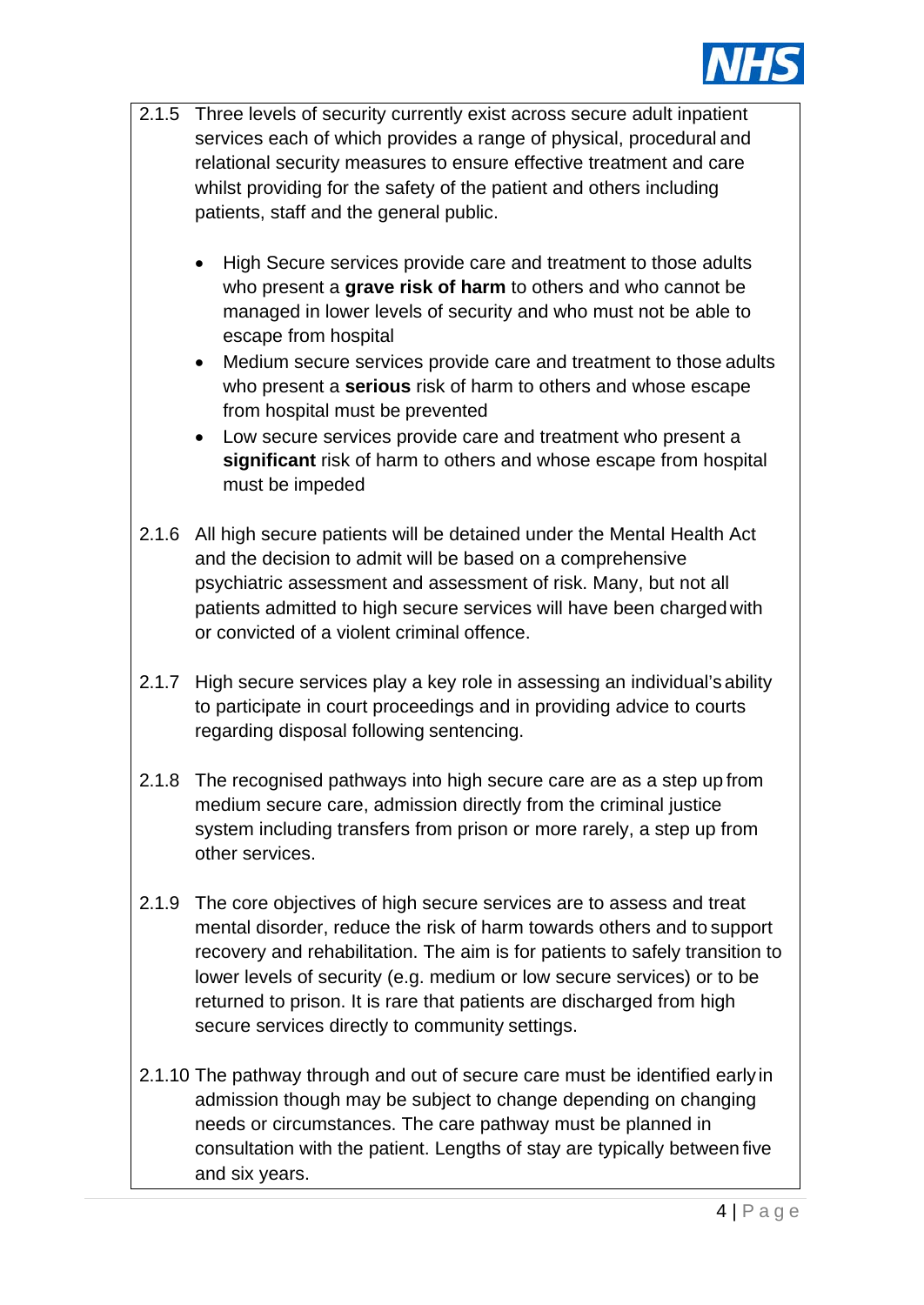

- 2.1.11 High secure care will operate within an ethos that places the patient at the centre of their care and facilitates active engagement in their recovery from mental disorder and risky behaviours.
- 2.1.12 Multi-disciplinary team (MDT) care will underpin delivery; the MDT will consist of appropriately trained skilled and supervised staff including psychiatrists, clinical and/or forensic psychologists, mental health nurses, occupational therapists, pharmacists, social workers and other therapists including art and speech and language therapists.
- 2.1.13 High secure services will ensure that patients are able to access and receive appropriate services to identify and meet physical health care needs. Appendix 1 sets out more detail about requirements for the provision of pharmacy and primary healthcare services and access to secondary healthcare services.
- 2.1.14 Details about the service model, acceptance and exclusion criteria and care pathway are set out in Appendix 1.

# **2.2Interdependence with other Services**

- 2.2.1 High secure services are part of a spectrum of services whose function is to meet the needs of patients with mental disorders and/or neurodevelopmental disorders including learning disability and autism that will benefit from specialist care and treatment within a secure environment.
- 2.2.2 Key partnerships include:
	- Care Quality Commission
	- NHS England
	- NHS Improvement
	- Medium secure and low secure services
	- NHS / Independent / Third Sector providers
	- Advocacy Services
	- Carer Support Services
	- Department of Health (DH)
	- Ministry of Justice (MoJ)
	- Courts
	- Police
	- Her Majesty's Prison and Probation Service (HMPPS)
	- Multi Agency Public Protection Arrangements (MAPPA)
	- Health and Justice commissioned offender health services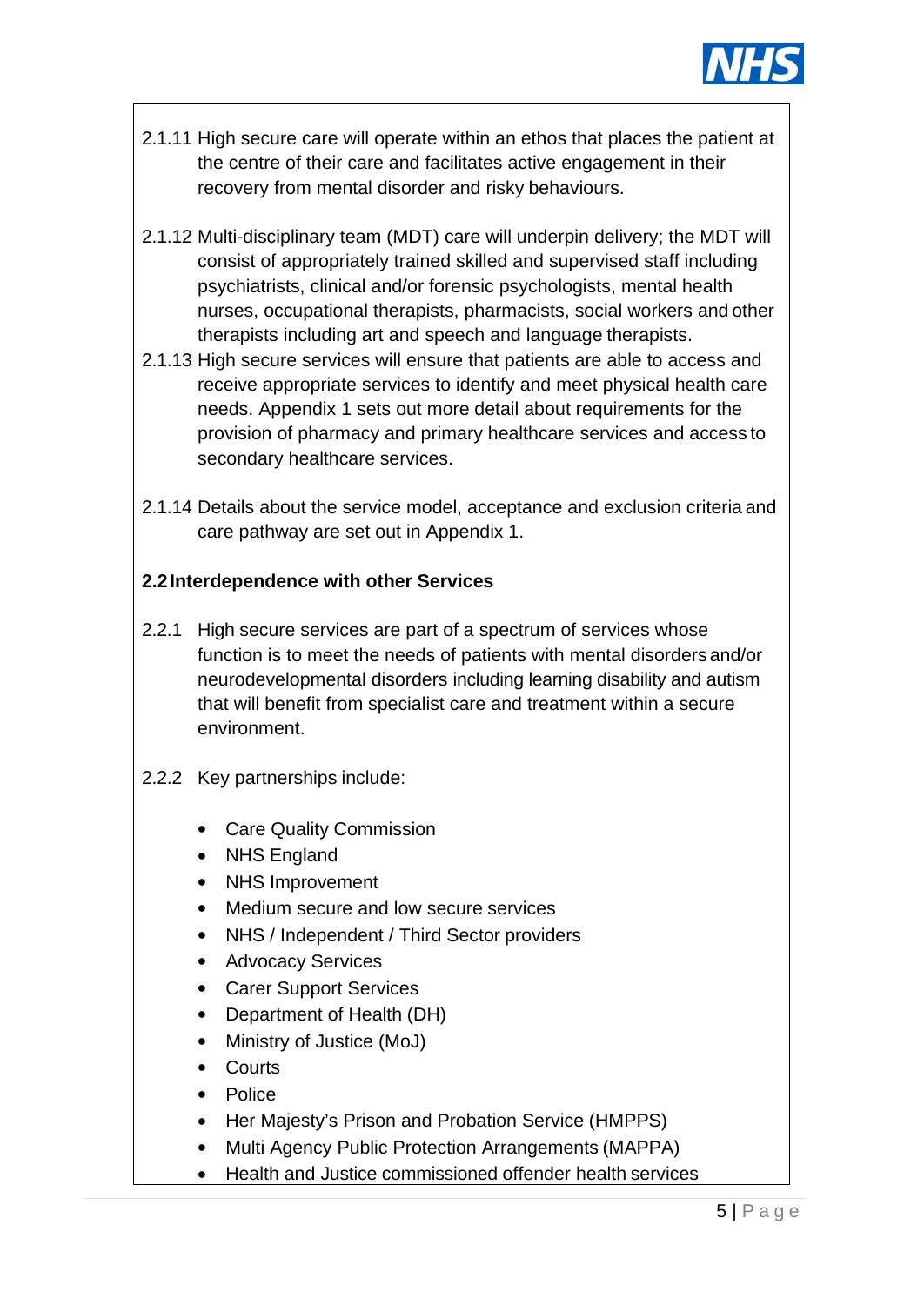

- Offender Personality Disorder Services
- Social Care Agencies
- Appropriate Regulators
- 2.2.3 The service must have Caldicott and information governance compliant protocols and structures in place to enable the appropriate sharing of clinical information with other agencies.
- 2.2.4 High secure services must provide training and education programmes and should participate in research/developmentactivity which promotes the continual improvement of the service and outcomes for patients.
- 2.2.5 In addition, they must ensure that the patients in their service have access to participate in research activity. The service shouldensure that all staff are able to participate in these activities without affecting care and treatment or business continuity.

# **3 Population Covered and Population Needs**

# **3.1Population Covered by This Specification**

- 3.1.1 This service specification relates to adults aged 18 and over who are the commissioning responsibility of NHS England including adults from Wales and women from Scotland and Northern Ireland who require high secure services. There will be exceptional circumstances where under 18's will require admission to high secure services; a separate protocol covers this situation and is included in Appendix 5.
- 3.1.2 The nationally agreed population catchment areas served by each hospital are set out in Appendix 2.

# **3.2 Population Needs**

3.2.1 Assessing the incidence and prevalence of adult mental disorders likely to require secure care is challenging. There are several factors relating to a) the population prevalence of mental disorders that require detention in hospital and b) the level of risk to the public from people with these mental disorders, which make non-secure hospital care unsafe. A comprehensive mental health service review has been undertaken in 2016-17 across England to determine the population need for secure care. This complements the Transforming Care Programme for learning disability services and autistic spectrum disorder services.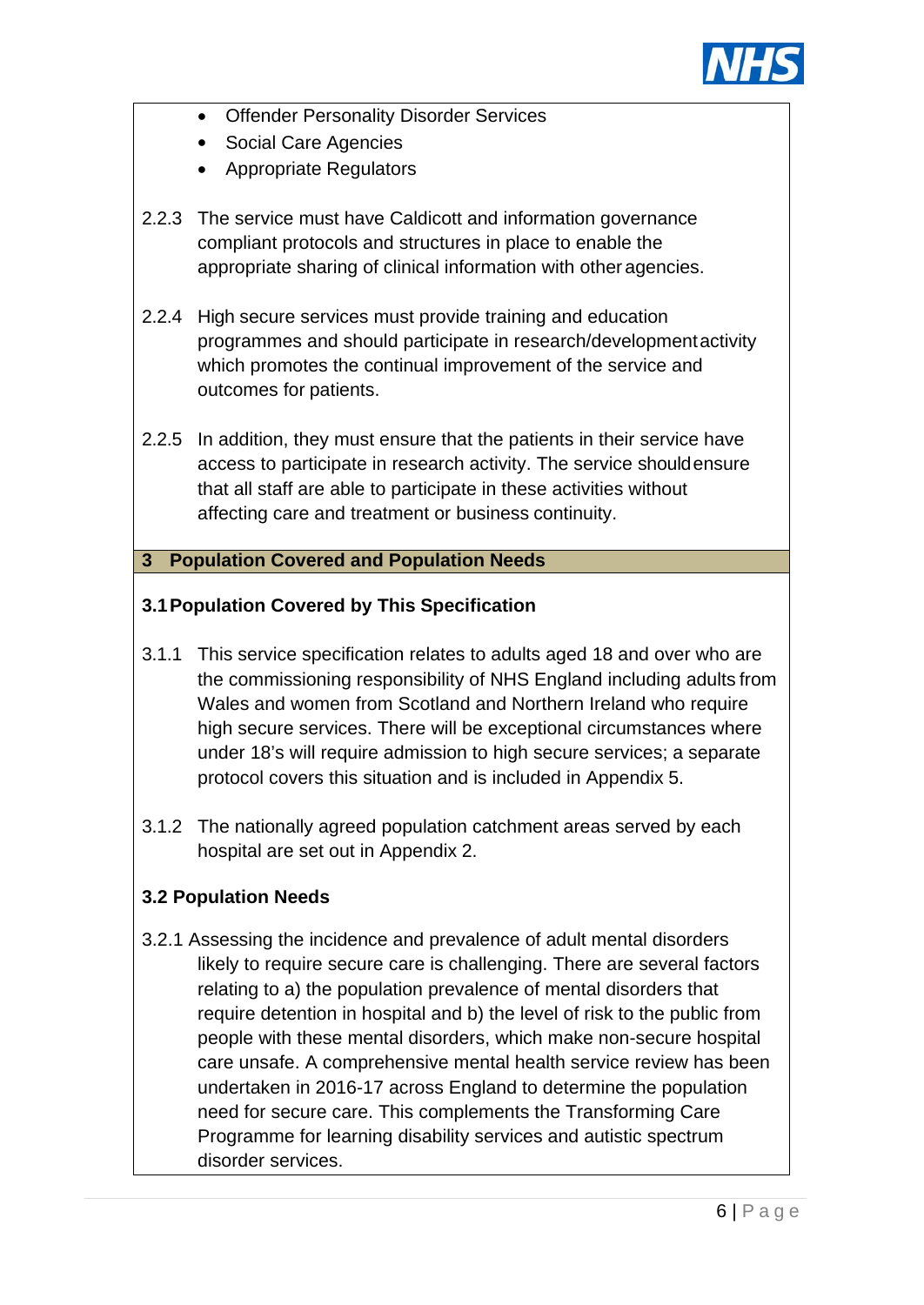

- 3.2.2 The Adult Psychiatric Morbidity Survey: Survey of Mental Health and Wellbeing, England, 2014 reported that one in three adults aged 16-74 (37%) with conditions such as anxiety or depression, surveyed in England, were accessing mental health treatment, in 2014. This figure has increased from one in four (24%) since the last survey was carried out in 2007. Overall, around one in six adults (17%) surveyed in England met the criteria for a common mental disorder (CMD) in 2014. Women were more likely than men to have reported CMD symptoms. One in five women (19%) had reported CMD symptoms, compared with one in eight men (12%). Women were also more likely than men to report severe symptoms of CMD; 10% of women surveyed reported severe symptoms compared to 6% of men.
- 3.2.3 In terms of the Mental Health Act (1983), the CQC report monitoring use of the Mental Health Act in 2015-16 showed detention rates have continued to rise in recent years and 2014-15 saw the highest ever year-on-year rise (10%) to 58,400 detentions.

# **3.3Expected Significant Future Demographic Changes**

3.3.1 There are multiple factors which affect demand for high secure mental health services; these will be considered during the 5-yearly national capacity reviews which 3 hospital providers are expected to engage in.

# **3.4Evidence Base**

- 3.4.1 There are no randomised controlled trials comparing secure care with non-secure care. The criminal justice system, through the courts and prison services have within the Mental Health Act (1983) a legal framework to ensure people with a mental disorder who are a risk to the public receive evidenced based care for their mental health condition within an environment that has the level of security equivalent to a prison. Secure services primarily offer the same treatments as in the rest of mental health services but in a secure setting.
- 3.4.2 There are studies that follow-up patient discharged from secure hospitals which show reduced reoffending (e.g. Patient outcomes following discharge from secure psychiatric hospitals: systematic review and meta-analysis Seena Fazel, Zuzanna Fimińska, Christopher Cocks, Jeremy Coid The British Journal of Psychiatry Jan 2016, 208 (1) 17-25; DOI: 10.1192/bjp.bp.114.149997. This showed some evidence that patients discharged from secure services have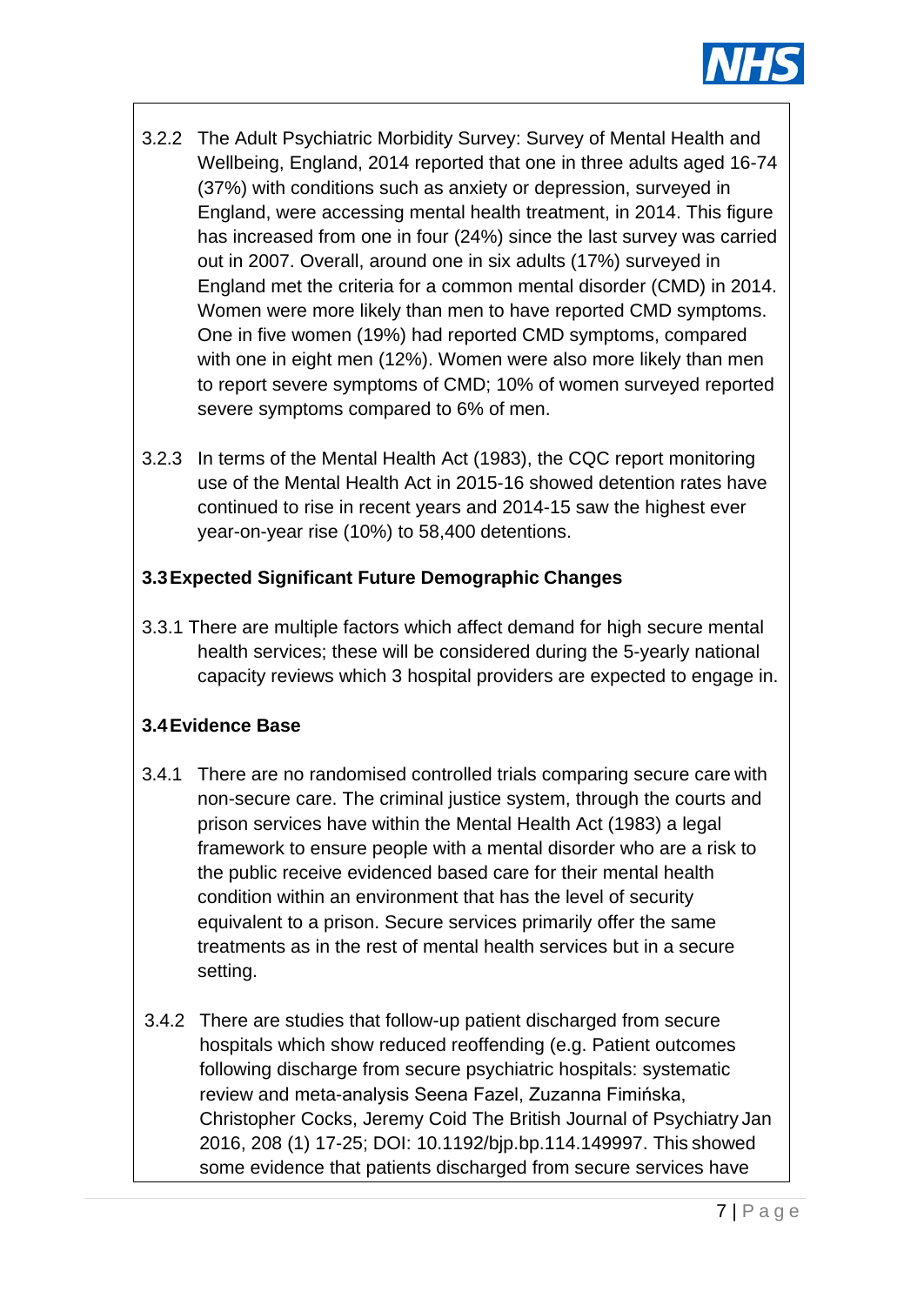

lower offending outcomes than many comparative groups. Services could consider improving interventions aimed at reducing premature mortality, particularly suicide, in discharged patients.

# **4 Outcomes and Applicable Quality Standards**

# **4.1Quality Statement – Aim of Service**

- 4.1.1 High secure services provide a model of integrated services incorporating all elements of the service pathway and aim to deliver effective, timely, therapeutic recovery-focussed services for patients with a mental disorder assessed as presenting a serious risk of harm to others.
- 4.1.2 The expected outcomes of the service support the national ambitions set out in the Five Year Forward View and Building the Right Support to reduce lengths of stay, ensure admission to hospital only takes place when absolutely necessary, reduce variation in service access and availability and improve the experience of patients, their families and carers in using these services.
- 4.1.3 All high secure services must be recovery-orientated and outcomefocused.
- 4.1.4 The High Secure Women's Outreach service provides expert clinical and practical support to other services, and assists in transition, admission avoidance and discharge.
- 4.1.5 The core objectives are to:
	- Assess and assertively treat mental disorder
	- Provide a safe and therapeutic environment
	- Protect others by reducing the likelihood of current and future interpersonal violence
	- To maintain dignity through individualised compassionate care
	- To improve health and wellbeing (including physical, mental and spiritual)

# 4.1.6 The Principles of care are

- Patient centred physical and mental health care pathways
- Integrated security
- Focus on recovery
- Robust evidence-based interventions/treatment
- Efficient pathway management
- Therapeutic environments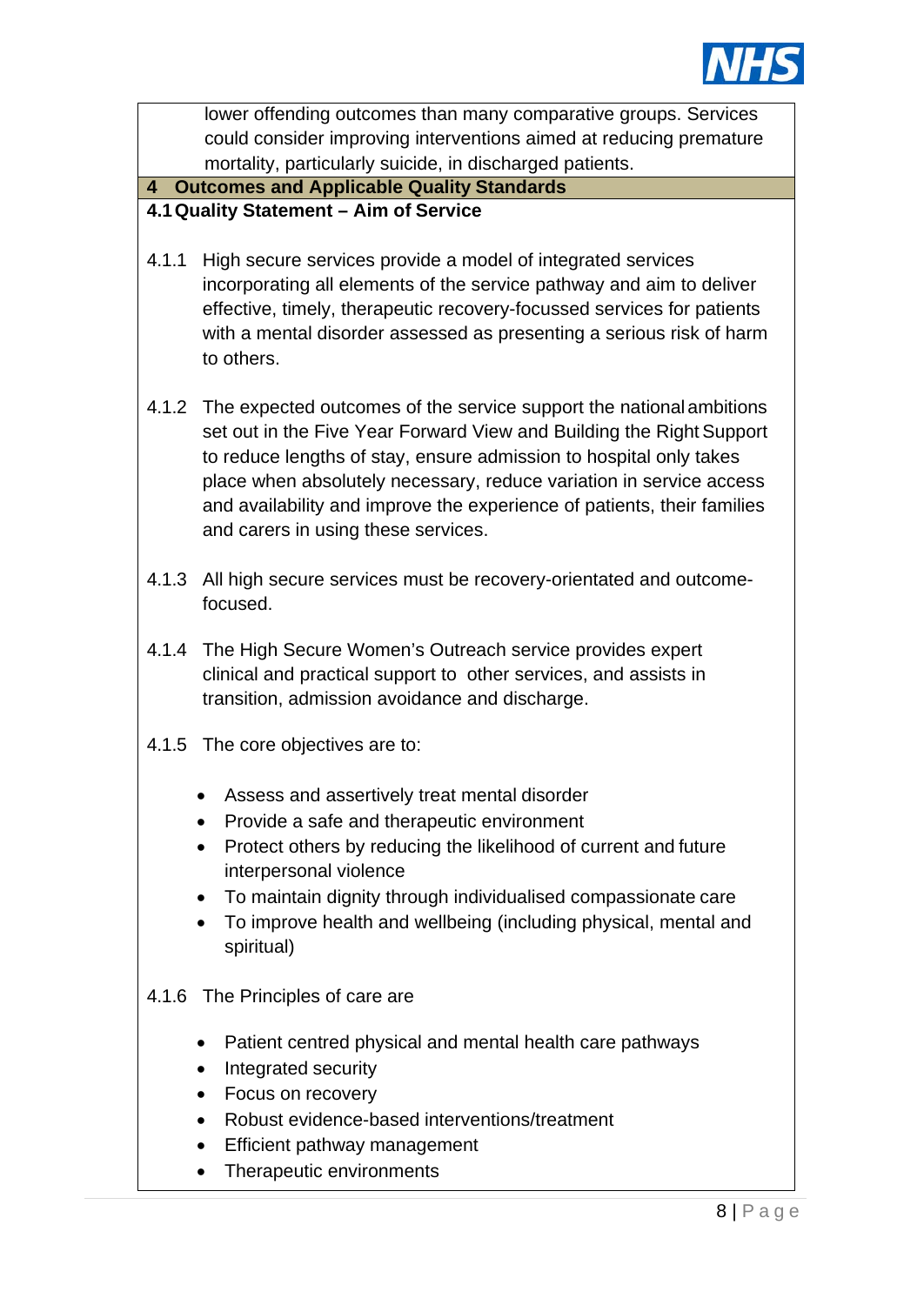

- Structured rehabilitation activities
- Effective multidisciplinary team working
- Carer involvement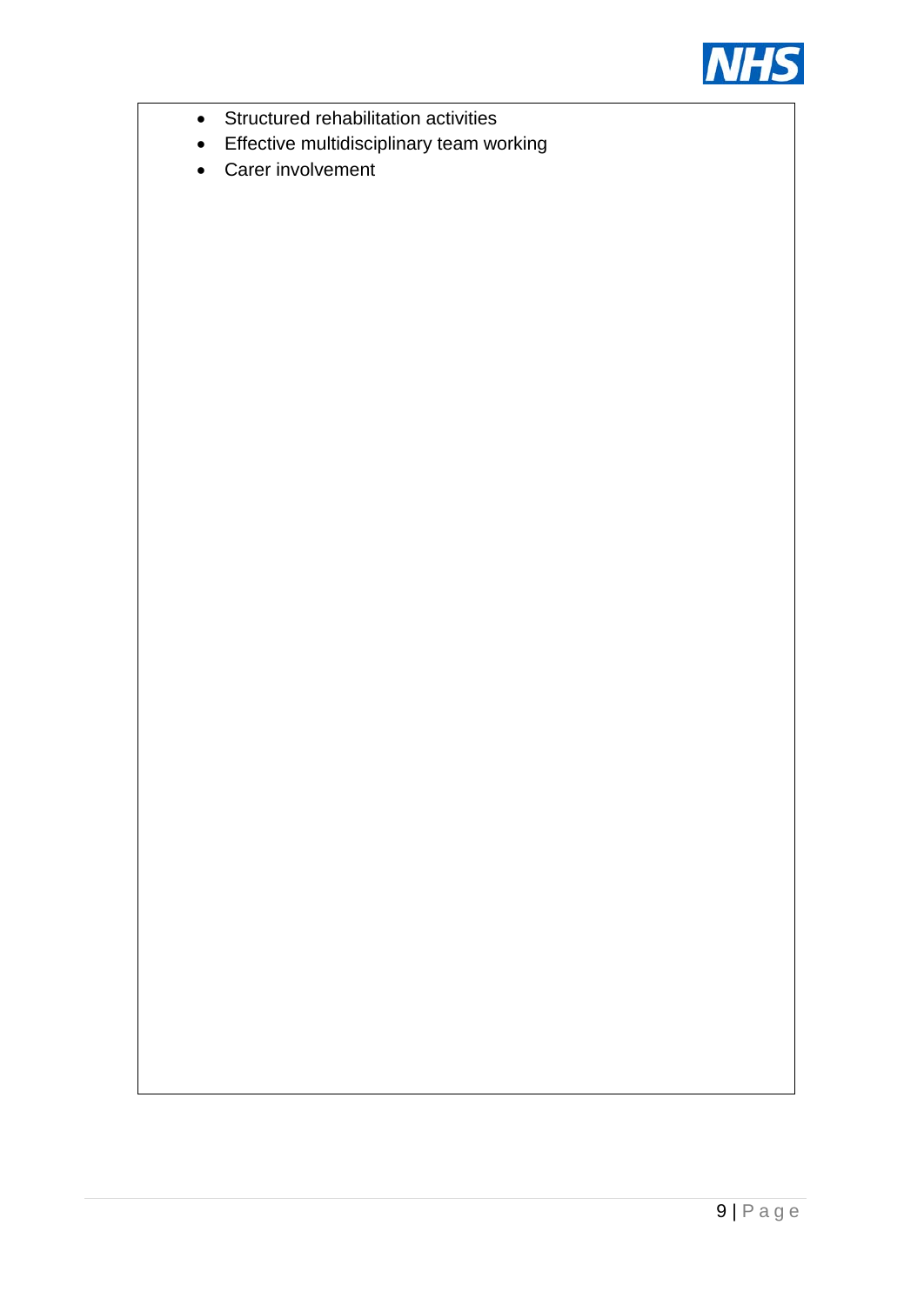

# **4.2NHS Outcomes Framework Domains**

| Domain 1 | Preventing people from dying prematurely                                                      | X |
|----------|-----------------------------------------------------------------------------------------------|---|
| Domain 2 | Enhancing quality of life for people with long-term<br>conditions                             | X |
| Domain 3 | Helping people to recover from episodes of ill-health or<br>following injury                  | X |
| Domain 4 | Ensuring people have a positive experience of care                                            | X |
| Domain 5 | Treating and caring for people in safe environment and<br>protecting them from avoidable harm | X |

# **4.3Indicators Include:**

| No. | <b>Indicator</b>                                                                                                                                                 | <b>Data</b> | Domain(s)  |
|-----|------------------------------------------------------------------------------------------------------------------------------------------------------------------|-------------|------------|
|     |                                                                                                                                                                  | source      |            |
|     | <b>Clinical Outcomes</b>                                                                                                                                         |             |            |
| 103 | Proportion of patients waiting over 21 days<br>from referral for decision to admit                                                                               | <b>SSQD</b> | 1,2,3,4,5, |
| 106 | Proportion of patients waiting over 21 days for<br>admission following decision to admit.                                                                        | <b>SSQD</b> | 1,2,3,4,5, |
| 107 | Proportion of patients offered at least 25 hours<br>per week of meaningful activity                                                                              | <b>SSQD</b> | 1, 2, 3, 4 |
| 108 | Proportion of patients who undertake up 25<br>hours meaningful activity (exclude new<br>admissions and discharges in month)                                      | <b>SSQD</b> | 1, 2, 3, 4 |
| 109 | The number of incidents (per 100 beds), of<br>actual physical violence from male patients to<br>members of staff that required medical<br>intervention/treatment | <b>SSQD</b> | 1, 2, 3, 5 |
| 112 | The number of incidents of actual physical<br>violence from male patient to patient in period<br>that required medical intervention/treatment                    | <b>SSQD</b> | 1, 2, 3, 5 |
| 115 | Number of male patients who have self -<br>harmed and have required immediate medical<br>intervention/treatment) during reporting period                         | <b>SSQD</b> | 1, 2, 3, 5 |
| 116 | Number of female patients who have self -<br>armed and have required immediate medical<br>intervention/treatment) during reporting period                        | <b>SSQD</b> | 1, 2, 3, 5 |
| 117 | Number of patients with a learning disability<br>who have self-harmed and have required                                                                          | SSQD        | 1, 2, 3, 5 |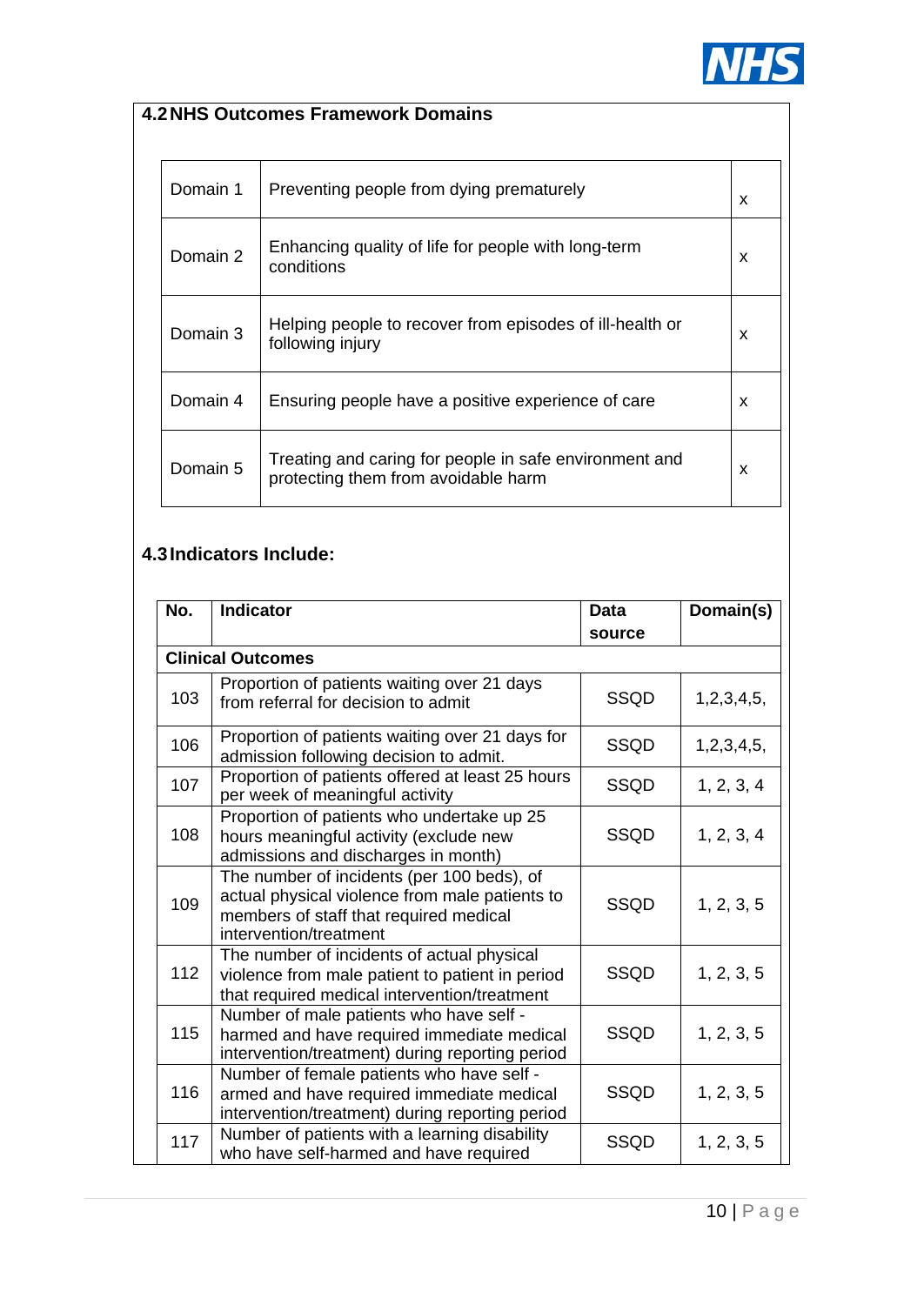

| immediate medical intervention/treatment)                                                                                                                   |                      |                  |
|-------------------------------------------------------------------------------------------------------------------------------------------------------------|----------------------|------------------|
| during reporting period                                                                                                                                     |                      |                  |
| The daily average for patients who are subject<br>SSQD<br>to long term segregation during the quarter                                                       |                      | 1, 2, 3, 4,<br>5 |
| % of staff who have received annual<br><b>SSQD</b><br>safeguarding vulnerable adults training                                                               |                      |                  |
| Where discharge to medium secure is<br><b>SSQD</b><br>accepted, the average length time for patient<br>to be transferred                                    |                      |                  |
| Risk Reduction - median length of stay<br>measured in occupied bed days for people<br>who are discharged in the quarter                                     | <b>SSQD</b>          | 3, 4, 5          |
| Total number of delayed bed nights for<br>patients with a learning disability in period (per<br>definition above) / OBNs x100 in period                     | <b>SSQD</b>          | 3, 4, 5          |
| <b>Patient Experience</b>                                                                                                                                   |                      |                  |
| A patient experience exercise must be<br>undertaken at least annually                                                                                       | <b>SSQD</b>          | 4                |
| The provider has a carer strategy, which<br>Provider<br>utilises the secure carers toolkit                                                                  |                      | 4                |
| <b>Structure and Process</b>                                                                                                                                |                      |                  |
| There is a multi-disciplinary team in place as<br>detailed in the service specification                                                                     | Self-<br>declaration | 1, 2, 3, 4,<br>5 |
| All patients have a CPA in line with the<br>requirements of the service specification                                                                       | Self-<br>declaration | 1, 2, 3, 4       |
| There is a system in place whereby an<br>external long-term segregation review is<br>carried out at least quarterly as specified in<br>the Code of Practice | Self-<br>declaration | 1, 2, 3, 4       |
| The service adheres to the clinical guidelines<br>as defined within the service specification                                                               | Self-<br>declaration | 1, 2, 3, 4,<br>5 |
|                                                                                                                                                             |                      |                  |

- 4.3.1 Detailed definitions of indicators setting out how they will be measured are included in Schedule 6.
- 4.3.2 Commissioned providers are required to participate in annual quality assurance and collect and submit data to support the assessment of compliance with the service specification as set out in Schedule 4A-C.
- 4.3.3 In addition to the above, commissioned providers are also required to collect and submit quarterly data relating to the national initiative to reduce restrictive practices. Provider data must be submitted via the NHSE Quality Surveillance Information System (QSIS) accessed through the following link <https://www.qst.england.nhs.uk/>
- 4.3.4 The national dashboard definitions for Reducing Restrictive Interventions can accessed via the link below.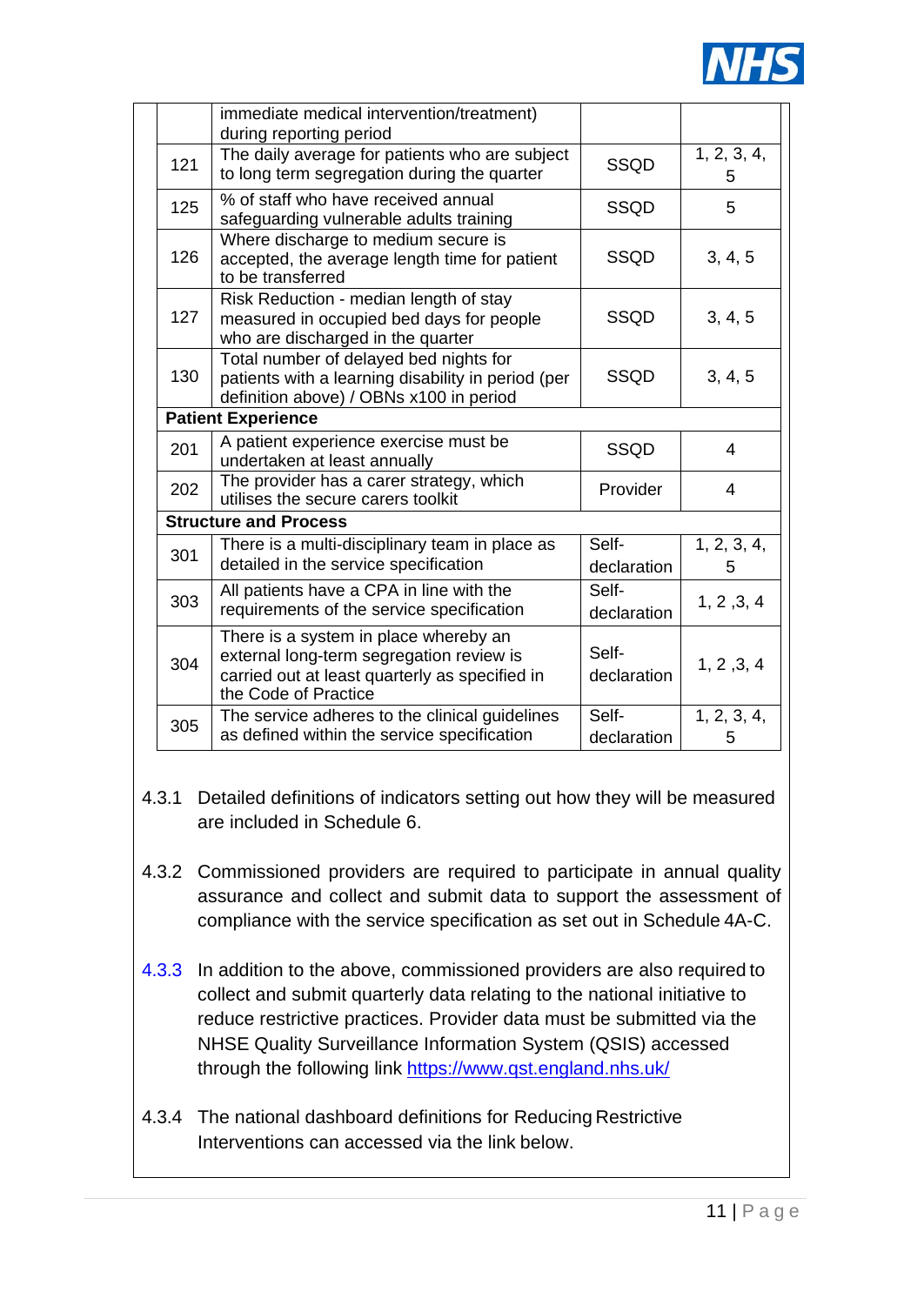

[https://www.england.nhs.uk/commissioning/spec](https://www.england.nhs.uk/commissioning/spec-services/npc-crg/spec-dashboards/)[services/npc-](https://www.england.nhs.uk/commissioning/spec-services/npc-crg/spec-dashboards/) [crg/spec-dashboards/](https://www.england.nhs.uk/commissioning/spec-services/npc-crg/spec-dashboards/)

4.3.5 Applicable CQUIN goals are set out in Schedule 4D.

# **5 Applicable Service Standards**

# **5.1 Applicable Obligatory National Standards**

- 5.1.1 All high secure services must
	- Comply with the High Security Psychiatric Services (Arrangements for Safety and Security) Directions and Child Visiting Directions for High Secure Services 2013
	- Comply with the DH High Secure Design Guide
	- Operate within the terms and conditions of the High Secure Licence granted by the Secretary of State following an authorisation process
	- Support NHS England in complying with the High Security Psychiatric Services National Health Service England Board Commissioning Directions (2013) relating to the requirement to prepare a national capacity assessment every 5 years. These Directions can be accessed using the following link https:/[/www.gov.uk/government/publications/high-security](http://www.gov.uk/government/publications/high-security-)psychiatric-services-national-health-service-commissioningboard- directions-2013
	- Provide services in line with the agreed national capacity requirements
	- Adhere to the Clinical Security Framework in all matters related to security
	- Support national oversight in all clinical and security matters
	- Comply with relevant safeguarding legislation.
- 5.1.2 Robust procedures relating to the responsibilities of services and staff under the Mental Health Act and other relevant legislation must beput in place and regularly reviewed.
- 5.1.3 The service must deliver services, comply to and work within the requirements of:
	- Mental Health Act 1983 and Code of Practice 2017 [www.gov.uk/government/publications/code-of-practice](http://www.gov.uk/government/publications/code-of-practice-mental-health-act-1983)[mental-](http://www.gov.uk/government/publications/code-of-practice-mental-health-act-1983) [health-act-1983](http://www.gov.uk/government/publications/code-of-practice-mental-health-act-1983) [www.legislation.gov.uk/ukpga/2007/12/contents](http://www.legislation.gov.uk/ukpga/2007/12/contents)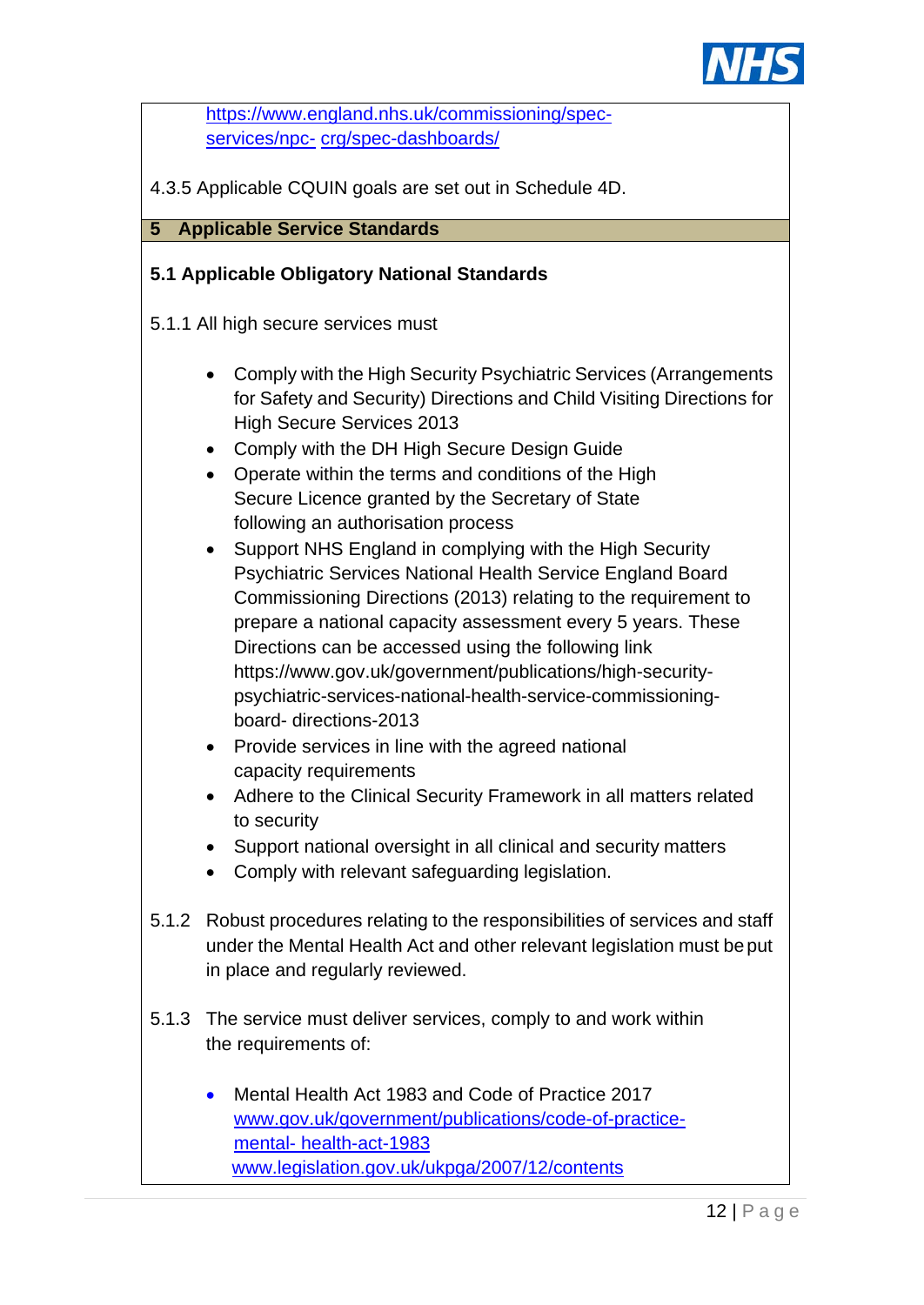

|       | ٠                        | Mental Capacity Act 2005 and Code of Practice 2007 and<br>supplement to the Code on the Deprivation of Liberty |
|-------|--------------------------|----------------------------------------------------------------------------------------------------------------|
|       |                          | Safeguards 2007                                                                                                |
|       |                          | https://www.gov.uk/government/publications/mental-capacity-act-                                                |
|       |                          | code- of-practice#history                                                                                      |
|       |                          |                                                                                                                |
|       |                          | www.legislation.gov.uk/ukpga/2005/9/contents                                                                   |
|       |                          | Criminal Justice Act 2003                                                                                      |
|       | $\bullet$                | www.legislation.gov.uk/ukpga/2003/44/content                                                                   |
|       | S                        |                                                                                                                |
|       |                          |                                                                                                                |
|       |                          | The Transfer and Remission of Adult Prisoners Under the                                                        |
|       |                          | Mental Health Act 1983, guide 2019                                                                             |
|       |                          |                                                                                                                |
|       |                          | Ministry of Justice for restricted patients                                                                    |
|       |                          | 5.1.4 Services must ensure compliance against the Care Quality                                                 |
|       |                          | Commission's (CQC) "Essential Standards of Quality and Safety"                                                 |
|       |                          | (2010) www.cqc.org.uk with respect to maintaining safety and in                                                |
|       |                          | the management of emergencies. This must include                                                               |
|       |                          |                                                                                                                |
|       | $\bullet$                | Provision of appropriately trained staff                                                                       |
|       | $\bullet$                | Availability of appropriate staffing capacity                                                                  |
|       | $\bullet$                | Robust on call arrangements,                                                                                   |
|       |                          | Easy access to emergency medical equipment                                                                     |
|       |                          | Facilitation of rapid access for emergency services into the unit.                                             |
|       |                          | 5.1.5 When rapid tranguilisation is administered there will be staff present                                   |
|       |                          | who are compliant with Intermediate Life Support (ILS -                                                        |
|       |                          | Resuscitation Council UK) or equivalent training. The policy for Rapid                                         |
|       |                          | Tranquilisation must be easily accessible to all staff.                                                        |
|       |                          |                                                                                                                |
| 5.1.6 |                          | NICE Guidance for the treatment of the following should be adhered to:                                         |
|       | CG136                    | Service User Experience in Adult MH Services                                                                   |
|       | CG82                     | Schizophrenia                                                                                                  |
|       | CG38<br>٠                | <b>Bipolar disorder</b>                                                                                        |
|       | <b>CG90</b><br>$\bullet$ | Depression in adults                                                                                           |
|       | CG120<br>$\bullet$       | Psychosis with coexisting substance misuse                                                                     |
|       | CG77<br>$\bullet$        | Antisocial personality disorder                                                                                |
|       | CG78                     | Borderline personality disorder                                                                                |
|       | CG51                     | Drug misuse: psychosocial interventions                                                                        |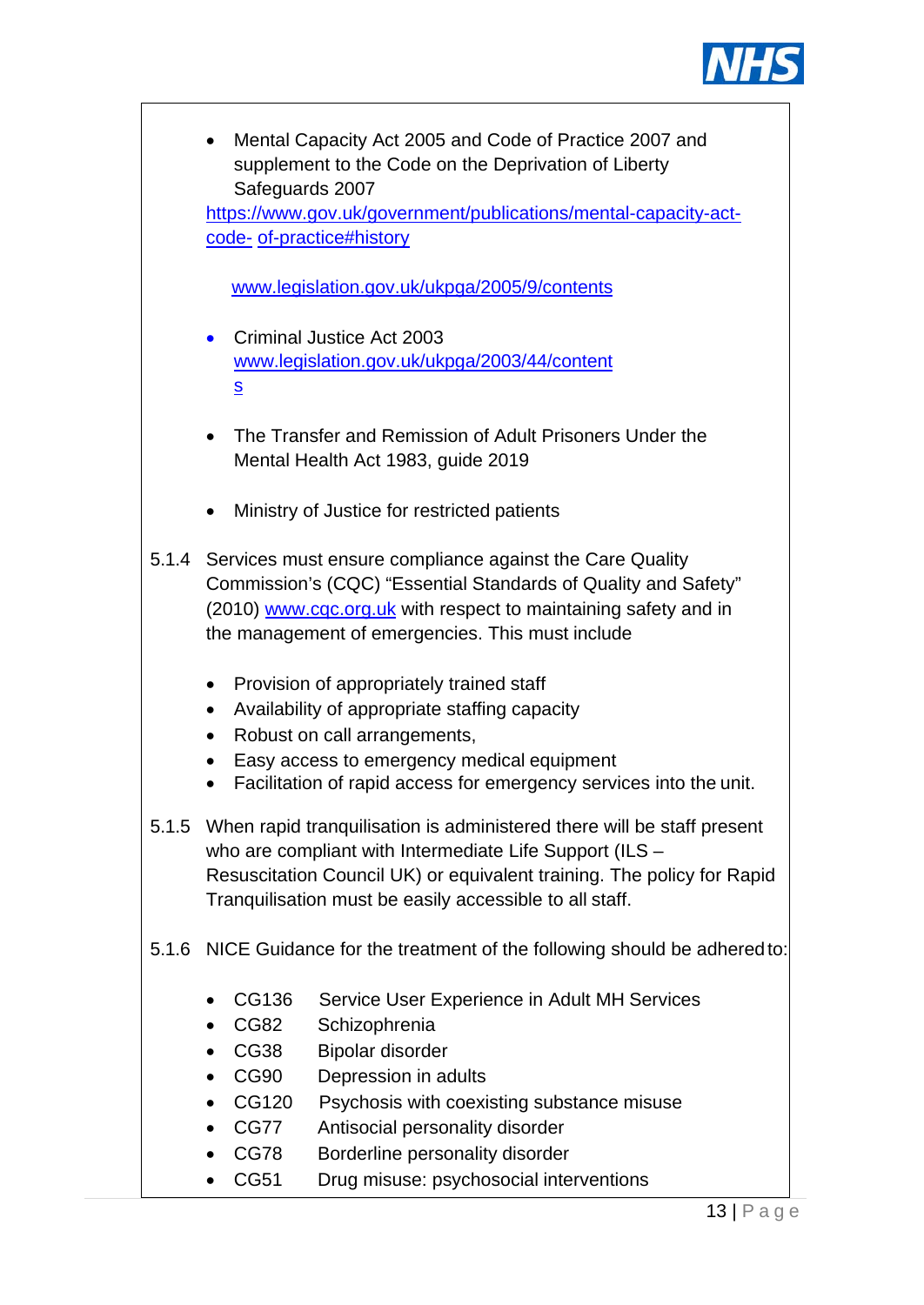

| $\bullet$ | CG25 | Violence (short-term management) |        |
|-----------|------|----------------------------------|--------|
|           |      |                                  |        |
|           |      |                                  |        |
|           |      |                                  |        |
|           |      |                                  |        |
|           |      |                                  |        |
|           |      |                                  |        |
|           |      |                                  |        |
|           |      |                                  |        |
|           |      |                                  |        |
|           |      |                                  |        |
|           |      |                                  |        |
|           |      |                                  |        |
|           |      |                                  |        |
|           |      |                                  |        |
|           |      |                                  |        |
|           |      |                                  |        |
|           |      |                                  |        |
|           |      |                                  |        |
|           |      |                                  |        |
|           |      |                                  |        |
|           |      |                                  |        |
|           |      |                                  |        |
|           |      |                                  |        |
|           |      |                                  |        |
|           |      |                                  |        |
|           |      |                                  |        |
|           |      |                                  |        |
|           |      |                                  |        |
|           |      |                                  |        |
|           |      |                                  |        |
|           |      |                                  |        |
|           |      |                                  |        |
|           |      |                                  |        |
|           |      |                                  |        |
|           |      |                                  |        |
|           |      |                                  |        |
|           |      |                                  |        |
|           |      |                                  |        |
|           |      |                                  |        |
|           |      |                                  |        |
|           |      |                                  |        |
|           |      |                                  |        |
|           |      |                                  |        |
|           |      |                                  |        |
|           |      |                                  |        |
|           |      |                                  |        |
|           |      |                                  |        |
|           |      |                                  |        |
|           |      |                                  |        |
|           |      |                                  |        |
|           |      |                                  |        |
|           |      |                                  |        |
|           |      |                                  |        |
|           |      |                                  | 111P22 |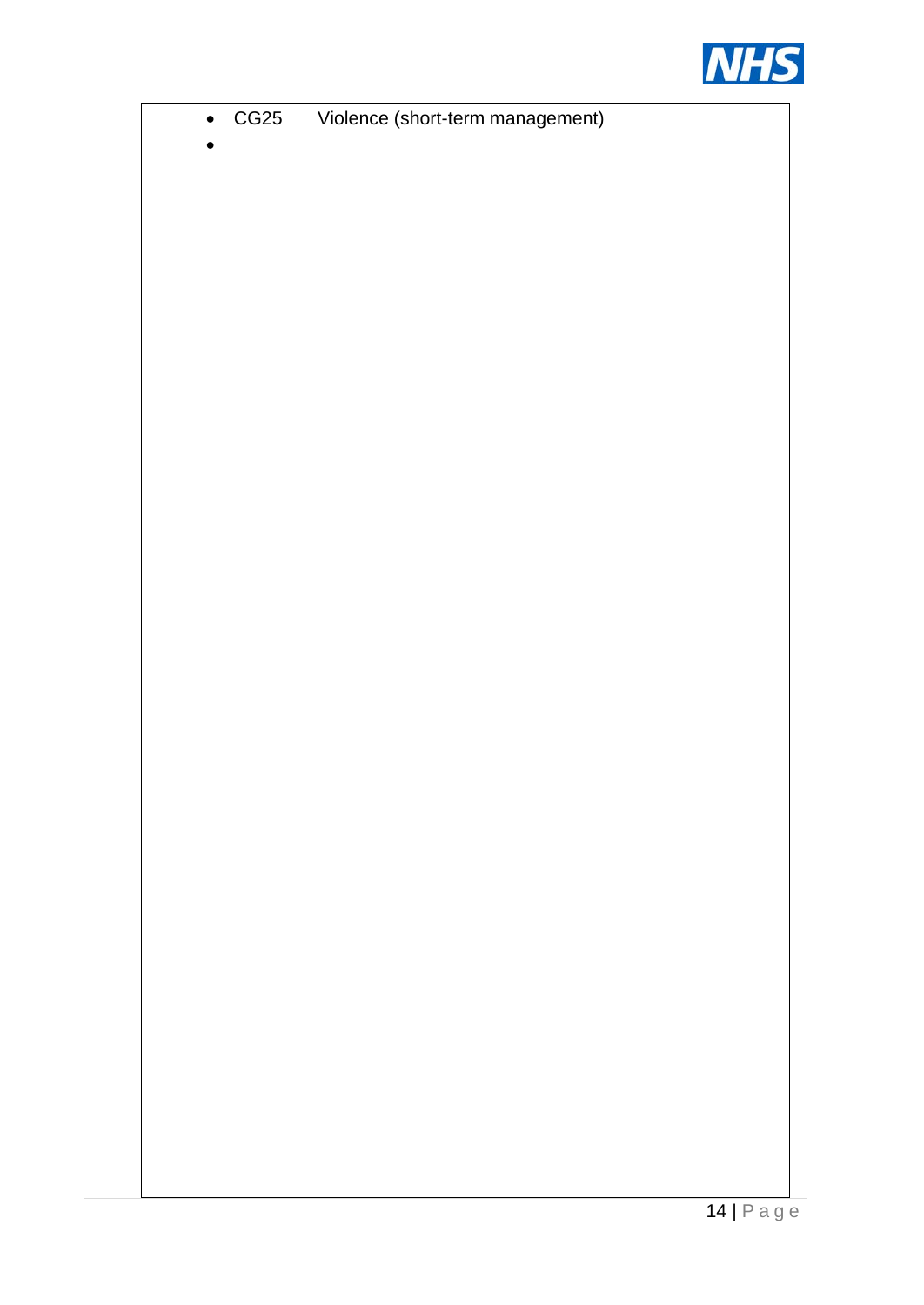

- CG133 Self-harm (longer term management)
- CG142 Autism in adults

# **5.2Other Applicable National Standards to be met by Commissioned Providers**

- 5.2.1 Robust procedures relating to the responsibilities of provider organisations, services and clinicians under the Mental Health Act 1983 must be put in place and regularly reviewed.
- 5.2.2 Any medical treatment provided to patients must comply with Part 4 of the MHA and, where relevant, the Mental Capacity Act 2005 and the common law.
- 5.2.3 Services must comply with the requirement to liaise with the bodies responsible for providing after-care services to patients under section 117 of the MHA.
- 5.2.4 High secure services must operate within an ethos that places the patient at the centre of their care and facilitates active engagement in their recovery from mental health difficulties and risk behaviours.
- 5.2.5 Providers must promote equality of access, experience and outcomes across ethnic groups, faiths, gender, disabilities, sexual orientation and socio-economic status.
- 5.2.6 Due to the nature of secure services, it will be necessary for certain blanket restrictions, as described in the MHA Code of Practice, to apply in order to maintain the overall security of the service and to manage high levels of risk to other patients, staff and members of the public.
	- All blanket restrictions must be a necessary and proportionate response to risk and must be authorised and monitored through the provider organisation's operational and governance procedures.
	- All blanket restrictions must be recorded in writing and be subject to review and evidence consideration of the impact of that restriction on each patient.
- 5.2.7 CPA meetings must be held within the first three months of admission and then every six months.
- 5.2.8 Care and Treatment Reviews (CTR) must be held in accordance with national policy which can be accessed via the following link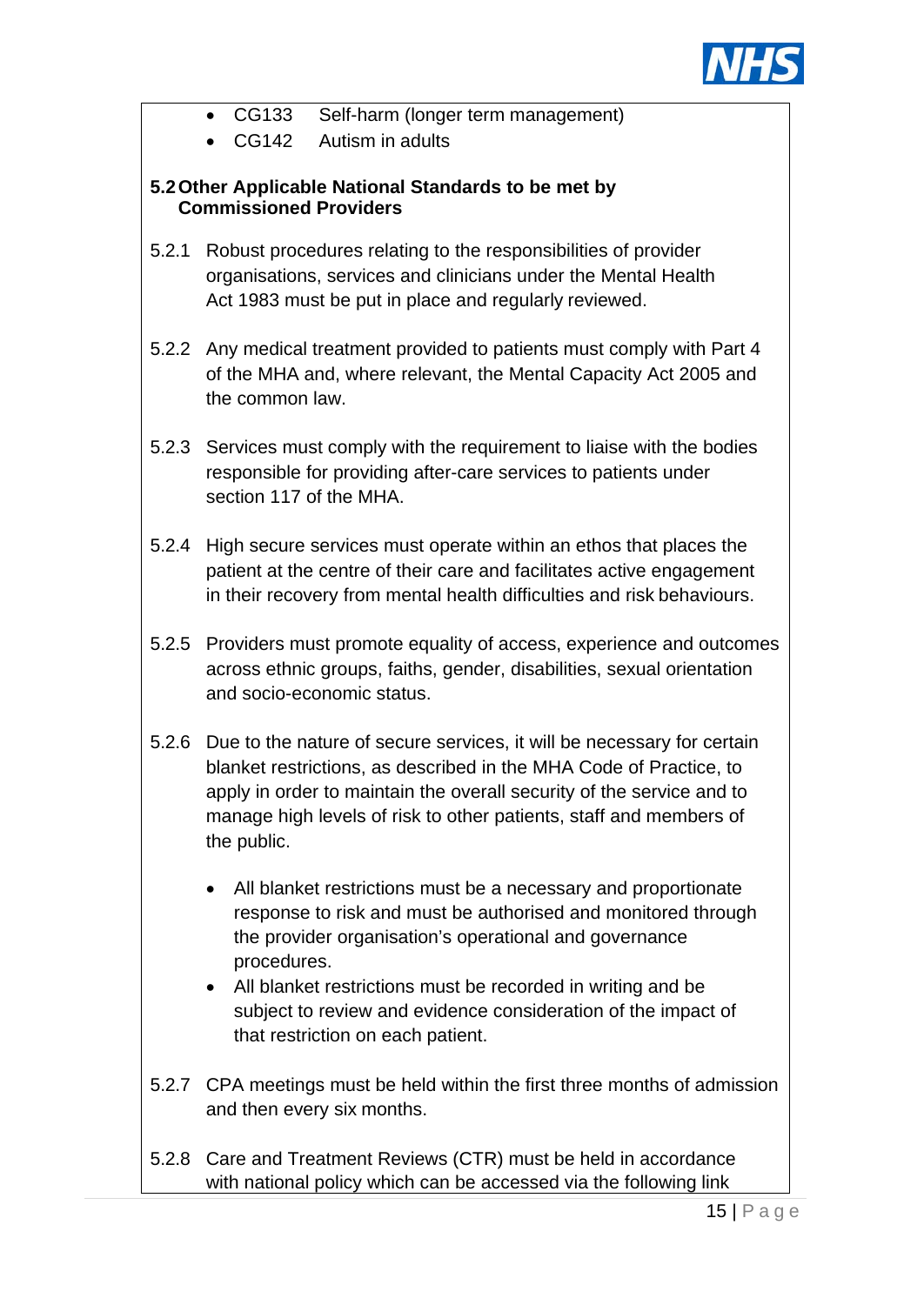

|       | https://www.england.nhs.uk/publication/care-and-treatment-                                                                                                                                                                                                                                                                                                                                                      |  |  |  |
|-------|-----------------------------------------------------------------------------------------------------------------------------------------------------------------------------------------------------------------------------------------------------------------------------------------------------------------------------------------------------------------------------------------------------------------|--|--|--|
|       | reviews- policy-and-guidance/                                                                                                                                                                                                                                                                                                                                                                                   |  |  |  |
|       |                                                                                                                                                                                                                                                                                                                                                                                                                 |  |  |  |
|       | 5.3 Other Applicable Local Standards                                                                                                                                                                                                                                                                                                                                                                            |  |  |  |
| 5.3.1 | High secure service providers will comply with the Clinical<br>Security Framework and engage with the National Oversight<br>Group (NOG) providing line of sight to the Secretary of State.                                                                                                                                                                                                                      |  |  |  |
|       | 5.3.2 The three high secure hospitals are expected to work collaboratively<br>to achieve consistency in the design and application of policies and<br>practice for high secure services and actively contribute to and<br>participate in the Clinical Security Practice Forum (CSPF) which is a<br>formal sub group of NHS England's Adult Secure Clinical<br>Reference Group and the National Oversight Group. |  |  |  |
| 6     | <b>Designated Providers</b>                                                                                                                                                                                                                                                                                                                                                                                     |  |  |  |
|       | 6.1 The providers listed below are authorised by the Secretary of State to<br>provide high secure services for adults<br>West London NHS Foundation Trust - Broadmoor Hospital<br>Nottinghamshire Healthcare NHS Foundation Trust -<br><b>Rampton Hospital</b>                                                                                                                                                  |  |  |  |
|       | Mersey Care NHS Foundation Trust - Ashworth Hospital                                                                                                                                                                                                                                                                                                                                                            |  |  |  |
|       | <b>7 Abbreviation and Acronyms Explained</b>                                                                                                                                                                                                                                                                                                                                                                    |  |  |  |
| Forum | The following abbreviations and acronyms have been used in this document:<br><b>CMD: Common Mental Disorders</b><br><b>CJS: Criminal Justice System</b><br><b>CPA: Care Programme</b><br><b>Approach CQC: Care Quality</b><br>Commission<br><b>CQUIN: Commissioning Quality and</b><br><b>Innovation CSPF: Clinical Security Practice</b><br><b>CTR: Care and Treatment Reviews</b>                             |  |  |  |
|       | <b>DHSC: Department of Health and Social Care</b>                                                                                                                                                                                                                                                                                                                                                               |  |  |  |
|       | HMPPS: Her Majesty's Prison and Probation Service                                                                                                                                                                                                                                                                                                                                                               |  |  |  |
|       | LD: Learning Disability<br><b>MAPPA: Multi Agency Public Protection</b>                                                                                                                                                                                                                                                                                                                                         |  |  |  |
|       | Arrangements MDT: Multi-disciplinary Team<br><b>MHA: Mental Health</b>                                                                                                                                                                                                                                                                                                                                          |  |  |  |
|       | <b>Act MI: Mental Illness</b>                                                                                                                                                                                                                                                                                                                                                                                   |  |  |  |
|       | MoJ: Ministry of Justice                                                                                                                                                                                                                                                                                                                                                                                        |  |  |  |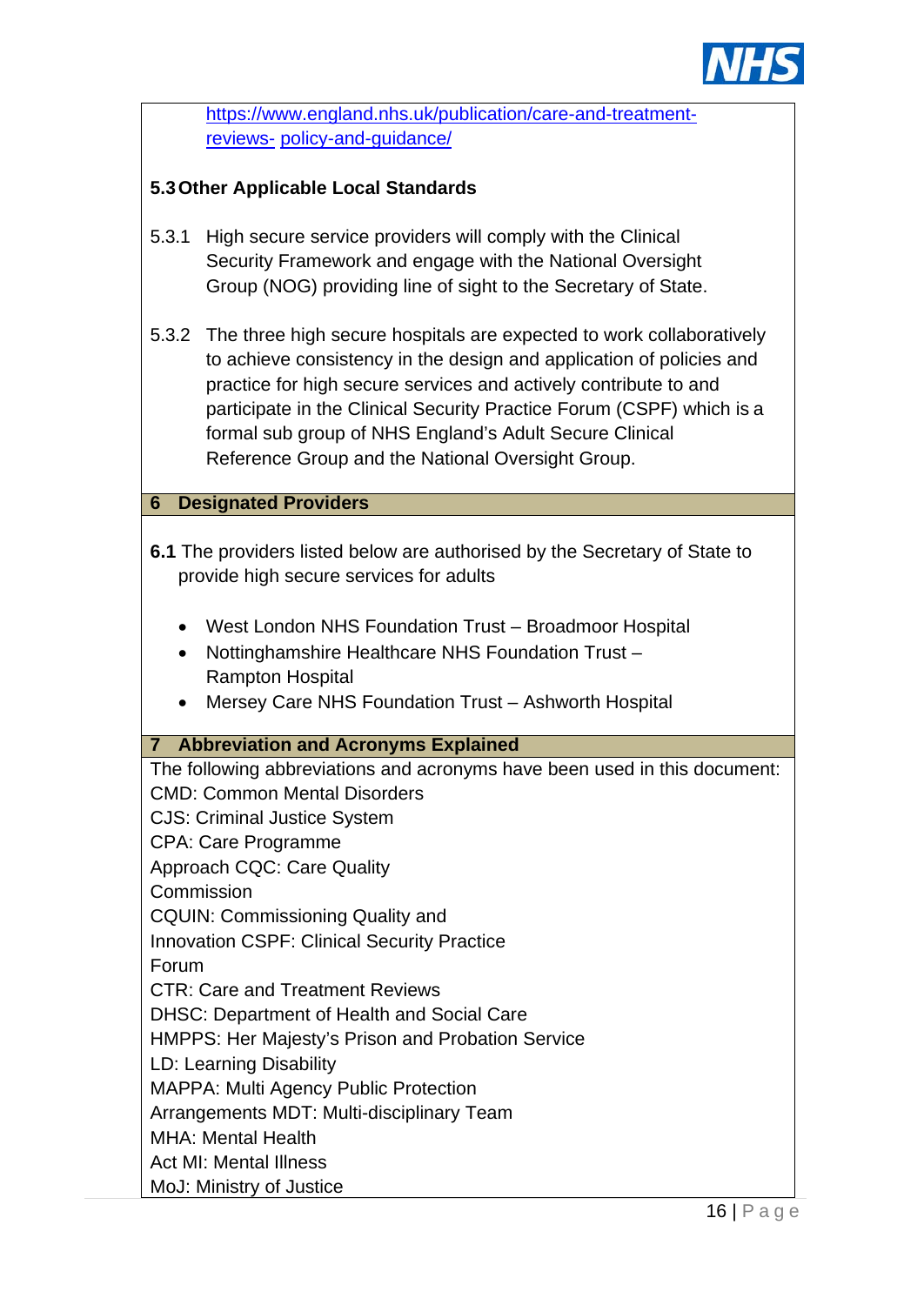

NDD: Neurodevelopmental Disorders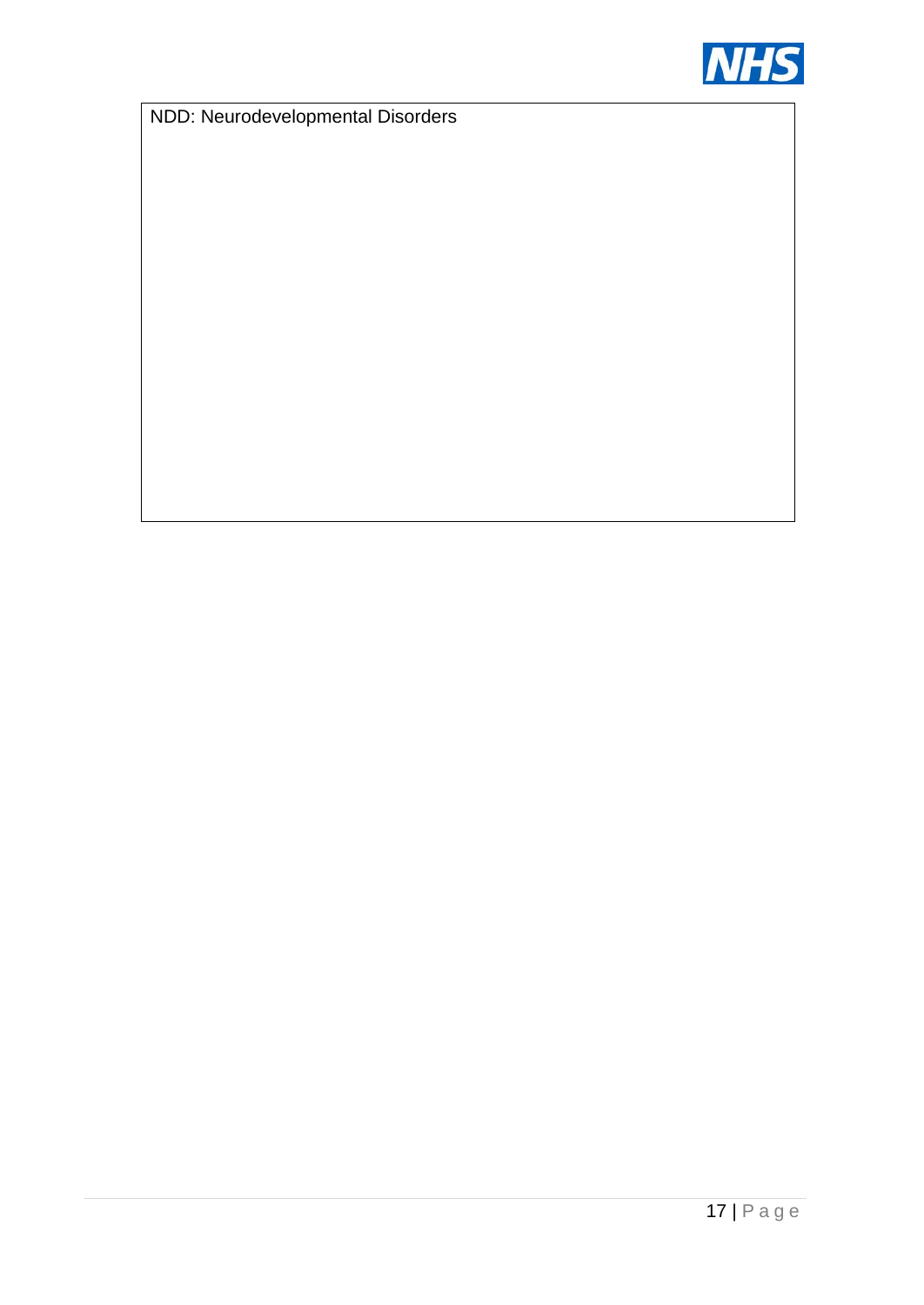

NICE: National Institute of Care Excellence NOG: National Oversight Group PD: Personality Disorder SSQD: Specialised Services Quality Dashboard

Date published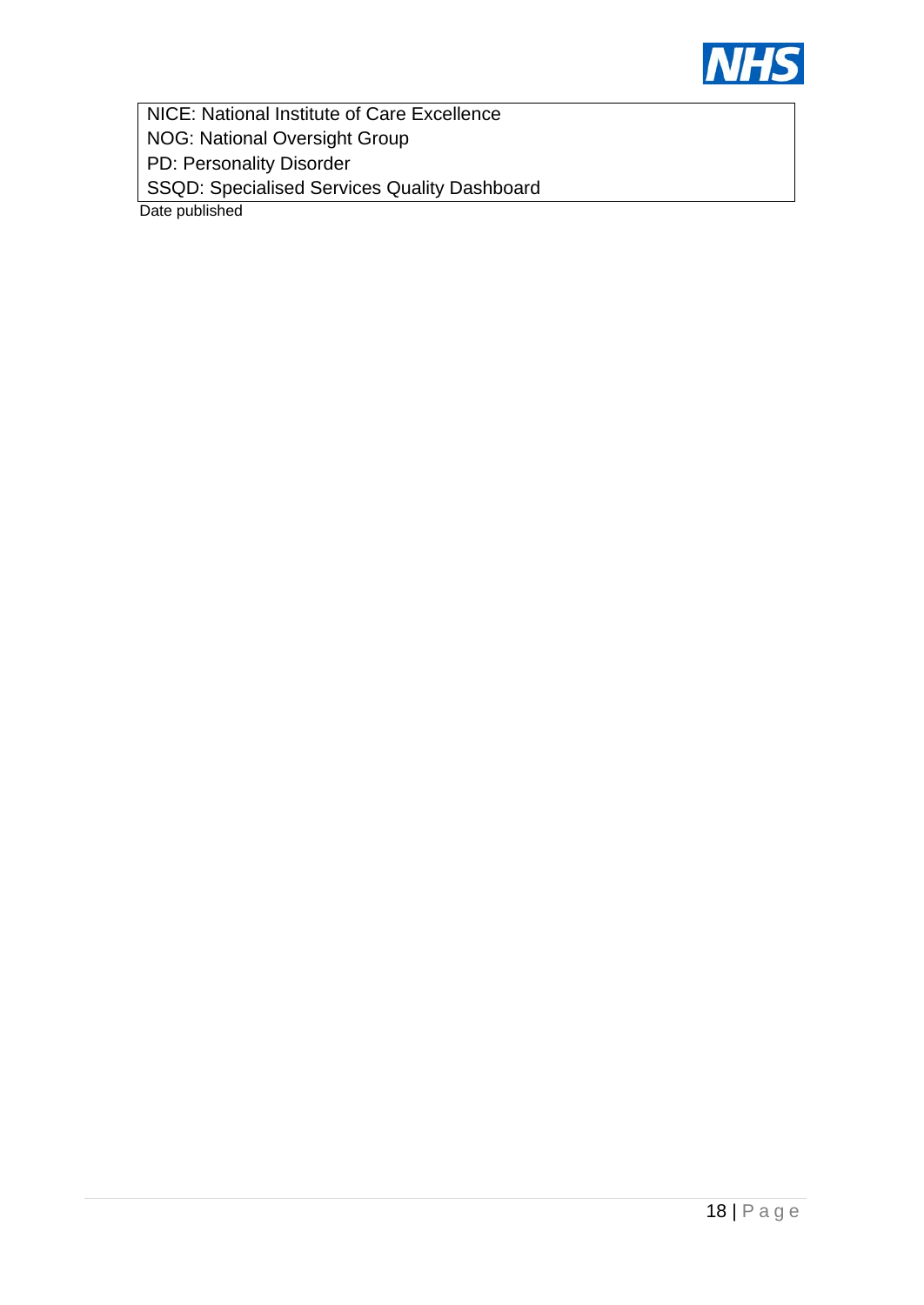

# **APPENDIX 1**

#### **ACCEPTANCE AND EXCLUSION CRITERIA, CARE PATHWAY AND ADDITIONAL SERVICE COMPONENTS**

#### **1. Introduction**

- 1.1 High secure hospitals provide comprehensive evidence-based care and treatment delivered by a range of practitioners expert in the field of forensic mental health.
- 1.2 A range of specialist treatment programmes will be available to patients delivered either individually or within groups. The aim is for the patient to safely transition to levels of lesser security or return to prison if subject to a prison transfer under the Mental Health Act. It is rare for patients to be discharged directly to the community from high secure services.
- 1.3 The recognised pathways into high secure services are as a step up from medium secure care, admission directly from the criminal justice system and more rarely as a step up from other services.
- 1.4 The pathway through and out of secure care should be identified early on in the admission process although these plans may be subject to change depending on the patients changing needs or circumstances.
- 1.5 High secure services will operate within an ethos that places the patient at the centre of their care and facilitates their active engagement in recovery from mental health issues and reduction in risk behaviours.
- 1.6 High secure services will promote equality of access, experience and outcomes across ethnic groups, faiths, gender, disabilities, sexual orientation and socioeconomic status.
- 1.7 Multidisciplinary team (MDT) working and care will underpin service delivery. The MDT will include appropriately trained and supervised staff including psychiatrists, clinical and/or forensic psychologists, mental health nursing staff, occupational therapists and social workers supported by other therapists including, for example, pharmacists, art therapists and speech and language therapists.
- 1.8 The Care Programme Approach (CPA) will be implemented for all patients and will form the basis of all care planning and treatment options, dynamically supporting the transition through the high secure services pathway to discharge.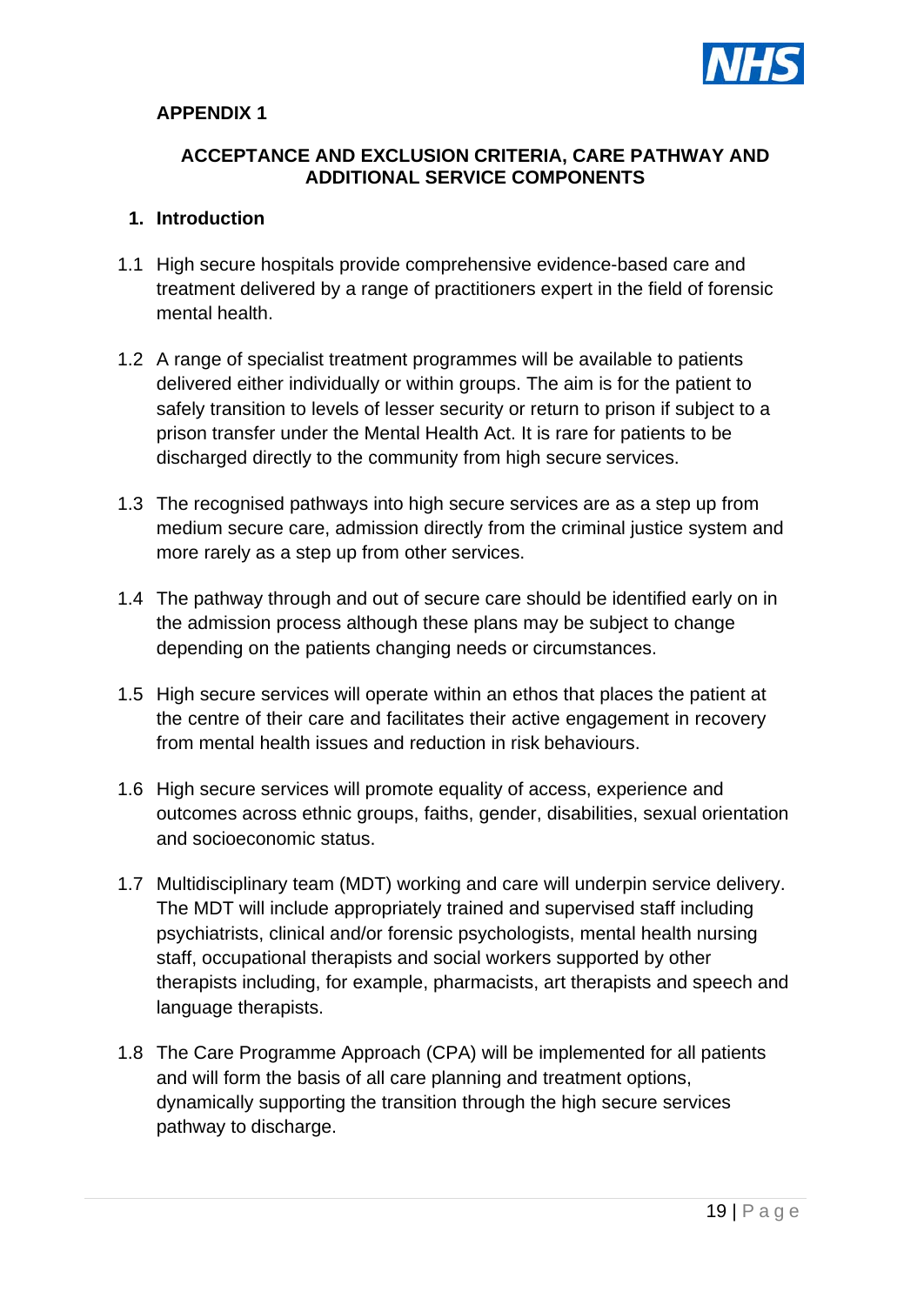

1.9 Care and Treatment Reviews (CTR) have been developed as part of NHS England's commitment to transforming services for people with learning disabilities (LD) and/or Autism who display behaviour that challenges. All high secure services must support commissioners to host CTRs for patients with LD and/or autism. This is in addition to the CPA process. Guidance on the national CTR process and approach can be accessed using the following link

[www.england.nhs.uk/wp-content/uploads/2017/03/ctr-policy-v2.pdf](http://www.england.nhs.uk/wp-content/uploads/2017/03/ctr-policy-v2.pdf)

- 1.10 Robust procedures relating to the responsibility of the hospitals, services and clinicians under the Mental Health Act 1983 will be put in place and regularly reviewed.
- 1.11 Any medical treatment provided to patients must comply with part 4 of the Mental Health Act and where relevant the Mental Capacity Act 2005.
- 1.12 The maintenance of security is crucial to the provision of effective therapeutic interventions in all adult secure services. A key principle underpinning delivery of secure care is that patients should be managed in the least restrictive environment possible to facilitate their safe recovery whilst also maintaining safety. Least restrictive refers to therapeutic use of the minimum levels of physical, procedural and relational security measures necessary to provide a safe and recovery focused environment.
- 1.13 Due to the nature of high secure services and in order to maintain the overall security of the service, to manage high levels of risk to other patients, staff and members of the public it will be necessary for certain blanket restrictions as described in the Mental Health Act Code of Practice to apply.
- 1.14 Any blanket restrictions must be a necessary and proportionate response to the respective risks. The impact of a blanket restriction on each patient should be considered by the patient's MDT and the organisational governance structures. All blanket restriction must be recorded in writing and be subject to a defined review.
- 1.15 Blanket restrictions must be authorised and monitored through the respective provider organisations' operational and governance procedures.

#### **2. Acceptance criteria**

2.1 The patient must be suffering from a mental disorder (including mental illness, neuro-developmental disorder and personality disorder) as defined within the Mental Health Act 1983 which is of a nature and/or degree warranting detention in hospital for medical treatment and that appropriate treatment is available.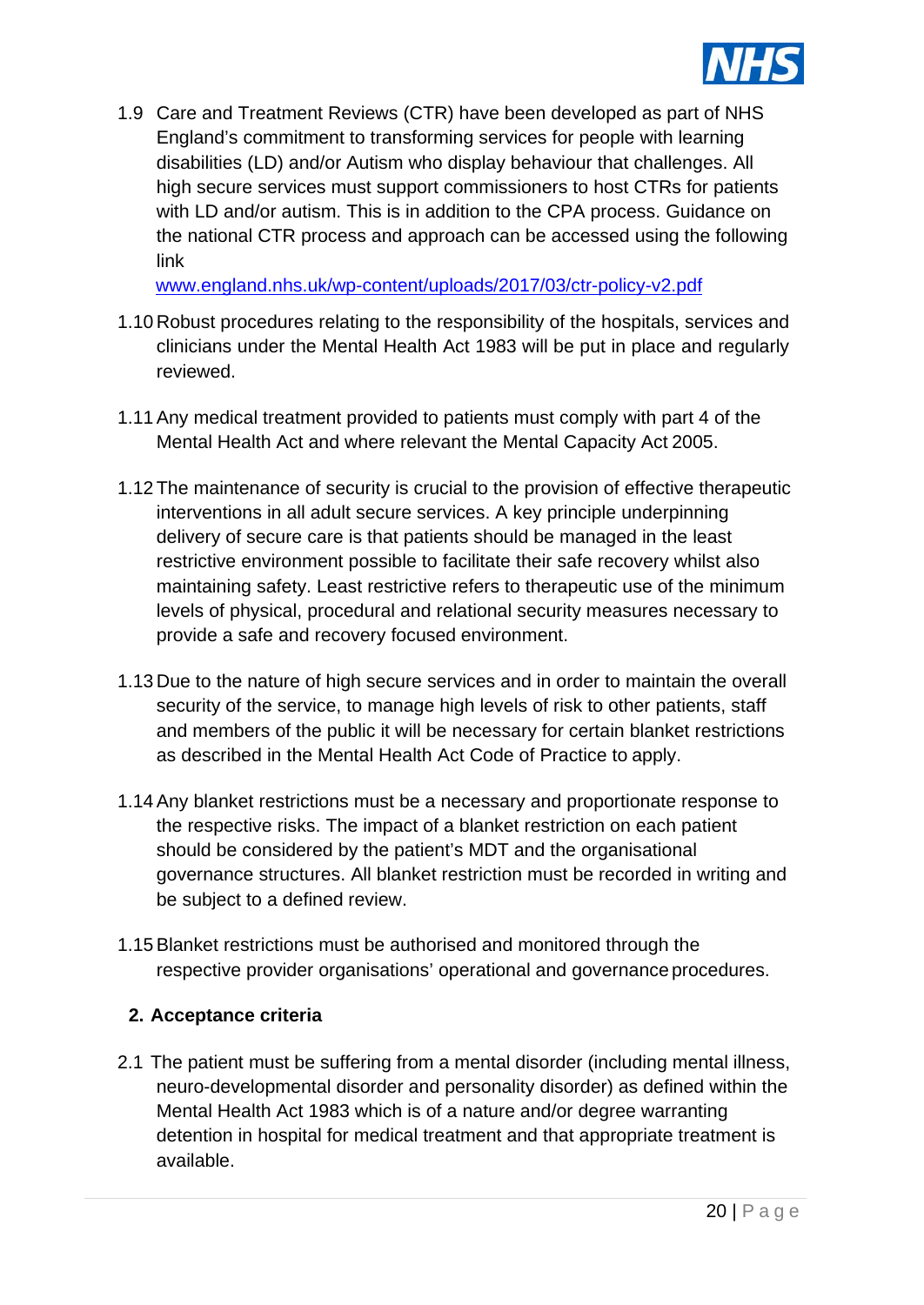

- 2.2 The patient must be assessed as presenting a grave risk of harm to others, appropriate management of the risk requires in-patient care, specialist risk management procedures and treatment interventions that cannot be provided safely in lower levels of security.
- 2.3 Patients suitable for transfer from prisons under the Mental Health Act will generally be charged with or have been convicted of a specified violent or sexual offence as defined in Schedule 15 of the Criminal Justice Act 2003 or another serious offence such as arson.
- 2.4 On occasion patients will be accepted without criminal charges pending where there is clear evidence of grave risk of harm to others. In such cases, there will generally be a pattern of assaults and escalating threats which may, in the light of an access assessment constitute grounds for admission.
- 2.5 Patients directed to conditions of high security by the Ministry of Justice even if they have not been assessed to be a grave risk of harm to others by the individual hospital.

#### **3. Exclusion criteria**

- 3.1 People who do not present a grave risk of harm to others should not be admitted to high secure services and should be referred to medium or low secure services.
- 3.2 People with a severe learning disability and who present with dangerous behaviours will in most cases, require bespoke packages of care in non-high secure settings.
- 3.3 People who present with severe self-harm should only be admitted to high secure services if their risk to others clearly necessitates it.

#### **4. Response times**

- 4.1 Routine cases:
	- 4.1.1 A decision regarding admission to high secure services will be made within 21 days of referral receipt and the patient will be admitted within a further 21 days.
	- 4.1.2 Where this applies to those referrals, assessments and admissions from prisons and Immigration Removal Centres (IRC) the timescales set out in the current national policy guidance for transfers and remissions take precedence.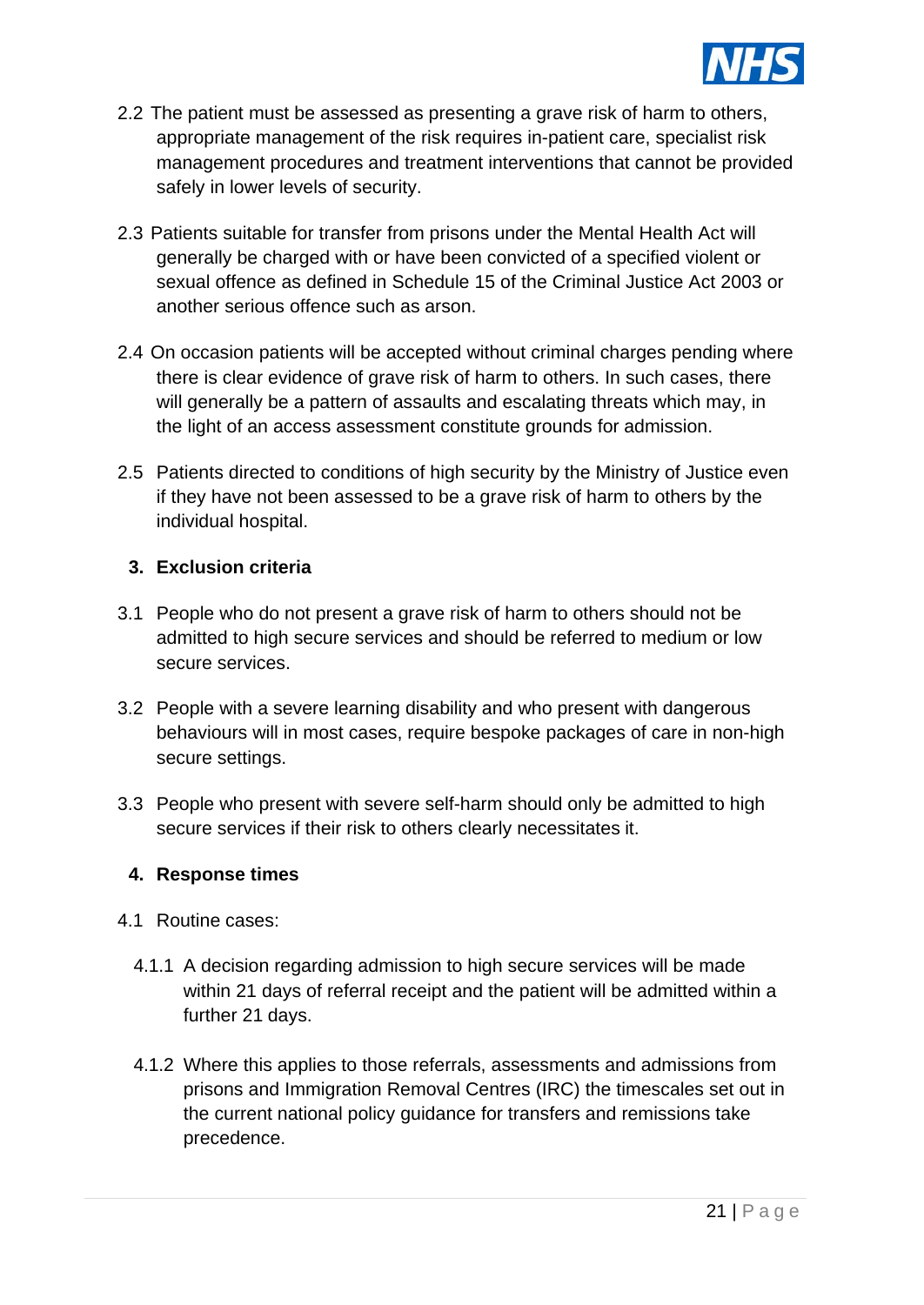

#### 4.2 Urgent cases

- 4.2.1 The urgency of a referral (including where life is at imminent risk and where the patient cannot be contained and/or treated in the short-term in their current environment) is determined by the receiving high secure service and urgent cases will be prioritised. A decision regarding admission and subsequent admission will be made in **9** days.
- 4.2.2 Where a decision to reject a referral has been made by the Admissions Panel the referrer can request a review of their decision using the hospitals appeals system.

#### **5. Care pathways**

- 5.1 All patients will be treated and managed according to a care pathway and this will be planned in consultation with the patient.
- 5.2 The care pathway whilst not prescriptive describes the patients anticipated transition into, through and out of high secure care. The indicators and criteria which are used for assessing progression and transition through the pathway will include:
	- Nature and degree of mental disorder and its relationship to risk
	- Level of risk to others
	- Level of care and supervision required
	- Need for input from specialist services or staff
	- Need for offence/risk behaviour related work
	- Level of engagement with treatment/care plan
	- Level of engagement in structured and meaningful activities
	- Level of misuse of drugs or alcohol
- 5.3 The high secure care pathway has 5 elements:
	- i. Referral and assessment
	- ii. Pre-admission management
	- iii. Admission assessment
	- iv. Care, treatment and recovery
	- v. Discharge/transfer

#### **Referral and Assessment**

5.3.1 Each hospital has a defined catchment area for the regional services (see Appendix 2) and will accept referrals from that area unless a referral is made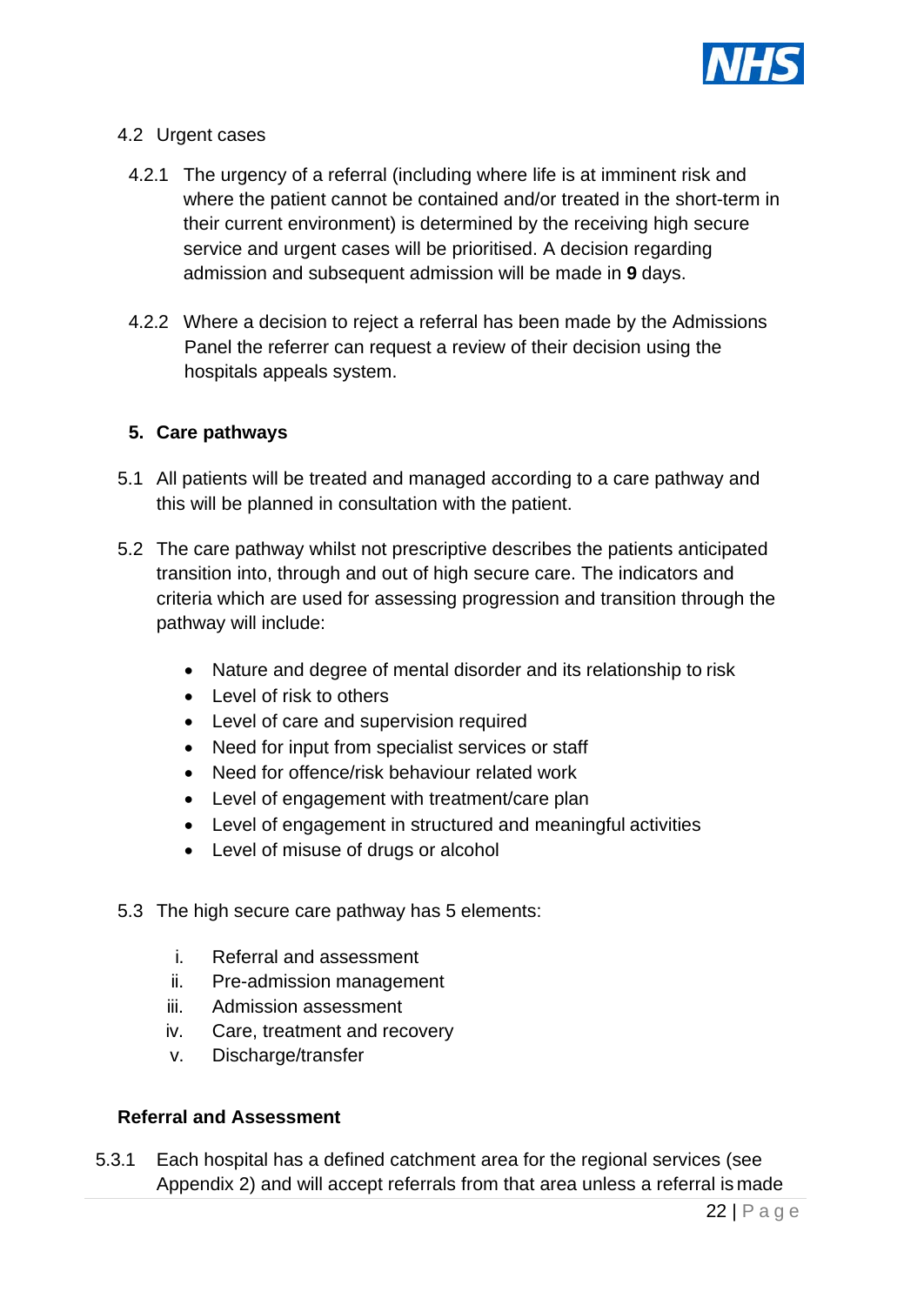

to a specialist or national service provided in a specific high secure hospital (i.e. national deaf service, women's services and national learning disability service).

- 5.3.2 A patient's catchment area will be determined by NHSE's "Who Pays? Determining responsibility for payments to providers 2013, Rules and Guidance for Commissioners".
- 5.3.3 There will be occasions when referrals are accepted from outside a particular hospitals' catchment area by arrangement with the other high secure hospitals and with written NHSE commissioner support.
- 5.3.4 If the accepting high secure service is nearing or at capacity, the November 2014 NHSE guidelines ratified by the Clinical Secure Practice Forum should be followed see Appendix 3.
- 5.3.5 It is important to note that each referral is unique, the receiving high secure hospital will determine the urgency of the referral on receipt. Discussion between the referrer, assessing clinician and commissioner case manager is required to inform the determination decision.
- 5.3.6 The normal referral and assessment process for admission to high secure services is set out below. The Secretary of State may on occasion 'direct' an individual for admission for high secure care.
- 5.3.7 The referrer must be a consultant psychiatrist or the patient's Responsible Clinician. The referring clinician must seek an opinion from the patients catchment area medium secure Access Assessment Service before submitting a referral to a high secure service.
	- 5.3.8 If a patient is detained in an independent medium secure unit, there must be evidence of a discussion prior to referral with the catchment area medium secure Access Assessment Service.
- 5.3.9 Self-referrals will not be considered.
- 5.3.10 The referring clinician must confirm that the patient and/or their legal representative have been informed of the referral including the nature and reason why admission to high secure care is being sought unless there is a good reason not to.
- 5.3.11 The patient and/or their legal representative must be made aware of the admissions procedure and advised to contact the relevant high secure hospital's referrals co-ordinator if they wish to make representations to the Admissions Panel considering the referral.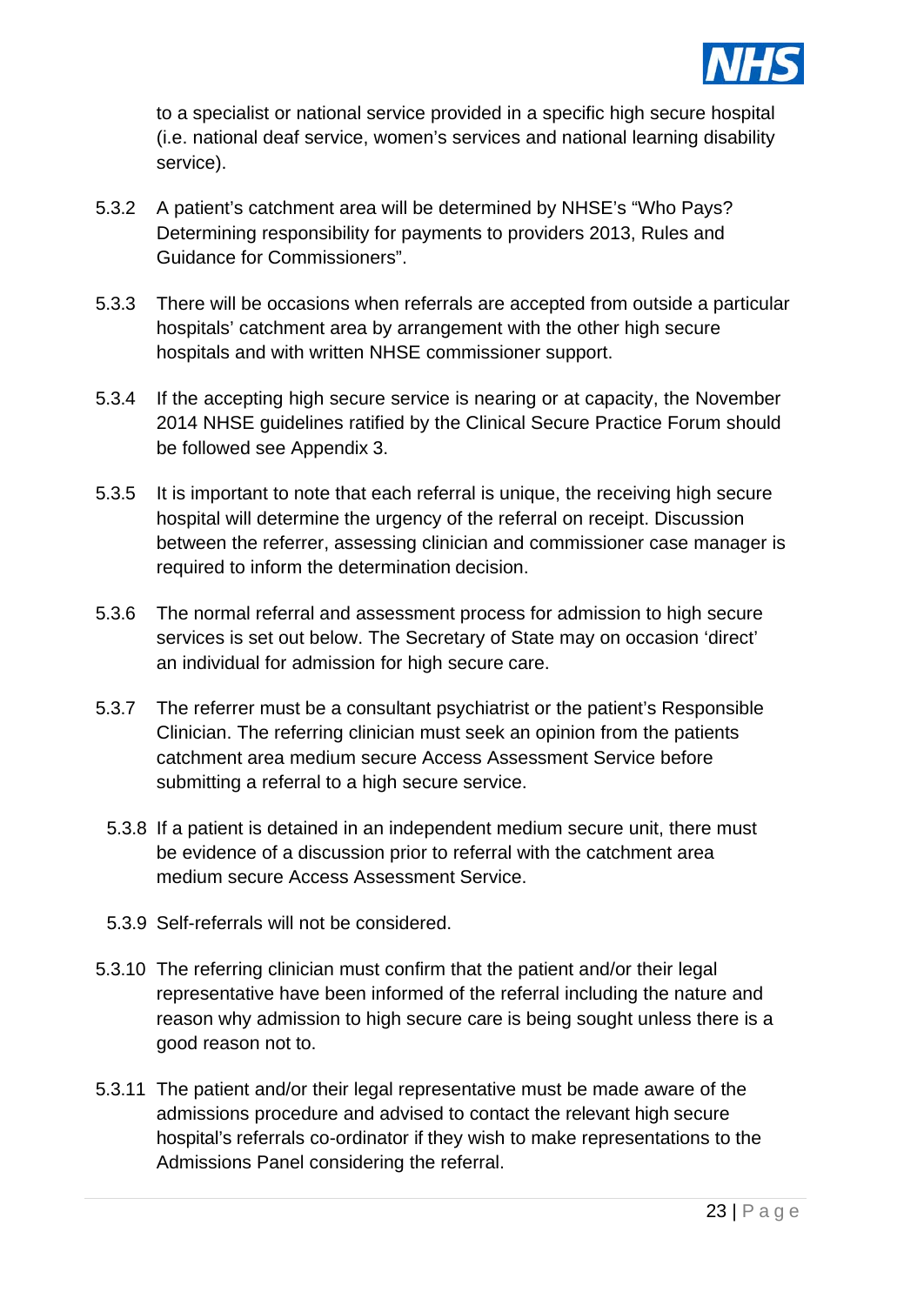

- 5.3.12 Assessments for high secure care will generally be carried out face to face and by a suitably qualified clinician under the supervision of a consultant psychiatrist.
- 5.3.13 The assessing clinician will provide a written report to the high secure hospital Admissions Panel containing details of
	- Patient demographics
	- Current clinical presentation
	- Current risk issues
	- Identified care and treatment needs
	- Clear recommendation of the least restrictive care environment
	- Proposed care and treatment plan
	- Recommendations to the Admissions Panel

5.3.14 High Secure Hospital Admissions Panel

- The Admissions Panel will be chaired by a consultant psychiatrist or high secure services Clinical Director and will have multidisciplinary membership.
- The Admissions Panel will make arrangements to meet weekly if required. The Panel will decide if the patient meets criteria for admission to highsecure care.
- Each hospital will operate an appeals system to consider referrals that have been rejected by Admission Panel if required.

#### Assessment for specialist high secure services

- 5.3.15 The processes for referral and assessment for patients requiring specialist high secure services are broadly similar to the process set out above for routine and urgent cases.
- 5.3.16 A number of additional measures are required to ensure referrals and assessments are managed and facilitated effectively for particular patient groups. More information is set out below against each service specialism

#### *Deaf Services – Rampton Hospital*

The process for referrals and assessment is set out above in addition

- All referrals for people who are audiologically or culturally Deaf must be made to Rampton Hospital.
- The current placements most recent language and communications assessment will be used to inform the approach to and tools for communication with the patient.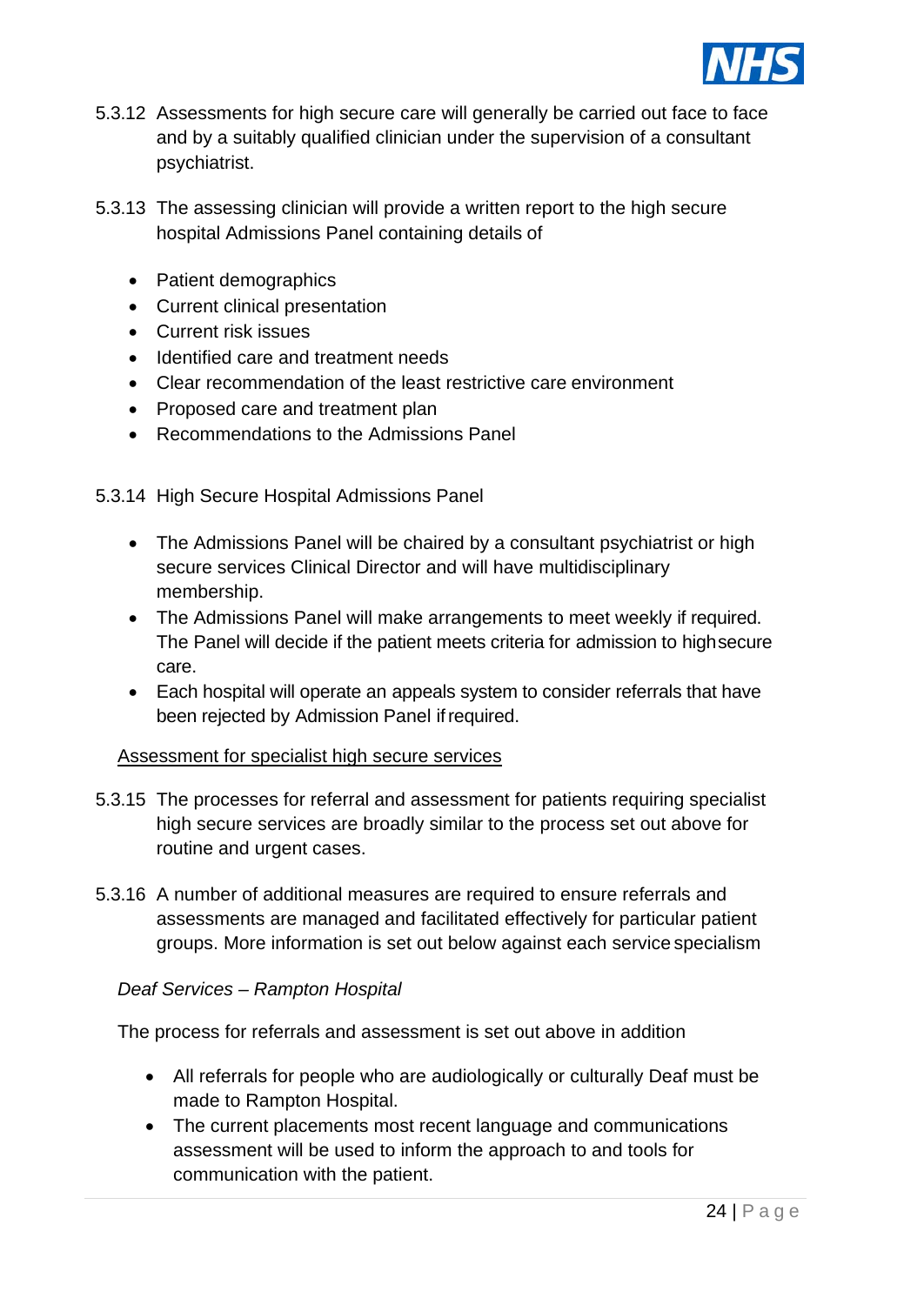

- Staff from Rampton will conduct a brief communications analysis during the initial assessment for admission.
- If accepted for admission formal communications assessments are undertaken by Speech and Language Therapists and Deaf Support Workers at Rampton.
- Video recordings of the patient and audiometry tests will be completed to inform the decision about the most appropriate ward placement.
- If accepted appropriate needs-led communications requirements will be identified alongside other needs that will support the transition to high secure services.

# *Women's Services – Rampton Hospital*

• All referrals for women must be made to Rampton Hospital who will identify the most appropriate clinical team from the women's service to undertake the assessment.

#### *Learning Disability Services – Rampton Hospital*

The process for referral and assessment is set out above in addition

- All referrals for people with learning disability must be made to Rampton Hospital
- Referral information must include evidence supporting Learning Disability diagnosis from a suitably qualified specialist psychiatrist or psychologist in addition to evidence of both reduced intellectual functioning and problems with adaptive living skills arising before the age of 18
- The most recent CTR outcome must be used to provide evidence of the need for admission to a secure service
- If accepted appropriate needs-led communications requirements will be identified alongside other needs that will support the transition to high secure services.

# **Pre-Admission Management**

- 5.3.17 The high secure provider will maintain and manage a planned admissions list for all patients assessed and accepted for admission.
- 5.3.18 If an admission is not achieved within the agreed timescale and it is still required, the provider will inform the high secure commissioner setting out the reasons for the delay with a plan including timescales to complete the admission.
- 5.3.19 In the pre-admission phase the high secure service will: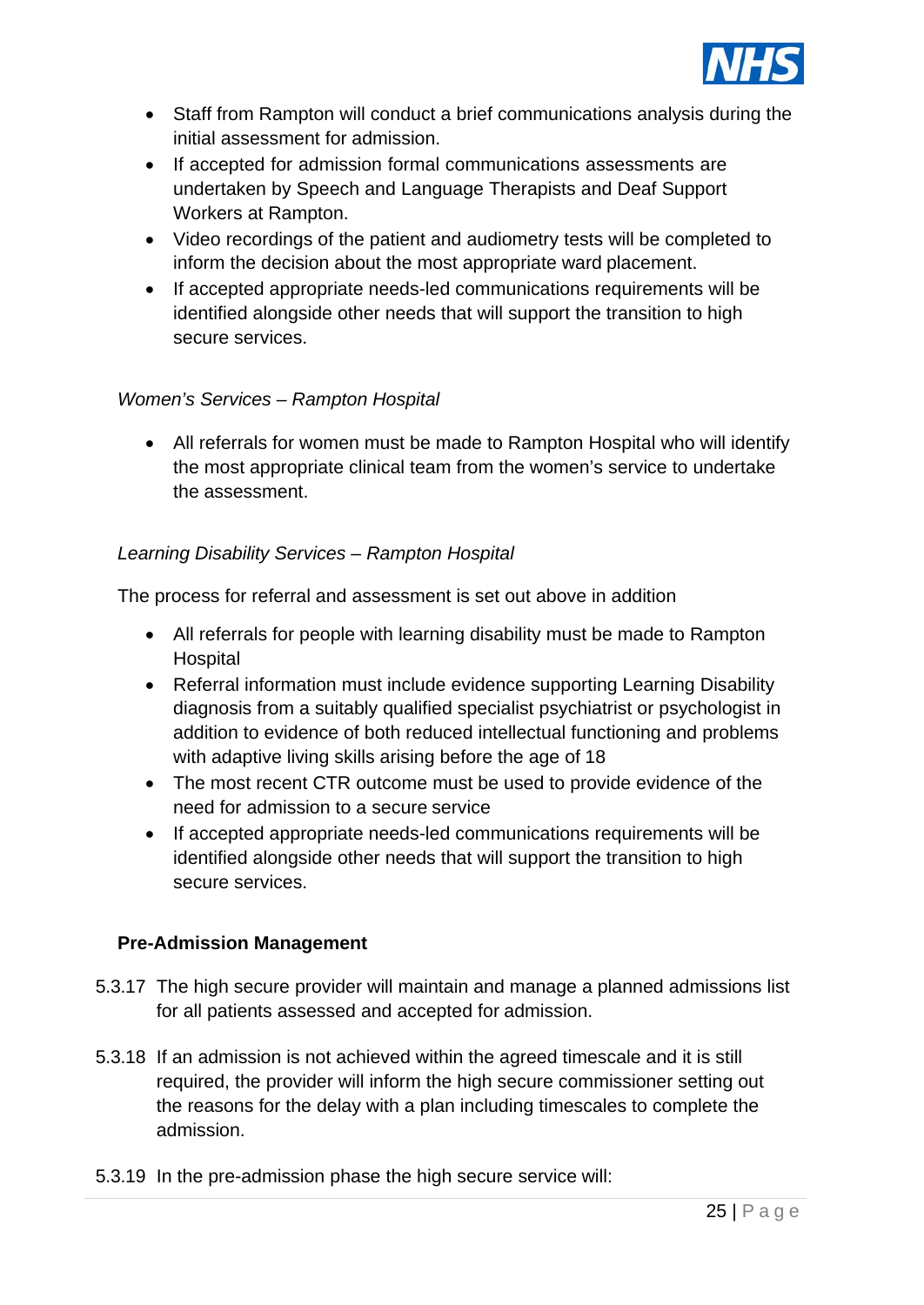

- Provide the referrer and patient with information about the high secure service
- Complete a pre-admission nursing assessment (unless urgency does not allow)
- Consider involvement of carers at earliest opportunity considering General Data Protection Regulations (GDPR)
- Identify initial therapeutic targets
- Identify relevant physical health care records to inform care and treatment needs
- Ensure that an initial care plan including the least restrictive management of risk is in place for the day of admission to the high secure hospital.
- 5.3.20 Patient care plans will be individualised, gender sensitive, recovery orientated, and address needs related to mental and physical health and management of risk.
- 5.3.21 The high secure service will ensure care is provided with the purpose of meeting the patient's needs, goals and desired outcomes

#### **Admission Assessment**

- 5.3.22 Multidisciplinary assessment and care planning is a continuous process. The first 6 months of the admission will primarily focus on orientating the patient to the service, completing initial assessments, meeting initial physical and mental health care needs, assessing and managing risk, building therapeutic relationships and commencing the appropriate care and treatment.
- 5.3.23 The assessment process usually comprises three phases:

#### *Phase 1: first week*

During the first week the following activities will take place:

- Patient orientated to the ward and provided with an admission brochure (containing useful information about e.g. access to and managing their property, provision of and access to advocacy, contact with family)
- Allocation of Named Nurse
- MHA S132 rights explained
- Mental state examination
- Physical examination
- Routine bloods and ECG conducted
- Blood Borne Virus screening completed if indicated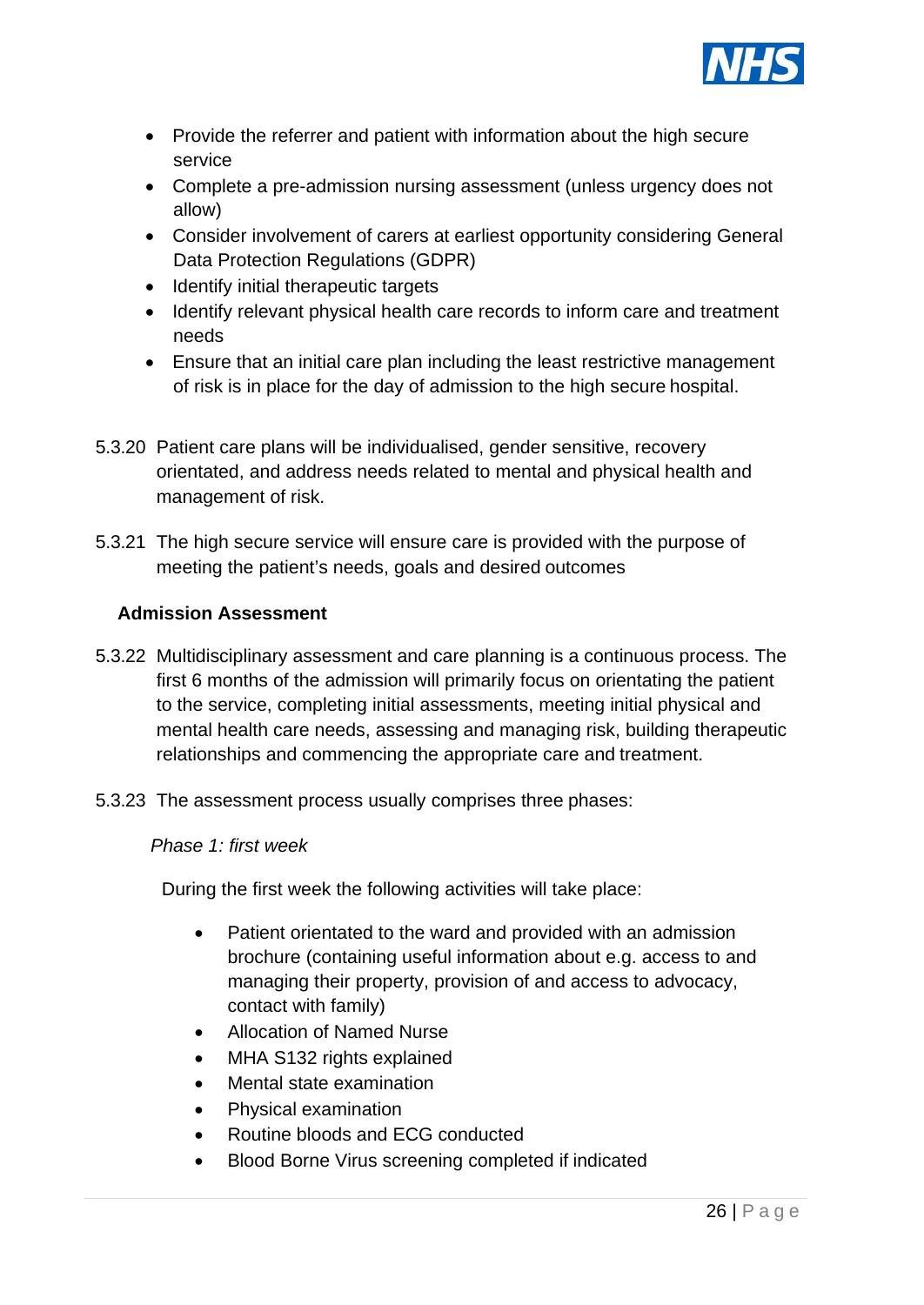

- Treatment commenced, if indicated
- Demographic information checked for accuracy
- If patient consents, next of kin contacted and provided with information about the service and ward
- MDT meeting held to discuss care
- MDT care plan agreed and written
- Initial risk assessment and management plan completed
- Written care plan shared with patient
- HONOS completed
- Emergency Leave of Absence protocol agreed by MDT
- High Risk Patient Register completed if applicable
- Consideration of safeguarding issues made (and recorded if required)

#### *Phase 2: first six months*

During the first six months of admission the following activities will take place

- Build a collaborative therapeutic relationship
- Commence psychological assessment including cognitive/psychological functioning, personality assessment (where indicated), in depth formulation of risk, offence recovery goals and recommended psychological care plan
- Commence drug and alcohol assessment where indicated
- Nursing assessment
- Social background report by Social Worker to include safeguarding (adult and child) issues, contact with carer, liaison with probation, housing and Multi Agency Public Protection Arrangements (MAPPA), if subject to MAPPA.
- Agree initial Occupational Therapy (OT) engagement plan and complete baseline assessment using a validated tool
- Commence standard literacy/numeracy assessment including English for Speakers of Other Languages (ESOL) when required.
- Complete HCR-20
- Completion of comprehensive physical health assessment
- Complete Court reports as required
- Comprehensive psychiatric assessment including diagnosis, treatment needs and recommendations for care pathway
- Conduct other relevant assessments e.g. dietician, speech and language
- Complete collaborative risk assessment with patient
- Commence appropriate treatment including medication
- Social worker in contact with victim liaison officer where applicable.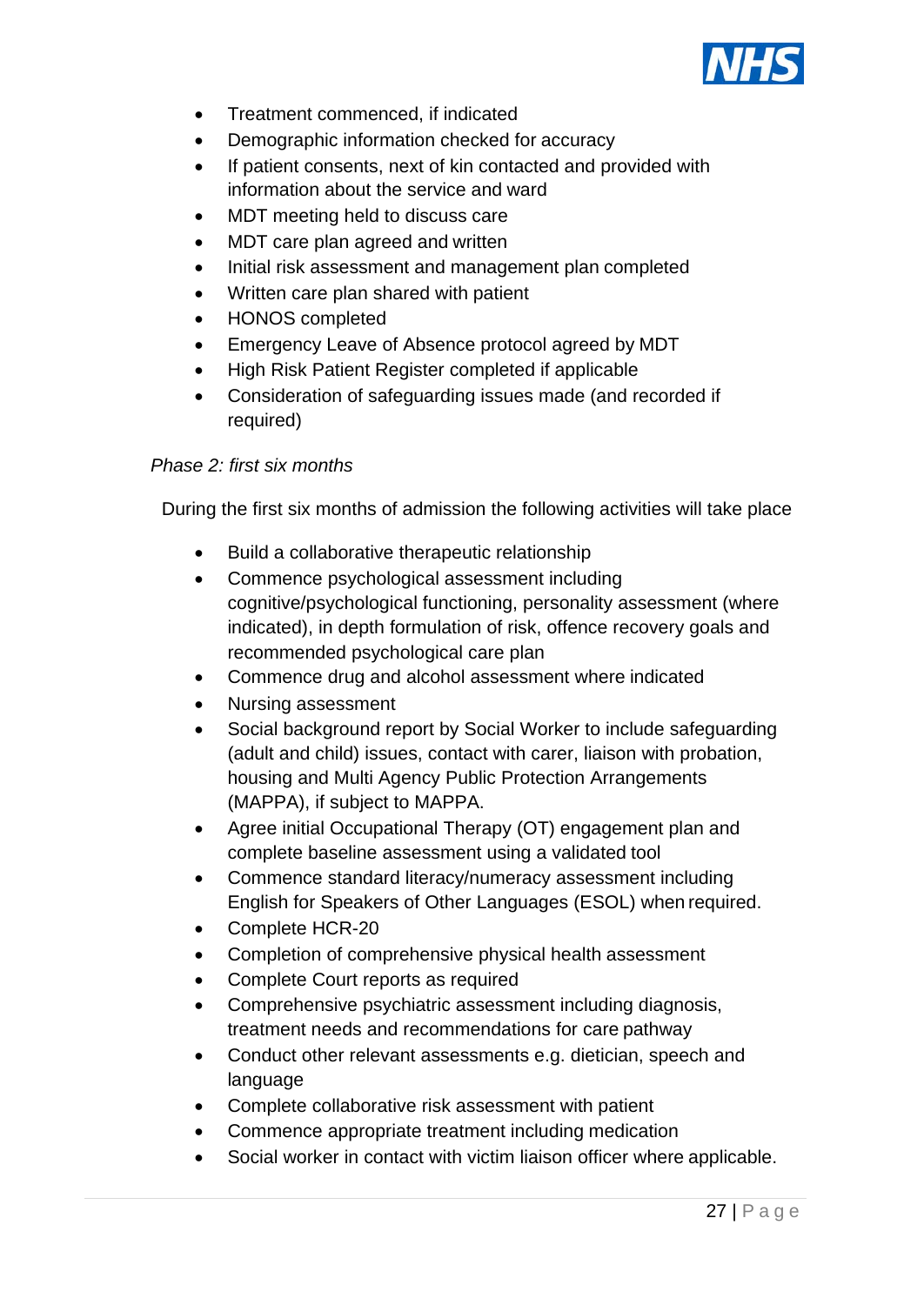

#### *Phase 3: Three-month CPA*

It is important that the medium secure Access Assessment Service attend the first CPA to enable the originating service to provide input into the patient's care pathway. The high secure hospital service must provide the medium secure Access Assessment Service with timely and sufficient notice of the CPA.

The CPA meeting will be used to:

- Review reports from each discipline
- Review HCR 20
- Review HONOS
- Review high risk status.
- Determine need for patient to remain in high secure care
- Formulate and agree the care plan in conjunction with catchment area secure service and patient with type of and timescales for required treatments and therapeutic interventions

In the Learning Disabilities service in addition to CPA, Care and Treatment reviews (CTRs) will also be convened. The CTR involves an independent panel of people including an expert by experience, a clinical expert and the relevant commissioner.

#### **Care, Assertive Treatment and Recovery**

- 5.3.24 The care, treatment and recovery phase will vary in duration for each patient and will be individualised to meet their needs.
- 5.3.25 Each patient's care will be coordinated through the CPA and /or CTR process and will be co-produced between the patient and clinical team.
- 5.3.26 Active treatment will often begin on admission and assessment wards and a focus on promoting stability and recovery may also begin from the outset, depending on the patient's presentation.
- 5.3.27 The three hospitals will offer a diverse range of therapeutic interventions dependent on patient need.
- 5.3.28 The patients' day will be actively managed and will provide structured therapeutic activities including psychological therapies, occupational therapy activities, sports and leisure activities and rehabilitative activities (e.g. gardening).
- 5.3.29 Activities will be available 7 days a week.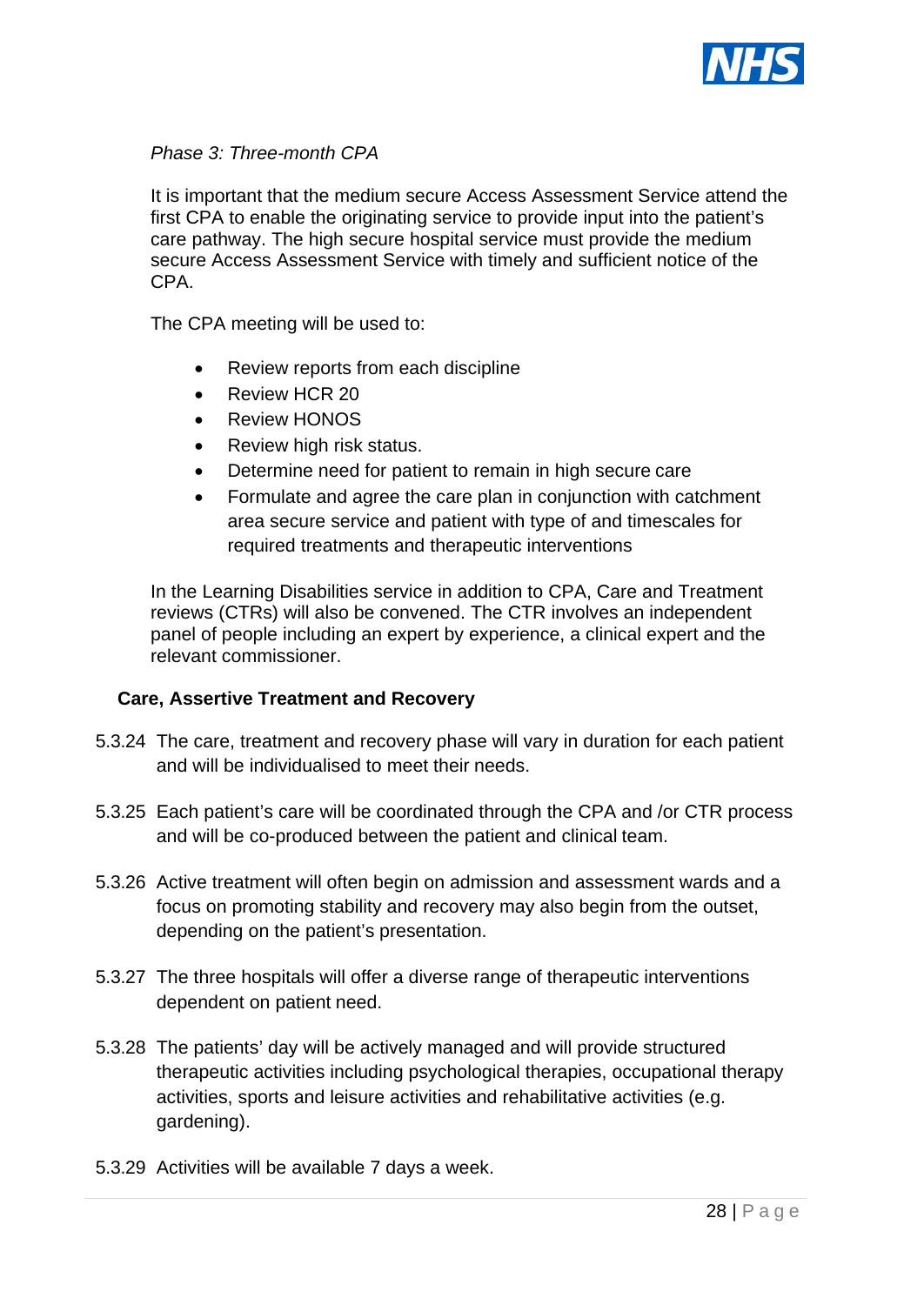

- 5.3.30 Every patient will have an individual programme reflecting the objectives of their overall treatment plan which has been agreed with their clinical team; the programme will provide a balance of therapeutic work as well as leisure and rest activities.
- 5.3.31 The programme will cover therapy and care delivered on wards and the use of off-ward therapy areas. A work ethos will be established to enable patients to develop occupational skills to assist in normalisation, build self-esteem, reduce negative symptoms and develop important life skills through positive reinforcement.
- 5.3.32 A minimum of 25 hours of personally meaningful therapeutic activity per patient per week will be provided.
- 5.3.33 Medication generally plays an important role in the care and treatment of patients who suffer from serious mental disorder. However, it is recognised that many of these medications can also cause side-effects. Patients must be able to exercise fully informed choice whenever possible in all decisions related to medication and, in instances where a patient is incapacitous or refusing medication, a Second Opinion Appointed Doctor will be requested.
- 5.3.34 Each patient's therapy programme will be tailored to reflect their individual needs as assessed in CPA and/or CTR meetings and articulated in the care plan. Therapies will be available on an individual or group basis subject to the patient's needs and provided by suitably qualified and experienced clinicians. Interventions will be accessible to patients on wards as well as off their ward of residence.
- 5.3.35 Psychological therapy includes different therapeutic approaches (e.g. DBT, CAT, Schema, Cognitive-Behavioural), problem-solving, personal and mental health management, index offence-related work, relapse prevention and restorative work and, finally, preparation for transfer. All the programmes must be designed to promote engagement and support motivation and be informed by the principles of secure recovery.

#### **Discharge Pathway**

- 5.3.36 The patient's transition from high secure services (including back to prison for patients who can be remitted) will be considered throughout their pathway and will occur at the appropriate juncture and in a timely fashion.
- 5.3.37 Prior to any First Tier Tribunal when discharge against clinical advice is understood to be a significant possibility, the Clinical Team will hold a Section 117 meeting and invite the accepting clinical team from the patient's home area, the patient's carers (with the patient's consent), the MAPPA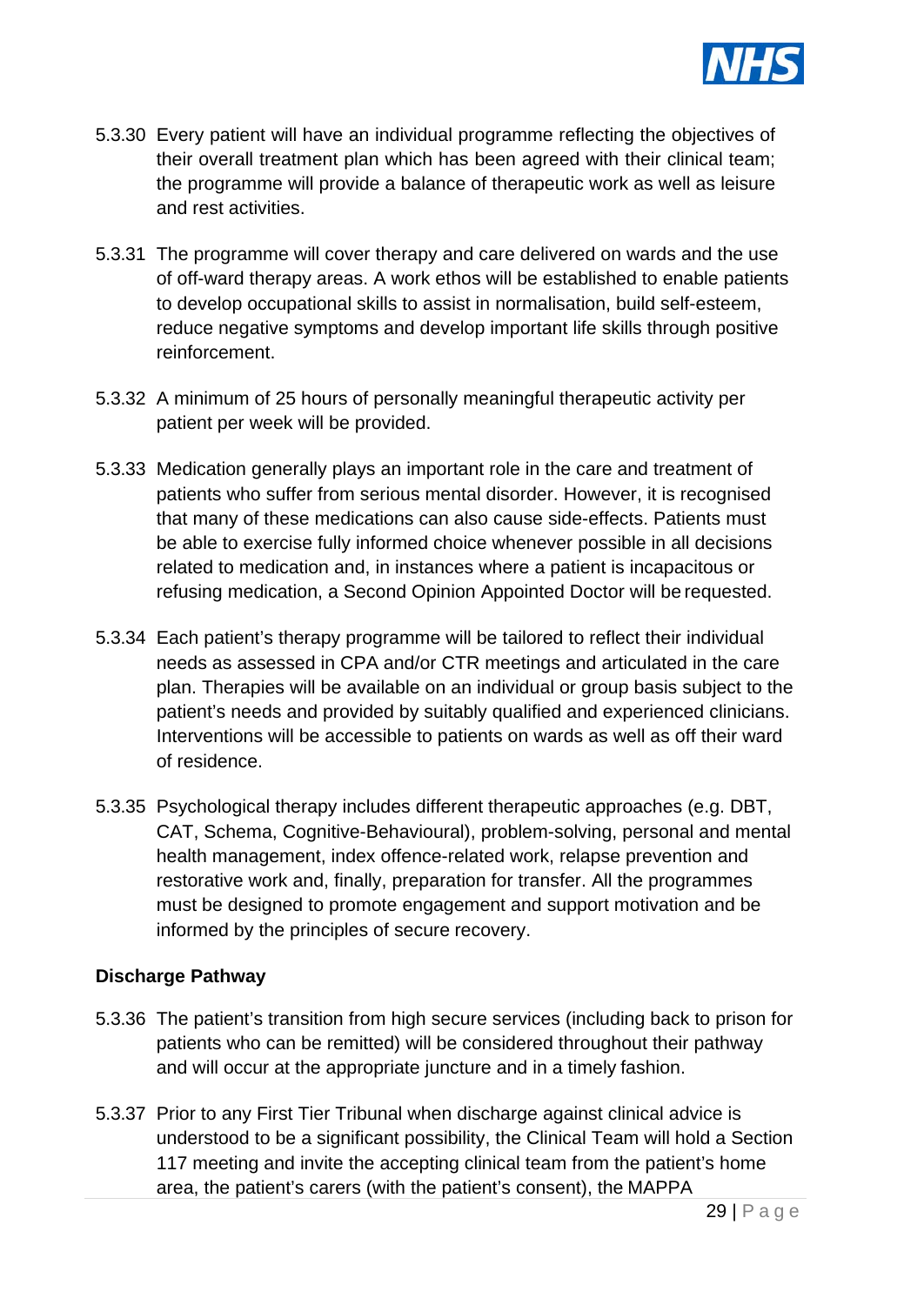

representative and Victim Liaison, (as appropriate) to consider a contingency discharge plan.

- 5.3.38 Transfer and discharge will be managed by the high secure clinical team in consultation with the receiving unit's team and the medium secure access assessment area's service. The high secure service will ensure that all relevant parties are informed and involved as early as possible in the transfer process.
- 5.3.39 For patients where discharge is planned to be to medium secure services (as opposed to transfer to the criminal justice system) strategic care planning for this transition will start early in their high secure care pathway.
- 5.3.40 Patients will generally move to medium secure on a trial leave basis usually for a period of six months, but this may be extended. The term 'trial leave' reflects that if, for any reason, there are difficulties during leave the patient can be returned to high secure care swiftly.
- 5.3.41 The high secure clinical team will maintain contact with the patient during the period of trial leave and an agreement will be reached regarding frequency of contact.
- 5.3.42 During the period of trial leave the Responsible Clinician from the high secure service will continue to maintain oversight of the patients care and progress.

#### **Components of transfer arrangements**

- 5.3.43 Prior to discharge, remission to prison or transfer to another hospital a S.117/CPA meeting will be held.
- 5.3.44 Where the patient is being remitted to prison, all discharge arrangements including the S117 meeting will be undertaken jointly with the appropriate prison mental health team. Pre-discharge planning arrangements will ensure appropriate provision is made with the receiving establishment.
- 5.3.45 The high secure service will share information as appropriate and in accordance with Information Governance arrangements and Caldicott principles. Information will include:
	- Discharge summary
	- The most recent CPA review documentation
	- The most recent risk assessment and management plan
	- Record of all current medication and physical healthcare needs
- 5.3.46 At discharge/transfer the high secure service will ensure the individual's belongings (including money) are transferred.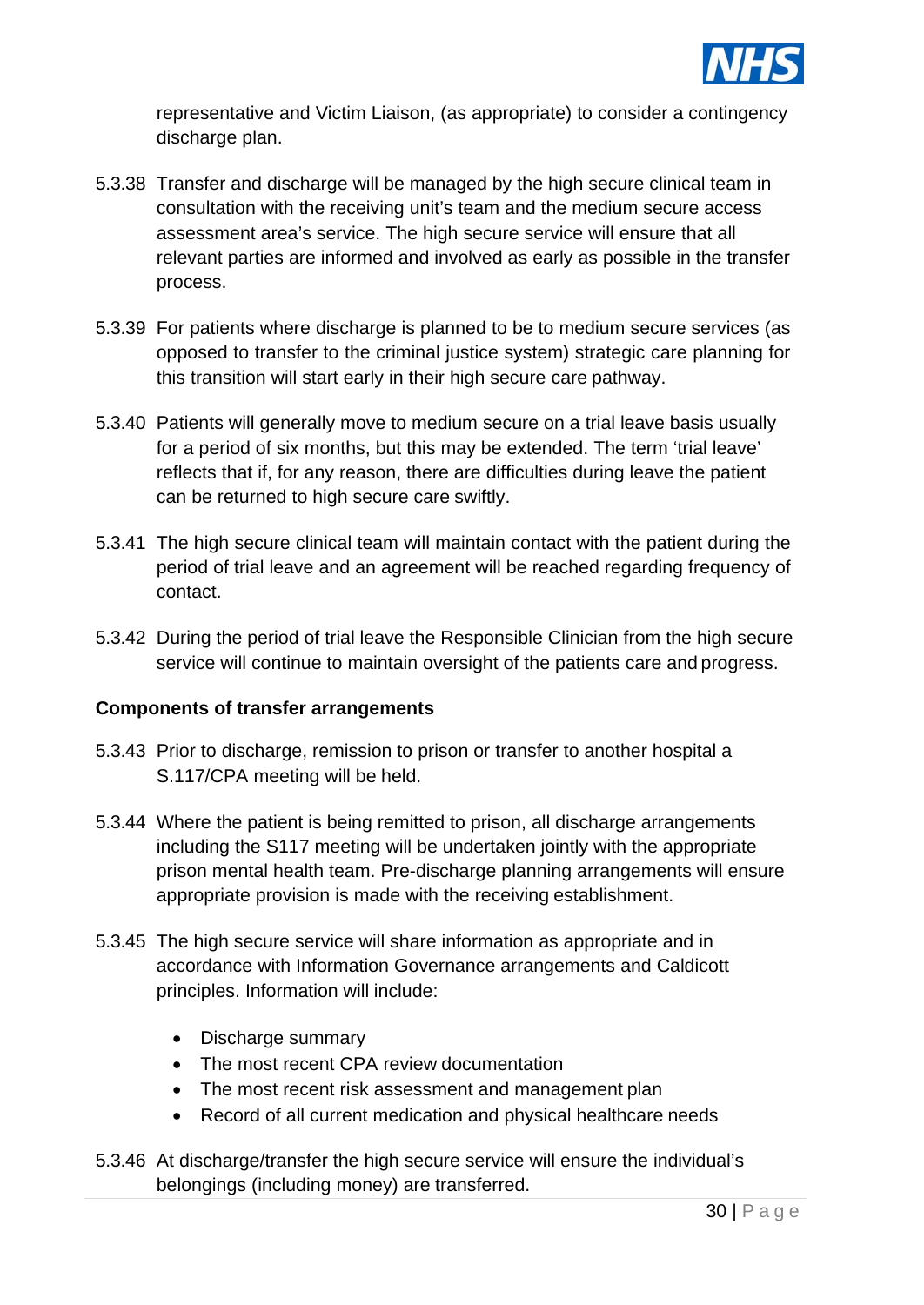

- 5.3.47 The high secure service will ensure appropriate patient transport arrangements are in place for patients being transferred or remitted to prison. These arrangements will vary depending on the destination of the patient and, for patients being remitted their prison category status.
- 5.3.48 Where applicable, the high secure service will ensure the appropriate reports are received by the Ministry of Justice without unnecessary delay.
- 5.3.49 Immediately prior to discharge each patient will be assessed by an appropriately qualified member of clinical staff in the patient's current placement to ensure that the agreed discharge criteria are met.
- 5.3.50 The high secure service will formally transfer the patient and for those patients who have been subject to Trial Leave arrangements, formally transfer at the end the Trial Leave arrangements.

# **6. ADDITIONAL SERVICE COMPONENTS**

#### 6.1**CPA meetings**

- 6.1.1 The frequency of CPA review meetings will be based on the needs of each patient to promote a patient-centred, recovery and outcomes based approach to care planning and review. However, as a minimum CPA reviews will be held 6-monthly and the high secure service will support patients to prepare for CPA meetings.
- 6.1.2 For patients in high secure services the medium secure Access Assessment Service from their home area provides a vital link across the pathway and should be asked by the high secure service to review the patient at least annually and contribute to and participate in discussions about discharge planning through appropriate meetings.
- 6.1.3 Patients meeting the criteria for Care and Treatment Reviews will have these annually.
- 6.1.4 Patients who are Deaf will:
	- Have access to continuing communication assessment and development e.g. appropriate language lessons (British Sign Language BSL)
	- Have access to sign language interpreters and communication support workers
	- Be cared for in a ward environment with an appropriate therapeutic milieu and have an individual care plan conducive to their specific treatment and rehabilitation needs.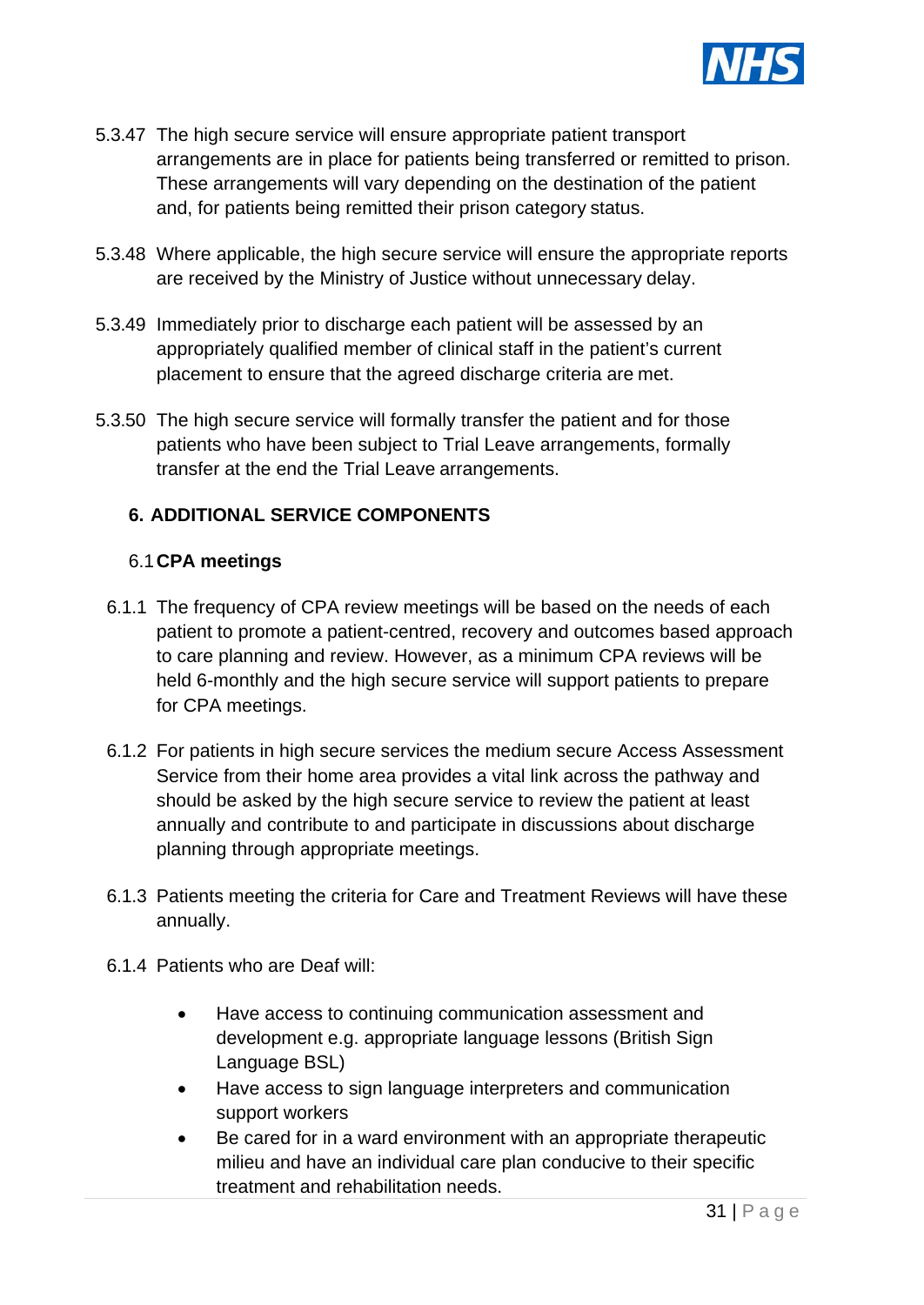

# **7. Pharmacy Services**

- 7.1 The treatment of mental disorders with medication is fundamental in either directly treating the condition or allowing patients to access other therapeutic interventions. The high secure pharmacy service should:
	- Comprehensively deliver the requirements for medicines management in accordance with the Care Quality Commission (CQC)
	- Ensure compliance with the relevant legislation and best practice in relation to the procurement, supply, storage and prescription of medication including controlled drugs
	- Operate within clear accountability arrangements in relation to controlled drugs
	- Provide other health professionals in high secure services with education and training to enable the safe use of medicines by competent staff.
	- Support patients with their treatment and concordance
	- Regularly review the medication regimen of the service and each patient for appropriateness and safety
	- Contribute to and assist with the monitoring and review of compliance with Mental Health Act legislation.
	- Support effective admission and discharge processes regarding the reconciliation of medicines processes.

#### **8. Leave of Absence: Trial Leave and Section 17 Leave**

- 8.1 The three high secure hospitals will work together to ensure there is equity in access to leave of absence and consistent procedures and practice across the high secure system.
- 8.2 The high secure service will seek Ministry of Justice permission for leave of absence for individual patients as required.
- 8.3 The high secure service will ensure that the process of granting leave of absences or pre-discharge Trial Leave considers the safety and welfare of the individual, staff, carers, the family, the general public and possible victim issues.
- 8.4 The three high secure hospitals will use a standard Leave of Absence form (LAPA: Leave of Absence Planning and Authority process), detailing the purpose, risks and associated management plans for the period of leave. This plan will specify the staff and non-staff resources required to safely manage the patient and the risks associated with the leave and the place being visited.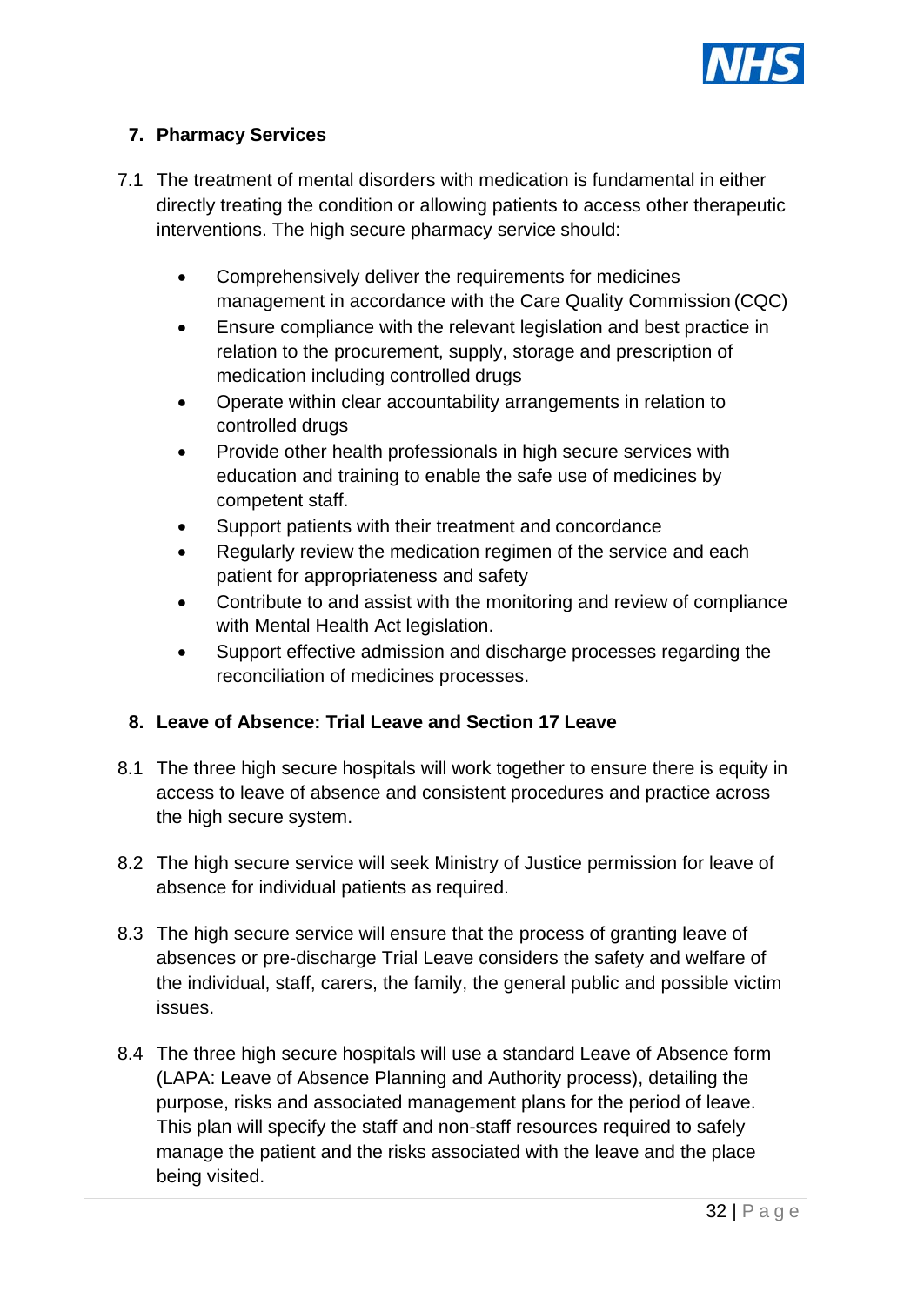

- 8.5 All programmes of Trial Leave will be subject to an agreed Care Plan specifying purpose, objectives, restrictions and use of staff and non-staff resources.
- 8.6 The high secure service will maintain links with the patient whilst they are on Trial Leave (usually six months) and where Trial Leave is unsuccessful, the high secure hospital will readmit the individual into the appropriate place on the care pathway.

#### **9. Therapeutic and Enhanced Observations**

- 9.1 Therapeutic and enhanced observations should only be considered within a framework of support and engagement between patients and staff to minimise the need for their prolonged use. They should be utilised in line with principles of least restriction.
- 9.2 The three high secure hospitals will work together to operate a consistent approach to enhanced observation and this will be assured through:
	- Agreement and implementation of high secure system-wide operational policy for Engagement and EnhancedObservations.
	- Operational policies and procedures that support the core values of engagement, collaboration and negotiation to minimise risk to the patient and others.
	- The maintenance of environmental and procedural safety to uphold dignity, respect and care for the individual that reflects their immediate needs and the needs of others.
	- Undertaking regular reviews of the continuing need for the observation with observations reduced to the minimum level at the earliest opportunity whilst maintaining safety.
	- Review and amendment of the patient's Care Plan where appropriate, detailing each area of need (including levels of observation and escorts if required), how and when it will be met and by whom.
	- Delivering proportionate therapeutic and enhanced observations, as may be required when a patient displays overt physically aggressive behaviour towards others or is an active risk to themselves.

#### **10. Medical Emergencies**

10.1 High secure services must ensure they have effective policies, processes and procedures in place to manage medical emergencies.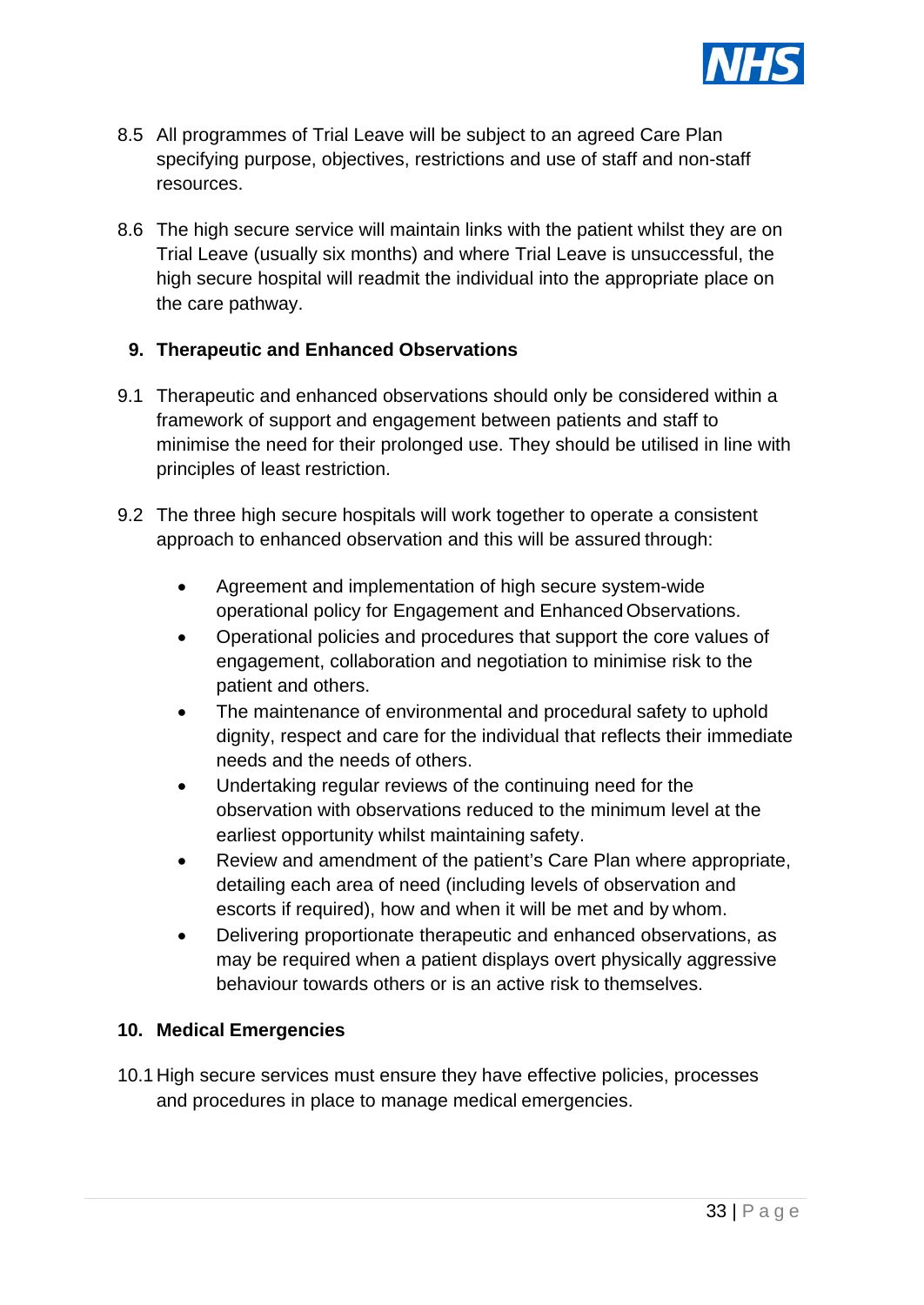

10.2 This includes having appropriately trained staff, robust arrangements for transfer of patients to the local accident and emergency department and for supporting the effective management of risk.

# **11. Primary Healthcare**

- 11.1 All patients will have access to the full range of primary health services, including health promotion, dentistry and optometry and in particular have access to:
	- Information about the primary health service including access hours and service details
	- Comprehensive primary health services within the same timescales and same range as the general population according to the Department of Health guidelines and in line with good clinical practice.
	- Primary Care Practice staff that hold appropriate professional or vocational qualifications and who receive professional support
	- Appropriate age and gender specific screening in line with the Department of Health guidance.
	- A general health assessment and health checks on an annual basis.
	- Immunisations will be provided in line with national guidance.
- 11.2 Due to the specific needs of the patient population support will be given for smoking cessation and weight management.

#### **12. Secondary Healthcare**

- 12.1 When on the recommendation of the primary care clinical staff a patient needs secondary healthcare services the high secure service will:
	- Have appropriate arrangements to enable access to secondary healthcare services including the safe conveyance of patients to and from secondary healthcare settings.
	- Adhere to Ministry of Justice requirements with respect to leave permissions for the patient.
	- Make the necessary arrangements in accordance with the agreed protocol to meet the appropriate national physical health waiting times for treatment targets within the scope of the individual's legal status and in accordance with good clinical practice.
- 12.2 Due to the nature of the patient population, it may be necessary toprovide some services which would ordinarily be provided within a secondary care setting within the high secure hospital. In these circumstances appropriate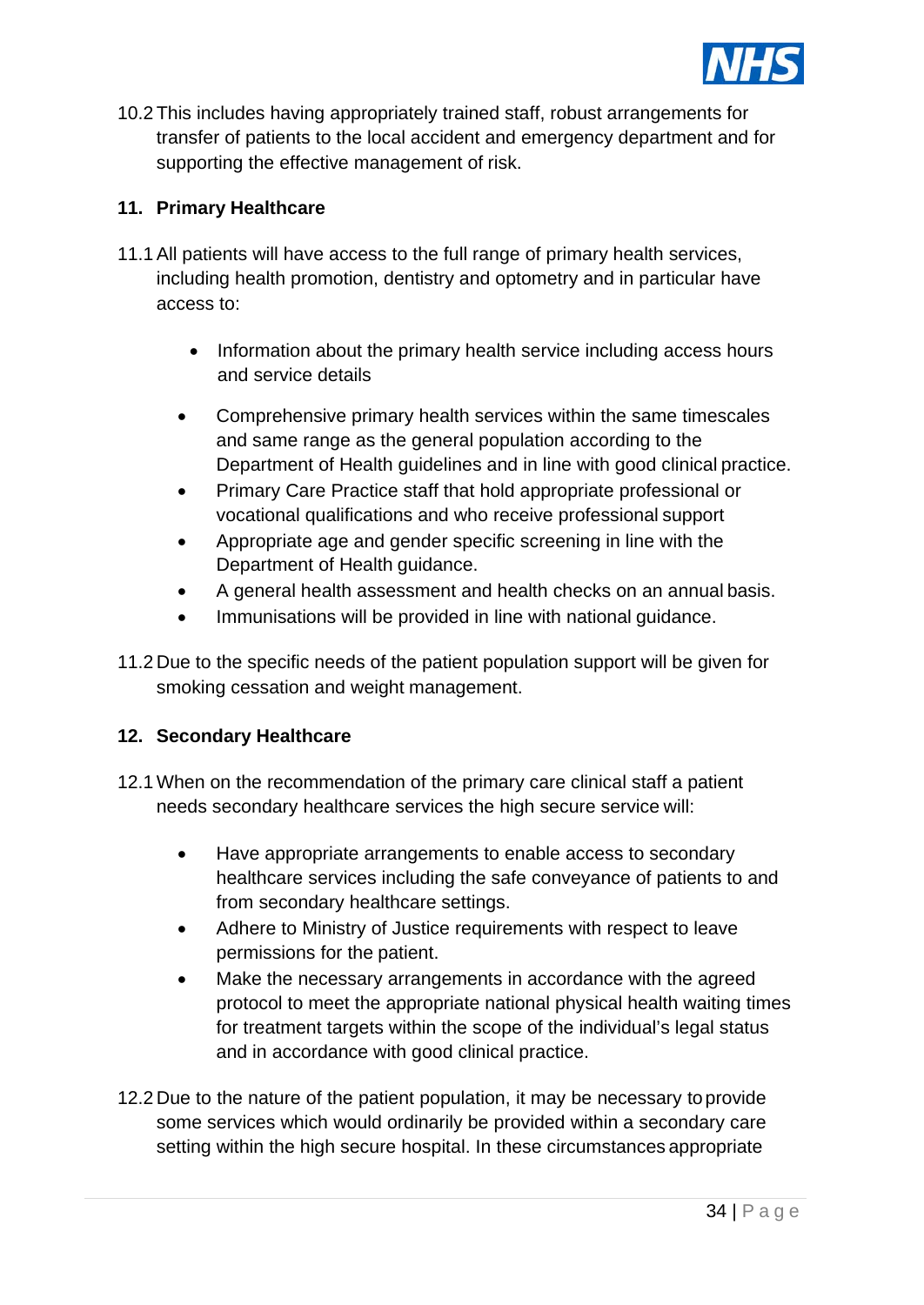

operational, policies, procedures and processes must be in place alongside appropriately qualified clinical staff able to deliver the care required.

#### **13. Patient Involvement**

- 13.1 The three high secure hospitals will work together to ensure a consistent approach to information sharing and patient involvement.
- 13.2 In keeping with the recovery model, patients will be encouraged to take as much responsibility as possible for their own wellbeing and progress.
- 13.3 Services will encourage and support patients to be involved in all decisions about their care. This includes being fully involved in multidisciplinary meetings, care programme approach review meetings and other meetings relating to their care and treatment.
- 13.4 High secure services will have an involvement strategy, implementation plan and systems that support patients to be involved in their care and treatment, pathway plans and decision-making at all levels of the organisation. This includes patient representation in organisational governance structures and involvement in policy-making and service development.
- 13.5 All information about the high secure service, treatment and care plans will be in a format that patients can access and understand considering their individual communication needs. Plain language will be used in all documentation.

#### **14. Carer Engagement and Involvement**

- 14.1 High secure services will have a carer engagement and involvement strategy and system that support carers to be involved in the care, treatment and recovery pathways plans of patients; this will be subject to agreement by the individual patient concerned.
- 14.2 The strategy will define how the needs of carers will be addressed and supported and will be in line with the Secure Carers' Toolkit which can be accessed via the following link:

[www.england.nhs.uk/securecarerstoolkit/](http://www.england.nhs.uk/securecarerstoolkit/)

#### **15. Long Term Segregation (LTS)**

15.1 Long Term Segregation (LTS) is used by high secure services to manage and reduce violence and aggression from individual patients towards others. It is only implemented where all other less restrictive strategies have been unsuccessful.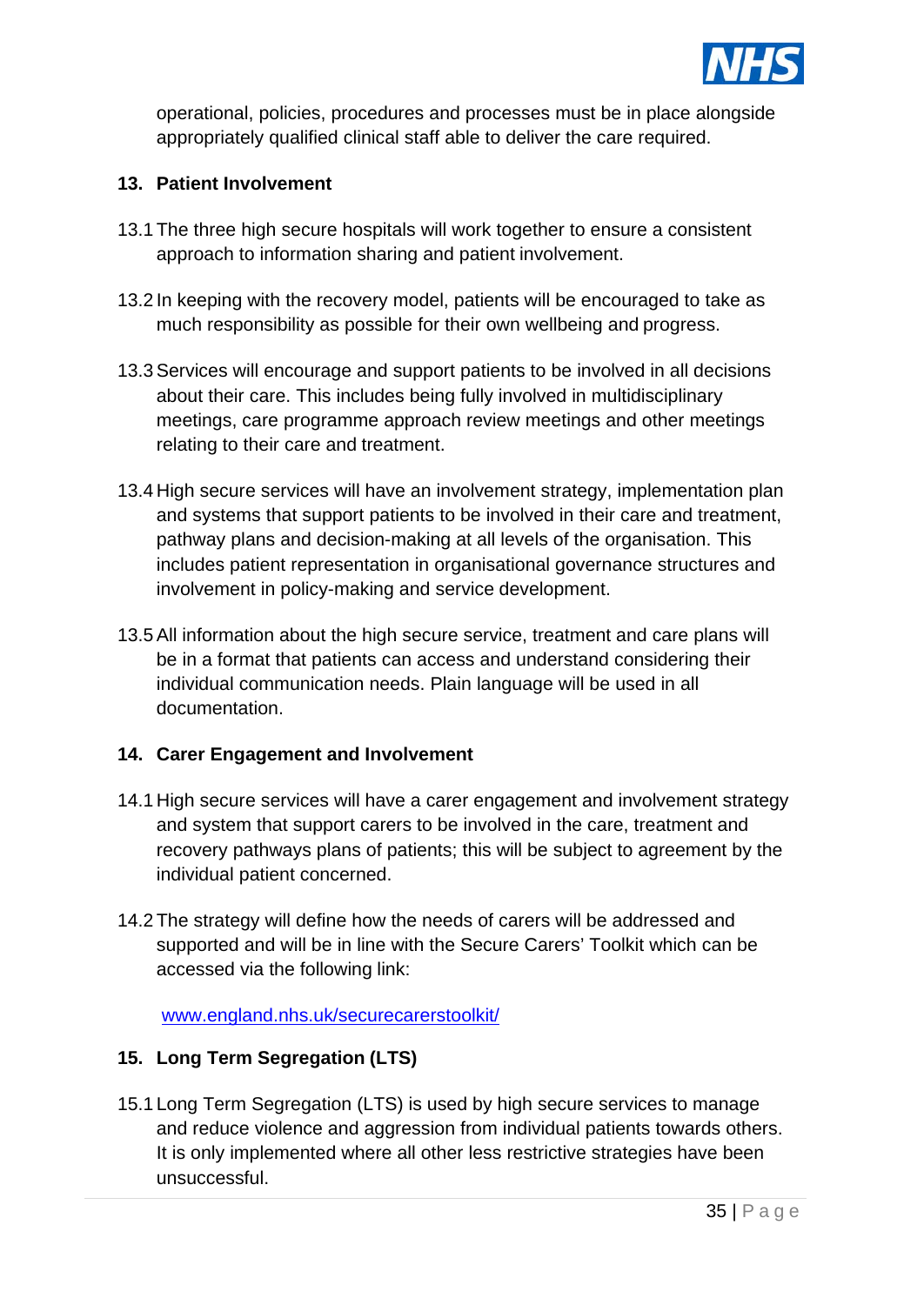

- 15.2 The high secure hospitals will use the jointly developed and adopted best practice guidance for patients being managed in LTS. The guidance is included in Appendix 4.
- 15.3 Patients subject to LTS must have these arrangements reviewed in line with MHA Code of Practice requirements.

#### **16. Night Time Confinement (NTC)**

- 16.1 The High Security Psychiatric Services (Arrangements for Safety and Security) Directions permit high secure hospitals to confine patients in their rooms at night subject to certain conditions.
- 16.2 High secure services using NTC must have appropriate operational policies and procedures to support any patient who may be subject to these arrangements including a process to review its continued use.

#### **17. New Technology**

- 17.1 All three high secure services will be jointly involved in developing and using new technology aimed at improving patient experience, care, safety and security.
- 17.2 All technological innovations must fall within the scope of and be permissible under the High Security Psychiatric Services (Arrangements for Safety and Security) Directions and the Clinical Security Framework.

#### **18. Safeguarding Adults and Children**

18.1 All high secure services will have appropriate adult and child safeguarding arrangements, operational policies, systems and processes that complywith the requirements of the Care Act 2014

#### **19. Advocacy**

- 19.1 An independent Advocacy service including IMHA must be provided for patients in the service and commissioned independently to ensure individual rights are safeguarded. This will be underpinned by a robust engagement protocol agreed between the hospital and advocacy service.
- 19.2 Advocacy services will work towards the self- advocacy model and will support patients as necessary and specifically in relation to CPA and/or CTR meetings and transition planning.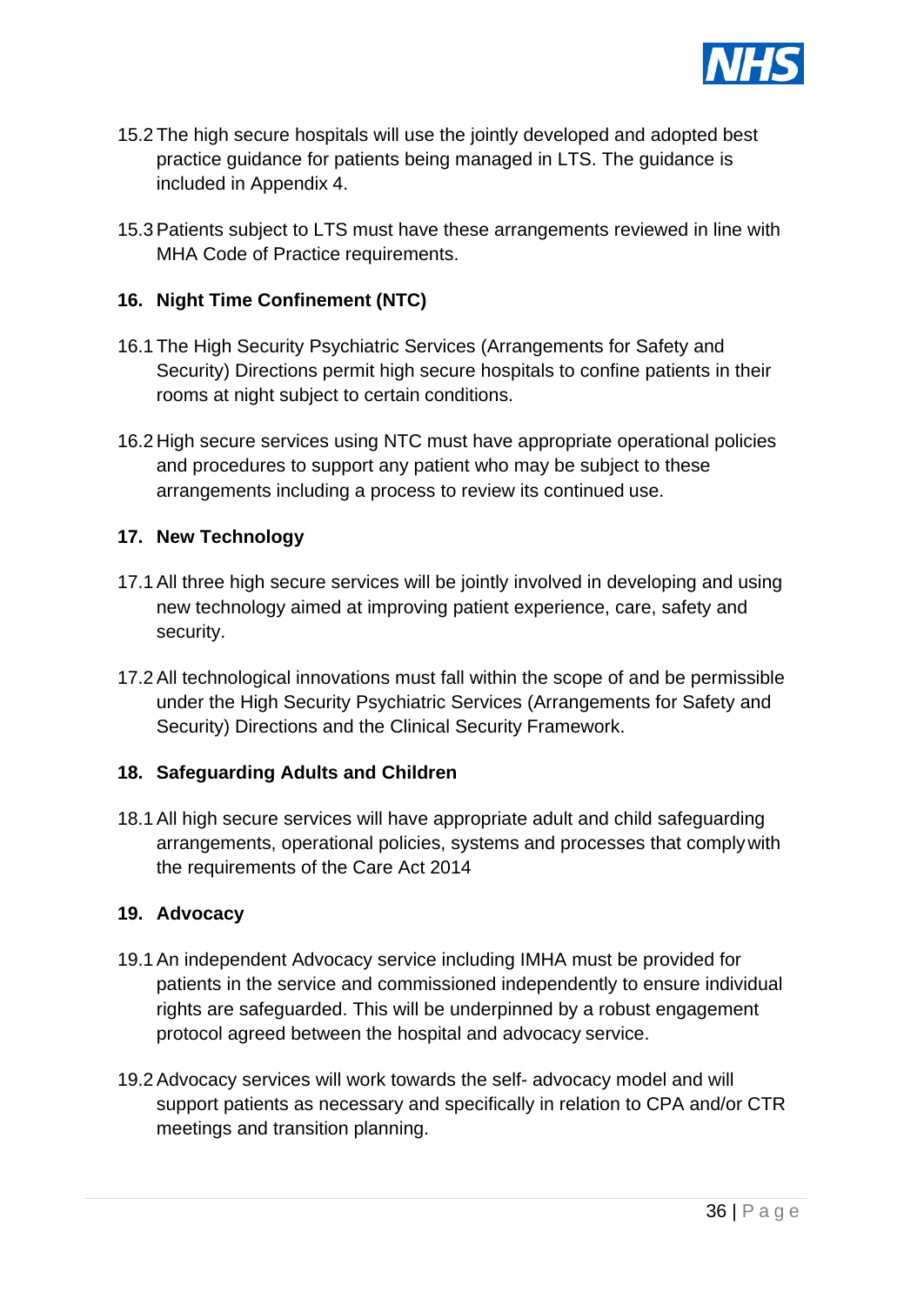

19.3 The high secure service will provide appropriate accommodation and facilities to enable the provision of advocacy services.

# **20. Governance and Oversight**

- 20.1 High secure services will actively participate in, contribute to and collaborate with the governance arrangements as part of the Secretary of State's Line of Sight arrangements. These arrangements include the National Oversight Group (NOG) and the Clinical Secure Practice Forum (CSPF).
- 20.2 High secure services will have protocols in place to enable the appropriate sharing of clinical information with other agencies which are underpinned by Caldicott principles and information governance structures.

#### **21. Training, education and research**

- 21.1 Training, education and research/development activities and programmes in and for high secure services will reflect strategic service priorities and clinical needs. Outcomes of these activities and programmes will be targeted towards positively influencing and benefitting health outcomes for patients and to service development.
- 21.2 Each high secure service will ensure that staff and patients are able to participate in training, education and research activities without affecting care and treatment or business continuity.
- 21.3 Training, education and research activities undertaken by high secure services will comply with national research and ethics guidance.

# **22. Addressing the needs of specific patient groups**

*Patients who are culturally deaf (D) and audiologically deaf (deaf)*

- 22.1 Rampton Hospital provides services to D/deaf patients who require high secure care.
- 22.2 The service for men is designated as the National High Secure Deaf Service and provides comprehensive multi-disciplinary team assessment, treatment and rehabilitation irrespective of diagnoses or treatment pathways.
- 22.3 The service will provide specialist deaf staff and all therapies will be delivered using British Sign Language (modified as appropriate).
- 22.4 Rampton Hospital provides the in-reach service to deaf men at HMP Moorlands and active clinical support to the high secure women's service also in Rampton.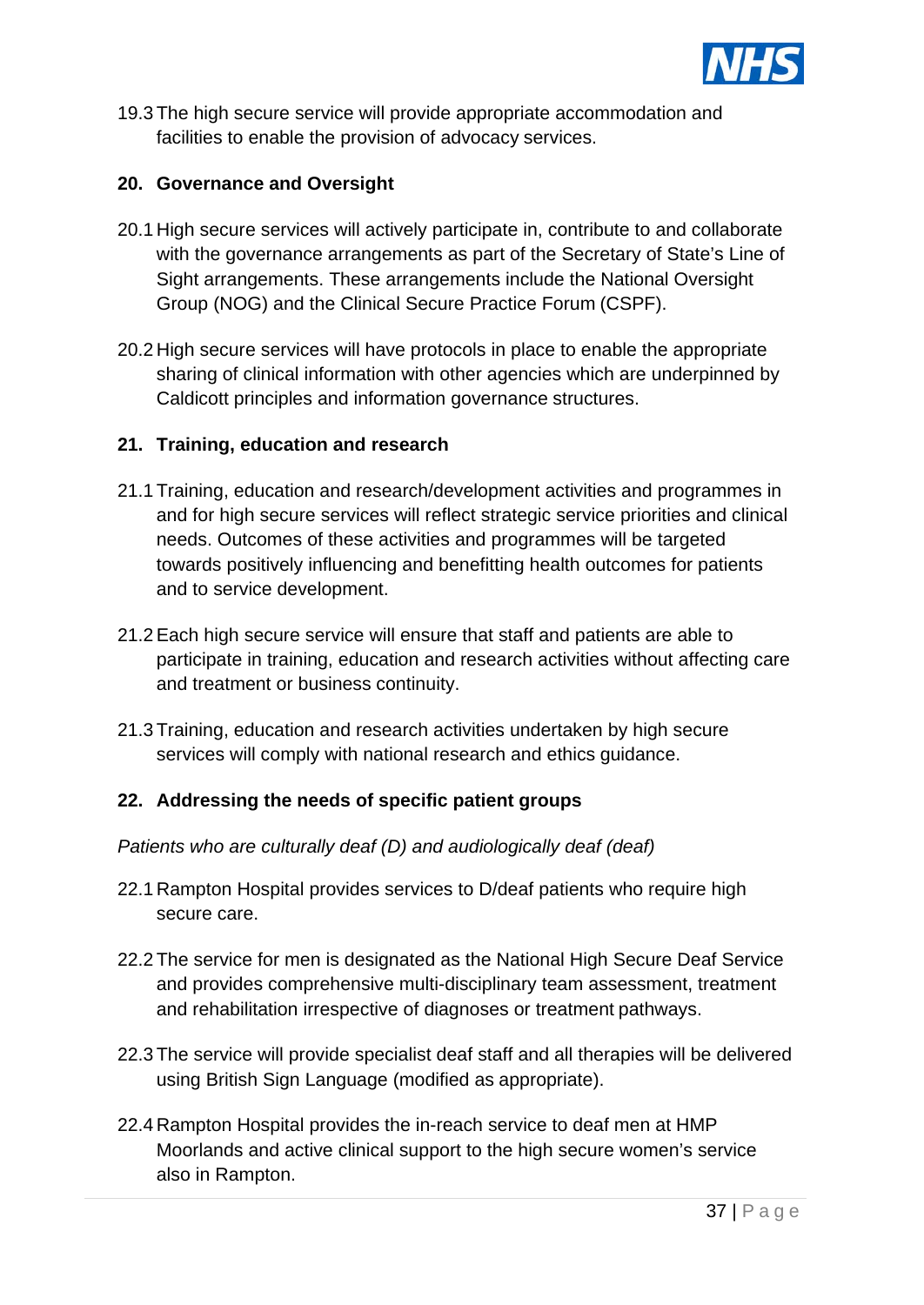

# *Patients with Personality Disorder*

22.5 All admissions to high secure services of men who with personality disorder must be in accordance with the catchment areas. There will be a small number of patients admitted to high secure out of their catchment area as a result of their specific individual clinical needs, legal reasons, national requirements or for reasons related to the safety of others.

# *Patients with Learning Disabilities*

22.6 Rampton Hospital provides a national service for men with learning disability from England and Wales.

#### *Services for Women*

- 22.7 Rampton Hospital provides the national high secure service for women from England and Wales (and with Commissioner approval, referrals from Scotland and Northern Ireland).
- 22.8 The service has specialist clinical streams for different diagnostic groups and works closely with the women's Offender Personality Disorder (OPD) pathway.

# *Offender Personality Disorder (OPD) Pathway Midlands & East, South and London Complex Case Group*

- 22.9 High secure services will actively participate in the Offender Personality Disorder (OPD) Pathway Midlands & East, South and London Complex Case Group developed to support the progression of complex cases along the Offender Personality Disorder pathway.
- 22.10 The Group will provide a forum for professionals to discuss and agree routes of intervention for patients on the pathway, particularly those who present with particularly challenging behaviour or needs and/or are not making progress through their pathway.

#### *Trans Patients*

- 22.11 High secure services will manage referrals and admissions in line with the NHS England Interim Guidance for the Management of Trans Patients in Adult Secure Services (2018).
- 22.12 Patients in inpatient settings who are considering their gender identity and have mental health issues or a diagnosed mental health condition have the legal right to access a Gender Identity Clinic (GIC).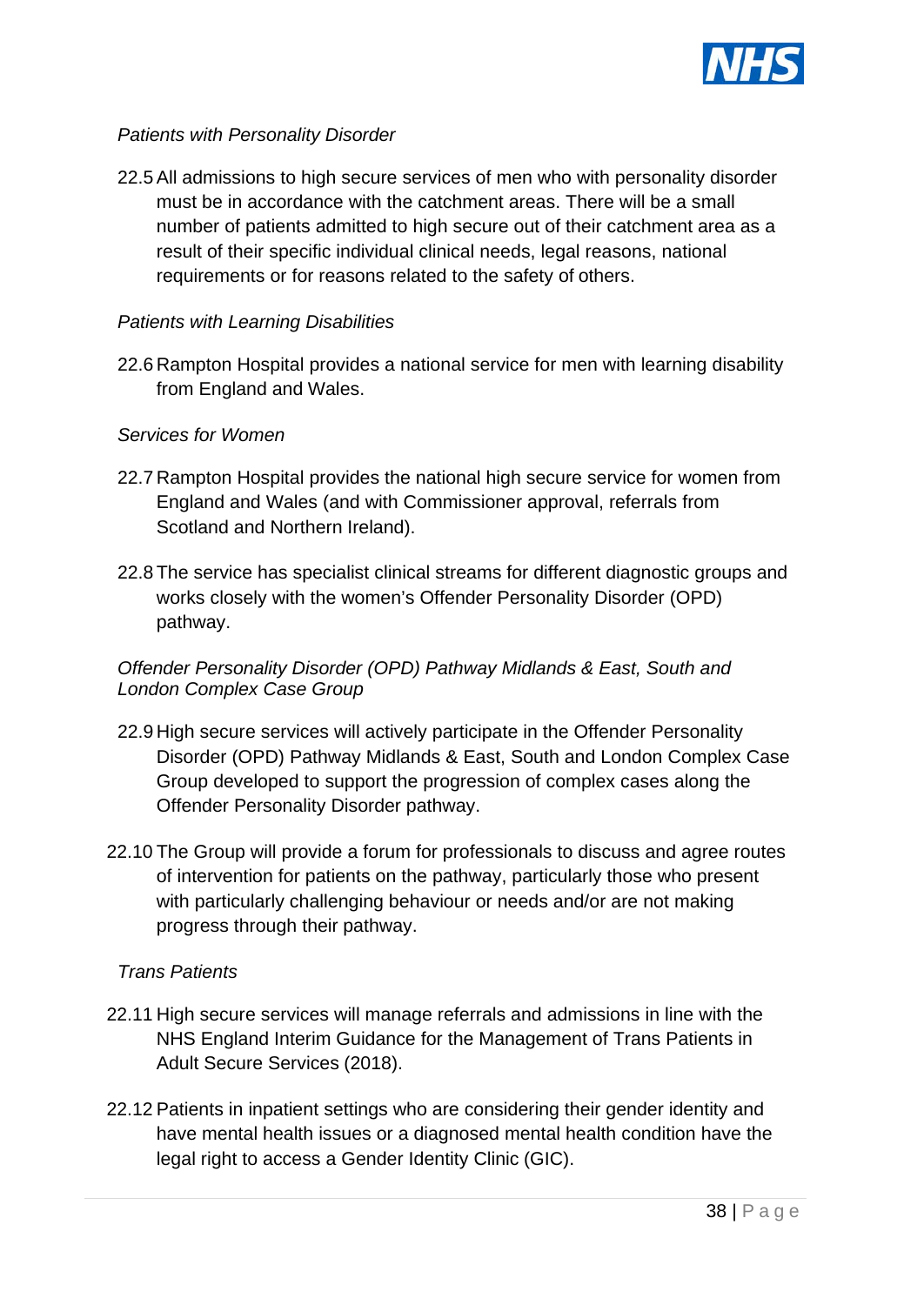

- 22.13 Until a diagnosis has been given by a GIC, a formal diagnosis cannot be given even if the patient states that they have Gender Dysphoria or Gender Incongruence.
- 22.14 The placement of patients in secure services who are considering their gender identity must be informed by a comprehensive risk assessment that addresses the impact and appropriateness of placement in male or female services. This assessment must identify any risks to/from the patient to/from other patients and consider the patient's wishes.
- 22.15 Risk assessments must consider and identify any additional safeguarding arrangements required for the patient themselves or for other patients.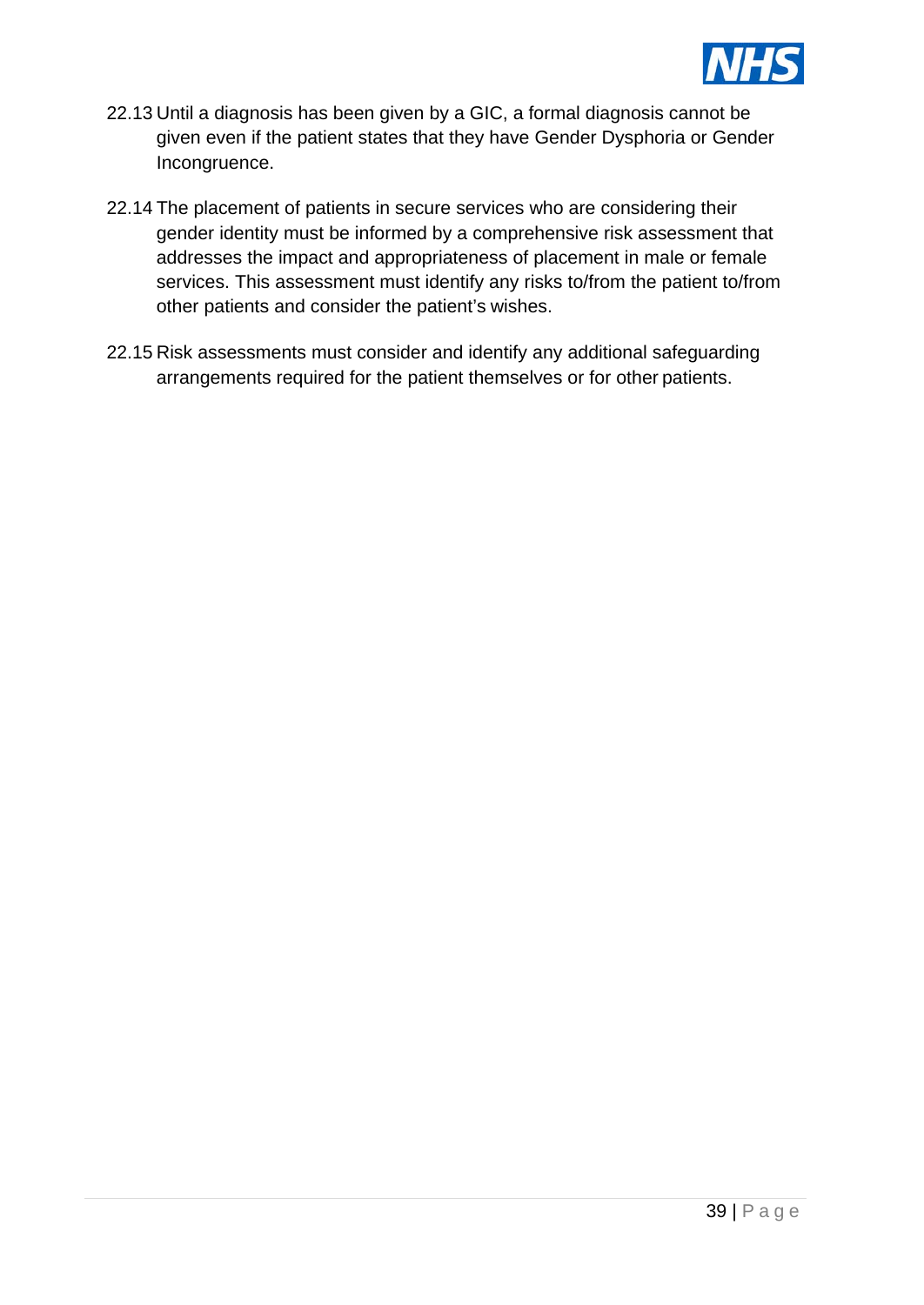

# **APPENDIX 2**

# **High Secure Hospital Catchment Areas**



| Broadmoor Hospital |
|--------------------|
| Ashworth Hospital  |
| Rampton Hospital   |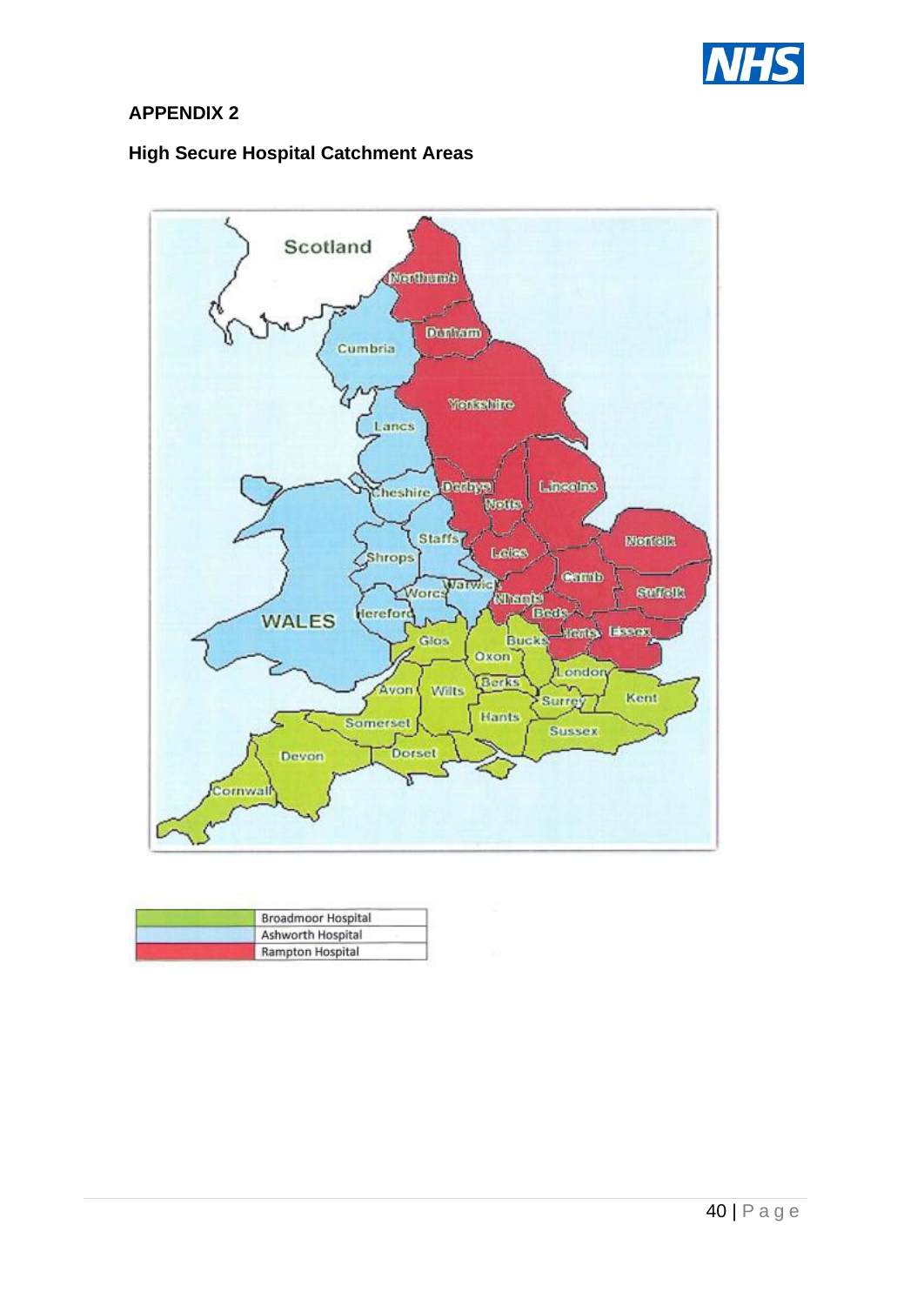

# **APPENDIX 3**

# **Effective Use of High Secure Hospitals in England (Nov 2014)**

It is essential that the High Secure Hospital (HSH) Estate is used as efficiently as possible to ensure the timely admission of patients.

In order to ensure the most efficient use of the three High Secure Hospitals, the Ministry of Justice and Commissioners must work collaboratively with the Hospitals to maximize throughput.

Agreed principles:

- 1. When any service in any High Secure Hospital (HSH) is reaching capacity that service must try to identify any patients in their service whose discharge process could be expedited through a more closely managed process and/or concerted effort by the service in conjunction with the Ministry of Justice and Commissioners. All efforts must then be made to minimize any unnecessary delays in the discharge process.
- 2. When any service reaches capacity and there is no prospect of an imminent discharge they should identify potential capacity within the Hospital to facilitate an admission. For example, the possibility of a male mentally ill patient being admitted to a male PD bed within their catchment area HSH. How they would provide the necessary expert input and continuity of care would be locally agreed.

This would mean, for example, that an LD patient at Rampton Hospital may need to be placed in a bed in the male mental illness or male PD service at Rampton Hospital<sup>1</sup>.

- 3. If the internal capacity of a HSH has been exhausted, and a patient is therefore unable to access a bed within an agreed and reasonable timeframe (see paragraph 7), decisions in relation to finding an alternative HSH will need to be made on a case by case basis.
- 4. The HSH will liaise with one of the other HSHs to seek an alternative placement. The following issues should be considered:
	- Clinical needs of the patient
	- Patient choice
	- Location of family and friends
	- Current location

Commissioners and the Ministry of Justice will need to be involved in these discussions.

5. The view that the patient requires high secure conditions will not be contested by the other HSHs following the admission panel decision. If the admission panel is yet to convene and an alternative HSH has been identified, then consideration should be given to including a member of

<sup>&</sup>lt;sup>1</sup> Such an arrangement would of course never be appropriate if it resulted in a mixed sex ward,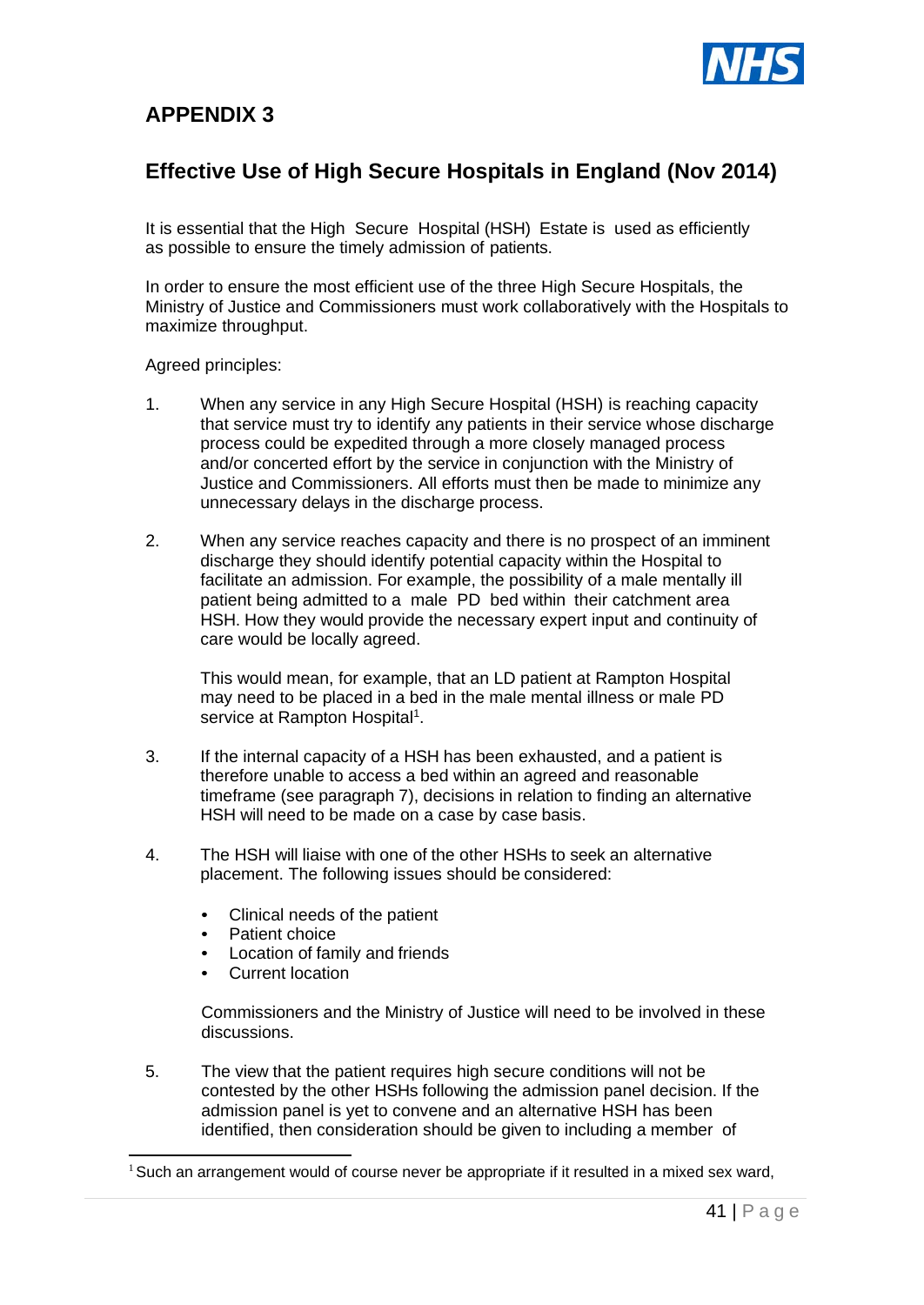

i.e. at Rampton Hospital.

the alternative HSH on the panel. The guiding principle should be to avoid multiple assessments. The nursing assessment should be conducted by the receiving HSH.

- 6. If it is agreed that a patient is admitted to a Hospital other than their catchment area HSH, the catchment area HSH must make arrangements to attend the CPA Meetings and agree an appropriate care pathway. That care pathway will of course be influenced by the factors which led to the choice of admission location, but repatriation to the catchment area HSH should be given due priority as soon as capacity allows.
- 7. The above arrangements should be in place as promptly as possible. However, it is noted that a 'reasonable' timeframe may be impacted upon by a variety of factors, e.g. clinical acuity, medicolegal considerations, and may vary significantly between cases (e.g. it may be appropriate for individuals with chronic personality disorders, post-sentence, causing little in the way of acute day to day distress to wait longer for a placement than a behaviourally disturbed individual suffering from an acute psychosis pretrial).

Dr Amlan Basu Clinical Director, Broadmoor Hospital

Dr Melanie Higgins Associate Medical Director, Ashworth Hospital

Dr Christopher R Clark Interim Associate Medical Director, Rampton Hospital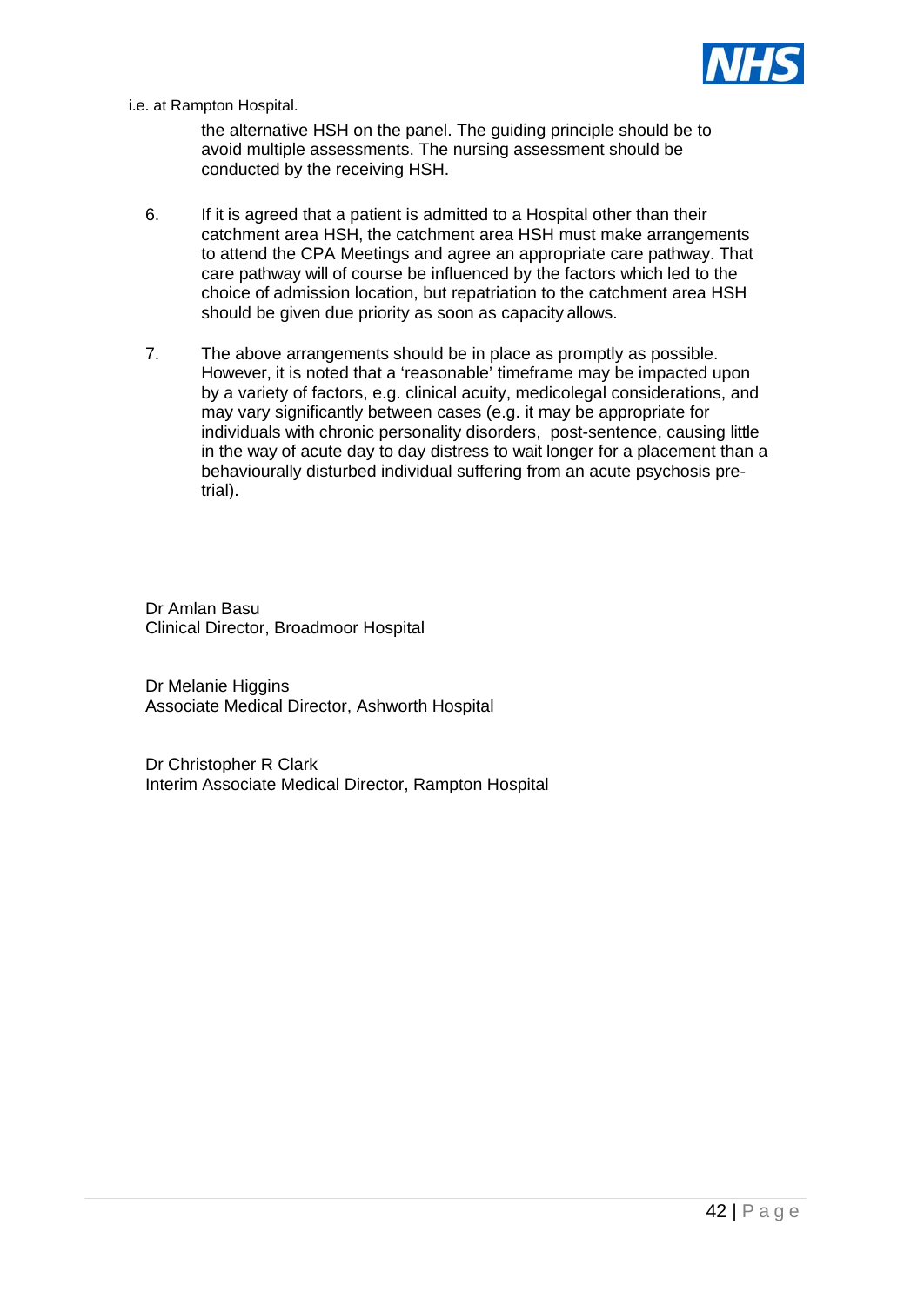





Developed in partnership between Nottinghamshire Healthcare NHS Foundation Trust, West London Mental Health NHS Trust and Mersey Care NHS Foundation Trust.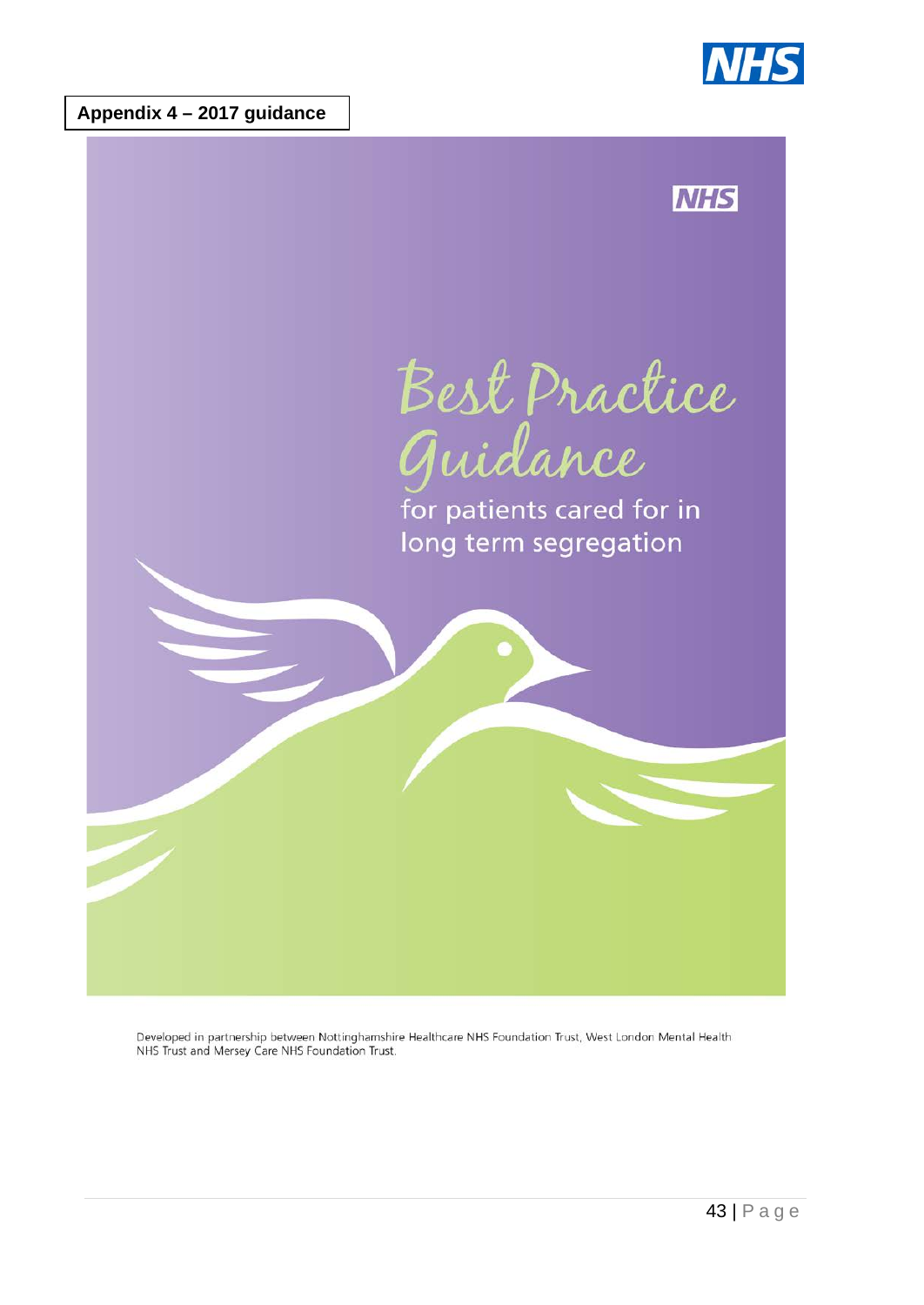

# **Steering Group**

Jennifer Kilcoyne Jimmy Noak Louise Bussell Nicola Miller Danny Angus Helen Walker Peter Turner Sarah Gladden Anthony Singh John Crosby Bridget Clancy Jackie Ewington

# **Acknowledgements**

Acknowledgement for their review and contribution goes to Dr Kevin Huckshorn and Dr Sharon Shalev.

Acknowledgement and thanks goes to patients from each of the high secure hospitals for their involvement and insight.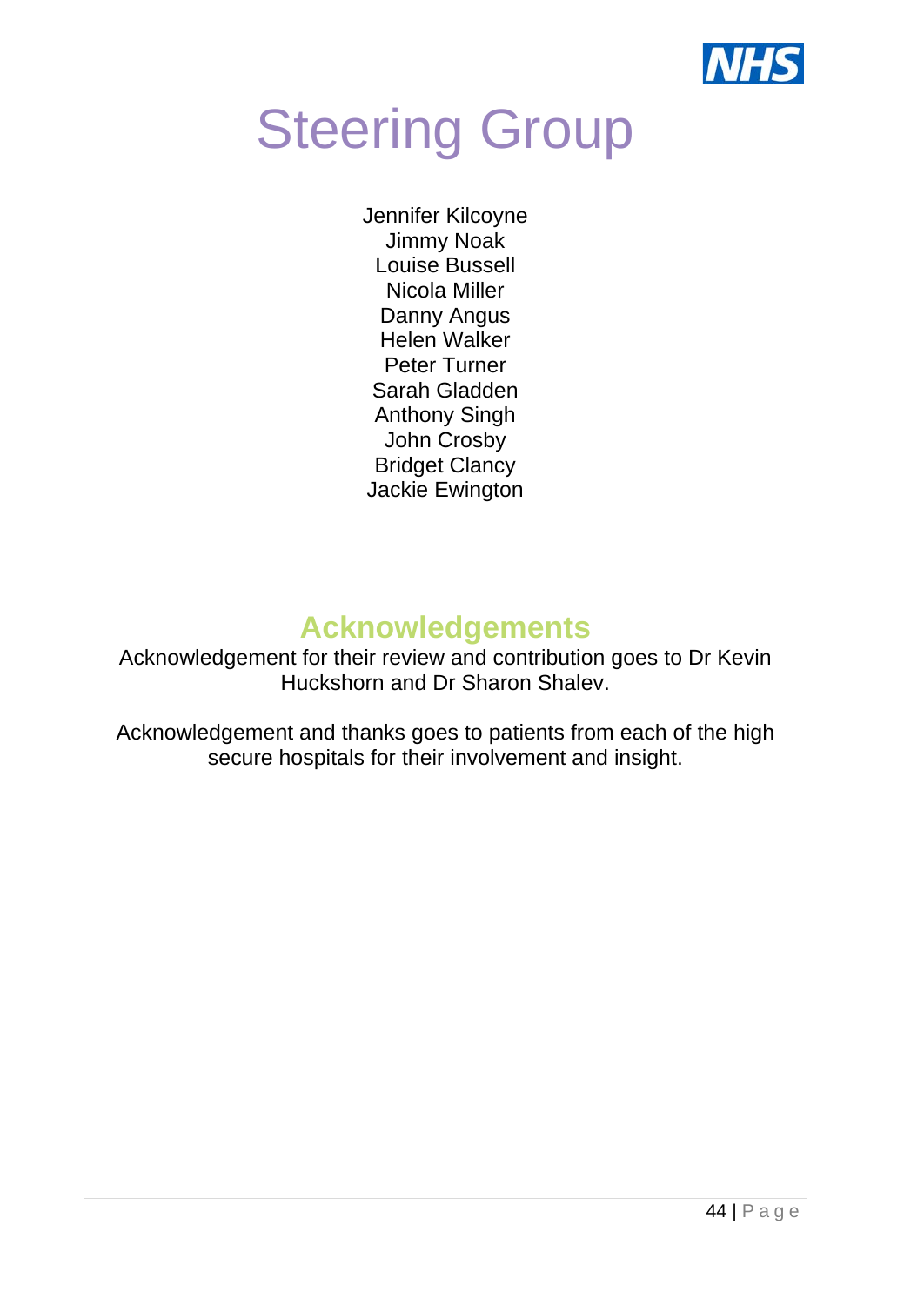

| <b>CONTENTS</b>                                                      |  |
|----------------------------------------------------------------------|--|
| <b>Introduction</b>                                                  |  |
| Section one - Organisational Framework 5                             |  |
| Statement of Organisational Commitment and Values5                   |  |
|                                                                      |  |
|                                                                      |  |
|                                                                      |  |
| Section two- Clinical Guidelines 2014 12                             |  |
|                                                                      |  |
|                                                                      |  |
|                                                                      |  |
|                                                                      |  |
|                                                                      |  |
| Section Three- Monitoring and Review Manuscript Manuscript 23        |  |
|                                                                      |  |
|                                                                      |  |
|                                                                      |  |
|                                                                      |  |
| Section Four-LTS Reduction Strategy 28                               |  |
| Models of Reducing Restrictive Practice and Seclusion 28             |  |
|                                                                      |  |
|                                                                      |  |
| Leadership and Quality Improvement Methodology33                     |  |
| <b>Clinical Examples of Positive Intervention Programme (PIP) at</b> |  |
|                                                                      |  |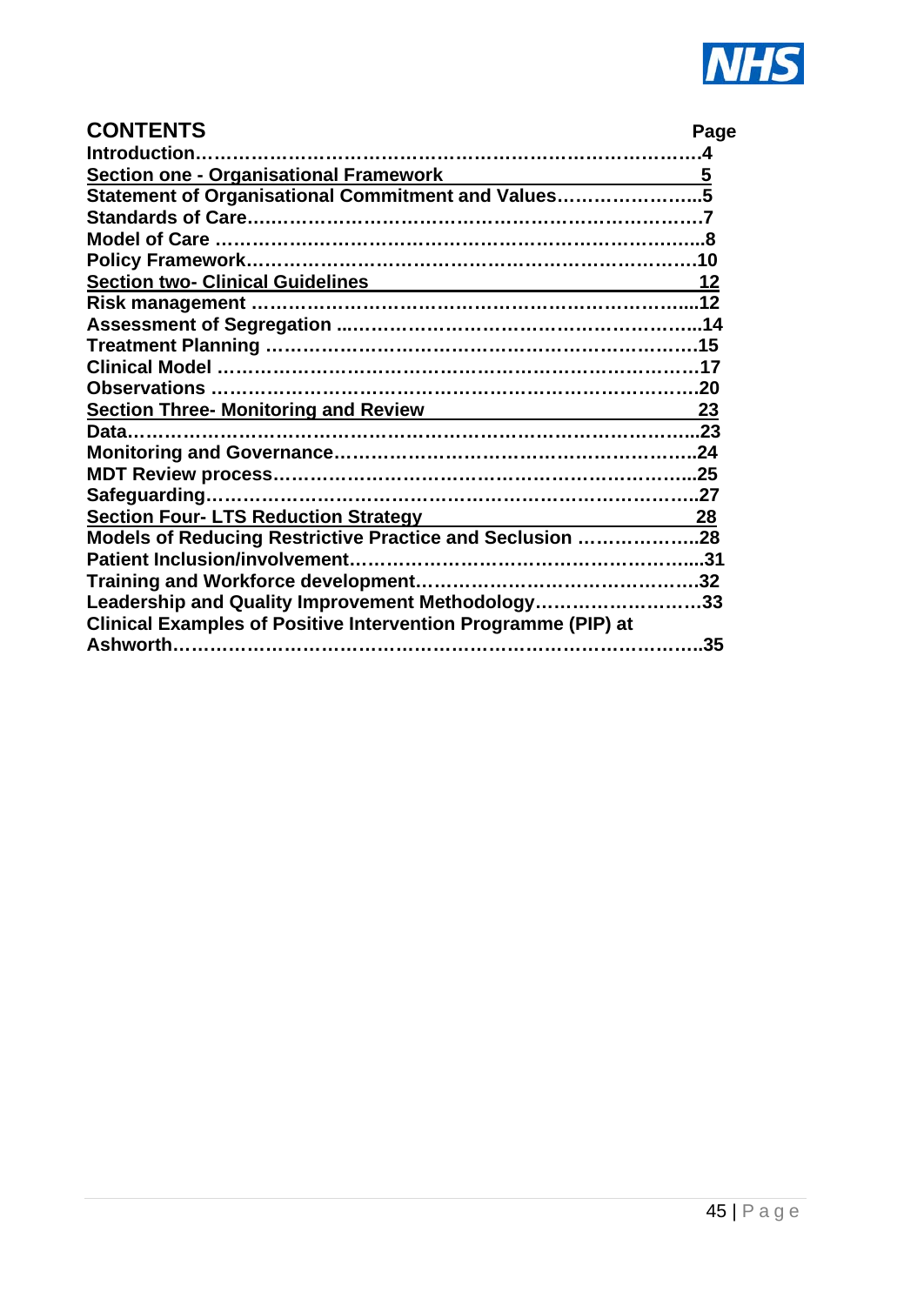

| <b>Appendices</b><br><b>Guideline Exit Interviews for Patients Progressing Out of Seclusion</b> |  |
|-------------------------------------------------------------------------------------------------|--|
| Guideline Interviews for Patients about their experiences of the Use                            |  |
| Guideline Questions for Staff about their Experiences of the Use of                             |  |
| Seclusion Review of Literature – McNeil 201542                                                  |  |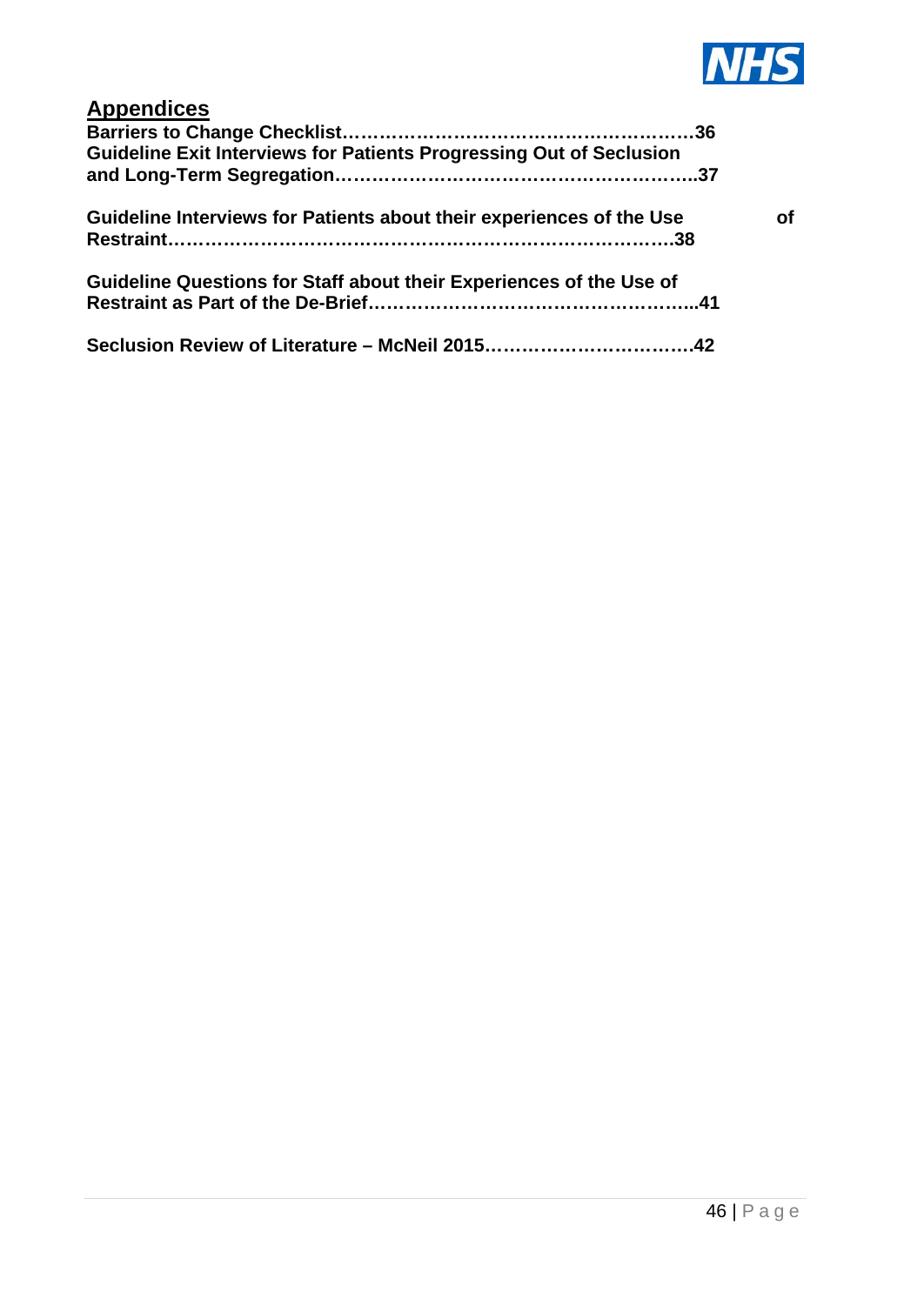

# **INTRODUCTION**

Within High Secure Hospitals; Long Term Segregation is a process to manage and reduce the risk of violence and aggression from patients towards others and it is implemented where all other less restrictive strategies have been unsuccessful.

The consequences of being in LTS for patients may result in increased isolation, increased psychological distress and social anxiety, and may indirectly contribute and maintain anxieties about reintegrating back into ward routines and associating with other patients.

Patients spending time in conditions of Long term Segregation (LTS) and seclusion is a recognised form, of restrictive practice and is defined in the Code of practice (DH 2015). Patients in high secure psychiatric hospitals have a range of complex needs requiring medical, psychological and/or social intervention (Harty et al., 2003[1](#page-46-0)). Due to the complex and dynamic challenges presented by clients in high secure settings there is potential for an increased emphasis on risk aversion management than on positive risk management (Qurashi et al., [2](#page-46-1)010<sup>2</sup>). There is a risk that staff members may therefore focus on the negative characteristics of the clients that are more likely to be associated with perpetration of violence (Glover, 2005<sup>[3](#page-46-2)</sup>). As a result staff may be more inclined to utilise restrictive measures due to the anticipation of violent behaviour and this may reduce their perceived ability or responsibility to manage challenging behaviours effectively (Sivak, 2012<sup>[4](#page-46-3)[i](#page-82-0)</sup>).

A steering group of experts from the Three High Secure Hospitals worked in collaboration to better understand the use of LTS within the high secure environment and to develop best practice guidelines in this area.

The ultimate aim of the development of Best Practice Guidelines is to minimise the frequency and duration of Long Term Segregation and to ensure that those patients subject to its use receive the best care and treatment they can, in a safe and therapeutic environment.

The work of Huckshorn (2005<sup>5</sup>) Six core strategies has been valued by the steering group and informed the Best Practice guidelines.

# **Section one - Organisational Framework**

# **1.1 Organisational Commitment**

High Secure Services are committed to providing high quality, safe and compassionate care to all patients in the least restrictive environment. This care will be individually tailored and strength-based to maximise positive experiences and opportunities. The approach used is to be collaborative at every stage to promote wellbeing, safety and recovery.

<span id="page-46-0"></span><sup>1</sup> Harty M, et al. (2003). Inverse care for mentally ill prisoners: Unmet needs in forensic mental health services. *The Journal of Forensic Psychiatry and Psychology* 14: 600–14.

<span id="page-46-1"></span><sup>&</sup>lt;sup>2</sup> Qurashi I, et al. (2010), 'Reduction in the use of seclusion in a high secure hospital: A retrospective analysis,' in *Journal of Psychiatric Intensive Care, Vol. 6(2), 109-115.*

<span id="page-46-2"></span><sup>3</sup> Glover R (2005) Special section on seclusion and restraint: commentary: reducing the use of seclusion and restraint: a NASMHPD priority. *Psychiatric Services;* 56: 1141-1142.

<span id="page-46-3"></span><sup>4</sup> Sivak, K. (2012) Implementation of comfort rooms to reduce seclusion, restraint use, and acting-out behaviours. *Journal of Psychosocial Nursing & Mental Health Services,* 50**,** 24–34.

<span id="page-46-4"></span><sup>5</sup> Huckshorn KA (2005), *Six Core Strategies to Reduce the Use of Seclusion and Restraint Planning Tool*  (Alexandria [VA], NASMHPD)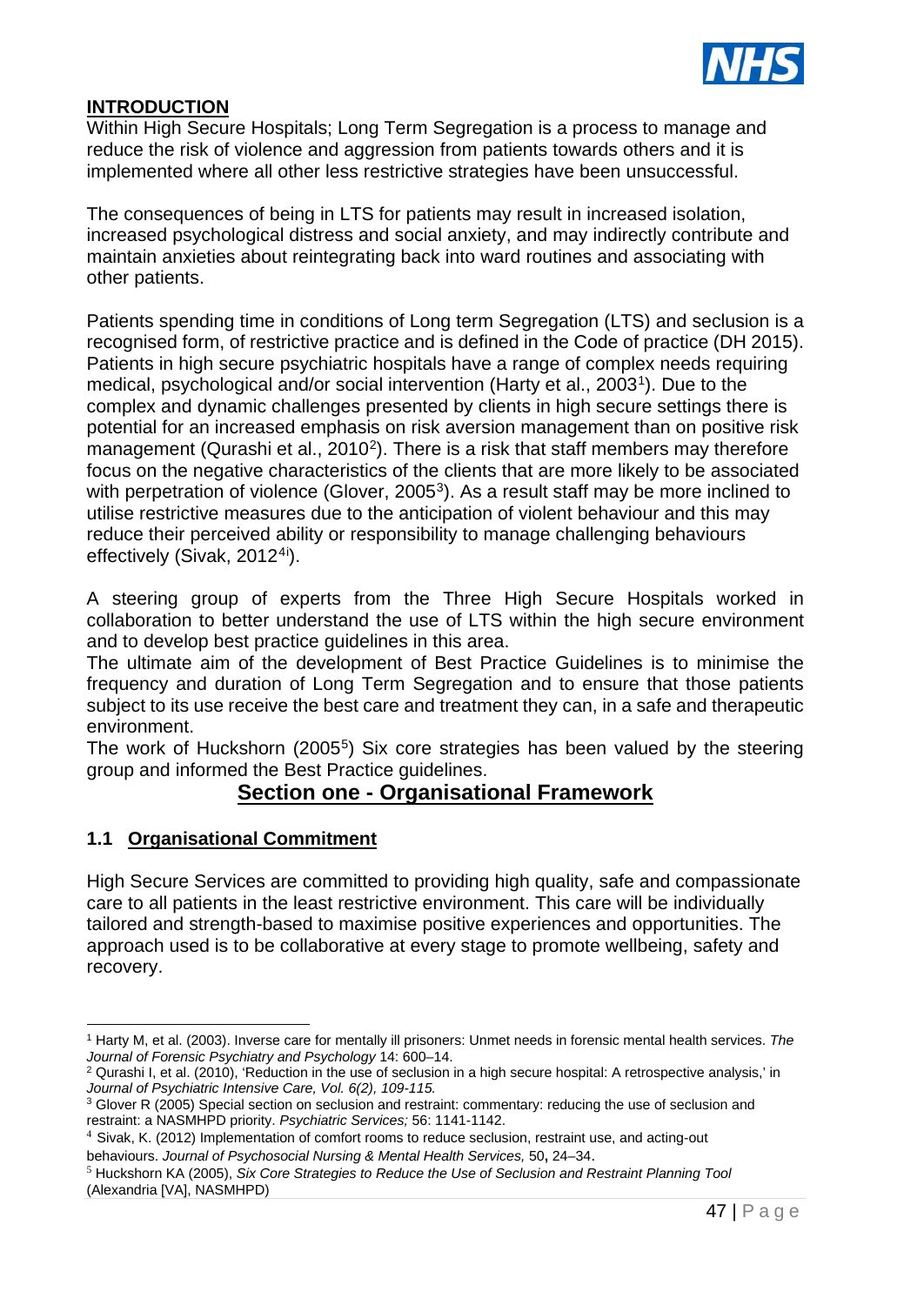

**Long Term Segregation** (LTS) as defined in the Mental Health Act Code of Practice  $(2015)^6$  $(2015)^6$  is a highly restrictive intervention which is only to be used when a patient is considered to present with chronically high risk behaviours/potential of serious harm to other people that cannot be managed in a less restrictive manner. The clinical criteria for this risk relates to high risk of significant harm to others by aggressive behaviour which cannot be managed by any other means. High Secure Services are fully committed to preventing and reducing Long Term Segregation across services for the benefit of all patients and staff.

# **Key Principles:**

- 1. Patients nursed in LTS should expect their human, legal and personal rights and dignity to be maintained at all times.
- 2. Organisations should adhere to the standards and guidelines set out in this document.
- 3. People in LTS should receive the same access to high quality care as other patients that reflects their individual, psychosocial and physical health needs and is based on principles of recovery and trauma informed care.
- 4. LTS has well established negative physiological and psychological consequences and therefore is always regarded a temporary measure and a strategy of last resort after all other options have been considered and attempted.
- 5. In a small number of exceptional cases LTS may be considered as a suitable option to reduce repeated assaults and episodes of seclusion and to support a break in this cycle. However, in such cases a robust exit strategy with clear objectives is essential to ensure it is used for the minimum amount of time possible to achieve this outcome.
- 6. LTS is a complex process which has a number of contributing and maintaining factors which relate to: the individual; the system; the environment and risk management. Appropriate attention to these factors is essential when planning care for individuals in LTS.
- 7. The Care of patients in LTS requires rigorous monitoring and regular external scrutiny and review by the organisation.
- 8. All clinical staff working with patients in LTS require an awareness of the issues which may impact on the care of patients in LTS.
- 9. Patients in LTS require high intensity care to reduce their risk and mitigate against the negative impacts of LTS.
- 10. Patients in LTS require opportunities and the support to reduce their risk and improve their psychological health and be hopeful about progress in the future.

<span id="page-47-0"></span><sup>6</sup> DH; The Code of Practice. Mental Health (2015)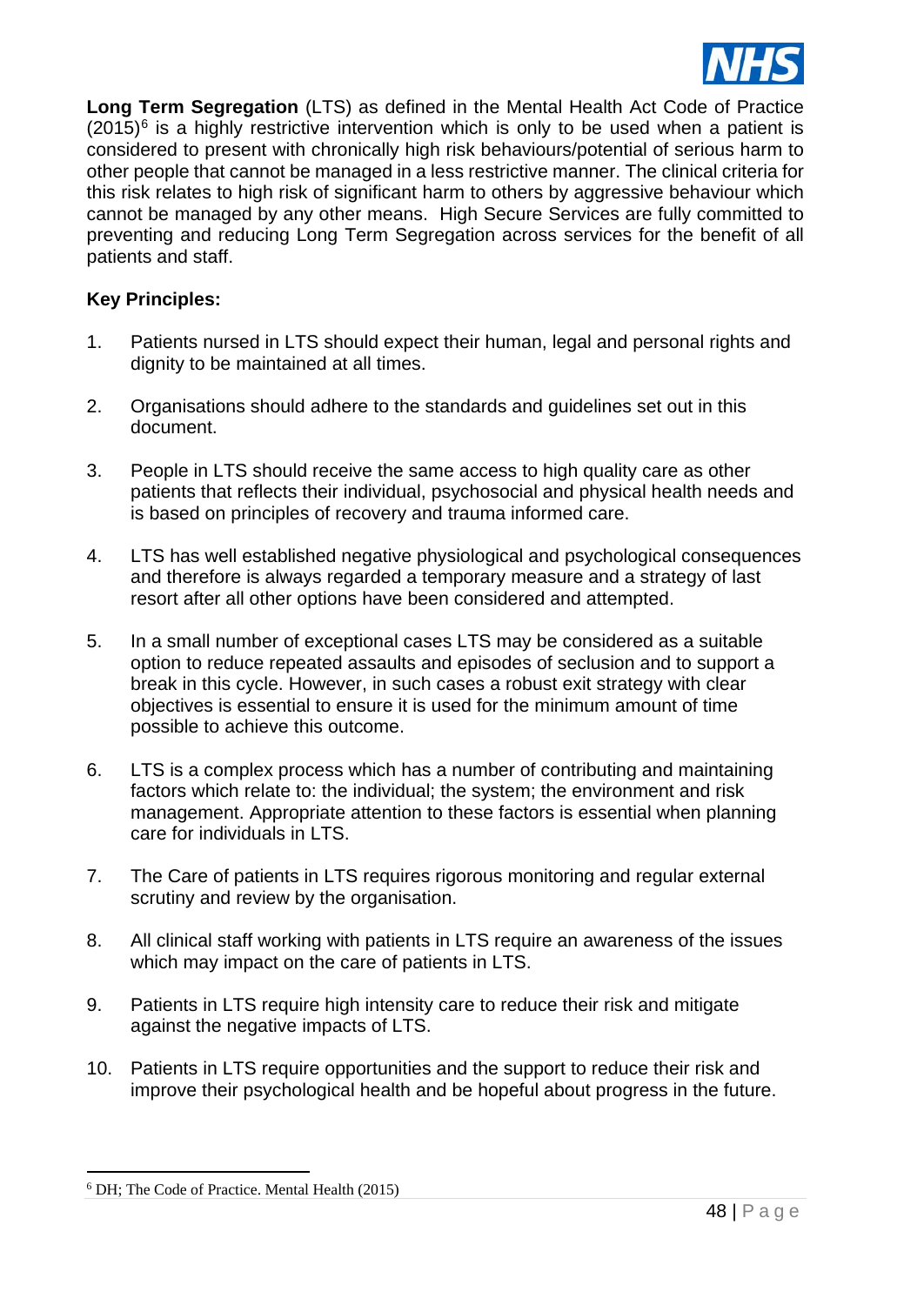

# **1.2 Standards of Care For LTS patients**

- **All patients in LTS should be provided with the following Standards of care:**
- **be treated with dignity and respect**
- **receive compassionate trauma informed care**
- have hope of change for the future which is shared by those involved in their **care**

# **Physical Environment and Hygiene:**

The person is to be nursed in a clean, safe and positive environment with the least restrictive principles

- Rooms used for patient's in segregation to have as minimum standards: toilet, sink, appropriate bed and bedding, clock visible, information about legal rights and complaints displayed, access to reading materials/TV/ Radio (unless there are specific safety reasons not to have any of the above)
- Rooms and bedding cleaned daily (this should be offered even if declined)
- Access to shower facilities daily
- Privacy must be ensured where possible within the parameters of clinical need and the security directions i.e. gender specific observations
- Every attempt must be made to assist the person with their appearance e.g. haircuts, shaving, clothing
- Appropriate Room temperature and access to fluids should be ensured at all times and be given special consideration in hot weather
- All patients should have a have a means of raising alarm at times of emergency
- Good Access to artificial and natural light and windows
- Sensory deprivation needs to be addressed by the team using a range of visual, auditory and tactile activities to improve functioning
- Access to additional personal possessions to be considered

# **Psychosocial and Therapeutic Requirements:**

- To have access to fresh air via an outside environment on a daily basis
- To have a structured plan for each day. The plan would include meaningful activities which are easily achievable, high success, for a short time-frame. The activities would be individualised to provide internal and/ or external reward.
- To have appropriate treatment and therapy to improve functioning, improve mental health and reduce risk at the intensity consistent with the persons functioning.
- To have high levels of social contact through protected time with staff in addition to meeting basic needs
- To have daily access to meaningful activity both within and outside the room (risk level permitting)
- Access to phone calls to family, carers, other support networks (at least daily)
- To have access to family/ carer / external visitors
- To have spiritual, cultural and diversity needs accommodated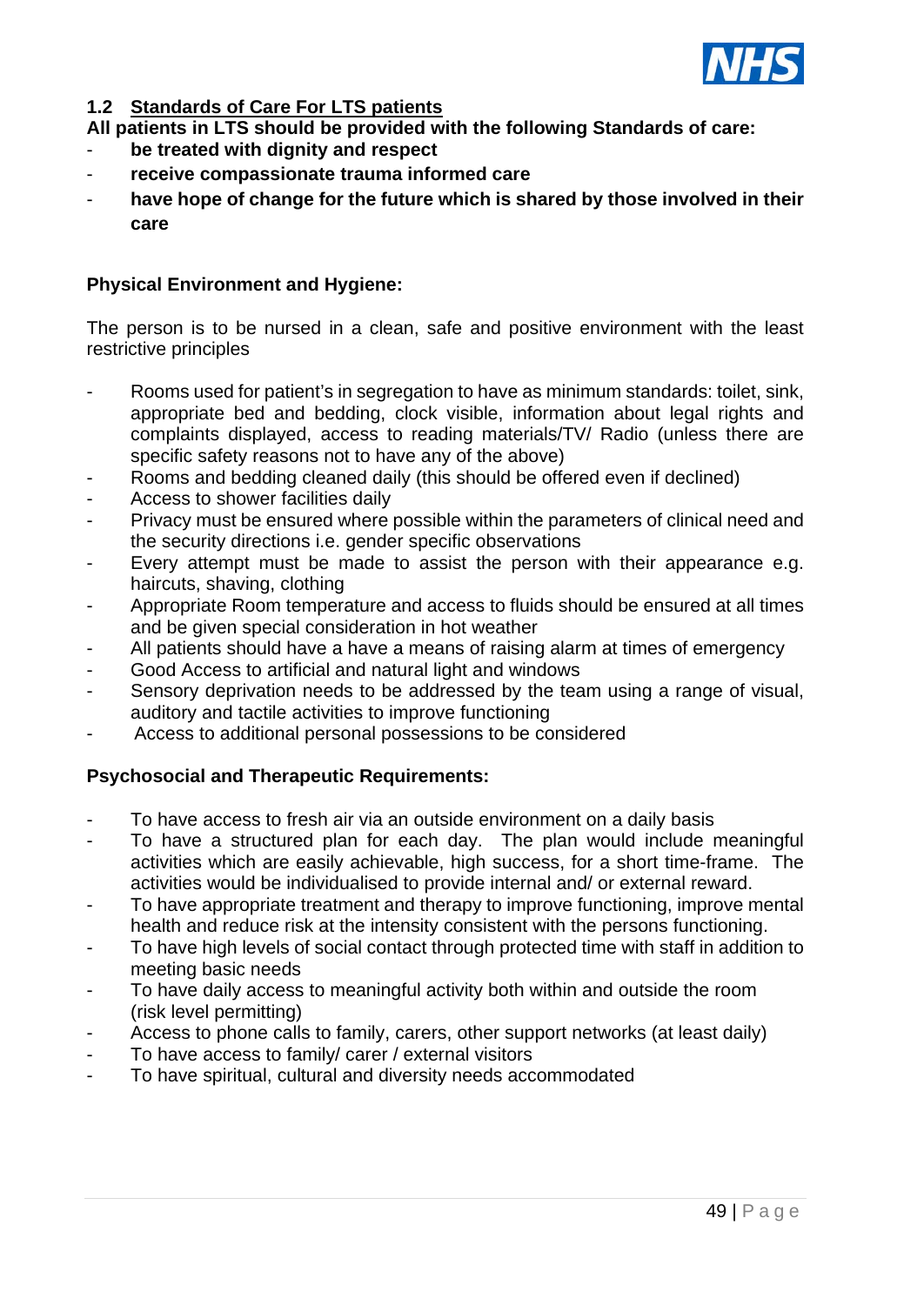

# **Physical and Dental Health:**

- To have regular health and dental checks and essential and preventative physical/medical care. Physical health checks (minimum level: monthly). However a visual health check should be undertaken regularly during observation throughout the day.

#### **Monitoring and Governance:**

- To have a plan which clearly articulates and describes the criteria/ change in risk level/ symptoms /or behaviours required to end the segregation. The plan is required to be realistic, collaborative and transparent for patients and staff.
- Access to advocacy, complaints, external review at any time as required.
- To have daily, monthly and three monthly reviews by a range of professionals including external teams as specified in the Seclusion and Long Term Segregation policy.

**If aspects of these standards are not met due to service requirements: each organisation must have escalation process to review, monitor and act on the concerns/ deficits highlighted.**

# **1.3 Model of Care**

# **The H.O.P.E(S)**

The H.O.P.E. (S) clinical model Kilcoyne and Angus  $(2015)^7$  $(2015)^7$  was constructed from a review of the factors found to be effective in reducing seclusion and restrictive practice and data from the Positive Intervention Programme at Ashworth Hospital. It was further informed by a research project (Hansen, 2012) which examined the important factors in progressing patients out of LTS. The model facilitates teams to use the Barriers to Change Checklist (BCC) and established progress enhancing strategies to problem solve and break down the process of LTS into targets and priorities for each individual. This plan enables staff to structure progression out of LTS and target resources effectively.

The model is a recovery based approach to working with patients in segregation. Briefly the model describes **H**arnessing the system through key attachments and partnerships.; providing **O**pportunities for positive behaviours, meaningful and physical activities; identifying **P**rotective and preventative risk and clinical management strategies; **E**nhancement of coping skills of both staff and patients and attention to maintenance. Throughout engaging in these tasks the (**S)**ystem needs to be managed and developed to provide support throughout all stages of the approach.

# **Debrief**

The purpose of the segregation exit interviews is to gain a thorough understanding from the patient's perspective of the factors contributing to long term segregation. In addition

<span id="page-49-0"></span> $7$  Kilcoyne and Angus (2015) Barriers to Change Checklist

<sup>8</sup> High Secure Hospital policy and procedures for the use of seclusion and long term segregation (2015)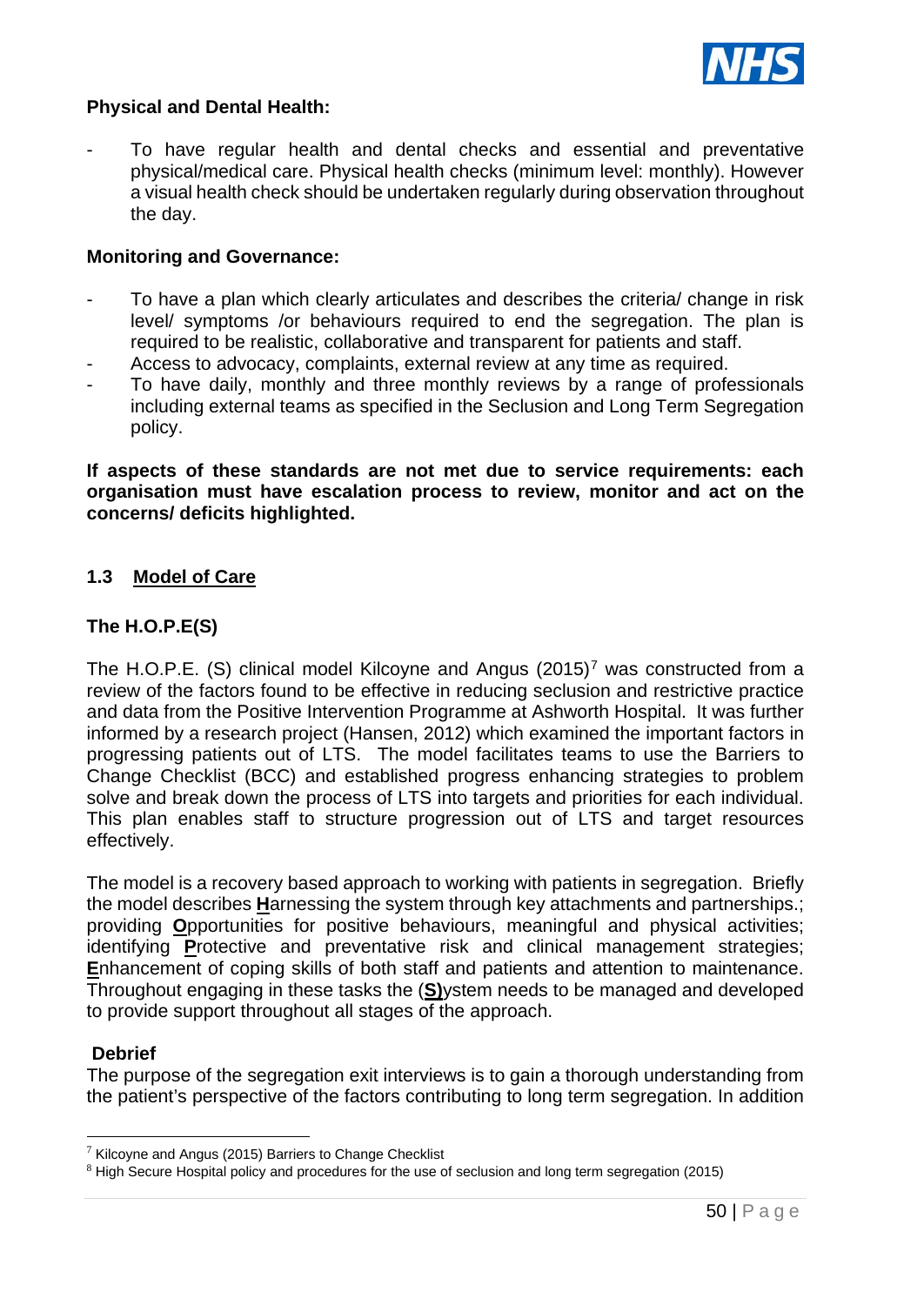

those factors which will enable the person to progress or improve their quality of life in the future. It ensures that all patients have the opportunity to express their feelings about the period of segregation and to discuss how we can improve both their and other service users experience in the future (contributing to the on-going refinement of progress enhancing strategies in the HOPE(S) Clinical Model of Care). This process will enable both staff and patients to identify factors that will fully inform collaborative plans (PBS, Advance Statements, Care Plans) to prevent segregation in the future. (See appendix for exit interview template). If physical restraint is used there are further de-brief questionnaires for patients and staff to capture their experience for the purposes of prevention and learning

# **1.4 Policy Framework**

A proactive legal and ethical framework to support the development of service cultures and ways of delivering recovery focussed care and support which better meet people's needs and enhance their quality of life is key to developing organisational value based strategies. Individualised approaches that recognise, safe and therapeutic environments are most the effective for promoting both physical and emotional wellness. All restrictive interventions should only be considered in exceptional circumstances where there is a real possibility of harm to the person or to staff, the public or others.

The recently published evidence based practice guidance and reviewed Code of Practice  $(2015)^8$  $(2015)^8$  outlines the organisations legal and ethical responsibilities to develop and maintain a whole systems approach to create and maintain a recovery focused caring environment.

See footnote

# **The creation of a least restrictive organisational policy must address the key issues in each of the following:**

- 1. **DH: Mental Health Code of Practice[9](#page-50-1):** *Chapter 26, Safe and Therapeutic responses to disturbed behaviour.*
- *2.* **DH: Positive and Proactive Care (2015)[10:](#page-50-2)** *Reducing the need for restrictive interventions*
- 3. **NICE: Clinical Guidance 10. [11](#page-50-3)** *Violence and aggression short-term management in mental health, and community settings.*

<span id="page-50-1"></span><span id="page-50-0"></span><sup>9</sup> **DH: Mental Health Code of Practice (2015)9:** *Chapter 26, Safe and Therapeutic responses to disturbed behaviour.* 

<span id="page-50-2"></span><sup>10</sup> **DH: Positive and Proactive Care (2015)10:** *Reducing the need for restrictive interventions*

<span id="page-50-3"></span><sup>11</sup> **NICE: Clinical Guidance 10. <sup>11</sup>** *Violence and aggression short-term management in mental health, and community settings.*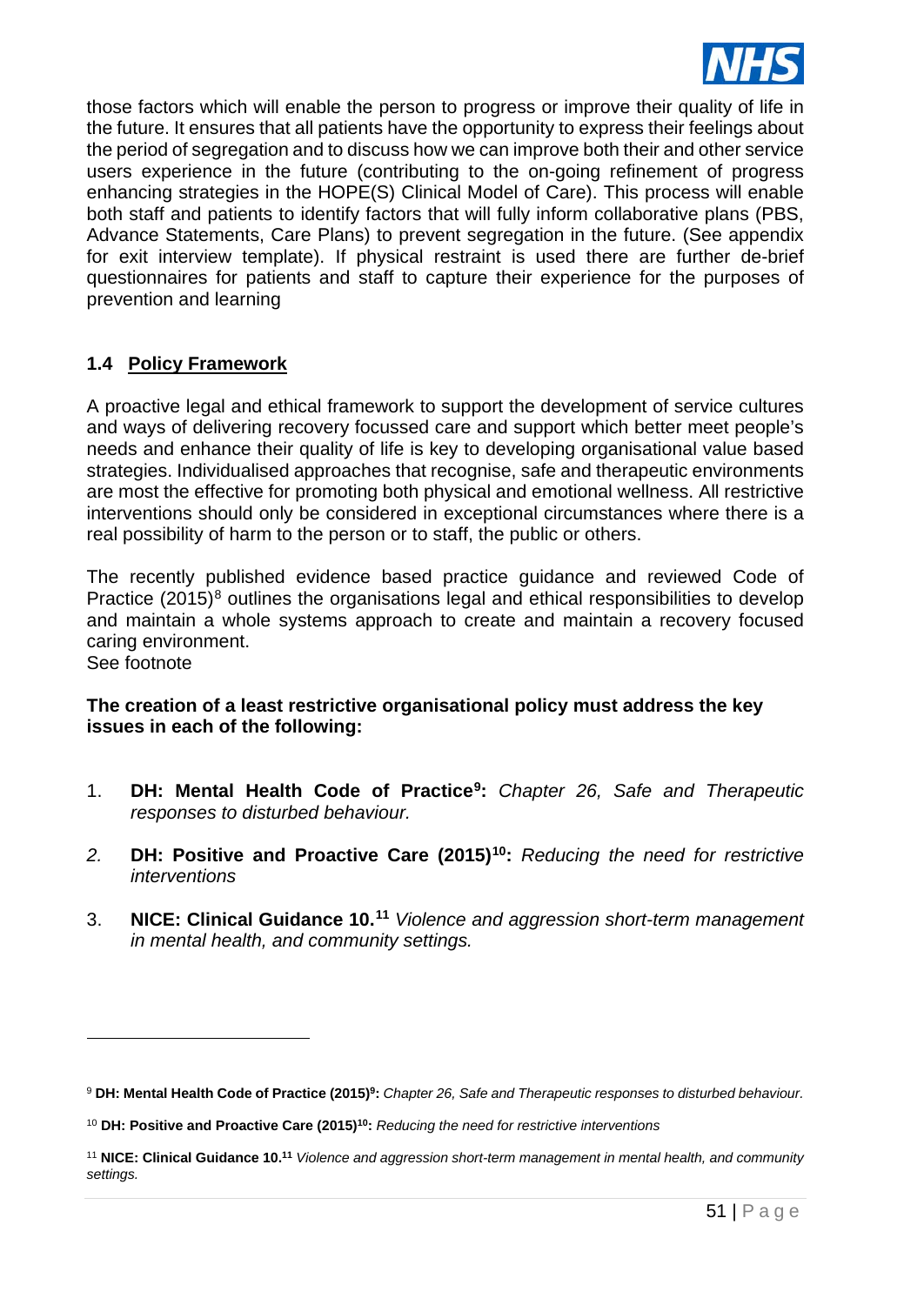

- 4. **Skills for Health and Skills for Care (2014[12\)](#page-51-0)**. *A Positive and Proactive Workforce. A guide to workforce development for commissioners and employers seeking to minimise the use of restrictive practices in social care and health*
- *5.* **NHS Protect:[13](#page-51-1) Meeting Needs and Reducing Distress:** *Guidance on the prevention and management of clinically related challenging behaviour in NHS settings*
- *6.* **HM Government:** [14](#page-51-2)*The Mental Health Crisis Care Concordat: Improving outcomes for people experiencing mental health crisis.*
- *7.* **NHS England & LGA[15](#page-51-3):** *A Core Principles Commissioning Tool.*

<span id="page-51-3"></span><sup>15</sup> **NHS England & LGA15:** *A Core Principles Commissioning Tool.* 

<span id="page-51-0"></span><sup>12</sup> **Skills for Health and Skills for Care (201412)**. *A Positive and Proactive Workforce. A guide to workforce development for commissioners and employers seeking to minimise the use of restrictive practices in social care and health*

<span id="page-51-1"></span><sup>13</sup> **NHS Protect:13 Meeting Needs and Reducing Distress:** *Guidance on the prevention and management of clinically related challenging behaviour in NHS settings*

<span id="page-51-2"></span><sup>14</sup> **HM Government:** <sup>14</sup>*The Mental Health Crisis Care Concordat: Improving outcomes for people experiencing mental health crisis.*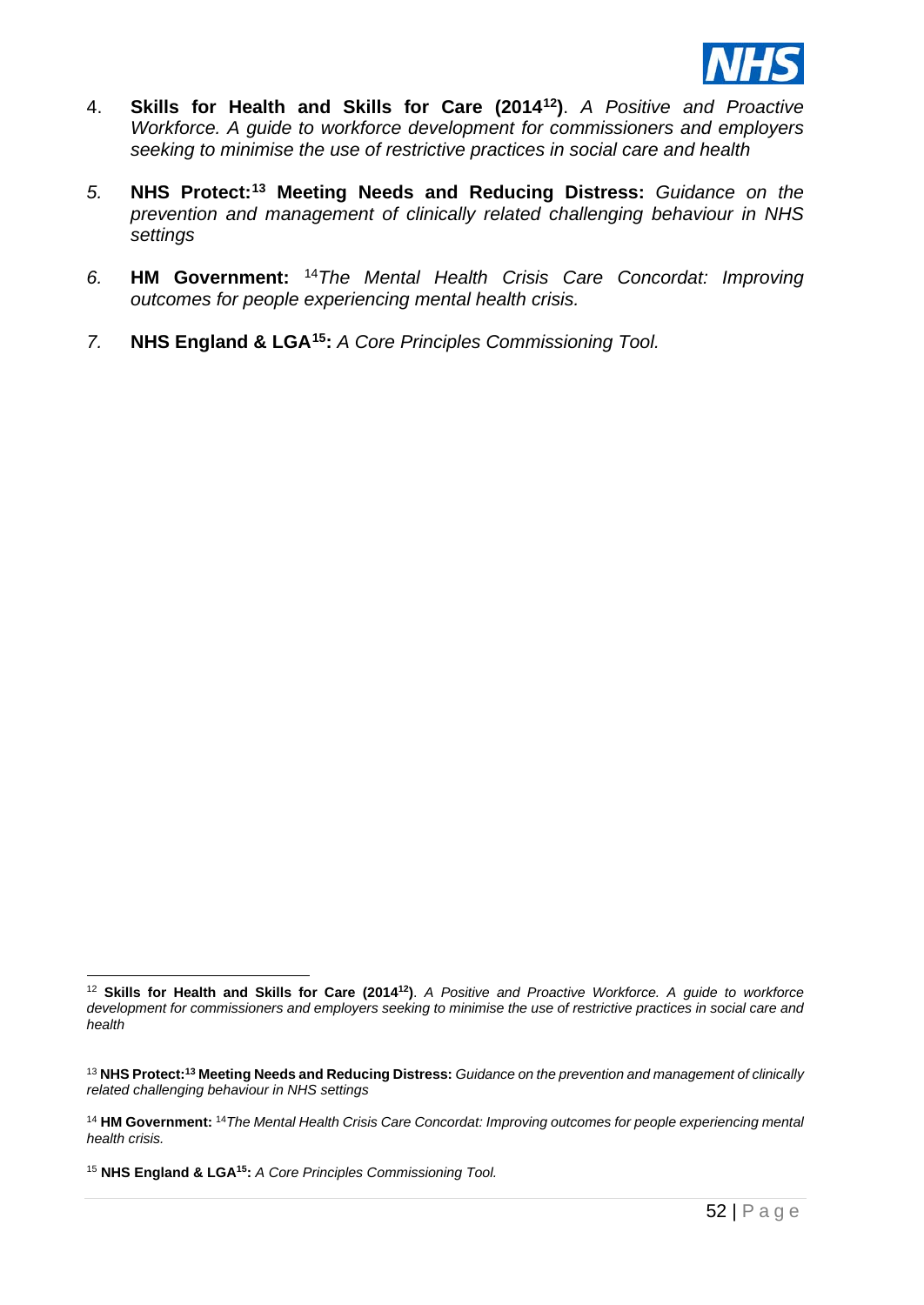

# **Section two - Clinical Guidelines**

# **2.1 Risk Management**

To anticipate and reduce the use of Long Term Segregation (LTS) through the use of a variety of Risk management tools and assessments that are integrated into patients care. Risk assessment and management plans are considered key in reducing LTS, clear goals and objectives for the patient and staff are essential in maintaining hope, providing direction and as a means of measuring progress.

This will include the use of assessment tools to identify risk factors for violence, restraint history and associated seclusion; use of a trauma assessment; tools to identify persons with risk factors for suicide and self-injury; the use of de-escalation or safety surveys and contracts; and environmental changes to include comfort and sensory rooms and other meaningful clinical interventions that assist people in emotional self- management.

# **Key Principles:**

- 1. Risk assessment tools are available and will be used to identify Risk factors for inpatient incidents of violence and aggression using an actuarial prediction instrument such as the BVC (Brøset Violence Checklist), the DASA-IV (Dynamic Appraisal of Situational Aggression – Inpatient Version), The HCR-20 (Historical Clinical Risk Management-20 Version 3), rather than unstructured clinical judgement alone, to monitor and reduce incidents of violence and aggression and to help develop a risk management plan.
- 2. The DASA and BVC were developed specifically to assess imminent violence within psychiatric hospitals, whereas the HCR-20 is a 'general' violence risk assessment measure that can also be used for this purpose. The purpose of these assessments are to provide early indicators of increased risk which can be reduced by effective psycho social intervention (see progress enhancing strategies within the HOPE(S) Clinical Model of Care).Given the baseline of mental health symptoms irritability and level of paranoia of many long term segregation patients it is important these measures highlight increased risk over and above the already chronic levels of high risk propensity that patients in long term segregation display on a regular basis. Therefore high ratings on these measures should not present as obstacles to delivering the clinical model and therapeutic approaches but should indicate when levels are elevated increased vigilance, engagement and risk management.
- 3. Risk assessment tools will be used to address the most common risk factors for death or serious injury caused by restraint use (These include obesity, history of respiratory problems including asthma, recent ingestion of food, certain medications, poly-pharmacy, history if cardiac problems, history of acute stress disorder or PTSD).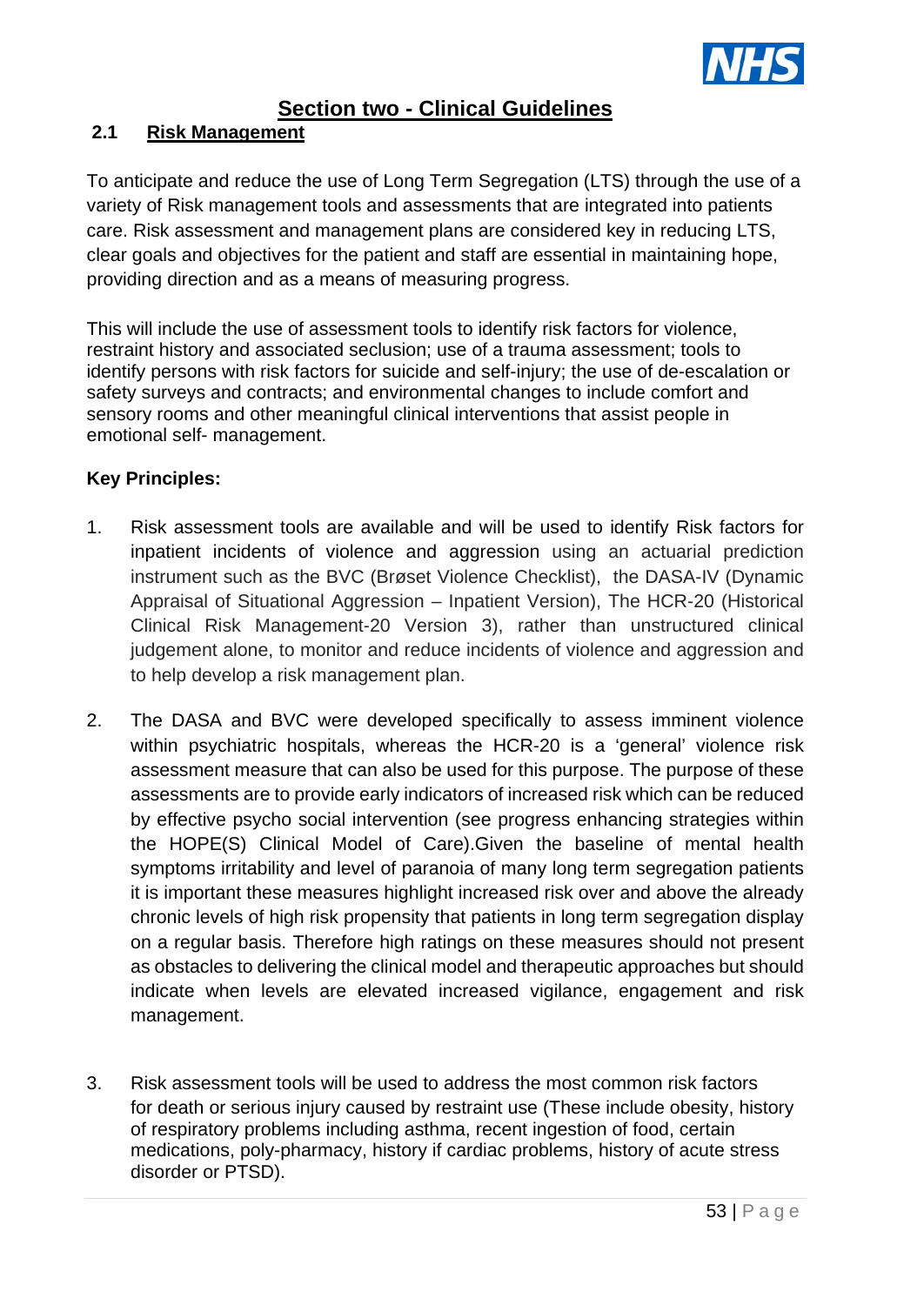

- 4. Patients will have a safety planning assessment that includes the identification of individual triggers and personally chosen and effective emotional selfmanagement interventions this will be written into their plan of care and be readily available in a crisis. These are advanced statements/PBS Plans.
- 5. Consideration to be given to a trauma history assessment that identifies persons at risk for re-traumatization and addresses signs and symptoms related to untreated trauma.
- 6. Expert and timely consultation will be available with appropriately trained staff or consultants to assist in developing individualised interventions for patients who demonstrate consistently challenging behaviours.

# **2.2 Assessment of Segregation**

# **The Barriers to Change Checklist (BCC) for LTS (Kilcoyne and Angus, 2015)**

Four main domains have been identified contributing to segregation. The Barriers to Change Checklist (BCC) was developed as part of the model to break down the complex nature of LTS maintaining factors into a simple format and assess the barriers to the individual progressing out of LTS. It assesses each of the following areas:

- 1. System factors
- 2. Environment
- 3. Risk
- 4. Individual factors

# **Criteria for Use**

The Barriers to Change Checklist (BCC) is to be completed by the clinical teams and also individually with the person in segregation. The checklist is particularly applicable where the segregation has become long term (in excess of four weeks) and/or when the clinical team are of the opinion that progress is slow or progress is not maintained. The checklist can be used with men and women of adult age.

The checklist should take approximately 20 minutes to complete. However, plan development and the discussion of significant priorities should be given more time. The checklist items are scored and then the totals are grouped into the four domains. The high scores are indicative that intervention maybe required in this area.

It attempts to clarify thinking and break down the complex issues in the process that maintains long-term segregation into discrete areas to enable staff to use the H.O.P.E.(S) model and Progress-enhancing strategies to target resources, improve formulation and impact on decision making. Once completed the checklist should be used in conjunction with the progress-enhancing strategies to turn negative responses into positive ones. This should be developed into an intervention plan with three key areas of initial focus.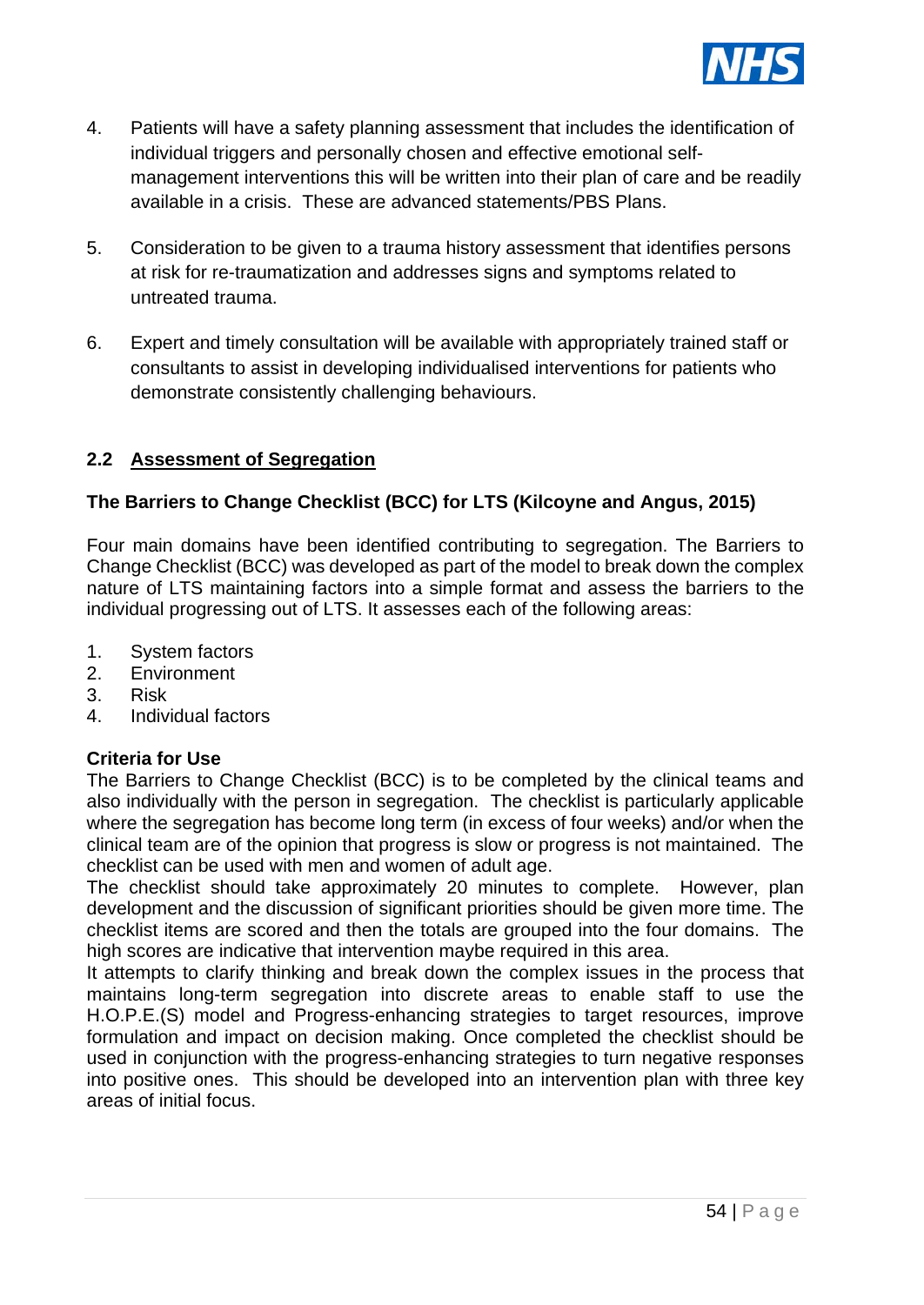

# **2.3 Treatment Planning**

Once a model of care has been identified a structured needs assessment is to be in place for formal identification of individual treatment needs.

- The assessment is to include areas that need to be assessed and how this is to take place followed by a structure for recording and evaluating individual MDT plans.
- The assessment must have patient involvement established at all stages.
- A clear formulation central of the interplay between Mental Health risk and segregation process should be identified.

#### **All areas are to be considered including;**

- Daily care needs that are a core to nursing intervention in any treatment plan
- Psycho-social interventions
- Engagement with others including MDT staff and peers
- Therapeutic interventions
- Medication needs
- Review processes and measures are to be identified for progress. This should include clear objectives as part of an exit strategy and a plan for review and forward planning.
- Barriers to change should be a clear consideration in this review process and a clear plan to progress individuals with SMART objectives identified.

#### **Areas for consideration when treatment planning:**

- Using patient's first language and vocabulary that the patient understands
- Flexible approach to care planning e.g. visual care plans
- Positive behavioural support planning
- Use of formulation
- Medication plan and pharmacy perspective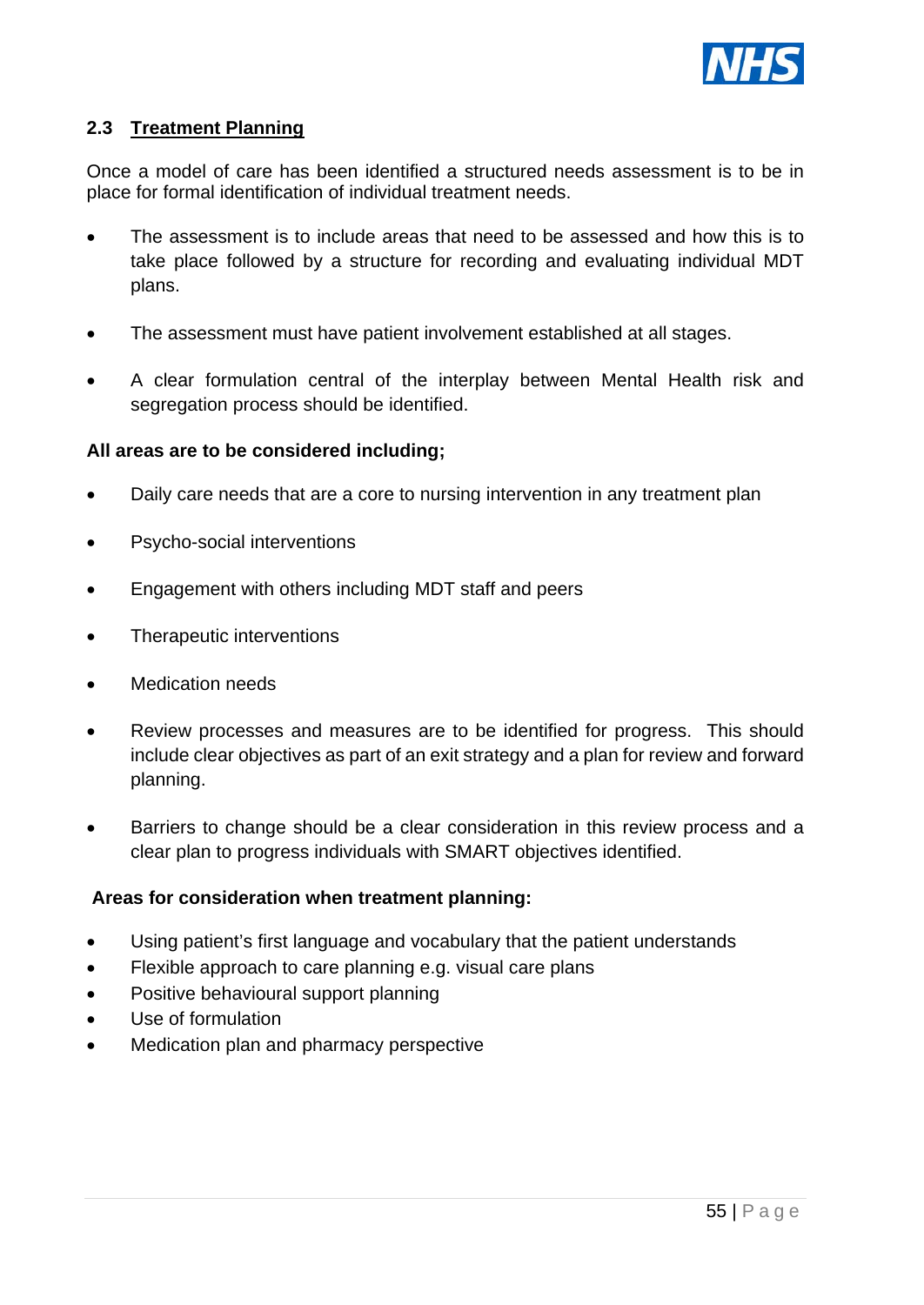

# **Example of a Positive Behavioural Support Plan**

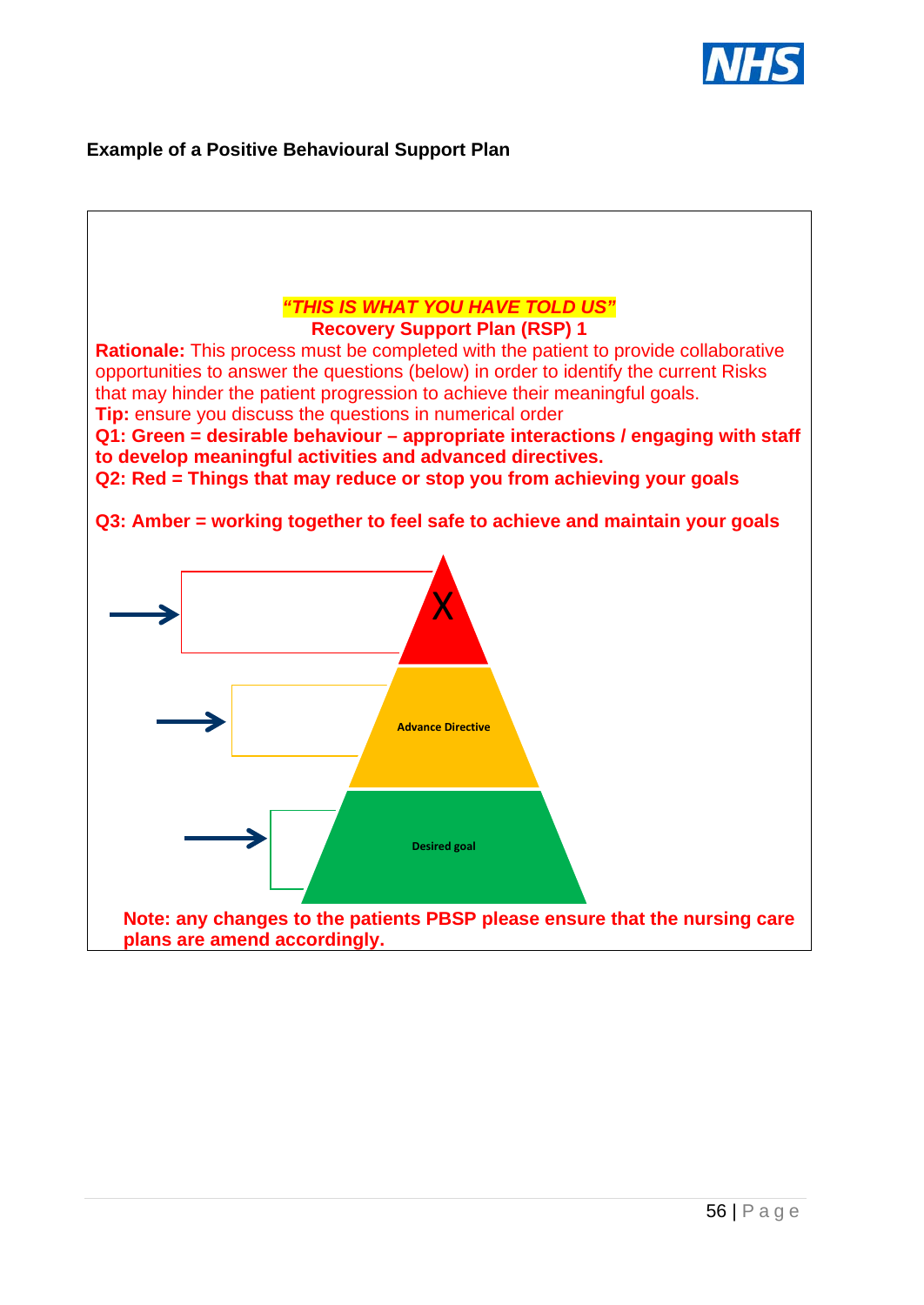

# **2.4 Clinical Model**

# **The H.O.P.E.(S) Clinical Model**

The H.O.P.E. (S) clinical model was constructed from a review of the factors found to be effective in reducing seclusion and restrictive practice and data from the Positive Intervention Programme at Ashworth Hospital. It was further informed by a research project (Hansen, 2012) which examined the important factors in progressing patients out of LTS. The model facilitates teams to use the BCC and establishes progress enhancing strategies to problem solve and break down the process of LTS into targets and priorities for each individual. This plan enables staff to structure progression out of LTS and target resources effectively it should also identify the persons responsible for every intervention in the plan by name.

The model is a recovery based approach to working with patients in segregation, through a process of engagement and collaboration. Engagement relates to the consistent attempt to interest and involve individual's in the daily social, supportive and clinical services available to them which is outwith of meeting their basic needs. Briefly the model describes **H**arnessing the system through key attachments and partnerships.; providing **O**pportunities for positive behaviours, meaningful and physical activities; identifying **P**rotective and preventative risk and clinical management strategies; **E**nhancement of coping skills of both staff and patients and attention to maintenance. Throughout engaging in these tasks the (**S)**ystem needs to be managed and developed to provide support throughout all stages of the approach.

Stages of the HOPE(S) model

The model is not linear; however the '**H**' stage is almost always required as an initial starting point.

#### **Harness the System and Engage the Person**

- − Stabilise the individual and the system
- − Develop key attachments and a 'translator' between the patient and clinical decision making forum/team
- − Create expectations of progress
- − Develop proactive cultural leaders on the ward

#### **Opportunity for Positive Structured Activity in an Enabling Environment**

- − Safe environments which are calm and risk managed
- − Meaningful activity which includes physical activity
- − Graded exposure-based plan
- − Highly structured progress plan with clear criteria and responsibilities identified
- − Plans have review and end points built within them
- − Lead role models to shift perceptions of risk

#### **Preventative and Protective Factors**

- − Analyse previous violence
- − Formulate contributions of trauma, mental health symptoms, P/D, ASD etc.
- − Identify risk factors and practical risk management strategies
- − Identify protective strategies and relapse indicators
- − Develop crisis/ PBS plan in collaboration with the individual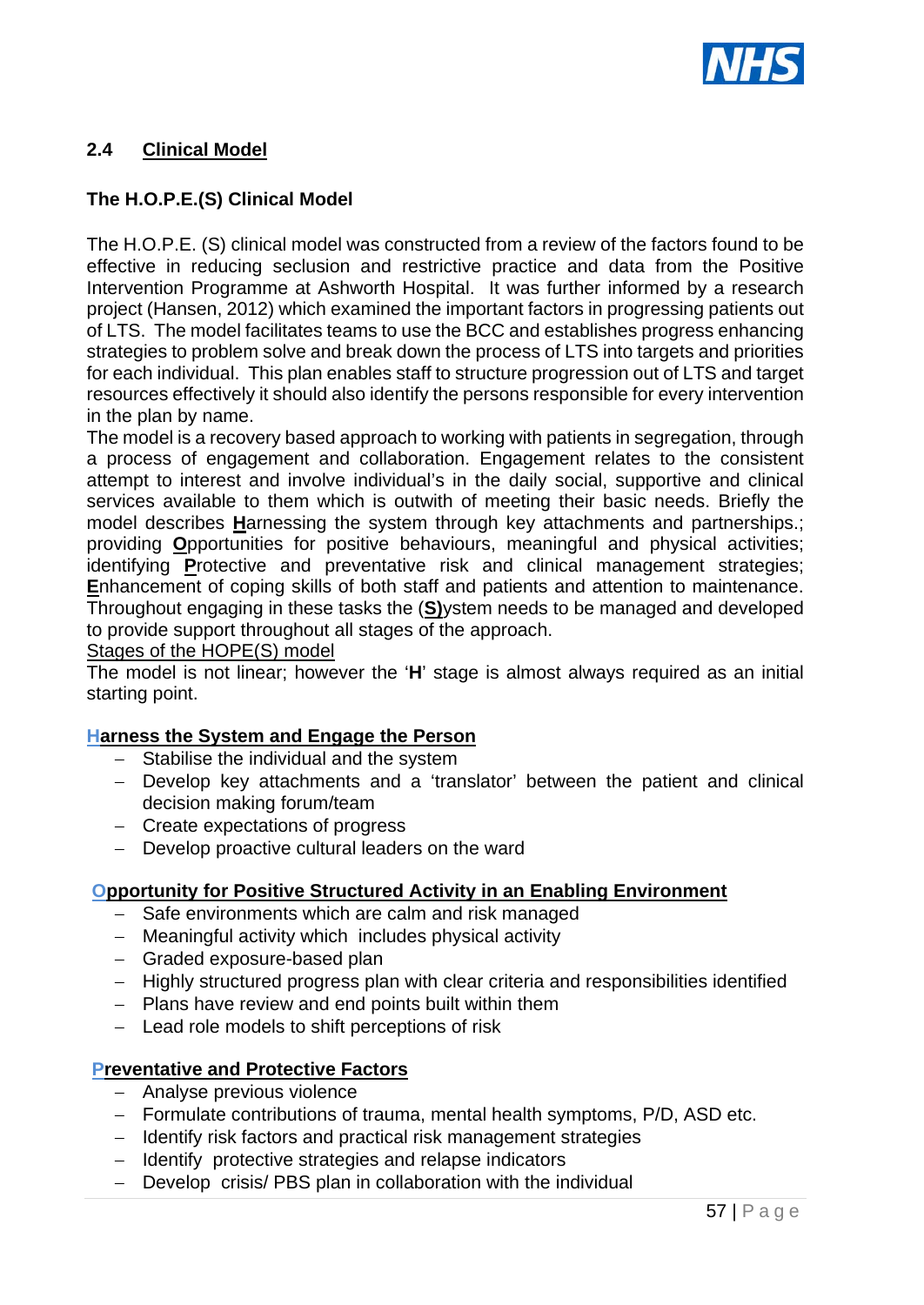

− Ensure debrief after progress and setbacks

# **Enhance Coping Skills and Maintain**

- − Manage and reduce anxiety for patient and staff
- − Use a trauma informed care approach
- − Focus on increasing emotional/coping
- − Increase skills to reduce impulsivity
- − Utilise the Boundary See-Saw to inform and contain dynamics with staff
- − Validate and reward staff and patients for progress
- − Appreciate progress is not linear
- − Ensure maintenance strategies are in place for progress
- − Transitions should be planned and gradual

Following identification of the Progress Interfering Domains practical strategies were developed which professionals could apply to address the domains. These Progress Enhancing Strategies are directly related to addressing the interfering domains and can be used in all stages of the HOPE(S) Framework. The strategies can be helpful in prioritising resources and interventions.

Briefly they involve strategies to:

- **Manage the environment** such as offering low stimulation area, environments with highly rewarding, focused and structured activity to reduce and distract individuals from symptoms.
- **System management** which involves awareness of issues between staff and patients, such as Hamilton's boundary see-saw and providing containment and positive reinforcement for both patients and staff. The use of debriefing to analyse set backs and the use of reflective practice to contain and explore dynamics.
- **Training in positive non-restrictive approaches** for example the recovery model training, training in reducing restrictive practice, trauma informed approaches, No Force First, 6 Core Strategies, Safe wards etc. Specific training in managing the individual risks that particular individuals present enables staff to improve their confidence.
- **Leadership and culture** having clear organisational goals and expectations regarding segregation and good care, engaging leaders both in terms of the hierarchy but also cultural leaders at ward level to progress change, awareness of national drivers and engaging in joint practice.
- **Relationships and connections** this area is crucial and key attachments with the individual are essential and engagement sessions need to be of a high frequency and be personally rewarding for the individual. It is often necessary to have more than one 'translator' for the patients experience, who is part of the clinical team and who can provide a perspective from the individual, and it is essential these relationships are none coercive and consistent.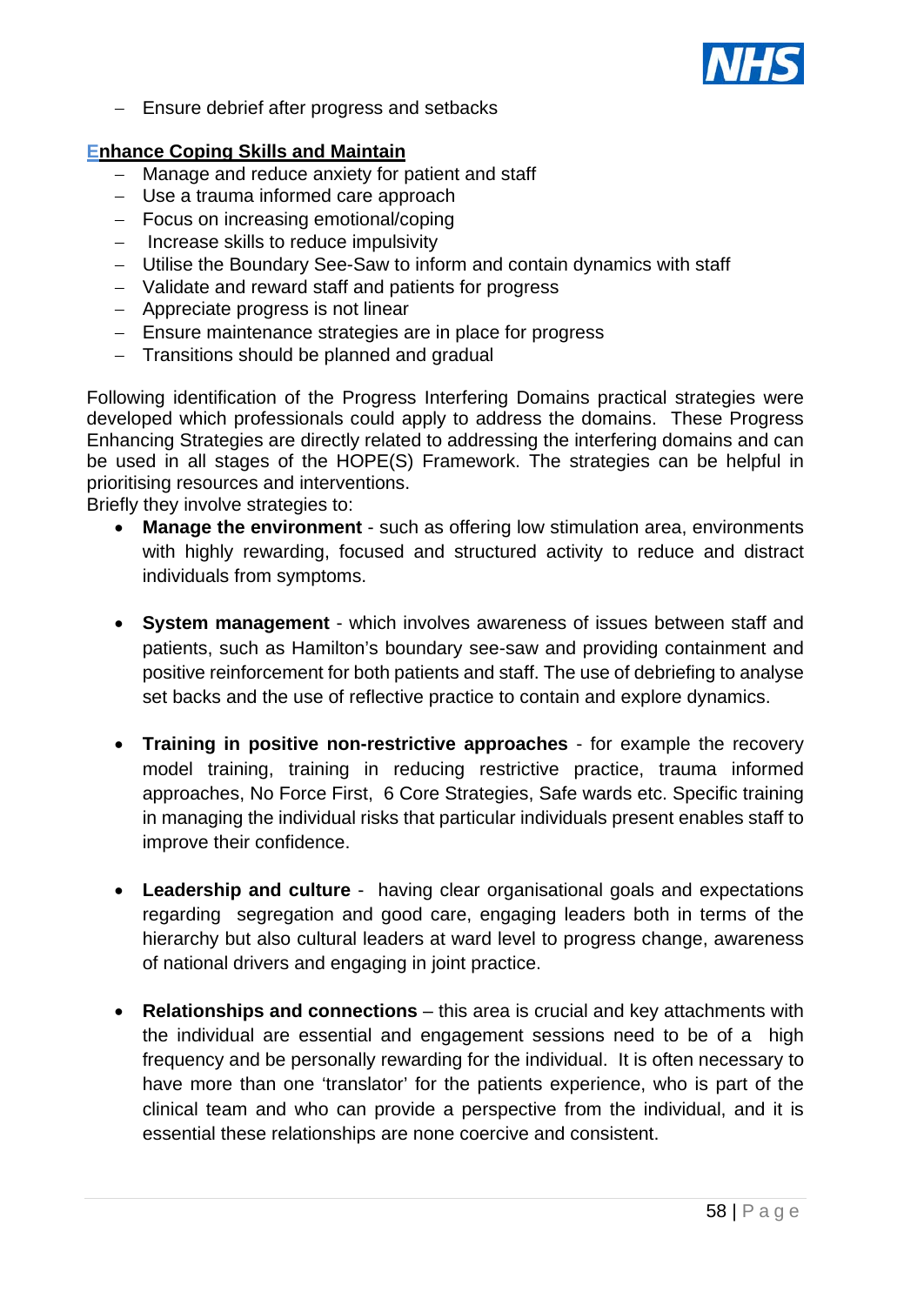

- **Individualised treatment strategies** therapeutic strategies to increase emotional coping (e.g. DBT), clearly formulated care and appropriate medication.
- **Clear goals and plans** it is essential the plan is structured with criteria for progression. Ensure it is timely and incorporates appropriate risk management strategies, is strength based, and gives hope. It is important this is communicated to staff and patients both verbally and in a written form that is done in a collaborative partnership with the patient, and is realistic with an end point. It is also important that this plan details who is responsible for each aspect of the interventions.
- **Graded exposure and activity** the opportunity for positive, meaningful and motivating activity and distraction, which is carried out in a graded way is essential, over time the exposure should increase to a range of people and environments.

# **2.5 Observations**

In the care and Management of patients on Long Term Segregation conducting high level observations is a highly skilled mental health intervention; each organisation will have a policy on observation and positive engagement with clear definitions of levels of observation in line with recommendations of who can instigate, increase, and decrease and review observation. The policy will outline how often reviews should take place how patients experience of observation will be taken into account ensuring that observation is underpinned by continuous attempts to engage therapeutically with regular review.

# **Key Principles:**

- 1. Individuals in LTS should be observed either: Within eyesight (constant enhanced engagement and observations) or via Planned, intermittent, enhanced engagement and observation every 15 minutes.
- 2. At all times throughout the period of LTS a suitably skilled staff will be readily available within sight and sound of the LTS room. The nurse undertaking the enhanced engagement and observations must record patient activity every 15 minutes**.**
- 3. Wherever possible, decisions about Observations of patients on LTS should be made by the multi-disciplinary team and based on an assessment of risk (using a validated risk assessment tool), with consideration of the patient's history and an interview with the patient.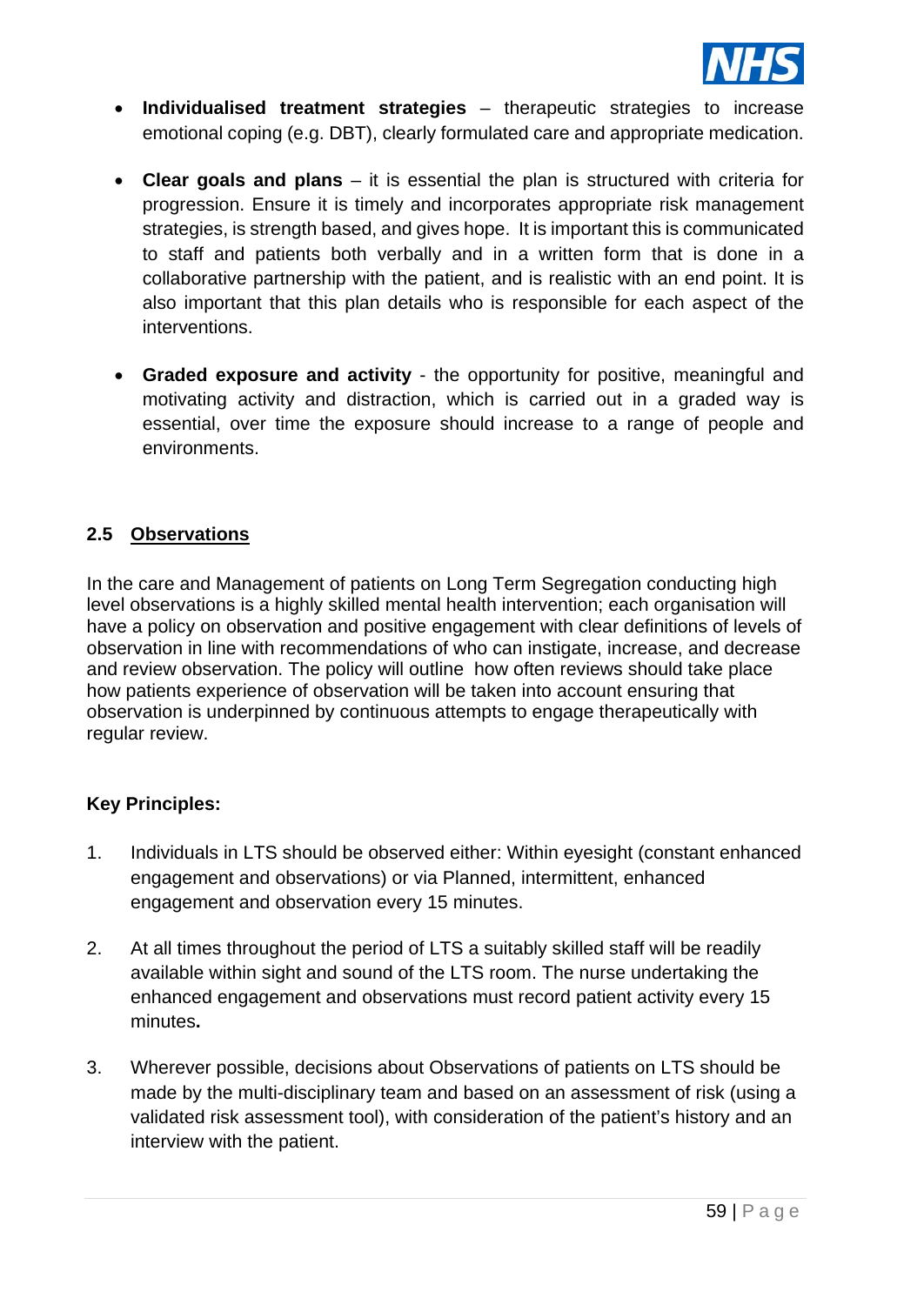

- 4. The level of Observation must be reviewed after positive engagement with the Patient has failed to dissipate the risk of violence and aggression.
- 5. Patients should automatically be offered written documentation regarding their observational need and this as a matter of course should be recorded in the plan of care.
- 6. The least intrusive level of observation necessary, balancing the patients safety, dignity and privacy with the need to maintain the safety of those around them will be used.
- 7. The patient is to be provided with information about why they are under observation, the aims of observation, how long it is likely to last and what needs to be achieved for it to be stopped.
- 8. A record is to be made regarding decisions about observation levels in the patient's clinical notes and clearly specify the reasons for the observation.
- 9. When deciding on levels of observation take into account: the patient's current mental state, any prescribed and non-prescribed medications and their effects, the current assessment of risk and the views of the patient, as far as possible.
- 10. Record clearly the names and titles of the staff responsible for carrying out a review of observation levels and when the review should take place.
- 11. Staff undertaking observation should: take an active role in engaging positively with the patient and be appropriately briefed about the patient's history, background, specific risk factors and particular needs; be familiar with the ward, the ward policy for emergency procedures and potential risks in the environment; be approachable, listen to the patient and be able to convey to the patient that they are valued.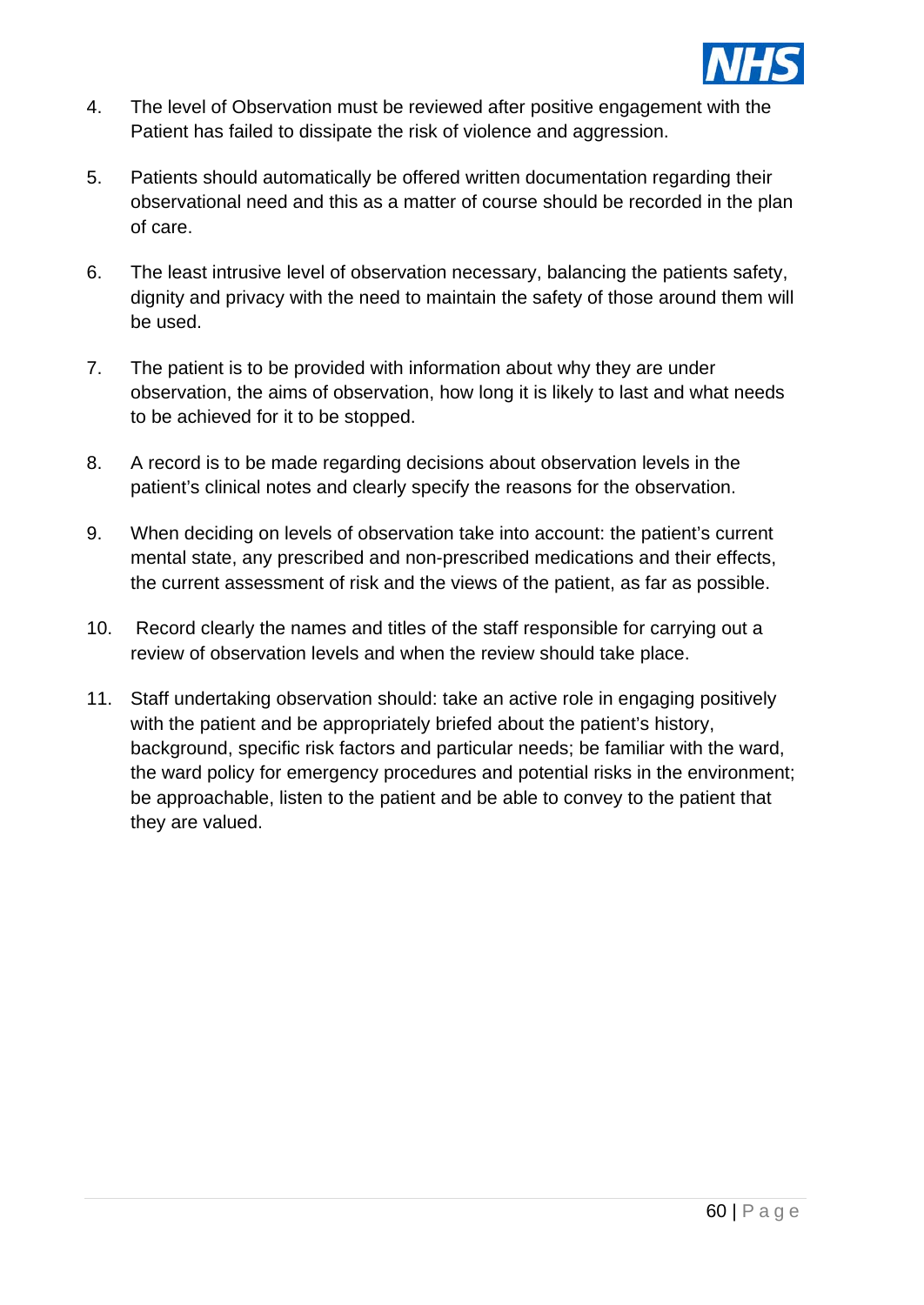

# **Section Three - Monitoring and Review**

# **3.1 DATA**

**Collection of relevant and clinically useful data is central to monitoring and improving practices associated with LTS reduction. It provides the foundation of other aspects of practice and should be regularly monitored and reviewed hospital wide.** 

- 1. Accurate, up to date and clinically useful data in relation to patient's care and treatment when on LTS, should be collected, reviewed and analysed on a regular basis.
- 2. Such data should be reviewed locally (within the team /ward) and more broadly (hospital wide) to explore trends and practices and ensure learning takes place.
- 3. Data should be used to inform and develop clinical practice in conjunction with evidence-based practice.
- 4. The data collected should also be used to inform and develop the unique but developing evidence base on LTS care, resulting in a continuous cycle of practicebased evidence and evidence-based practice.
- 5. All individuals involved in data collection and or recording and analysis should have a thorough understanding of the processes, principles and good practice associated with LTS ensuring accurate, reliable and relevant data collection.
- 6. Data should be collated and stored efficiently (in one place?) so it can be edited, and amended to ensure accuracy. Data collection systems that allow for adaptation and modification are beneficial in allowing data collection to be modified to meet the on-going needs of the service.
- 7. Incident data, pre and post implementation of changes in ward or individual care plans or routines may also be useful for informing and improving clinical practice and reducing risk. Recording of near misses and successful outcomes and successful de-escalation provides learning and information that can be incorporated into positive care planning.
- 8. Using data to explore patient change and progress can provide benefits for the patient themselves and staff teams. Where possible feedback of data to teams and patients can provide visual displays of data which can be more meaningful and show change. Feedback of data also ensures the clinical utility of data collection is observed by those involved in the processes that support it.
- 9. Whilst group data, trends and analyses may be useful, individual information and data may be collated, according to the unique care and treatment plans associated with individual's care. Data can then be analysed individually and incorporated in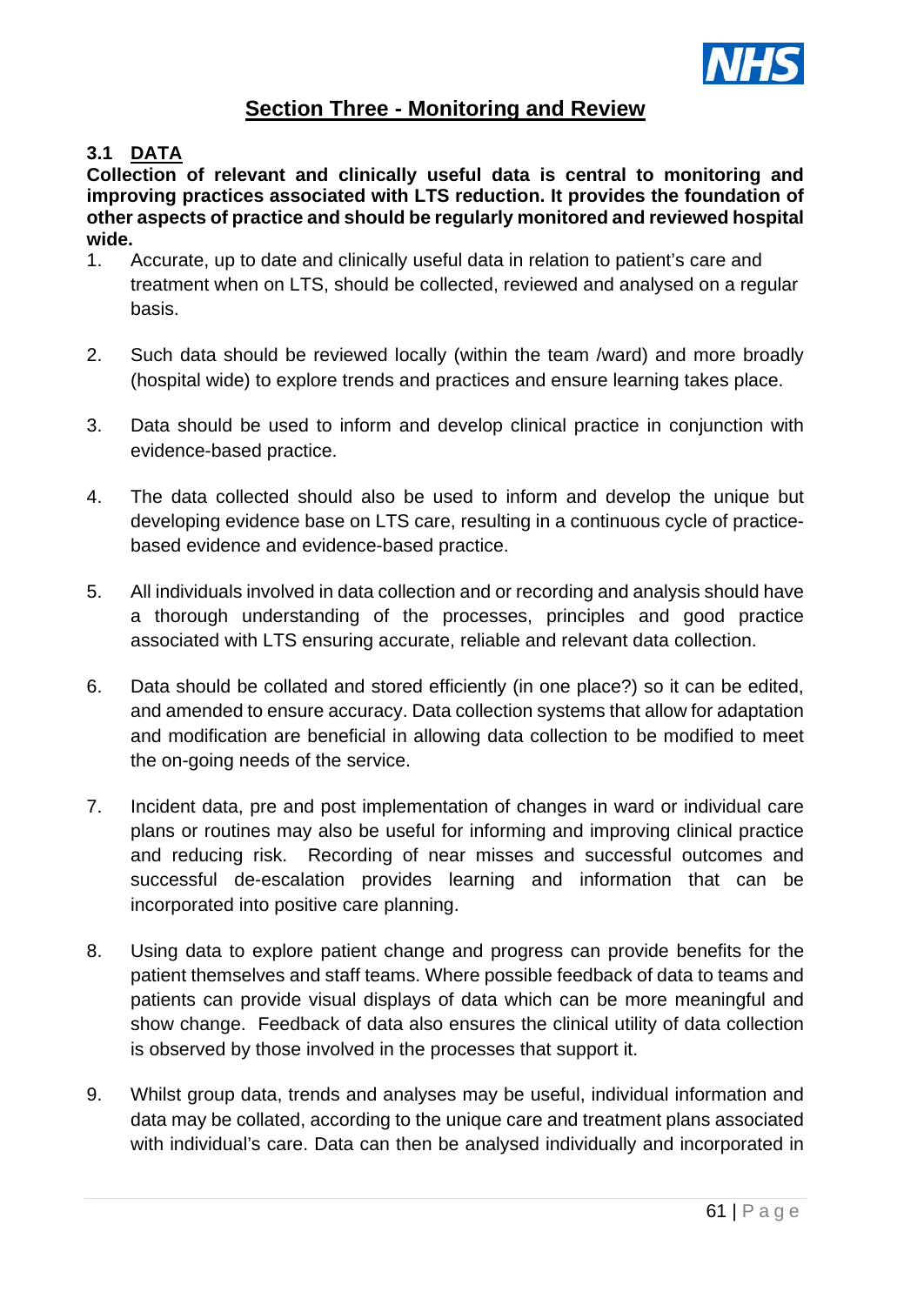

to regular feedback processes to the patient and clinical team ensuring it is clinically relevant, meaningful, and useful to those concerned.

- 10. Service user data / feedback should also be routinely collected in ways and methods that are clinically relevant, meaningful and used to inform and shape current and future good practice.
- 11. Research and development and data collection in relation to practices associated with LTS in high secure hospitals should continue to be a focus for services, with high levels of expertise and experience in this area. Developing and contributing to the evidence base is an essential part of the process and will positively inform and shape future practice and guidance.

# **3.2 Monitoring and Governance**

Ensuring high standards of care are developed and maintained is a central aspect of clinical governance. All high secure hospitals have a commitment to continuously improving quality of care for patients on LTS care and for the staff caring for them. Ensuring that robust processes and procedures are in place to review adherence to policy and good practice is essential in LTS care. Local (ward) and hospital wide monitoring and governance are crucial in maintaining high standards of care.

- 1. Data regarding patients in LTS their care plans, quality of life and needs whilst in LTS and exit care plans from LTS should continue to be monitored via a hospital wide governance group.
- 2. Groups should have active MDT involvement and examine compliance with policy and relevant guidance.
- 3. Trends in data should be examined and information should be shared ensuring that practice and policy continue to inform and develop in a collaborative manner.
- 4. Regular audit and monitoring should take place in relation to the fundamental aspects of LTS practice as identified within the current guidelines, including compliance monitoring, on-going education and development for staff.
- 5. Hospital wide groups focussing on initiatives or task focussed groups based on evidence based practice, good practice and other guidelines are a regular part of the organisations on-going commitment to reducing LTS.
- 6. Sharing and reviewing of governance procedures across hospital sites can also provide consistent care, sharing of good practice and development of audit and governance procedures.
- 7. Regular case reviews including internal and external reviews, case presentations and sharing of good practice across the high secure hospitals will also facilitate good practice.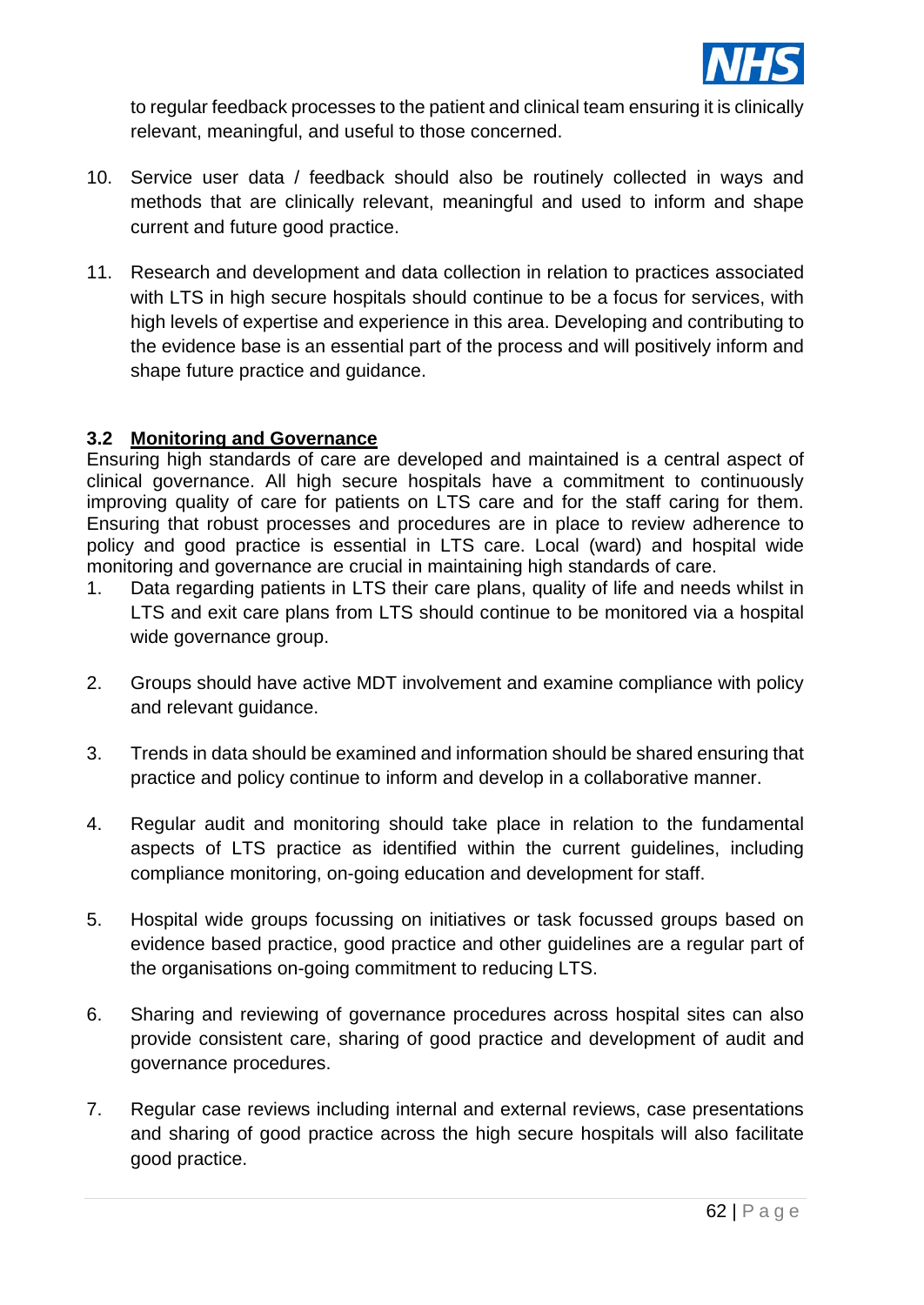

- 8. Patient experience and staff involvement in improving quality of care is supported.
- 9. Training, education and other support mechanisms that support staff in their challenging role of caring for patients in LTS remains an on going and developing commitment by organisations.

# **3.3 MDT review process**

Ensuring that all individuals within an organisation understand the aims, objectives and mechanisms for LTS reduction, can help facilitate positive change in relation to LTS care. The Multidisciplinary team are central in this role, their knowledge, experience and working therapeutic relationship with the patient, facilitate person-centred care planning and regular reviews ensuring the least restrictive principles and good practice are adhered to. All members of the MDT have an important contribution in developing, implementing, supporting and evaluating care when service users are in LTS care. As such, the MDT should be involved in all aspects of the LTS care plans and reviews where possible.

- 1. Effective multidisciplinary working is essential in improving quality and care for patients whilst on LTS and reducing time spent on LTS.
- 2. Having full MDT agreement about the goals and objectives of LTS care plans is crucial. Having time to discuss the functions of LTS, patient formulations and review goals they are working towards with the patient and reintegration plans back into ward routines, helps guide the decision making process.
- 3. All members of the MDT should be aware of, and involved in LTS reviews and evaluative processes on a regular basis.
- 4. MDTs should have time to review LTS plans as a clinical team on a regular basis.
- 5. Roles and responsibilities within the LTS care plans should be clear to those involved, ensuring shared but clear delineation of roles and responsibilities conducted in a supportive and collaborative manner.
- 6. Particularly complex cases of LTS care should be reviewed in collaboration with other MDTs, involving expertise from other areas of the service, ensuring consistent practice and improving sharing of clinical good practice across hospital sites.

#### **3.4 Independent Reviews**

The best practice identified for independent reviews would entail the use of independent review teams from other secure service providers.

There is an expectation that reviews will involve direct interaction with the patient.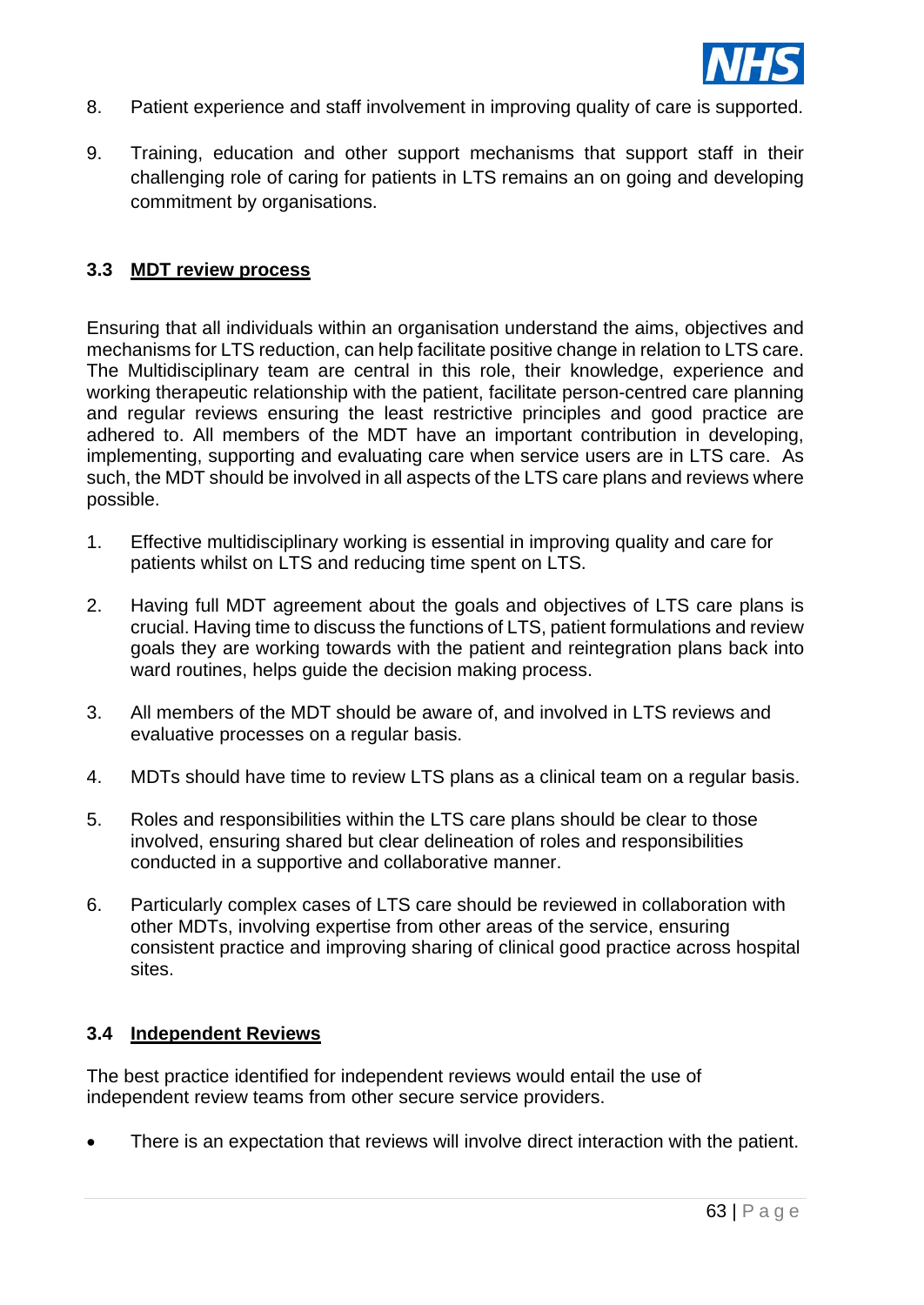

- Decision making will be informed by discussion with MDT members, careful exploration of the treatment plan, the appropriate level of scrutiny and challenge as well as exploring the efficacy of the identified strategy for ending LTS.
- Documentation relating to patient activity including access to fresh air
- Clear documentation must be made about the members of the review team, capturing the discussion that took place and any possible discussion and feedback for the MDT.
- Ensure compliance with the Code of Practice<sup>[16](#page-63-0)</sup> for the carrying out independent reviews.
- Reviews should include contact/discussion with patient IMHA, and commissioning authority.

# **3.5 Safeguarding**

All policies and procedures relating to restrictive interventions need to specifically identify how the service should ensure patients are safeguarded throughout and following the intervention.

- The safeguarding procedure should also make specific reference to safeguarding patients in relation to segregation.
- There needs to be a formal agreement and agreed documentation with the local Safeguarding Team and commissioners in relation to how segregation is reported to them and what information they require for assurance.
- Advocacy involvement also needs to be directly planned for in policy and in practice including involvement within reviews (Code of Practice) with clear roles and responsibilities identified.
- Service liaison services/Complaints Services must ensure complaints procedures are robustly implemented for patients in segregation to ensure equity of provision.
- The need for all MDT staff to ensure the patient is safeguarded during review processes, ward rounds and direct contact must be made clear and must be documented with contact being maintained by all allocated MDT staff members. Safeguarding is the responsibility of all MDT members.

<span id="page-63-0"></span><sup>16</sup> Department of Health https://www.gov.uk/government/publications/code-of-practice-mental-health-act-1983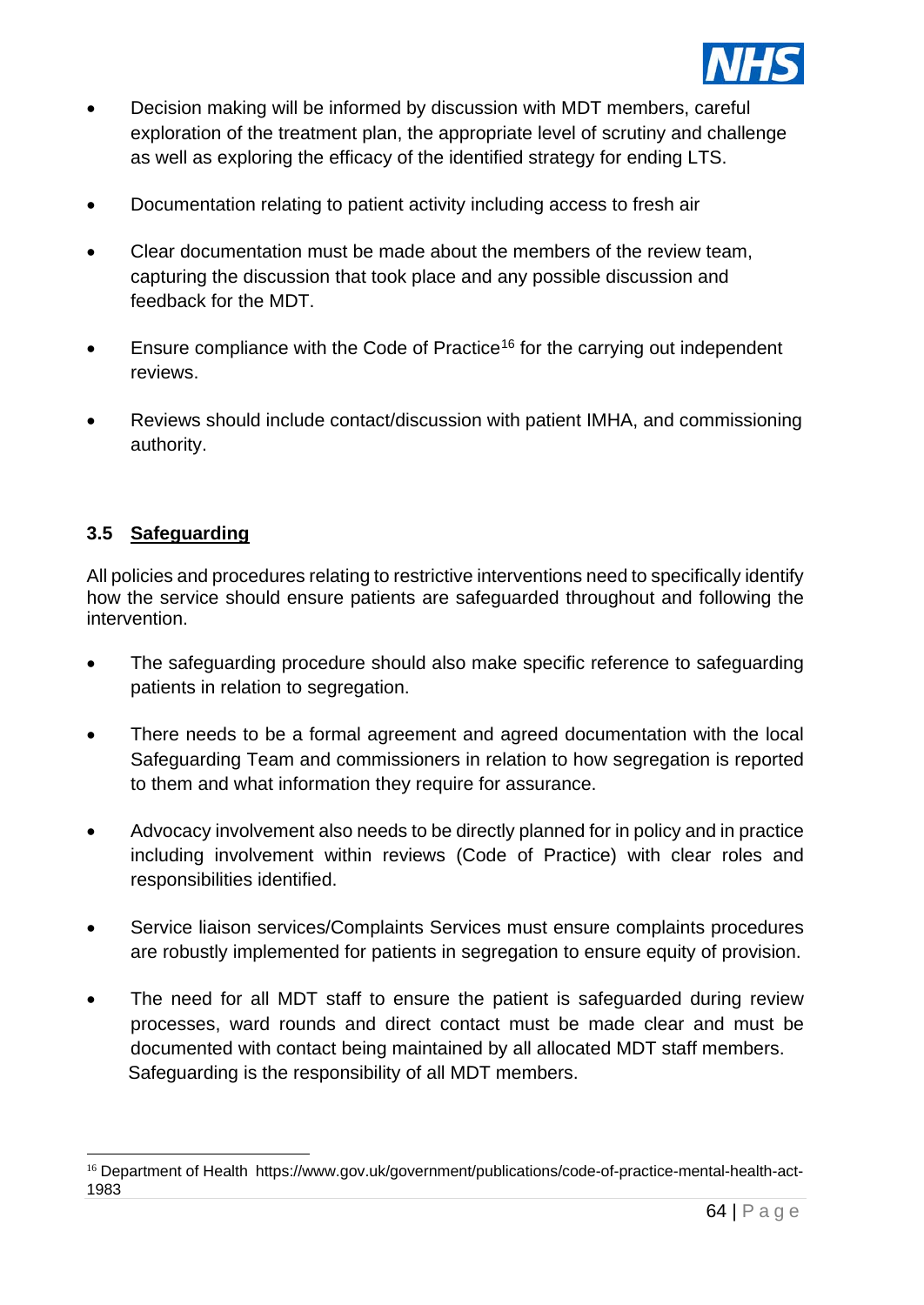

The role of the independent review teams and other assurance mechanisms for safeguarding the patient must be clearly identified and implemented in practice.

# **Section Four - LTS Reduction Strategy**

# **4.1 Models of Reducing Restrictive Practice and Seclusion**

In the literature a number of approaches have been developed to reduce restrictive practice including seclusion and segregation. Whilst these approaches do not specifically focus on segregation by addressing issues such as: leadership; adopting a prevention orientated approach; ward safety and recovery cultures these approaches have been shown to be effective in reducing frequency and length of stay in seclusion. They have also had a range of other positive outcomes for service users and staff. The main approaches in this area are:

1) Six Core Strategies to Prevent Conflict and Violence  $17$ 

(Huckshorn 2006; Huckshorn and LeBel 2009; Le Bel et al 2014)[18](#page-64-1)

The core strategies are implemented at service level and involve : Leadership towards organisational change; use of data to inform practice; workforce development ;involvement of service users and their families in their care; use of strategies to reduce restraint and aggression; rigorous post event debriefing. This approach has been adapted by Duxbury et al at University of Central Lancashire for the delivery in the UK ( REsTRAIN ). Both these approaches have shown positive outcomes across a range of services including reduced levels of seclusion and restraint 90% in three years (Huckshorn, 2012, NASMHPD, 2014) reduced injuries, reduced medication use and length of stay, increased satisfaction with care and reduced staff sickness. 2) No Force First

(Ashcraft and Anthony 2008; Ashcraft, Bloss and Anthony 2012)[19](#page-64-2)

The implementation of NFF varies across services but is based on the principles of transforming ward culture and practice from one of containment to one of recovery through the application of a trauma informed, person centred, recovery based approach. The central tenet of the approach posits that all restrictive interventions are seen as a treatment failure as they can be detrimental to supporting recovery. The basic outline of the approach 1) strategic sign up and policy 2) a redefinition of restrictive practice as a negative outcome 3) development of a programme to roll out the strategy which is informed by data 4) Peer support and advance directives 5)

<span id="page-64-0"></span><sup>17</sup> Huckshorn KA (2005), *Six Core Strategies to Reduce the Use of Seclusion and Restraint Planning Tool*  (Alexandria [VA], NASMHPD)

<span id="page-64-1"></span><sup>&</sup>lt;sup>18</sup> Huckshorn, K.A (2006). Re-designing state mental health policy to prevent the use of seclusion and restraint. *Administration and Policy in Mental Health,33, 482-491*

Huckshorn, KA., & LeBell, J.L. (2009). Improving safety in mental health treatment settings: Preventing conflict, violence and the use of seclusion and restraint. In S.S. Sharfstein, F.B. Dickerson & J.M. Oldham (Eds). *Textbook of hospital psychiatry (*pp. 253-265*). Washington, DC: American Psychiatric Publishing*

<span id="page-64-2"></span><sup>&</sup>lt;sup>19</sup> Ashcraft, L., & Anthony, W.A (2008). Eliminating seclusion and restrain in recovery-orientated crisis services, *Psychiatric Services*, 59(10, 1198-1202.

Ashcraft, L., Bloss, M. & Anthony, W.A (2012). Best practices: The development and implementation of "No Force First" as a best practice. *Psychiatric Services,* 63(5), 415-417).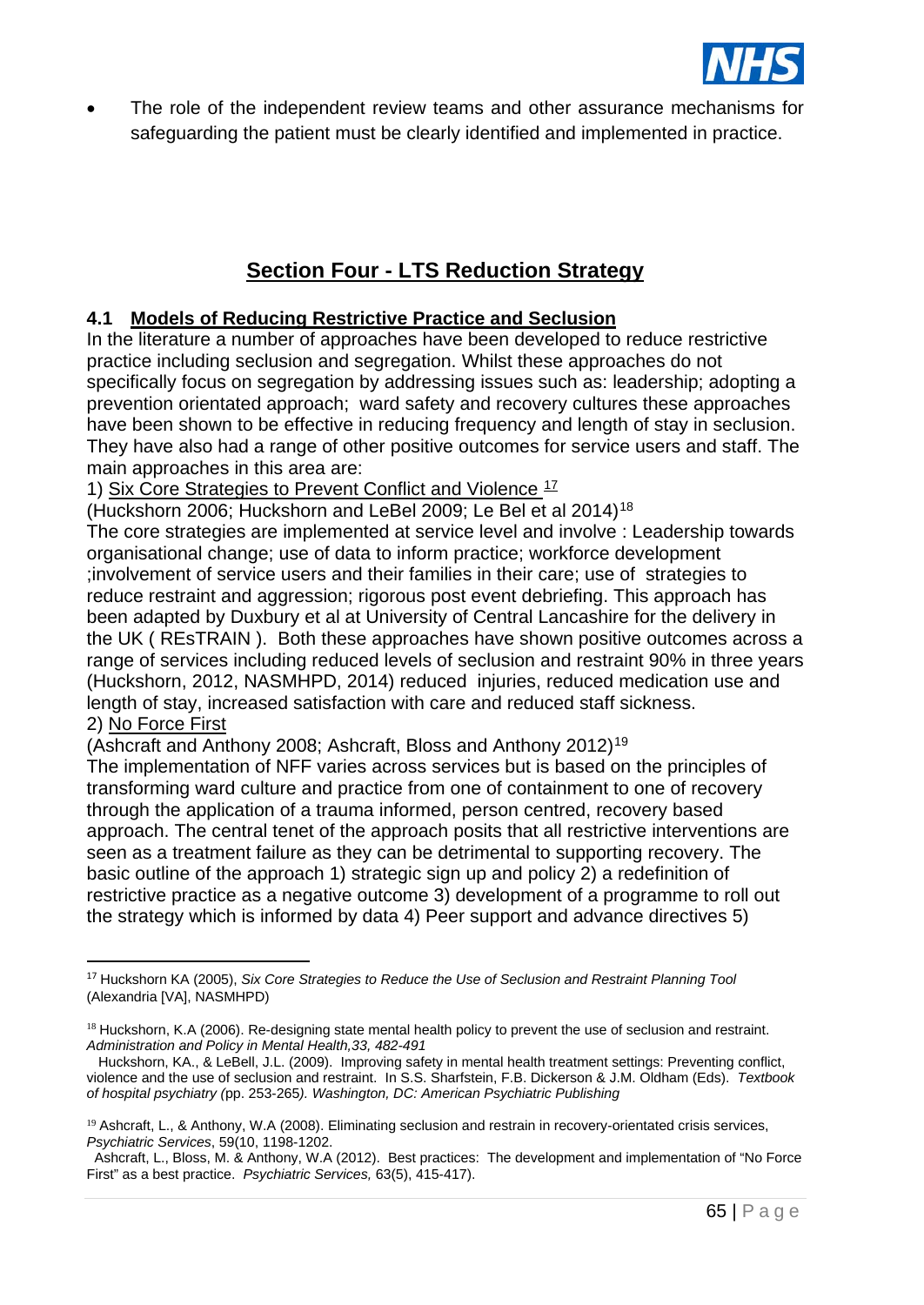

development of therapeutic risk partnerships between patients and staff 6) culture change 7) workforce development 8) executive sign up. Descriptive data indicates this is an effective approach at reducing seclusion and restraint to zero levels. However, the studies in this approach are small scale and levels of incidents appear to be relatively low in the first instance.

#### 3) Safewards

(Bowers et al., 2013; Bowers, 2014) [20](#page-65-0)

The *Safewards Model* of conflict and containment for use on psychiatric wards. The model identifies six broad causal factors of conflict on wards, which may result in the implementation of restrictive measures such as restraint and seclusion. The Safewards incorporates a prevention orientated approach to conflict

The model takes a broad systemic approach to attempt to explain the ward dynamics, and the six originating domains include: (1) the patient community, (2) patient characteristics, (3) the regulatory framework, (4) the staff team, (5) the physical environment and (6) factors outside the hospital. This model views the psychiatric ward as a complex and dynamic system where phenomena (such as restraint and seclusion) cannot be considered in isolation, but can be attributed to a multitude of causal factors within the broader system of the organisation (Bowers et al., 2014). The model recommends the implementation of 10 practical strategies for example, soft (positive) words, which are simple practical interventions that wards can use to change practice and culture and mutually agreed standards of behaviour.

# **Summary**

McNeil summarises that the approaches identified all describe developments in the following key areas:

- 1. Organisational and clinical leadership;
- 2. Development and promotion of a detailed seclusion reduction policy;
- 3. Monitoring and publication of data;
- 4. Applying changes to staffing;
- 5. Continuous workforce development;
- 6. Utilisation of a *recovery* based, trauma informed approach that focuses on collaborative care and client strengths;
- 7. Risk assessment and advanced management plans;
- 8. Review procedures and collaborative post incident debriefing;
- 9. Enhancing the physical and therapeutic milieu.

The models adopt a prevention orientated approach and emphasise the importance of the provision of recovery focussed and trauma informed care. The development of a therapeutic physical environment that reflects a culture of recovery rather than containment is a further central theme. Other common features include workforce development and effective leadership, both of which are considered central to driving organisational culture change. The overall aims of seclusion reduction in conjunction with the promotion a recovery based approach to clinical care are significant in all approaches. McNeil (2015) documented a comprehensive review of the literature which is embedded in the appendix.

<span id="page-65-0"></span><sup>&</sup>lt;sup>20</sup> Bowers, L., Stewart, D., Papadopoulos, C., & Lennaco, J.D. (2013). Correlation between levels of conflict and containment on acute psychiatric wards: The city-128 study. *Psychiatric Services,* 64(5), 423-430.

Bowers, L. (2014). Safewards: A new model of conflict and containment on psychiatric wards. *Journal of Psychiatric and Mental Health Nursing*, 21, 299-508.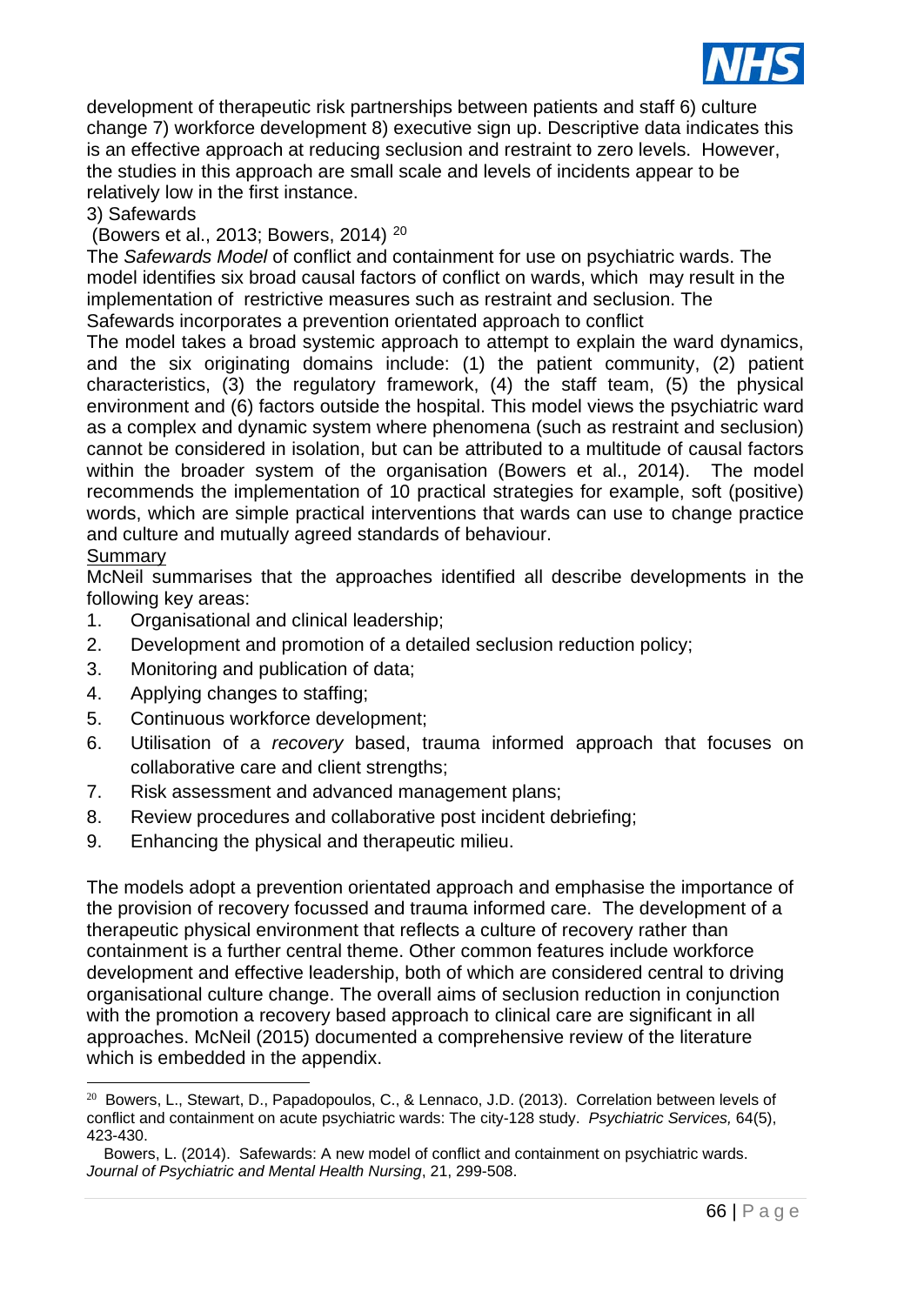

# **4.2 Patient Inclusion/Involvement**

Patient involvement and the patients' perspectives are key factors in the process of prevention and reducing the use of Long Term Segregation (LTS).

The Nice Guidelines on user involvement) provide an overview of good practice in relation to user involvement<sup>[21](#page-66-0)</sup>.

Involving and incorporating the patients' perspective in developing their positive behavioural plan/care plan risk sharing partnerships in relation to LTS can improve patient care and experience and enhance outcomes. Having clear goals and patient led objectives set by the patient is considered essential in supporting the patient's progression.

Having clear measurable co-produced goals creates a sense of hope about the future, a vision of how to progress and a sense of positive change. Teams should use principles outlined in good practice guidelines, such as the NICE guidelines on involvement and actively engage with the patient in creative ways to involve them in their care and treatment.

Some key principles of Involvement are outlined below:

- 1. Teams should adopt the promotion of person-centred care that takes into account patients' needs preferences and strengths whilst under LTS management.
- 2. Patients to make informed decisions about their care and treatment under LTS in partnership with their Multi-Disciplinary Team (MDT).
- 3. A process of shared decision making between patients, the Clinical Team (and carer/where appropriate) should be in place.
- 4. Patients to be enabled to have full involvement in their positive behavioural support plans/care planning and review the plan should reflect their opinion.
- 5. Positive behavioural support/care plans should be written with or by the patient. Small changes can lead to big improvements over time; teams should work with patient to achieve incremental change.
- 6. Patients to be actively encouraged to work in partnership with their carers wherein they are receiving consistent support, treatment and care in an atmosphere of hope and optimism, and celebrate achievement.
- 7. Staff to take time to build trusting, supportive, empathic and non-judgemental relationships as an essential part of care with the aim of fostering their autonomy, promoting active participation in treatment decisions and supporting self-management.

<span id="page-66-0"></span><sup>&</sup>lt;sup>21</sup> NICE (guidelines on involvement)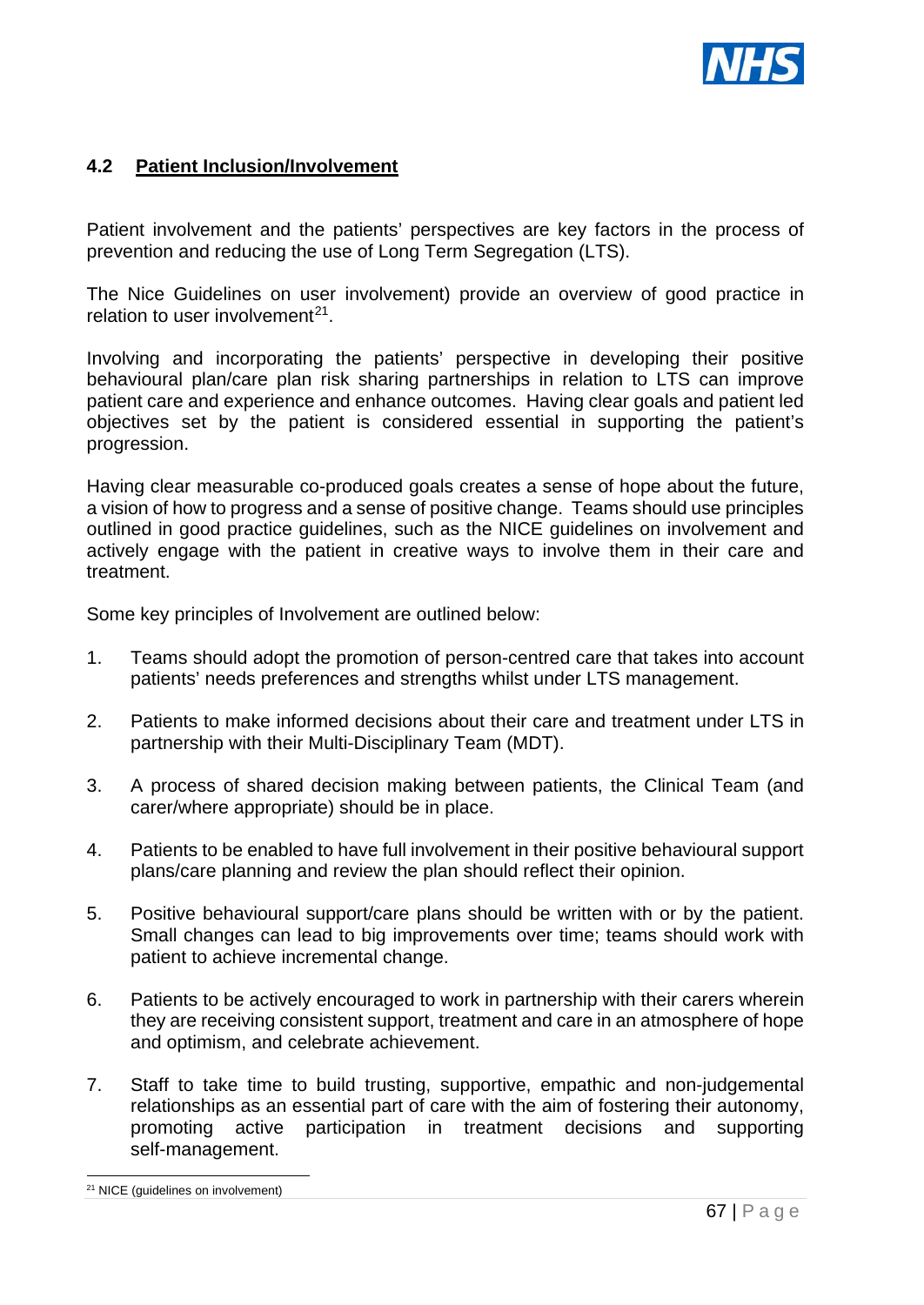

- 8. Patients are to be informed of, and supported in, developing their personal advance statements and advance decisions and these are to be documented in their care plans with copies held by the patient.
- 9. Where possible and appropriate given the risks, consideration may be given to Peer Support or Experts by Experience being involved in supporting patients in LTS. Such support can be beneficial in improving collaboration, increase levels of engagement and promote hope for recovery.

# **4.3 Training and workforce**

All services where restrictive interventions may be used must have in place *restrictive intervention reduction programmes* which reduce the incidences of violence and aggression and ensure that less detrimental alternatives to restrictive interventions are used. Such programmes should be planned in the context of robust governance arrangements, a clear understanding of the legal context for applying restrictions and effective training and development for staff.

All Hospitals should have a policy on workforce development and training for staff who may be exposed to aggression or violence in their work or who may need to become involved in the application of restrictive interventions. The policy should specify who will receive what level of training (based on training needs analysis) and how often they will be trained.

The High Secure Services have produced a Positive and Safe Training manual which provides robust organisational governance for trainers and the training provided for the purpose of reducing violence whilst utilising a hierarchy of primary, secondary and tertiary responses to proactively and proportionately respond to escalating risk.

The focus of this developed model of training is to support the available best practice guidance and code of practice to create individualised and recovery focussed pathways to proactively reduce the likelihood of using more restrictive responses to managing aggression and violence.

# **4.4 Leadership and Quality Improvement Methodology**

Leadership is important in influencing good practice, promoting development and good practice around LTS.

Leadership can be provided by a range of professionals working as a Multi-Disciplinary Team (MDT) to support, guide and develop in relation to LTS.

Specific good examples include; good leadership in clinical teams, psychology services, nursing leadership positions and specialised services such as the PIPS (Positive Intervention Programme) teams<sup>1</sup>.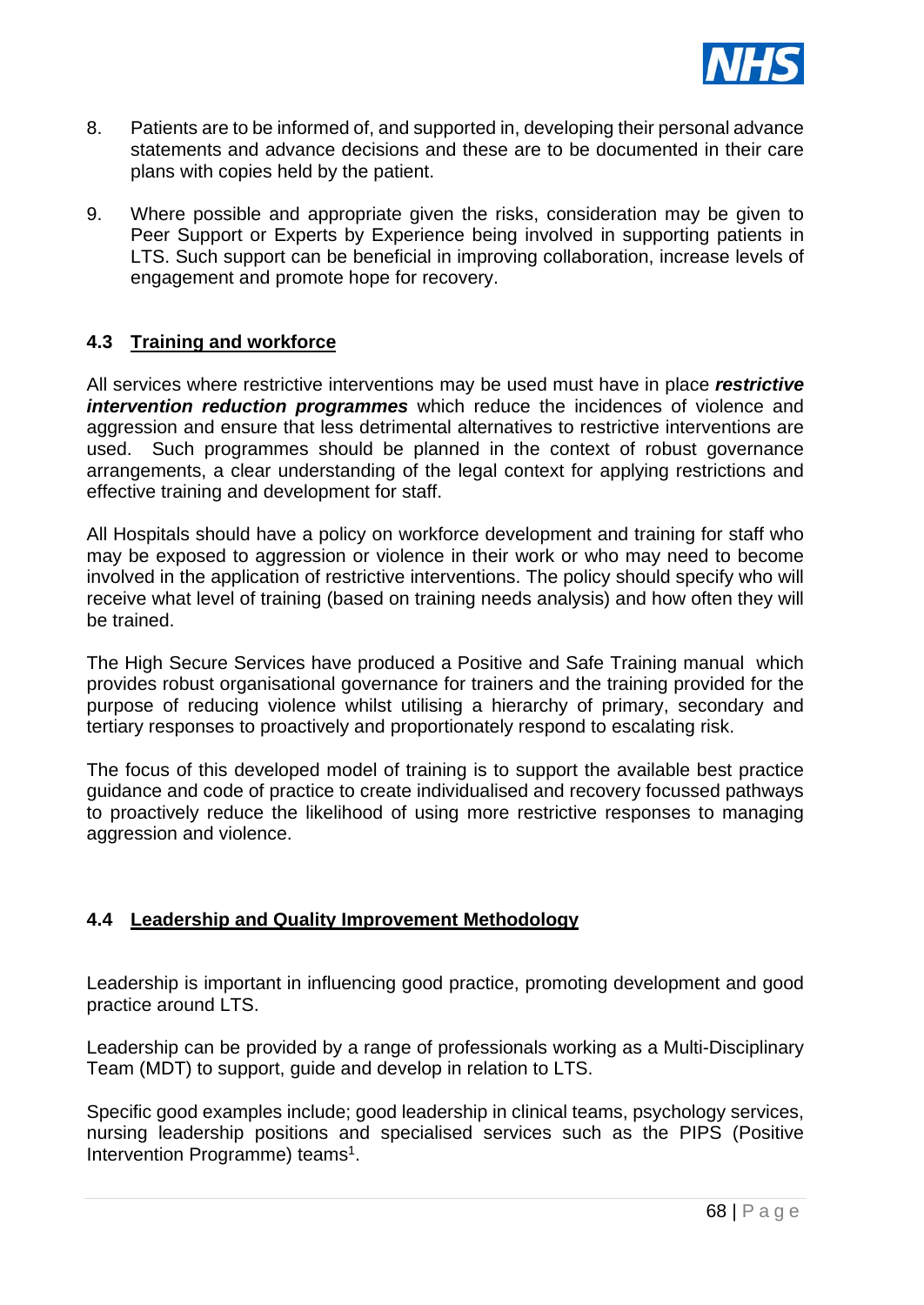

LTS minimisation and reduction should be prioritised by a service as part of reducing restrictive practice programmes. All aspects of the organisation will need to understand the rationale, aims and objectives of the service and the plans in place.

Strong leadership, effective communication and good clinical team working helps all staff in developing their practice in relation to LTS.

Leadership at ward level must ensure patients nursed in LTS are provided with psychosocial or focused rehabilitation that is effective in teaching living, learning, recreational and working skills.

Teams should be encouraged to use methods/tools to improve their understanding of patient needs to reduce LTS such as using the Barriers to Change Checklist (BCC)<sup>1</sup>. The use of the BCC allows teams to formulate individual plans of care that are creative and reflect the needs of the patient, the enabling of the environment and the best use of staffing skills and resource.

The teams may also find it beneficial to use quality improvement methodology, such as driver diagrams to consider organisational and clinical factors that need to be addressed to improve services. There should be local quality improvement support within services. Additionally there is a significant amount of information available electronically for teams to utilise.

#### Key Principles:

- 1. LTS reduction is to link with principles of recovery and include building a trauma informed system of care.
- 2. Teams require time and effort to discuss the functions of LTS, patient formulations and the goals they are working towards with the patient and how they plan to reintegrate the patient back into ward routines.
- 3. Leadership developing an individualised hospital based LTS reduction action plan based on a performance improvement and prevention approach.
- 4. Leadership commitment and intention to use and monitor real time data in the reduction of LTS.
- 5. Leadership commitment to create a collaborative, non-punitive environment to identify and work through problems by communicating expectations to staff and to be consistent in maintenance of effort.
- 6. Leadership evaluation of the impact of reducing LTS on the whole environment. This includes issues such as increased destruction of property, extended time involved in de-escalation attempt, additional admission assessment questions, debriefing activities and processes to document event, etc.
- 7. Leadership to set up a staff recognition project to reward individual staff, unit staff and S/R champions for their work on an on-going basis and be accountable through routine reports and reviews.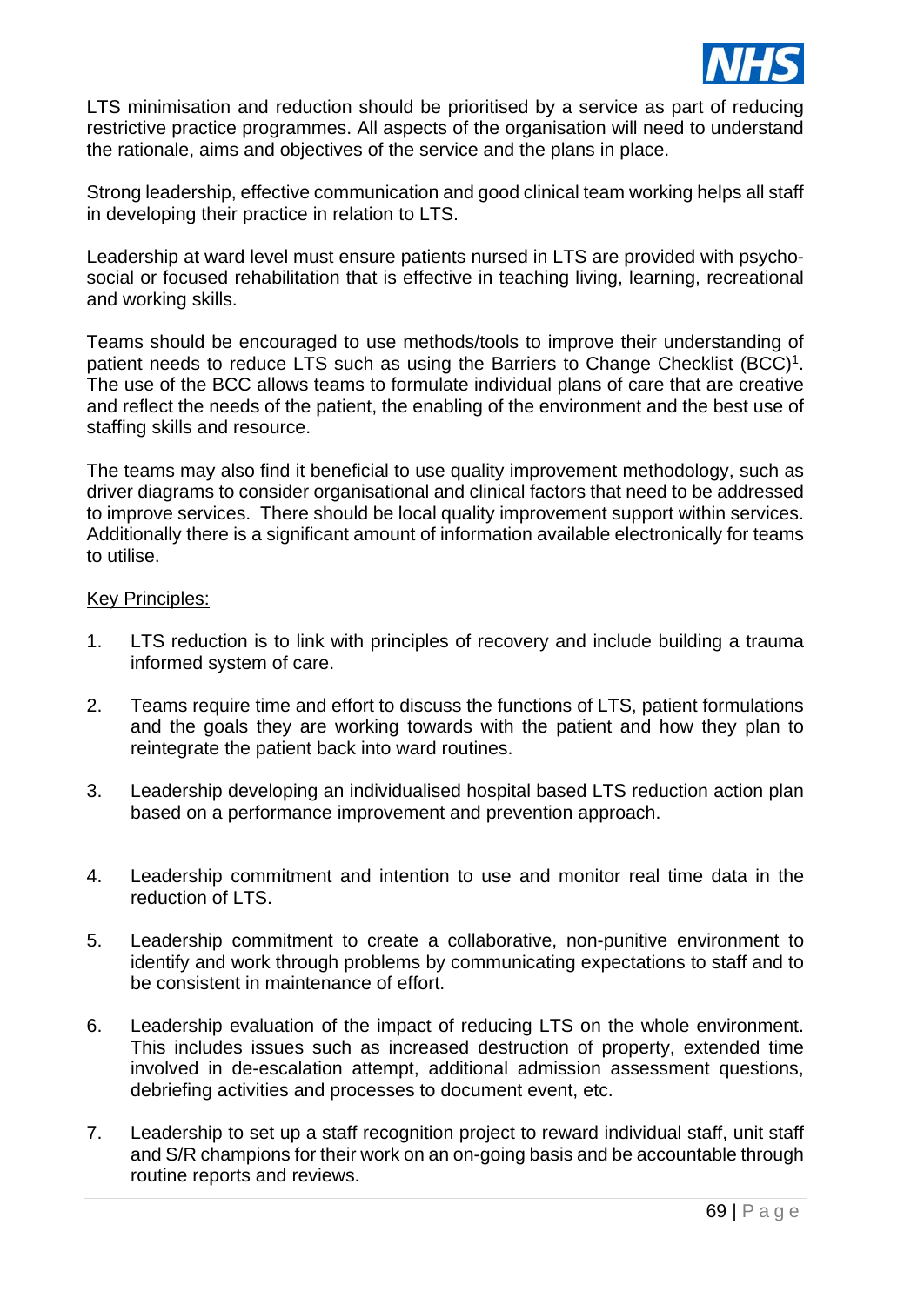

- 8. Leadership to address staff culture issues, training needs and attitudes.
- 9. Leadership to review the hospital plan for clinical treatment activities in an effort to assure that active, daily, person centred, effective treatment activities are offered to all patients receiving services; that these services are offered off wards preferably and that persons attending have some personal choice in what activities they attend.

# **4.5 Clinical Example of the Positive Intervention Programme (PIP) at Ashworth Hospital**

The PIP is an integrated specialised team that support patients and the clinical teams in the management of LTS. The team consists of registered nurses, nursing assistants and MVA instructors. The PIP Service uses recovery based principles to provide patients with positive relationships and meaningful activities to improve their mental health and quality of life and enables the service to address the physical health needs of patients. The PIP promotes positive culture change using the HOPE(S) model and principles of trauma informed care to progress patients out of LTS in a collaborative way.

# **APPENDIX 1**

- **BCC CHECKLIST**
- **HOPE(S) GUIDE**

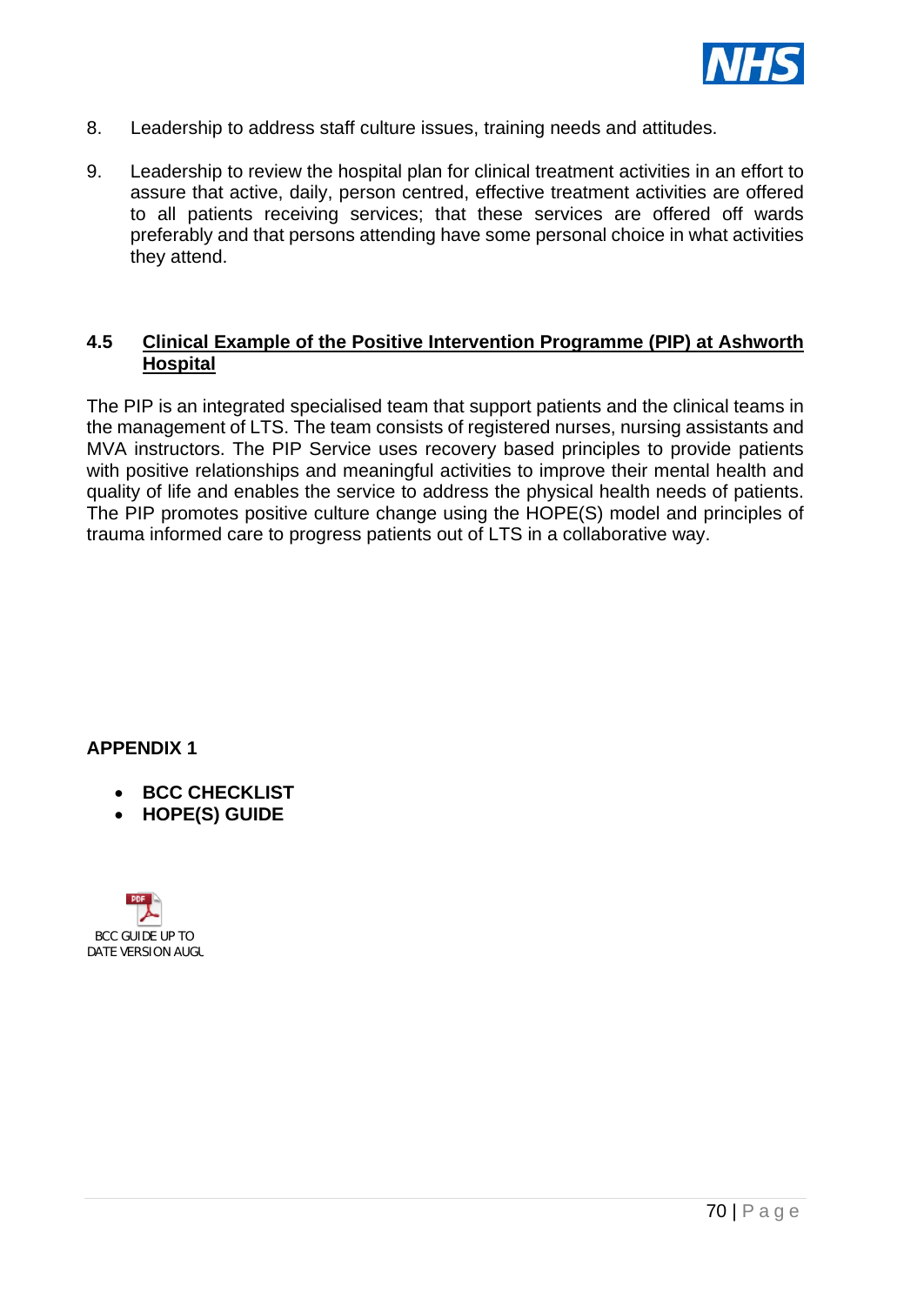

#### **APPENDIX 2**

#### **Guideline Exit Interviews for Patients Progressing Out of Seclusion and Long-Term Segregation**

**Explain that the details of this interview will be put in the clinical notes as the patient's perspective/story of the seclusion/segregation. In each question explore with the patients any unhelpful or helpful factors. After the interview record the responses in the [Patients View] in the [Seclusion] section of PACIS. Acknowledge that the experience in segregation was likely to have been very difficult and upsetting. Express a commitment that as a service we will be working hard to try to prevent such negative experiences from happening again in the future as they get in the way of progress and recovery and are unhelpful for everyone.**

#### **For Patients who have been in Seclusion and Segregation:**

- 1) What were the events which led to your seclusion?
- 2) Do you think seclusion was needed at that time?
- 3) Do you think other different approaches would have helped you at that time?
- 4) What was your experience of seclusion?
- **PROMPTS: Quality of room** 
	- Relationships with staff
	- Availability of Care team
	- Treatment plan

Were there any on-going / repetitive problems for you or staff?

Did seclusion make you feel better or worse?

Did you feel safe?

Was it easy to access staff and get your needs met?

- 5) Do you think that you were in seclusion for too long? If yes, what were the problems / barriers which prevented the seclusion been ended?
- 6) Do you have any worries about being out of seclusion and / or up on the main ward? If yes what are they?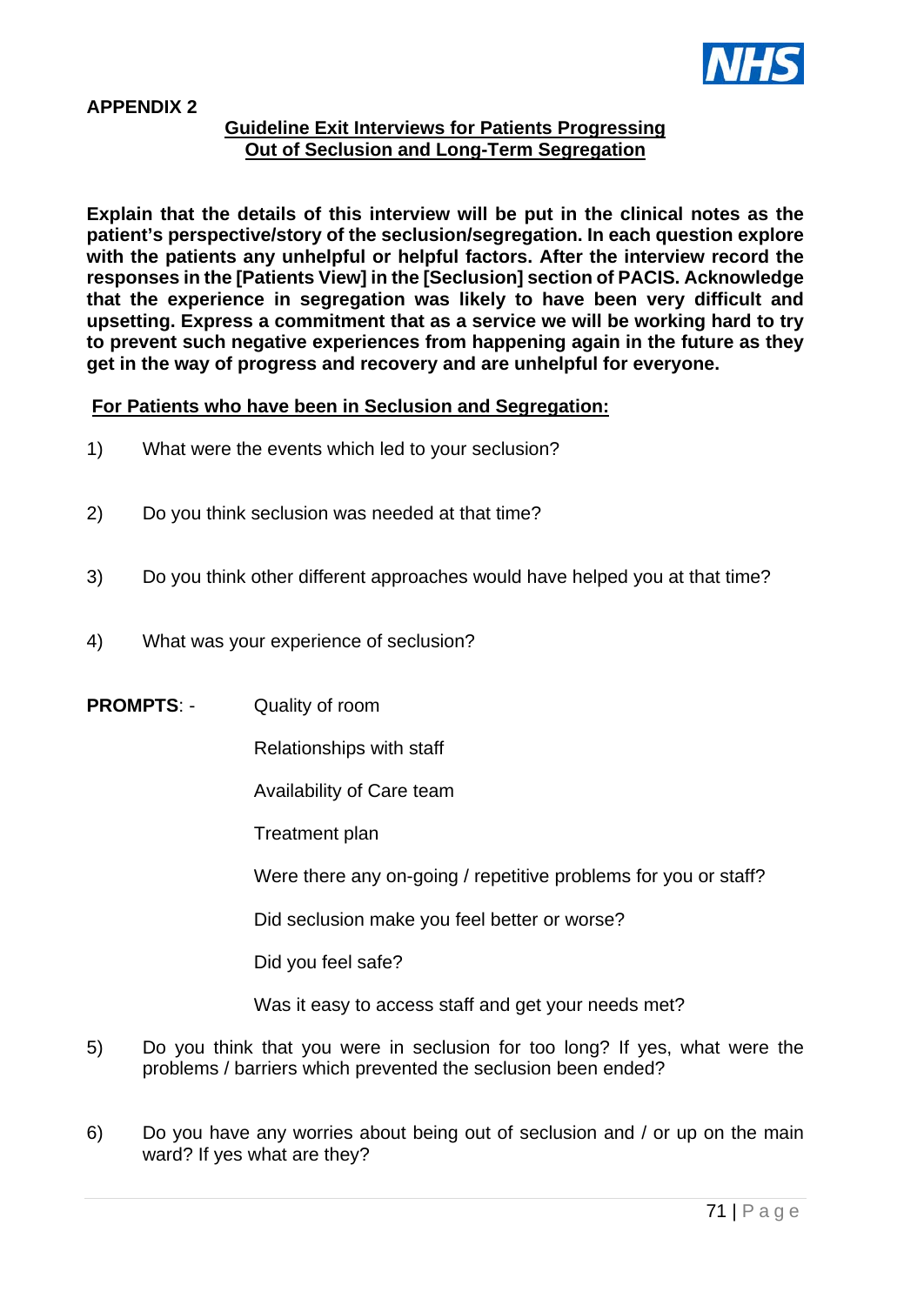

- 7) Is there a plan in place that you have been involved in, to help you stay out of seclusion in the future?
- 8) Are there any difficulties you would like to discuss because of the effect that seclusion has had on you?

# **For Patients who have been in Long Term Segregation:**

- 9) Did you have involvement with the PIP team? How did you find the team and the activities provided? Is there anything you think would make the service better?
- 10) When you were progressing out of segregation did the association plan help? Was it too fast / too slow?
- 11) What three things stopped you progressing out of segregation?
- 12) What three things were the most important in helping you progress out of segregation?

# **APPENDIX 3**

#### **Guideline Interviews for Patients About Their Experiences of the Use of Restraint**

**Explain that the details of this interview will be put in the clinical notes as the patient's perspective/story of the restraint episode. In each question explore with the patients any unhelpful or helpful factors. After the interview record the responses in their clinical notes. Acknowledge that the experience of restraint was likely to have been very difficult and upsetting. Express a commitment that as a service we will be working hard to try to prevent such negative experiences from happening again in the future as they get in the way of progress and recovery and are unhelpful for everyone.**

#### **Restraint Interview:**

Explain the details of this interview will be added to the clinical notes as their perspective on the incident:

1) What were the events which led to you being restrained?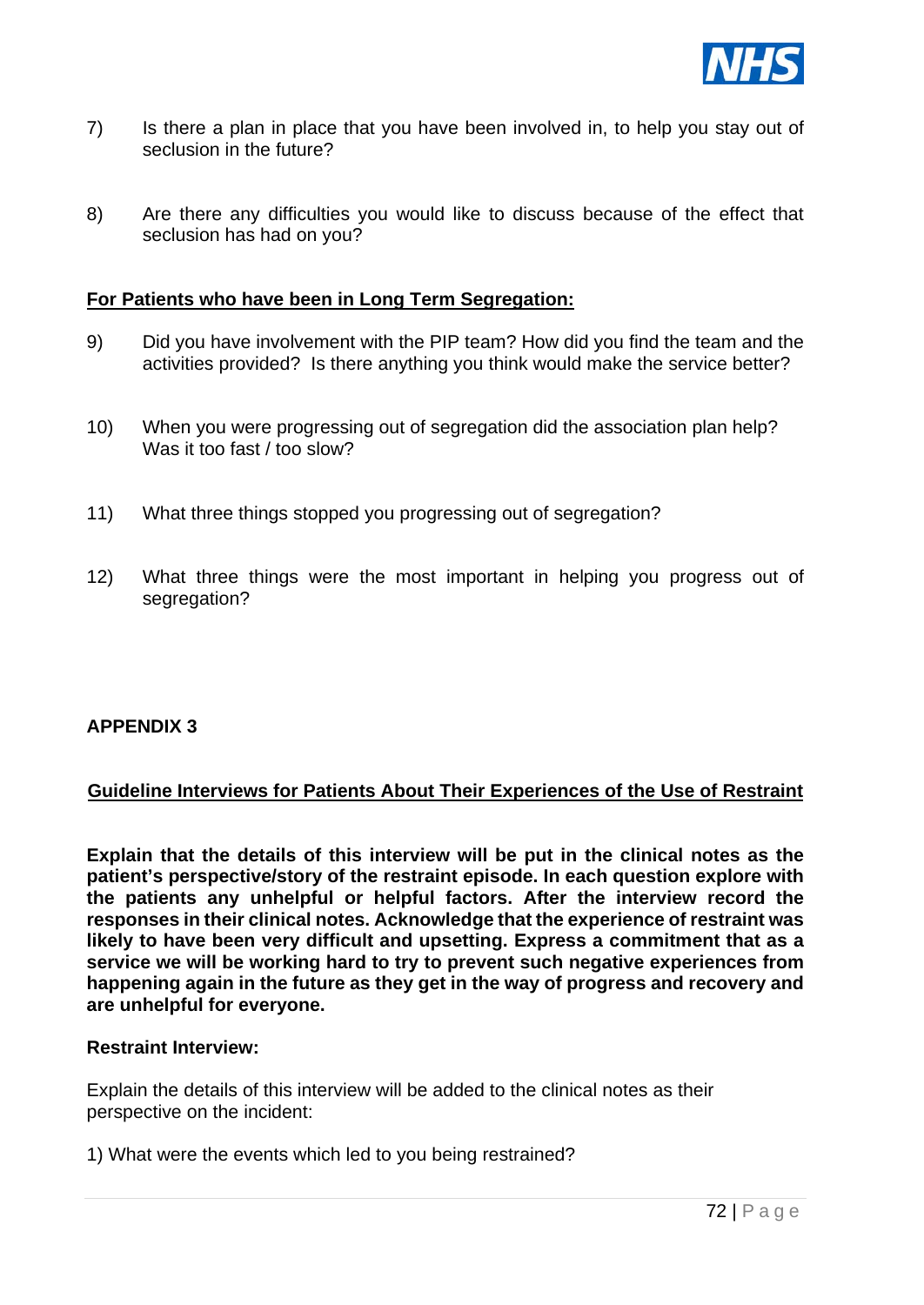

2) Do you think it was necessary / fair to restrain you at this time? (If not tell me more about this)

3) Are there any things that staff or you could have done differently at this time which might have helped? (If yes what were they?)

4) Did you feel safe at the time and afterwards? (What was helpful or unhelpful?)

5) Has anyone discussed with you how the restraint might have affected you?

6) Do you have a crisis plan in place to prevent incidents like this happening in the future? If so does this need changing? (What would you add in or take away? or are there things you want the care team to think about which might help you in the future?)

7) Have you spoken to the staff involved? And are there any outstanding problems which need sorting out?

8) Have you spoken to the Care team about the review of this incident?

Read out the account so the patient can check it is an accurate summary before entering the information in their clinical notes.

# **APPENDIX 4**

# **Guideline Questions for Staff About Their Experiences of the Use of Restraint As Part of the De-Brief**

1) What has been the impact of this incident on staff a) are there issues which need addressing at reflective practice / supervision? b) Are there any issues which need highlighting to the Positive & Safe Violence Reduction Training Department.

2) Was the patient restrained in a prone position (face down), if so what was the reasons for this? How long were they in this position? Were their vital signs monitored throughout the restraint? Was compliance gained with the physical observation policy? And if not was a clear rationale provided and documented?

3) What was the impact on other patients and are there any issues which need to be addressed with particular individuals or in the ward community? (If so inform Ward manager).

4) Could this incident have been managed any differently? a) Was the crisis plan / care plans followed b) If not what were the barriers? c) How could the plan be changed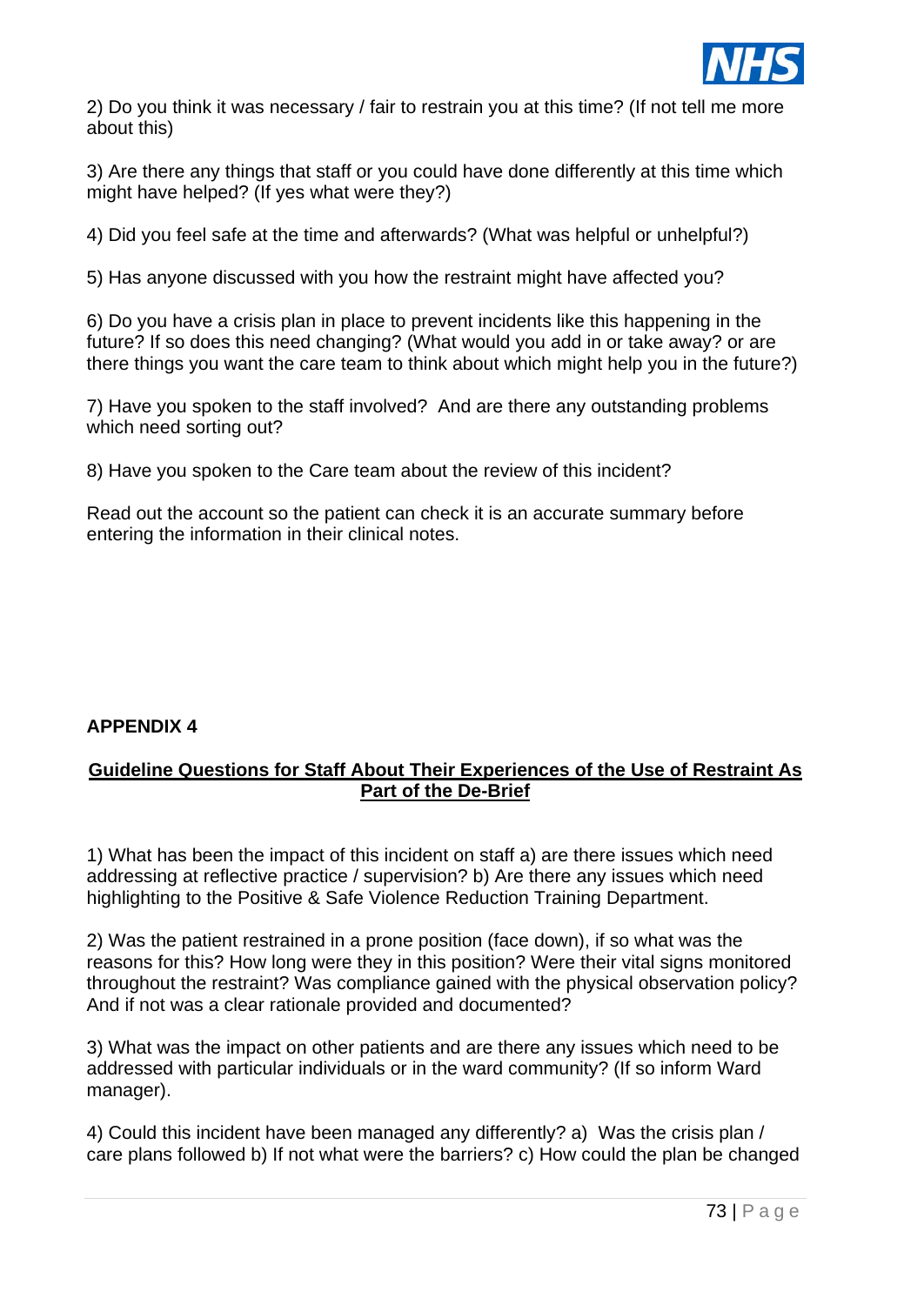

to prevent incidents like this in the future? d) Any recommendations should be highlighted to the Care team and communicated across staff teams.

# **APPENDIX 5**

Seclusion Review of Literature – McNeil 2015

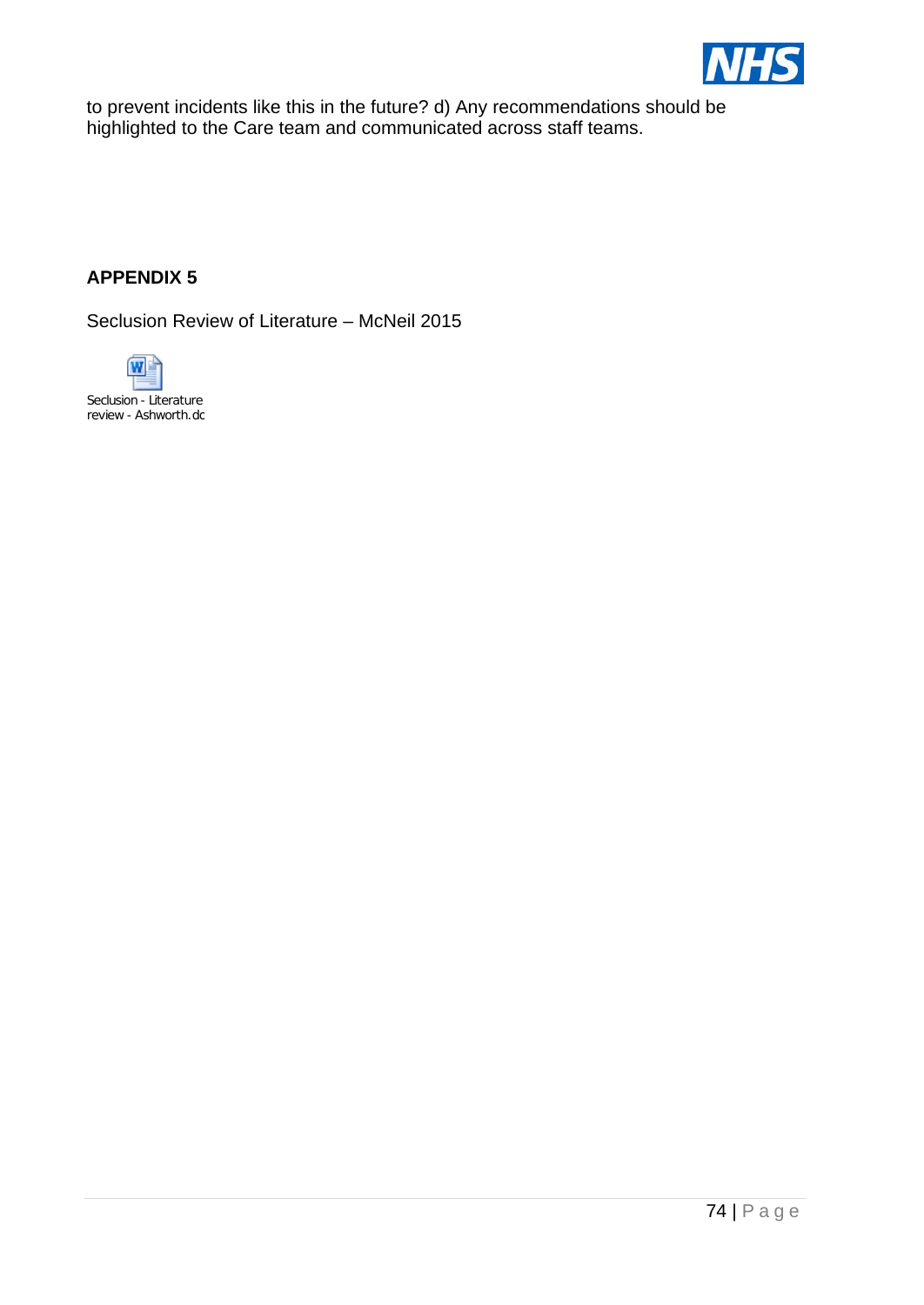

**APPENDIX 5**



# **1 Protocol for Joint Working between the National Secure Forensic Mental Health Service for Young People and the High Secure Adult Mental Health Service in the management of adolescents under the age of 18 who may require care and treatment in conditions of high security**

# **1.1 Background and Context**

It is recognised that no adolescent under the age of 18 would ordinarily require care and treatment in conditions of high security. Such occasions **are and should be rare**. However; in the event that this is considered, this paper sets out the circumstances in which the providers of medium secure Child and Adolescent Mental Health Services (CAMHS) and the providers of adult high secure mental health care should work together and the expectations of each in a number of scenarios.

Medium Secure CAMHS are commissioned by NHS England (NHSE) and provided from the following units in England:

- 1. The Gardener Unit, Manchester Greater Manchester Mental Health NHS Foundation Trust
- 2. The Alnwood Clinic, Newcastle Northumberland Tyne and Wear NHS Foundation Trust
- 3. Ardenleigh, Birmingham Birmingham and Solihull mental health NHS Foundation Trust
- 4. Bluebird House, Southampton Southern health NHS Foundation Trust
- 5. Malcolm Arnold House, Northampton St Andrew's Healthcare

The service is provided in line with national guidance on best practice in the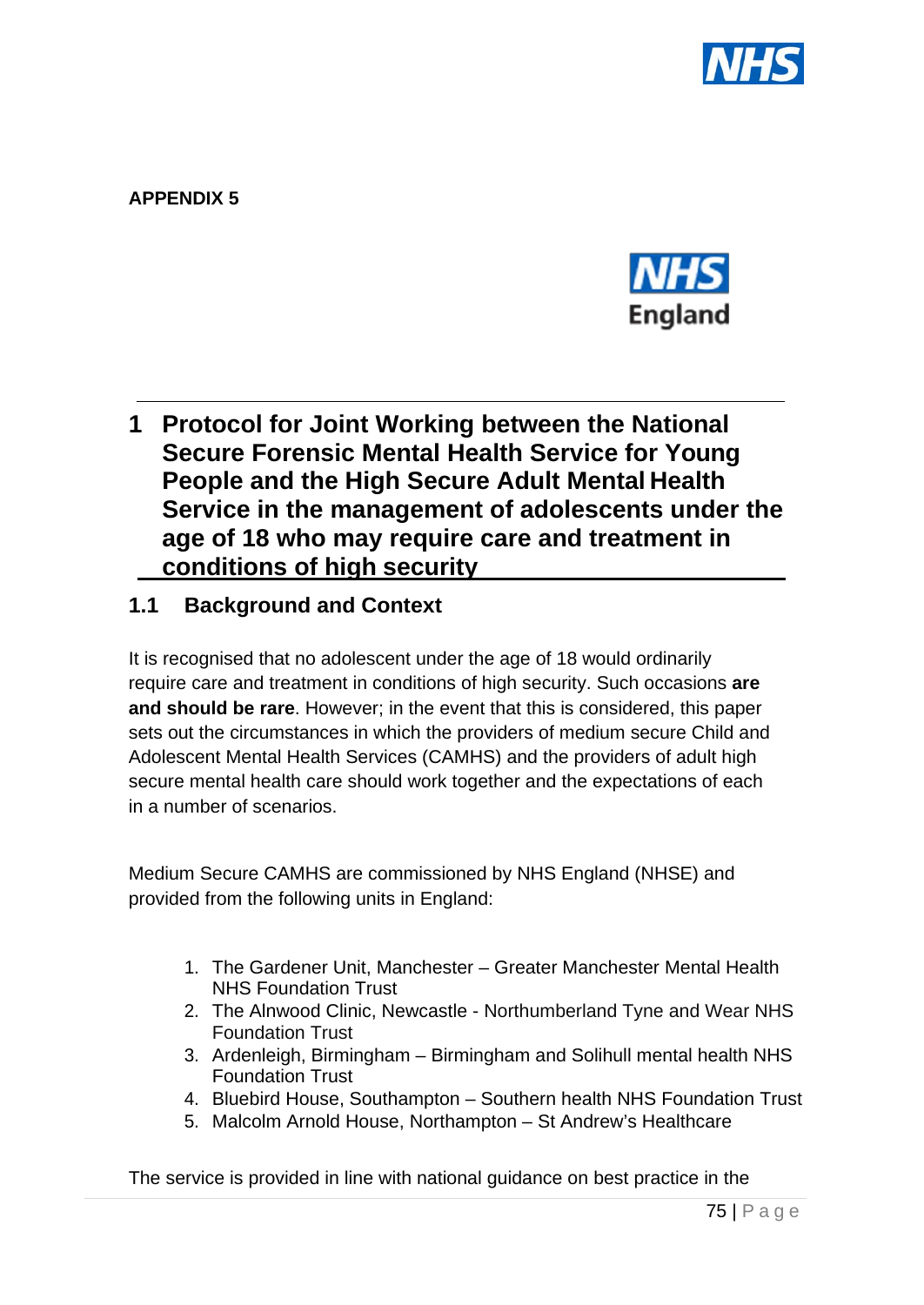

provision of adult medium secure services, adapted to reflect the different needs of young people, and is the most secure mental health service for children and adolescents commissioned by NHSE.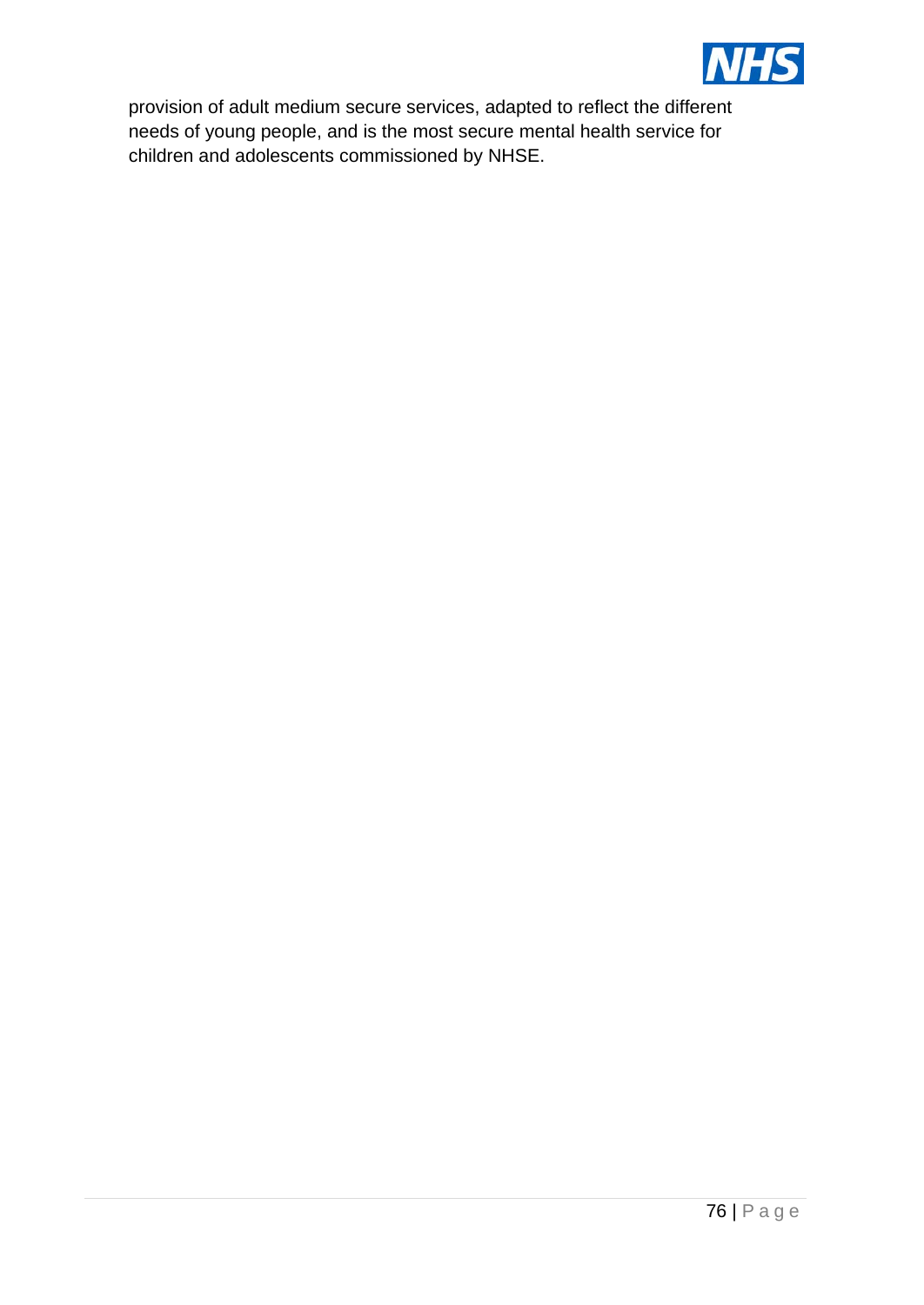

**Protocol for Joint Working between the National Secure Forensic Mental Health Service for Young People and the High Secure Adult Mental Health Service in the management of adolescents under the age of 18 who may require care and treatment in conditions of high security**

# **1. Introduction to the protocol**

- 1.1 The purpose of this paper is to identify when the two services shouldwork together and to set out the expectations of commissioners in these circumstances. It has been driven by the need to ensure that:
	- young people with mental health problems are treated ina setting that is appropriate for their age and clinical need
	- young people are treated under conditions of no greater security than is justified by the degree of danger they present to themselves or others
	- the transition from one service to the other should be seamless, planned and implemented effectively with the minimum of delay and disruption to the patient
	- the care and treatment of young people in both services is informed by the most relevant specialist clinical expertise available

# **2. Scope of Protocol**

- 2.1 This protocol applies in the following scenarios:
	- A referral is received for a young person under the age of 18 that suggests they may require a higher level of security than is available within medium secure CAMHS.
	- An existing patient is proving extremely difficult to manage and presenting as a grave risk to others within medium secure CAMHS.

# **3. Existing medium secure CAMHS patient**

- 3.1 Medium secure CAMHS care for the most challenging young people with mental health problems; there may however, be circumstances when it is appropriate to involve the designated high secure hospital team in the care of a patient. The involvement of high secure services should be considered when a young person meets the following criteria:
- 3.2 The patient is assessed as presenting a grave and immediate risk and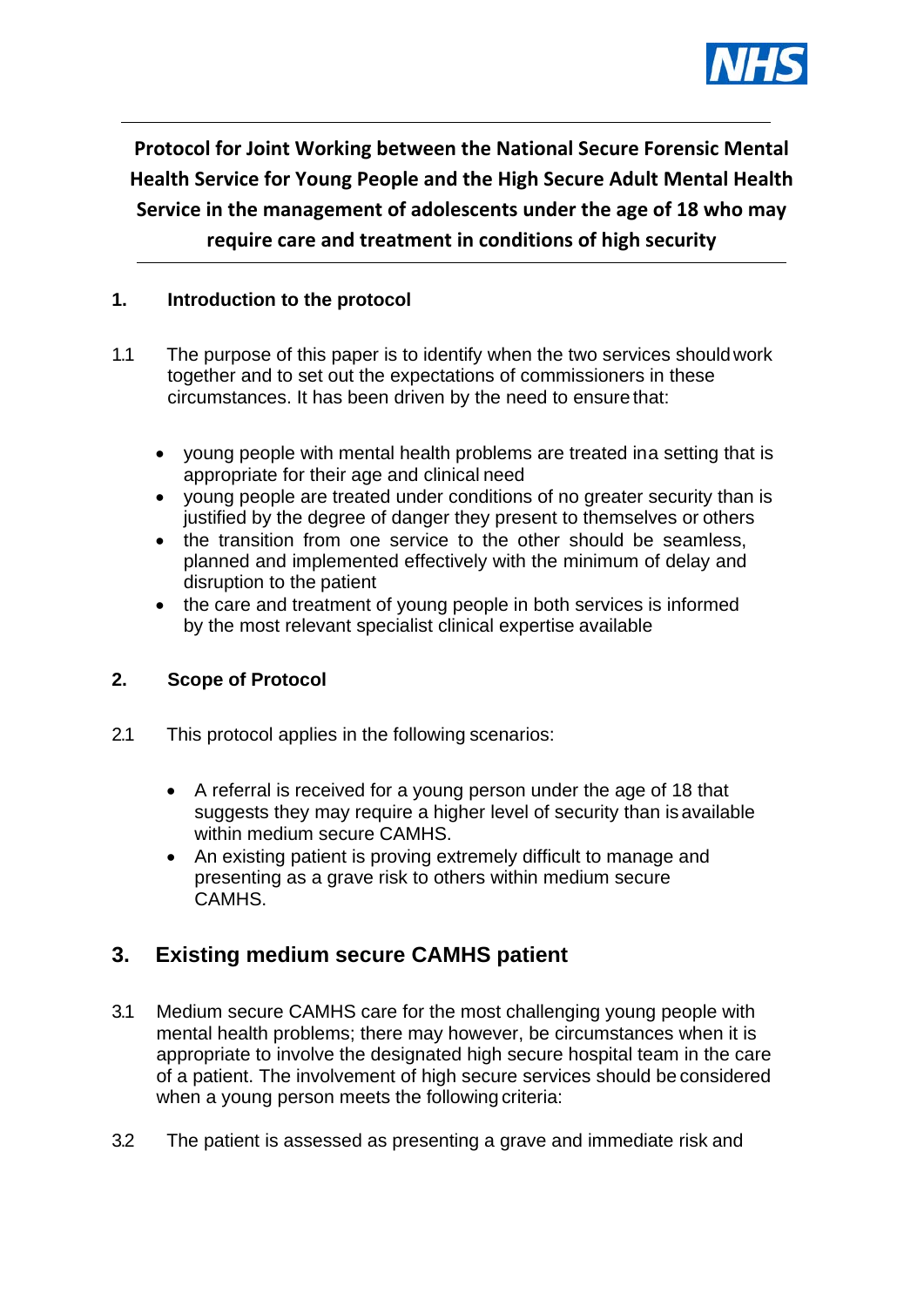

- can only be managed with long periods of seclusion
- requires sustained periods of 3:1 or higher supervision
- is displaying highly unpredictable levels of violence and aggression,

and

• has shown no response to treatment.

In these circumstances, a joint assessment should be arranged involving a clinician from another medium secure CAMHS and the catchment adult medium secure unit who may refer the case to the appropriate high secure hospital team.

- 3.3 The joint assessment should consider four options
	- 1. advice and suggestions concerning alternative interventions within the existing medium secure CAMHS unit
	- 2. transfer to an alternative medium secure CAMHS unit
	- 3. an extra care package at either the current or alternative medium secure CAMHS unit with input from the designated high secure hospital team
	- 4. an extra care package at the designated high secure hospital, incorporating input from the medium secure CAMHS team.
- 3.4 Whichever option is agreed, it should be made clear how both age appropriate care and high levels of security will be achieved. The areas relating to referral and pre-admission care planning will apply herealso.
- 3.5 It is anticipated that the young person will be nearing their  $18<sup>th</sup>$  birthday; absolutely no admissions will take place of anyone under the age of 17.

# **4. New Referrals**

4.1 Referrals to medium secure CAMHS are made directly to one of the centres (this is usually the centre closest geographically to the referrer). The referral is then considered at the weekly national referral coordination meeting of clinicians from all six centres and allocated to the most appropriate service. Appropriateness is determined by proximity to the patient's home, gender, presence of learning disability, availability of beds and current capacity of the service. There is a fast-track process for emergency referrals.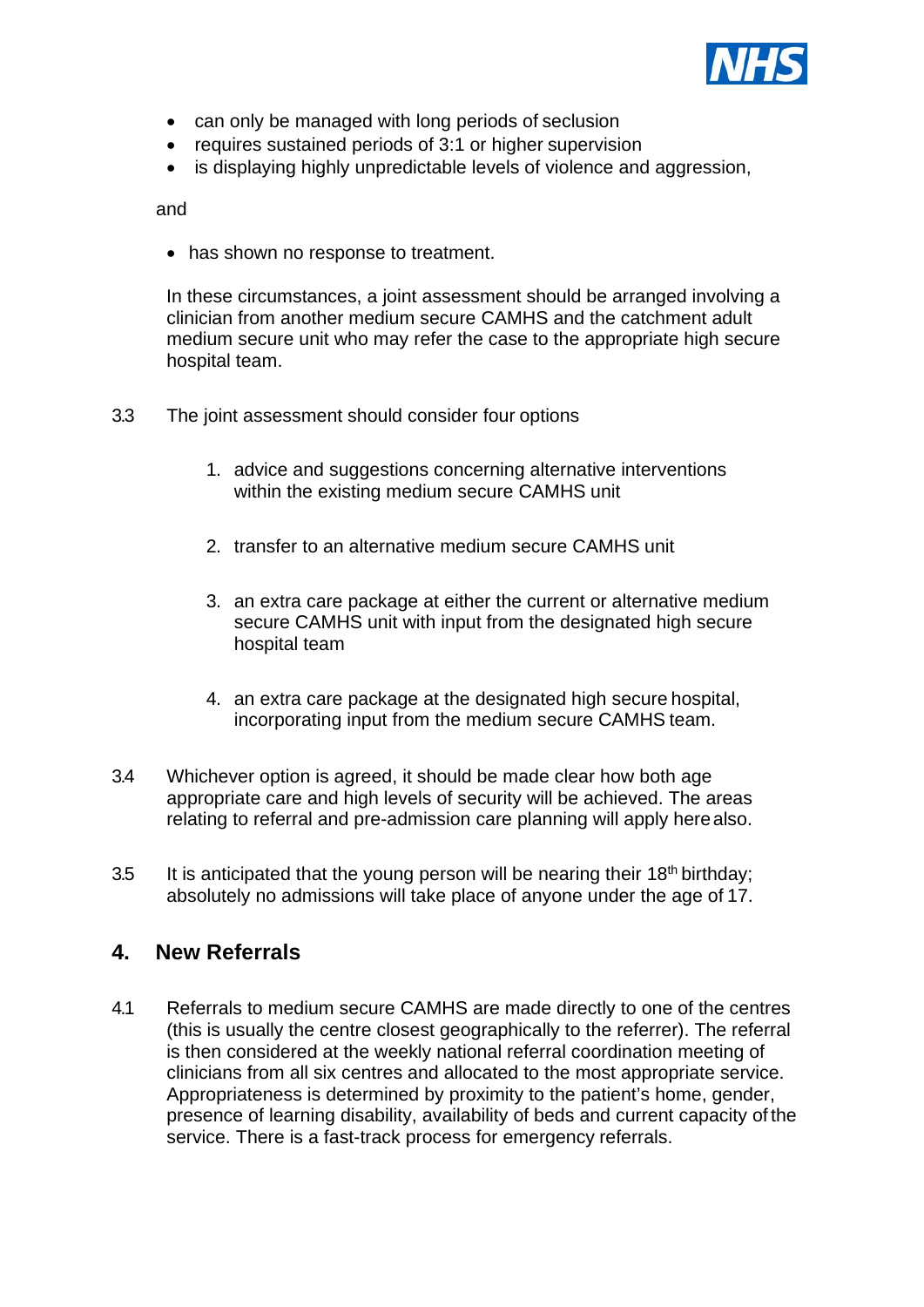

- 4.2 Referrals to high secure hospitals are made directly to the referrals manager at the relevant geographical catchment hospital.
- 4.3 It is accepted that the **referral of a person under the age of 18 to high secure services is and should be a rare occurrence**, however any referral to high secure care from CAMHS should only be made following referral to and assessment by the responsible adult medium secure unit for the patient. It must be noted
	- The standard for admission to high secure care is that the patient presents a grave and immediate risk
	- The referral should then be made supported by both by the medium secure CAMHS and adult medium secure services and with the knowledge and approval of the commissioners responsible for the patient. (Access Policies determine how referrals to adult MSU's are made)
- 4.4 Medium secure CAMHS clinicians are the only clinicians able to determine whether a young person is suitable for admission to medium secure CAMHS.
- 4.5 High secure clinicians are the only clinicians able to determine suitability for admission to adult high secure services.
- 4.6 All parties (this will include social services, health care commissioning and other relevant agencies) should agree that the admission of the adolescent to high secure care is appropriate. It is essential, therefore, that all referrals of young people under the age of 18 are considered by clinicians from medium secure CAMHS in the first instance.
- 4.7 The Nominated Officer in high secure services should be involved in any admission of a person under 18 years old. The Nominated Officer will liaise with the Chair of the Local Safeguarding Children Board and the host Local Authority Director of Children's services. In the event that a referral of the adolescent to a high secure hospital is accepted by all parties for admission it is essential that the treatment and care plans are developed jointly and approved by all agencies including the relevant social services department prior to any admission taking place. **These care plans should be clear when specifying how age appropriate care will be achieved.**
- 4.8 Each high secure provider should ensure that an appropriate number of its staff maintain up to date training in child protection, and that it has appropriate links with its local Safeguarding Board, has a named lead doctor and lead nurse for child protection and is able to meet other statutory and good practice requirements.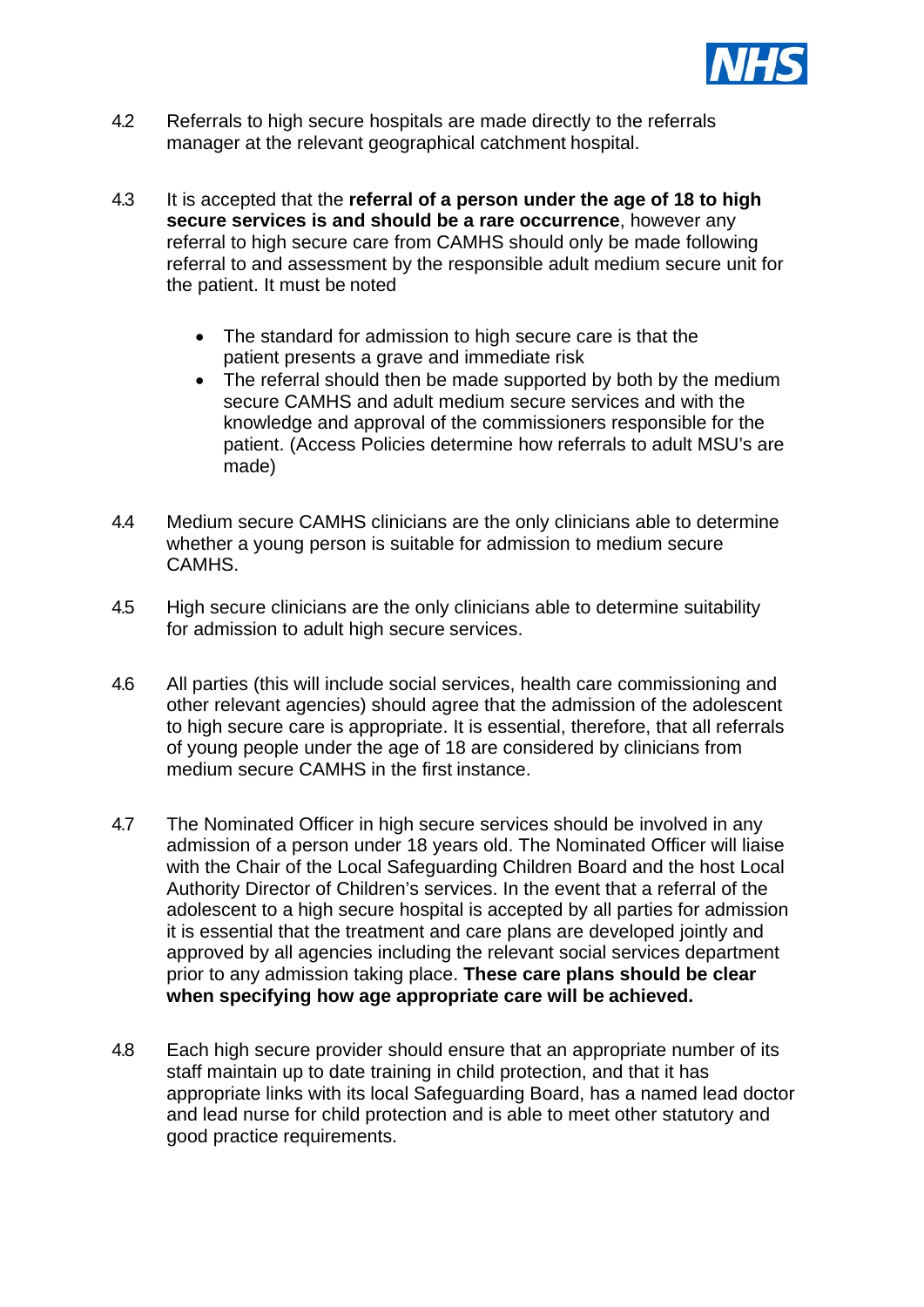

- 4.9 The high secure provider will ensure the relevant members of its staff maintain an awareness of current issues in child and adolescent mental health, which may include participating in joint training or establishing joint posts with medium secure CAMHS.
- 4.10 The medium secure CAMHS provider will support the high secure provider in meeting these requirements by giving access to suitable training and support re child protection.
- 4.11 It would be appropriate when a risk assessment/ management plan is drawn up under Direction 33 of the High Security Psychiatric Services (Arrangements for Safety and Security at Ashworth, Broadmoor and Rampton Hospitals) Directions 2011, reference is made to continuingcooperation with medium secure CAMHS services. This will provide further expert advice in the management and treatment of this group of children.
- 4.12 The care plan and pathway should be clear how both age appropriate care and high levels of security will be achieved.

# **5. Existing CAMHS Patient – 18 plus**

5.1 If a young person is retained in medium secure CAMHS beyond their 18<sup>th</sup> birthday for clinical or other reasons and is later considered to require treatment in conditions of high security a process as outlined at paragraph 4 to paragraph 5 may still be required dependent upon care and treatment needs.

# **6. Transfer arrangements**

- 6.1 A transfer date will be agreed by agencies that may include representatives from social services, health, Her Majesty's Prison and Probation Service (HMPPS), Ministry of Justice (MOJ) and NHSE high secure commissioners and case managers. Both the medium secure CAMHS and the high secure providers will use their best endeavours to ensure the patient is transferred as planned.
- 6.2 When a transfer is agreed the family and nearest relative should be advised of the transfer arrangements and date prior to the patientbeing moved.
- 6.3 When a transfer is delayed, the medium secure CAMHS provider should inform the appropriate NHSE commissioner and the high secure provider should inform its lead commissioner who will agree a course of action to ensure a safe transfer takes place at the earliest possible opportunity.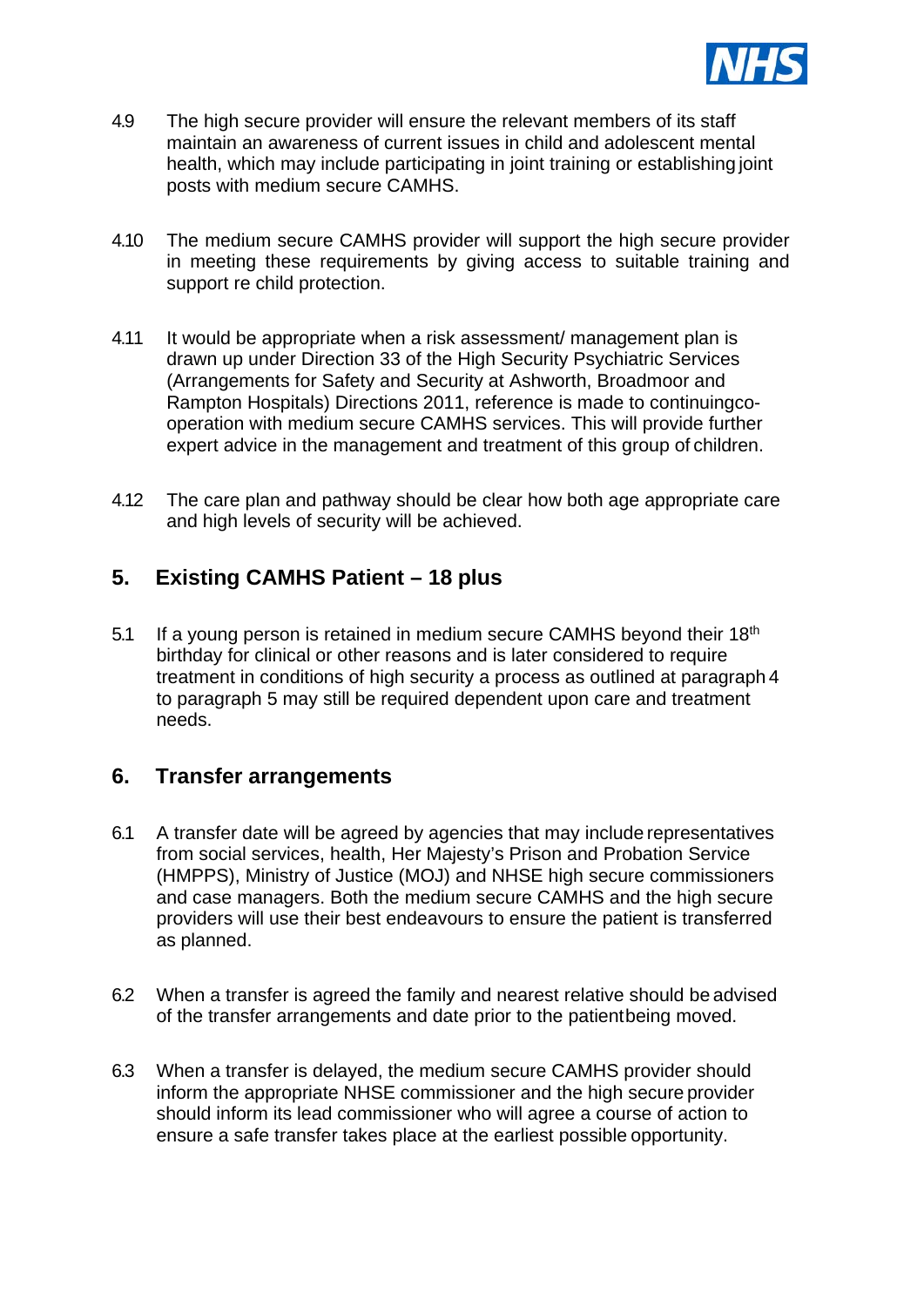

6.4 Where a patient is to transfer to adult MSU or other relevant adult services current transitional arrangements will apply.

# **7. Adult in High Secure Requires CAMHS-type Intervention**

- 7.1 The high secure hospitals employ staff from a variety of disciplines with a broad range of skills. The nature of their client group, however, means they have minimal expertise in child and adolescent mental health (CAMHS).
- 7.2 There may be occasions when an 18-year old has been referred directly to the catchment high secure hospital by their current responsible clinician. It may be that the 18-year old is considered on assessment to have needs more typical of an adolescent and is more likely to respond to the therapeutic interventions more typically associated with CAMHS.
- 7.3 If this is the case, the patient's responsible clinician should contact the lead clinician at the nearest medium secure CAMHS centre, who will arrange for the patient to be reviewed by appropriate members of the clinical team to support the care and treatment plans on admission. They may maintain an overview of the care until such a time as the high secure team and the medium secure CAMHS team feel confident the patient's needs are being met.

# **8. Summary**

8.1 The admission of a young person **under the age of 18 years is a rare occurrence** and it is unlikely that a referral will be made in the next twelve months. However, this **protocol should be reviewed annually.**

# **Alison Cannon**

Regional Head of Mental Health North of England Specialised Commissioning

Team Reviewed November 2018

*Note: people under the age of eighteen years are legally classed as children*

*References: to be updated*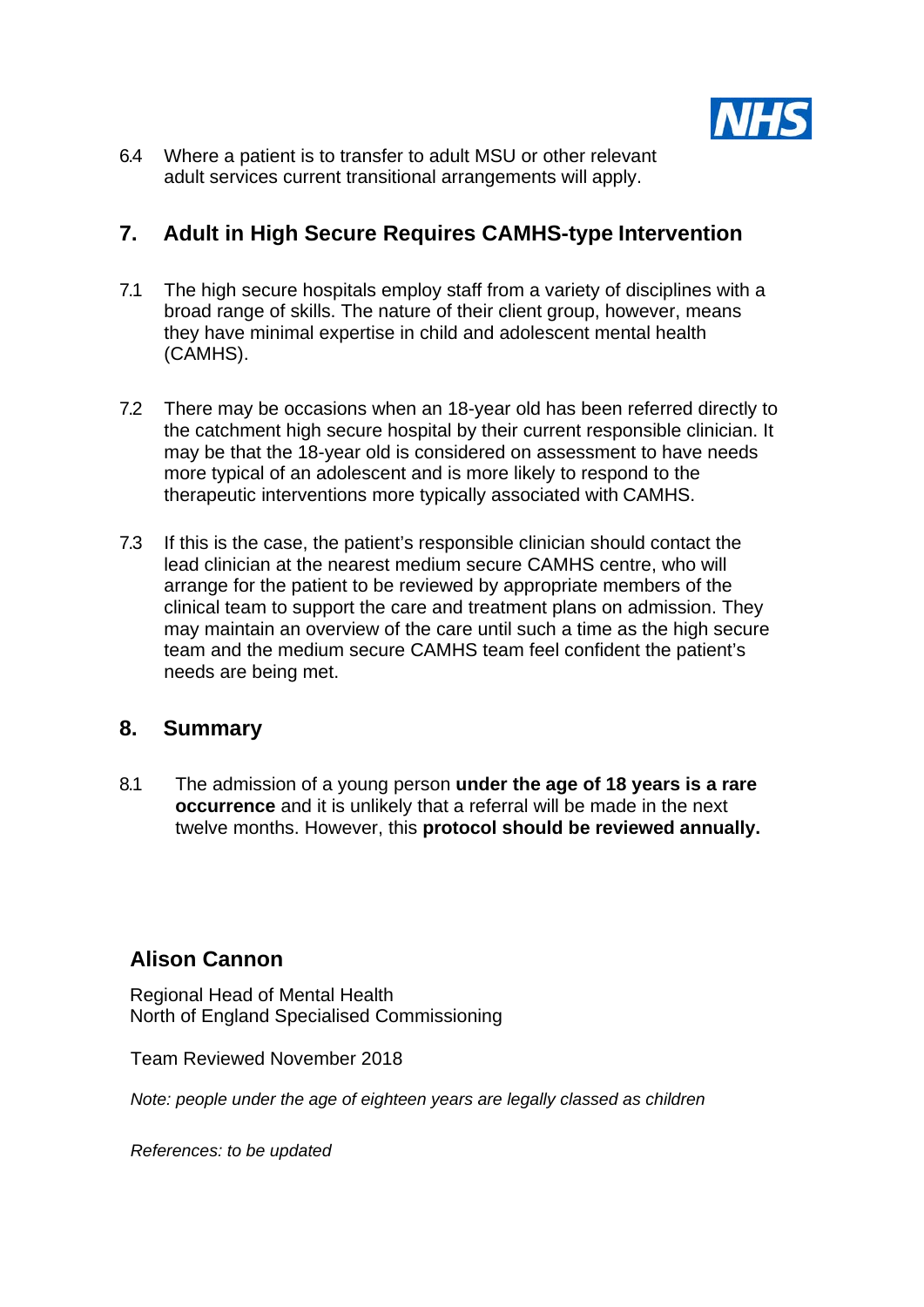

• Best Practice Guidance Specification for adult medium secure services, Department of Health and Health Offender Partnership, 2007

## **4.4 Leadership and Quality Improvement Methodology**

Leadership is important in influencing good practice, promoting development and good practice around LTS.

Leadership can be provided by a range of professionals working as a Multi-Disciplinary Team (MDT) to support, guide and develop in relation to LTS.

Specific good examples include; good leadership in clinical teams, psychology services, nursing leadership positions and specialised services such as the PIPS (Positive Intervention Programme) teamsi .

LTS minimisation and reduction should be prioritised by a service as part of reducing restrictive practice programmes. All aspects of the organisation will need to understand the rationale, aims and objectives of the service and the plans in place.

Strong leadership, effective communication and good clinical team working helps all staff in developing their practice in relation to LTS.

Leadership at ward level must ensure patients nursed in LTS are provided with psycho-social or focused rehabilitation that is effective in teaching living, learning, recreational and working skills.

Teams should be encouraged to use methods/tools to improve their understanding of patient needs to reduce LTS such as using the Barriers to Change Checklist (BCC)<sup>i</sup>. The use of the BCC allows teams to formulate individual plans of care that are creative and reflect the needs of the patient, the enabling of the environment and the best use of staffing skills and resource.

The teams may also find it beneficial to use quality improvement methodology, such as driver diagrams to consider organisational and clinical factors that need to be addressed to improve services. There should be local quality improvement support within services. Additionally there is a significant amount of information available electronically for teams to utilise.

#### Key Principles:

- 1. LTS reduction is to link with principles of recovery and include building a trauma informed system of care.
- 2. Teams require time and effort to discuss the functions of LTS, patient formulations and the goals they are working towards with the patient and how they plan to reintegrate the patient back into ward routines.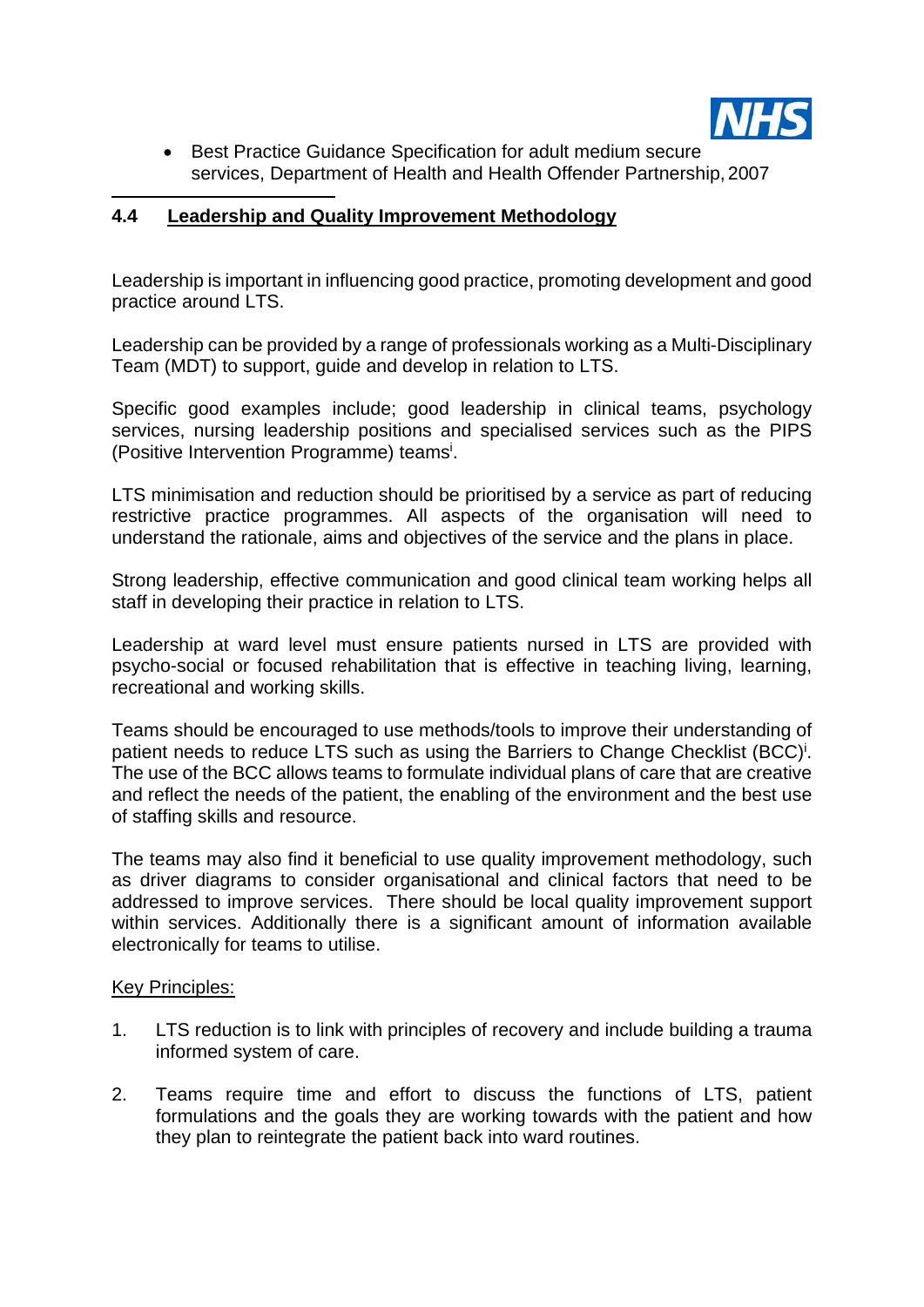

- 3. Leadership developing an individualised hospital based LTS reduction action plan based on a performance improvement and prevention approach.
- 4. Leadership commitment and intention to use and monitor real time data in the reduction of LTS.
- 5. Leadership commitment to create a collaborative, non-punitive environment to identify and work through problems by communicating expectations to staff and to be consistent in maintenance of effort.
- 6. Leadership evaluation of the impact of reducing LTS on the whole environment. This includes issues such as increased destruction of property, extended time involved in de-escalation attempt, additional admission assessment questions, debriefing activities and processes to document event, etc.
- 7. Leadership to set up a staff recognition project to reward individual staff, unit staff and S/R champions for their work on an on-going basis and be accountable through routine reports and reviews.
- 8. Leadership to address staff culture issues, training needs and attitudes.
- 9. Leadership to review the hospital plan for clinical treatment activities in an effort to assure that active, daily, person centred, effective treatment activities are offered to all patients receiving services; that these services are offered off wards preferably and that persons attending have some personal choice in what activities they attend.

### **4.5 Clinical Example of the Positive Intervention Programme (PIP) at Ashworth Hospital**

The PIP is an integrated specialised team that support patients and the clinical teams in the management of LTS. The team consists of registered nurses, nursing assistants and MVA instructors. The PIP Service uses recovery based principles to provide patients with positive relationships and meaningful activities to improve their mental health and quality of life and enables the service to address the physical health needs of patients. The PIP promotes positive culture change using the HOPE(S) model and principles of trauma informed care to progress patients out of LTS in a collaborative way.

# **APPENDIX 1**

- **BCC CHECKLIST**
- **HOPE(S) GUIDE**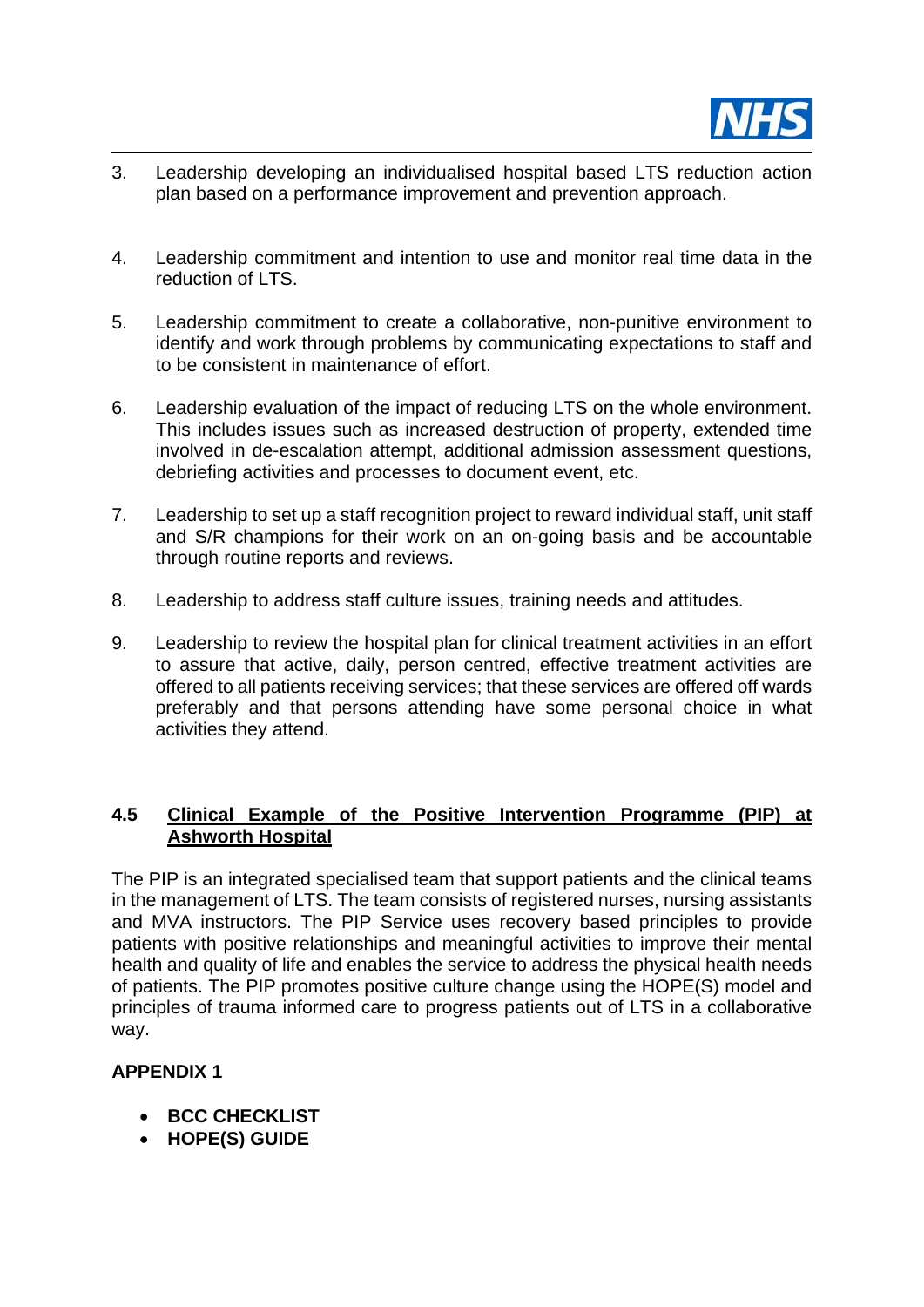



#### **APPENDIX 2**

### **Guideline Exit Interviews for Patients Progressing Out of Seclusion and Long-Term Segregation**

**Explain that the details of this interview will be put in the clinical notes as the patient's perspective/story of the seclusion/segregation. In each question explore with the patients any unhelpful or helpful factors. After the interview record the responses in the [Patients View] in the [Seclusion] section of PACIS. Acknowledge that the experience in segregation was likely to have been very difficult and upsetting. Express a commitment that as a service we will be working hard to try to prevent such negative experiences from happening again in the future as they get in the way of progress and recovery and are unhelpful for everyone.**

### **For Patients who have been in Seclusion and Segregation:**

- 1) What were the events which led to your seclusion?
- 2) Do you think seclusion was needed at that time?
- 3) Do you think other different approaches would have helped you at that time?
- 4) What was your experience of seclusion?
- **PROMPTS**: Quality of room

Relationships with staff

Availability of Care team

Treatment plan

Were there any on-going / repetitive problems for you or staff?

Did seclusion make you feel better or worse?

Did you feel safe?

Was it easy to access staff and get your needs met?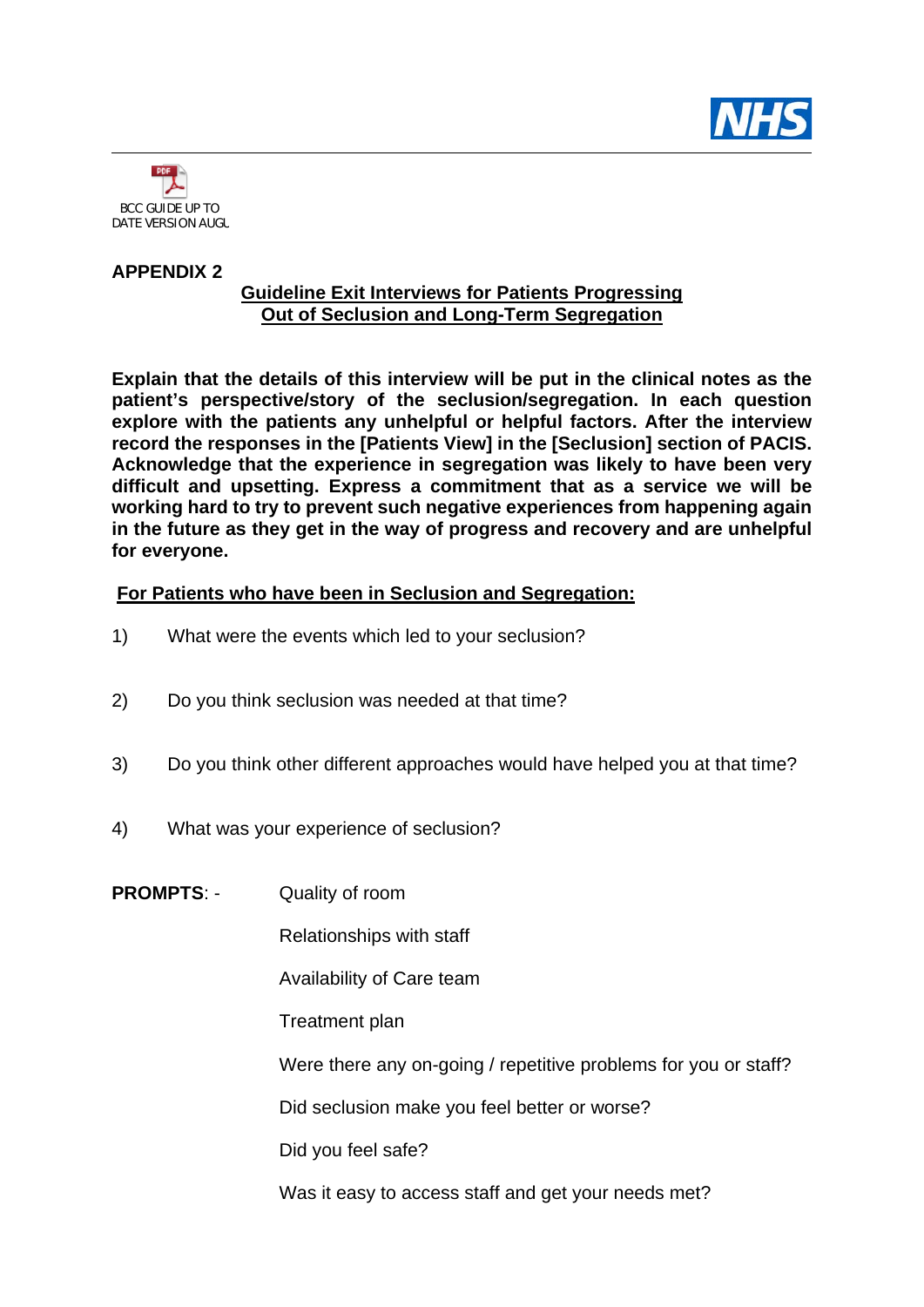

- 5) Do you think that you were in seclusion for too long? If yes, what were the problems / barriers which prevented the seclusion been ended?
- 6) Do you have any worries about being out of seclusion and / or up on the main ward? If yes what are they?
- 7) Is there a plan in place that you have been involved in, to help you stay out of seclusion in the future?
- 8) Are there any difficulties you would like to discuss because of the effect that seclusion has had on you?

### **For Patients who have been in Long Term Segregation:**

- 9) Did you have involvement with the PIP team? How did you find the team and the activities provided? Is there anything you think would make the service better?
- 10) When you were progressing out of segregation did the association plan help? Was it too fast / too slow?
- 11) What three things stopped you progressing out of segregation?
- 12) What three things were the most important in helping you progress out of segregation?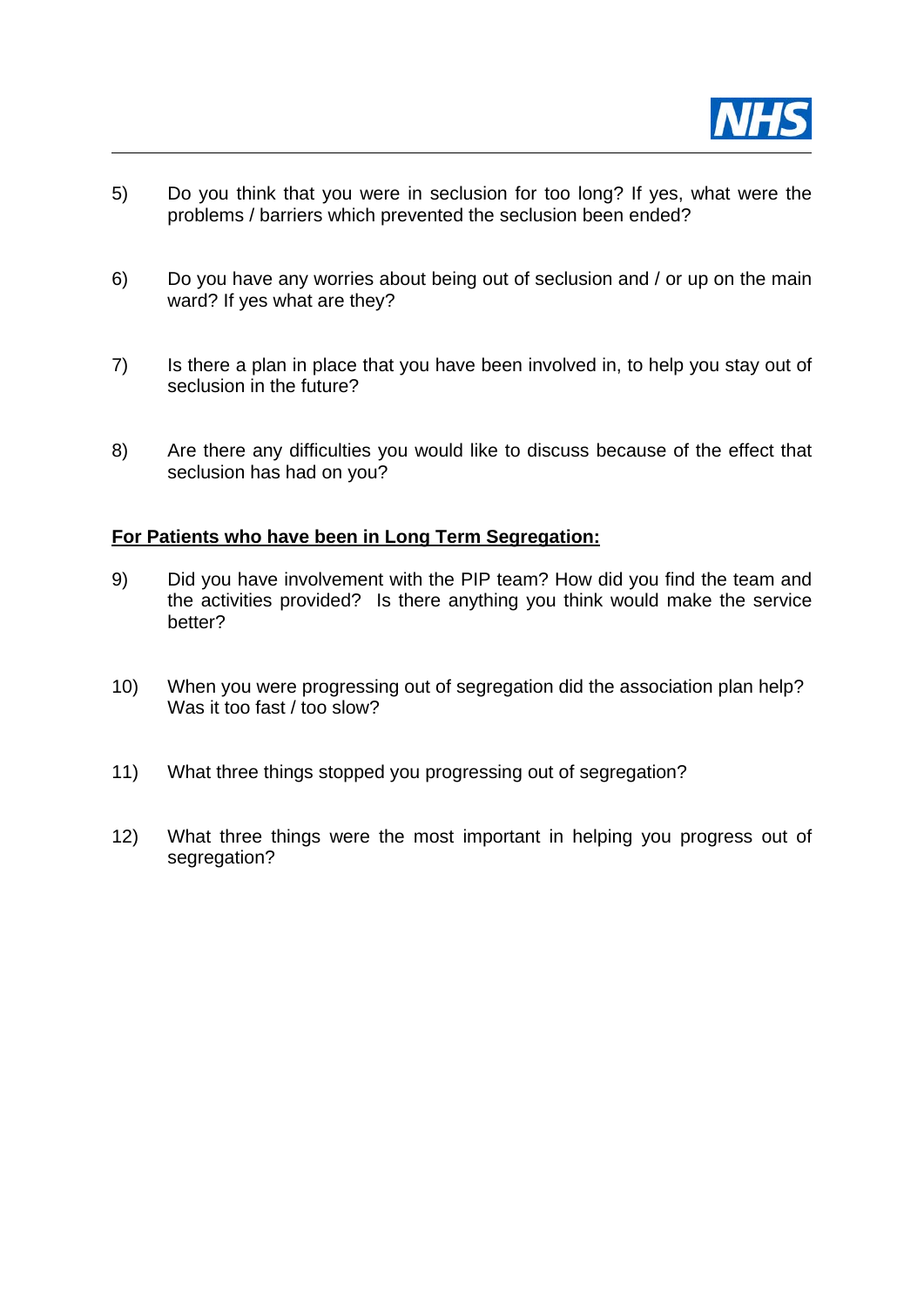

# **APPENDIX 3**

# **Guideline Interviews for Patients About Their Experiences of the Use of Restraint**

**Explain that the details of this interview will be put in the clinical notes as the patient's perspective/story of the restraint episode. In each question explore with the patients any unhelpful or helpful factors. After the interview record the responses in their clinical notes. Acknowledge that the experience of restraint was likely to have been very difficult and upsetting. Express a commitment that as a service we will be working hard to try to prevent such negative experiences from happening again in the future as they get in the way of progress and recovery and are unhelpful for everyone.**

### **Restraint Interview:**

Explain the details of this interview will be added to the clinical notes as their perspective on the incident:

1) What were the events which led to you being restrained?

2) Do you think it was necessary / fair to restrain you at this time? (If not tell me more about this)

3) Are there any things that staff or you could have done differently at this time which might have helped? (If yes what were they?)

4) Did you feel safe at the time and afterwards? (What was helpful or unhelpful?)

5) Has anyone discussed with you how the restraint might have affected you?

6) Do you have a crisis plan in place to prevent incidents like this happening in the future? If so does this need changing? (What would you add in or take away? or are there things you want the care team to think about which might help you in the future?)

7) Have you spoken to the staff involved? And are there any outstanding problems which need sorting out?

8) Have you spoken to the Care team about the review of this incident?